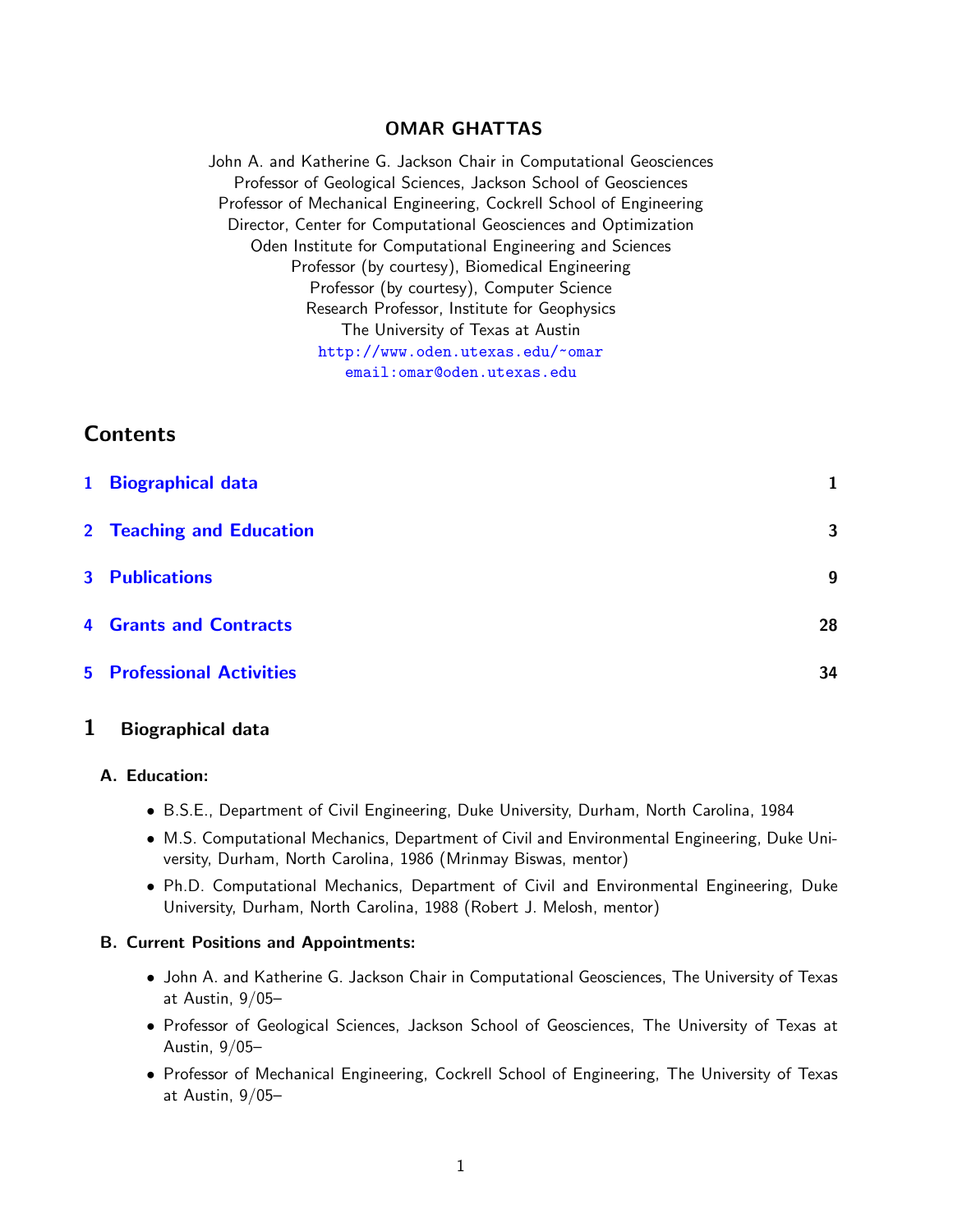- Director of the Center for Computational Geosciences, Oden Institute for Computational Engineering and Sciences, The University of Texas at Austin, 9/05–
- Core faculty member, Computational Science, Engineering, & Mathematics (CSEM) Ph.D. program, Oden Institute, 9/05–
- Professor (by courtesy), Department of Biomedical Engineering, The University of Texas at Austin, 9/05–
- Professor (by courtesy), Department of Computer Science, The University of Texas at Austin,  $9/05 -$
- Research Professor, Institute for Geophysics, The University of Texas at Austin, 9/05–
- Co-PI, PSAAP Center for Predictive Engineering and Computational Science, 03/08–04/14
- Director, KAUST–UT Austin Academic Excellence Alliance, 01/08–12/15
- Co-Chief Applications Scientist, Texas Advanced Computing Center (TACC) Ranger System, 10/06–09/13

#### C. Former Positions and Appointments:

- Adjunct Professor, Department of Civil and Environmental Engineering, Carnegie Mellon University, 9/05–9/06
- Professor, Department of Biomedical Engineering, Carnegie Mellon University, 7/02–8/05
- Professor, Department of Civil and Environmental Engineering, Carnegie Mellon University, 7/01–8/05
- Visiting Scientist, Institute for Scientific Computing Research, Lawrence Livermore National Laboratory, Livermore, CA, multiple visits, 3/01–10/03
- Visiting Scientist, Computer Science Research Institute, Sandia National Laboratories, Albuquerque, NM, multiple visits, 08/99–present
- Associate Professor, Biomedical and Health Engineering, Carnegie Mellon University, Pittsburgh, PA, 12/99–6/01
- Associate Professor with Tenure, Department of Civil and Environmental Engineering, Carnegie Mellon University, Pittsburgh, PA, 7/98–6/01
- Visiting Scientist, Institute for Computer Applications in Science and Engineering, NASA Langley Research Center, Hampton, VA, 7/97–8/97
- Associate Professor, Department of Civil and Environmental Engineering, Carnegie Mellon University, Pittsburgh, PA, 7/94–6/98
- Affiliated faculty, Robotics Institute, School of Computer Science, Carnegie Mellon University, Pittsburgh, PA, 5/93–8/05
- Affiliated faculty, Biomedical Engineering Program, Carnegie Mellon University, Pittsburgh, PA, 9/92–12/99
- Affiliated faculty, Engineering Design Research Center/Institute for Complex Engineered Systems, Carnegie Mellon University, Pittsburgh, PA, 5/90–8/05
- Assistant Professor, Department of Civil and Environmental Engineering, Carnegie Mellon University, Pittsburgh, PA, 8/89–6/94
- Post-Doctoral Research Associate, Department of Civil and Environmental Engineering, Duke University, Durham, NC, 1/89–7/89 (Peter K. Haff, mentor)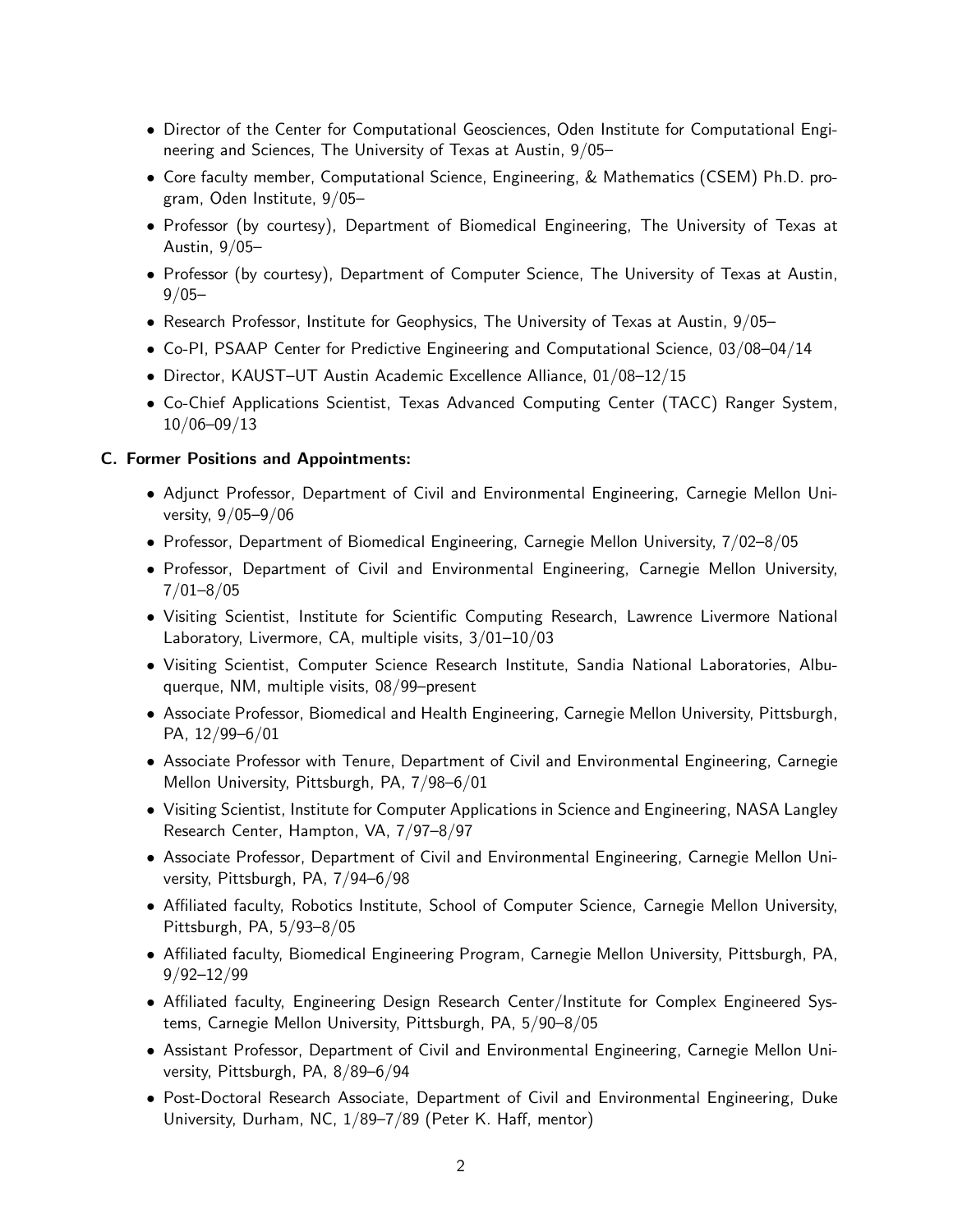# <span id="page-2-0"></span>2 Teaching and Education

## A. Courses Taught at UT-Austin:

(overall averages: 4.8 instructor, 4.6 course, out of 5.0)

| Number                 | Title                          | Units | Class | <b>Size</b> | Offered          | Course | Instr |
|------------------------|--------------------------------|-------|-------|-------------|------------------|--------|-------|
| ME-397/CAM-397         | Optimization of PDEs           | 3     | Gr    | 12          | S <sub>06</sub>  | 4.2    | 4.5   |
| GEO-391                | Comp Methods for Geophysics    | 3     | Gr    | 6           | F <sub>06</sub>  | 5.0    | 5.0   |
| ME-397/CAM-397         | Optimization of PDEs           | 3     | Gr    | 11          | F <sub>0</sub> 7 | 4.6    | 4.6   |
| <b>CAM-397</b>         | Comp and Var Inverse Problems  | 3     | Gr    | 16          | S <sub>11</sub>  | 4.8    | 4.8   |
| CSE-397/GEO-391/ME-397 | Comp and Var Inverse Problems  | 3     | Gr    | 18          | S <sub>12</sub>  | 4.5    | 4.4   |
| <b>GEO-384F</b>        | Comp Methods for Geophysics    | 3     | Gr    | 7           | S <sub>13</sub>  | 4.0    | 4.6   |
| CSE-397/GEO-391/ME-397 | Comp and Var Inverse Problems  | 3     | Gr    | 15          | S <sub>14</sub>  | 4.9    | 4.9   |
| <b>GEO-384F</b>        | Comp Methods for Geophysics    | 3     | Gr    | 6           | F <sub>14</sub>  | 4.4    | 5.0   |
| CSE-397/GEO-391/ME-397 | Comp and Var Inverse Problems  | 3     | Gr    | 25          | F <sub>15</sub>  | 4.7    | 4.8   |
| <b>GEO-384F</b>        | Finite Elem Meth in Geophysics | 3     | Gr    | 6           | F <sub>16</sub>  | 4.8    | 5.0   |
| CSE-397/GEO-391/ME-397 | Comp and Var Inverse Problems  | 3     | Gr    | 33          | F17              | 4.8    | 4.9   |
| <b>GEO-384F</b>        | Finite Elem Meth in Geophysics | 3     | Gr    | 14          | F <sub>18</sub>  | 4.7    | 5.0   |
| CSE-397/GEO-391/ME-397 | Comp and Var Inverse Problems  | 3     | Gr    | 44          | F <sub>19</sub>  | 4.8    | 4.9   |
| <b>GEO-384F</b>        | Finite Elem Meth in Geophysics | 3     | Gr    | 12          | F20              | 4.5    | 4.6   |
| CSE-397/GEO-391/ME-397 | Comp and Var Inverse Problems  | 3     | Gr    | 40          | F21              | 4.4    | 4.5   |

Note: On leave from the academic budget Jan 2008–Dec 2012 while serving as director of the KAUST-UT Austin Academic Excellence Alliance.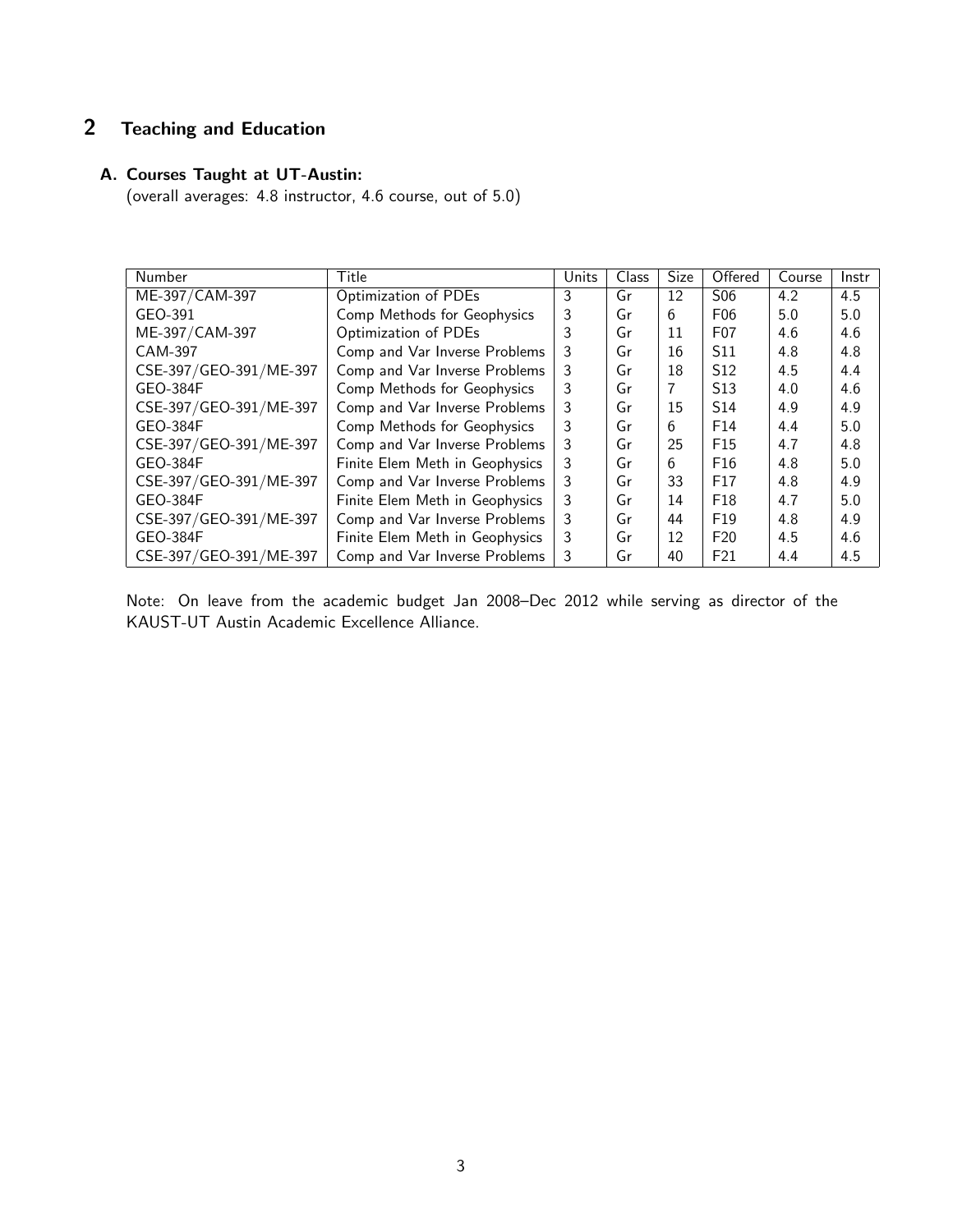## B. Courses Taught at CMU:

(4.39 lifetime instructor average)

| Number     | Title                                | Units            | Class                    | Size            | Offered         | FCE-Course | FCE-Instr. |
|------------|--------------------------------------|------------------|--------------------------|-----------------|-----------------|------------|------------|
| $12 - 701$ | Opt & Mod CivE Syst                  | $\overline{9}$   | $\overline{\mathsf{Gr}}$ | $\overline{12}$ | F89             | 4.58       | 4.42       |
| 12-621     | Structural Mech II <sup>b</sup>      | $\boldsymbol{9}$ | Jr, Sr                   | $\overline{7}$  | S90             | 4.00       | 4.17       |
| 12-759     | Adv Tpc Design Opt <sup>a</sup>      | $\overline{9}$   | Gr                       | $\overline{4}$  | S90             | 4.50       | 4.50       |
| 12-755     | Finite Elem Mech I                   | 9                | Gr                       | 10              | F90             | 4.40       | 4.50       |
| 12-621     | Structural Mech II                   | 9                | Jr, Sr                   | 21              | S91             | 4.00       | 3.76       |
| 12-756     | Finite Elem Mech $\mathsf{II}^{a,b}$ | 9                | Gr                       | 12              | S91             | 4.75       | 4.63       |
| 12-755     | Finite Elem Mech I                   | 9                | Gr                       | 15              | F91             | 4.43       | 4.50       |
| 12-212     | Solid Mechanics                      | 12               | Soph                     | 43              | S92             | 3.45       | 3.13       |
| 12-759     | Optimization in Mech <sup>a</sup>    | 9                | Gr                       | $\overline{7}$  | S92             | 4.75       | 4.75       |
| 12-755     | Finite Elem Mech I                   | 9                | Gr                       | 11              | F92             | 4.62       | 4.50       |
| 12-325     | Soil Mechanics <sup>b</sup>          | 12               | $\mathsf{Jr}$            | 33              | S93             | 3.48       | 3.57       |
| 12-212     | Solid Mechanics                      | 12               | Soph                     | 40              | S93             | 4.30       | 4.23       |
| 12-755     | Finite Elem Mech I                   | 12               | Gr                       | 13              | F93             | 4.31       | 4.38       |
| 12-756     | Finite Elem Mech II                  | 9                | Gr                       | 8               | S94             | 4.50       | 4.63       |
| 12-647     | Jr. Project Seminar                  | 3                | Jr                       | 29              | S94             |            |            |
| 12-755     | Finite Elem Mech I                   | 9                | Gr                       | 17              | F94             | 4.87       | 4.73       |
| 12-759     | Optimization in Mech                 | 9                | Gr                       | 9               | S95             | 4.56       | 4.78       |
| 12-755     | Finite Elem Mech I                   | $\overline{9}$   | Gr                       | 17              | F95             | 4.88       | 4.81       |
| 12-235     | <b>Statics</b>                       | 9                | Soph                     | 37              | S96             | 4.47       | 4.41       |
| 12-755     | Finite Elem Mech I                   | 12               | Gr                       | 16              | F96             | 4.25       | 4.38       |
| 12-759     | Optimization in Mech                 | 12               | Gr                       | 8               | S97             | 4.75       | 4.88       |
| 12-755     | Finite Elem Mech I                   | 12               | Gr                       | 27              | F97             | 4.64       | 4.60       |
| 12-756     | Finite Elem Mech II <sup>a</sup>     | 12               | Gr                       | 14              | S98             | 4.33       | 4.50       |
| 12-755     | Finite Elem Mech I                   | 12               | Gr                       | 5               | F98             | 5.00       | 5.00       |
| 12-355     | Fluid Mechanics                      | 9                | $\mathsf{Jr}$            | 34              | S99             | 2.67       | 3.08       |
| 12-755     | Finite Elem Mech I                   | 12               | Gr                       | 19              | F99             | 4.74       | 4.79       |
| 12-355     | <b>Fluid Mechanics</b>               | 9                | Jr                       | 19              | <b>S00</b>      | 4.33       | 4.50       |
| 12-755     | Finite Elem Mech I                   | 12               | Gr                       | 9               | F01             | 4.97       | 4.98       |
| 12-271     | Comp Appl in $CEEb$                  | 9                | Soph                     | 26              | F01             | 4.19       | 4.00       |
| 12-704     | Prob & Estim Methods                 | 12               | Gr                       | 21              | F <sub>02</sub> | 4.28       | 4.33       |
| 12-768     | Comp Biofluid Dynam <sup>a</sup>     | 12               | Gr                       | 10              | S03             | 4.72       | 4.72       |
| 12-759     | Optimization of PDEs <sup>a</sup>    | 12               | Gr                       | 16              | F03             | 4.00       | 4.00       |
| 42-705     | Var Image Processing $a$             | 12               | Gr                       | 5               | F04             | 4.50       | 5.00       |
| 12-355     | <b>Fluid Mechanics</b>               | 9                | $\mathsf{Jr}$            | 22              | S05             | 4.12       | 4.62       |

a. new course

b. team taught

## C. Student Projects

## a. Thesis Master's Students

1. Tadaji Wakabayashi, Computational efficiency and storage requirements for the hierarchical and simultaneous methods in structural optimization, June 1990.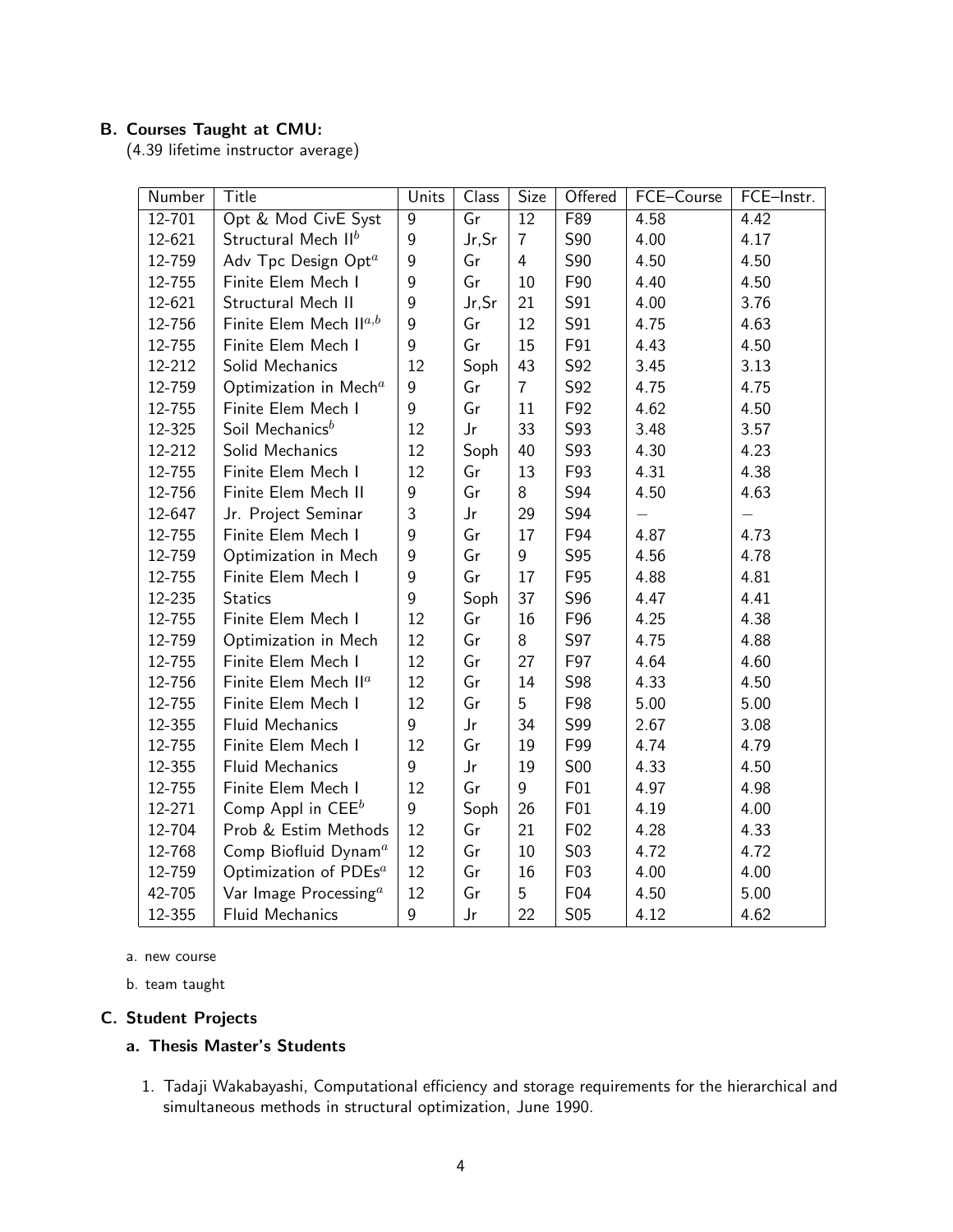- 2. Shyan-Ching Jang, Computational strategies for large-scale structural inverse problems, September 1990.
- 3. Pei-Chi Huang, Range and null space finite element methods for viscous incompressible flow, August 1991.
- 4. Susan Schrader, Topological and discrete-sizing optimal design of trusses, August 1991.
- 5. Jai-Hyeong Bark, Topological optimization of continua, December 1992.
- 6. Weiyue Lee, Truncated–Newton methods for shape optimization of solids, December 1992 (M.S. project).
- 7. Christopher Visnic, Mechanical consequences of press fitting an uncemented acetabular implant, May 1994 (co-advised with B. Jaramaz).
- 8. Madhavi Vuppalapati, A Poisson element in FeLT, September 1994 (M.S. project).
- 9. Sameer Shah, Fictitious domain methods for elasticity problems and applications to problems in biomechanics, May 1996.
- 10. George Biros, 2D contour smoothing and surface reconstruction of tubular CT-scanned anatomical structures, December 1996 (co-advised with B. Jaramaz).
- 11. Larisa Goldmints, Biomechanics of press-fit acetabular component in total hip replacement: Idealized 3-D model, May 1997, (co-advised with B. Jaramaz).
- 12. Ivan Malcevic, Parallel shape optimization for large-scale problems, May 1997.
- 13. Volkan Akcelik, Orthogonal grid generation for anatomic structures, May 1998 (co-advised with B. Jaramaz).
- 14. Jianlin Wang, Octree-based finite element method for elastic wave propagation with application to earthquake ground motion, May 1999 (co-advised with J. Bielak).
- 15. Ioannis Epanomeritakis, A study of the seismic inverse problem for a layer on a halfspace, May 1999 (co-advised with J. Bielak).
- 16. Anurag Gupta, The Green-Galerkin Method: A New Meshfree Approach to Boundary Value Problems, May 1999 (co-advised with J. Bielak).
- 17. Eiris Boerner, A Finite Element Method for Incompressible Finite Elasticity, with Application to Red Blood Cell Deformation, April 2002 (M.S. awarded by Chalmers University, research conducted at CMU).
- 18. Jenny Berschling, Parameter identification for variably saturdated flow through heterogeneous porous media, May 2003 (co-advised with V. Akçelik).
- 19. Ge Gao, hIPPYLearn: An inexact Newton-CG method for training neural networks with analysis of the Hessian, May 2017 (co-advised with U. Villa).
- 20. Di Liu, hIPPYLearn: An inexact stochastic Newton-CG method for training neural networks, May 2017 (co-advised with U. Villa).
- 21. Haocheng An, Kalman filtering for state estimation of an advection diffusion PDE from sparse observations, August 2019

#### b. Ph.D. Students

- $BME = Biomedical Engineering degree, CMU$
- $CM =$  Computational Mechanics degree, CMU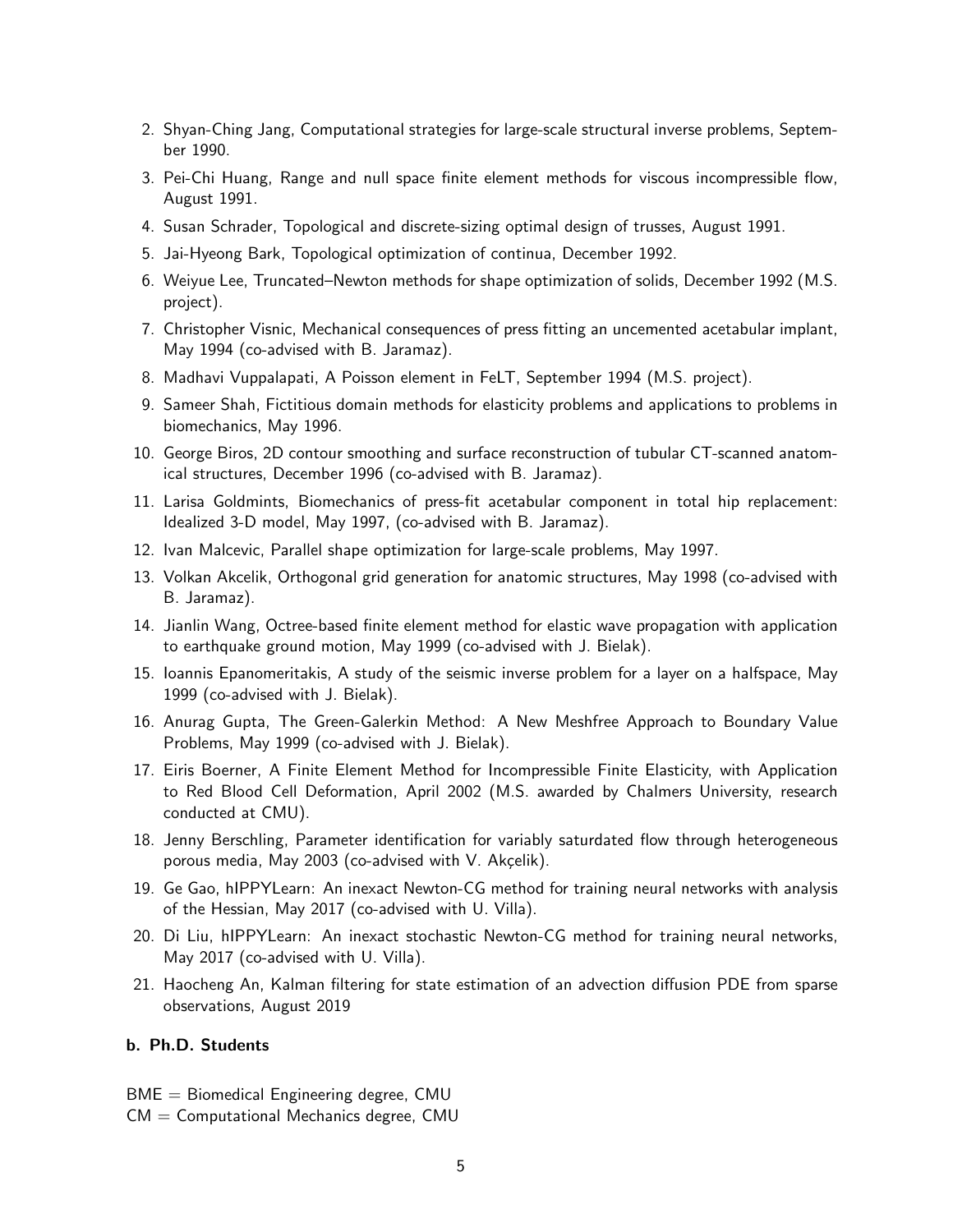$CS&E =$  Computational Science and Engineering degree, CMU

 $CAM = Computational$  and Applied Mathematics degree, UT-Austin

CSEM = Computational Science, Engineering, and Mathematics degree, UT-Austin

- 1. Carlos Orozco (CM), Large-scale shape optimization: Numerical methods, parallel algorithms, and applications to aerodynamic design, May 1993. Currently Associate Professor, Department of Engineering Technology, University of North Carolina-Charlotte.
- 2. Xiaogang Li (CM), A variational finite element method for fully-coupled nonlinear fluid-solid interaction, December 1995. Currently software development engineer, ANSYS, Inc., Pittsburgh, PA.
- 3. Jai-Hyeong (Jay) Bark (CM), Optimal velocity control of Navier-Stokes flows, with applications to viscous drag reduction, December 1995. Currently Senior Lecturer, Department of Architectural Engineering, Mokwon University, Taejon, Korea.
- 4. Beichang (Bert) He (CM), Shape optimization of Navier-Stokes flows, with application to design of artificial heart devices, May 1996. Currently member of the technical staff, Engineering Mechanics Laboratory, GE Global Research, Niskayuna, NY.
- 5. Jifeng Xu (CM), Three-dimensional simulations of wave propagation in inelastic media on parallel computers with application to seismic response, January 1998. Currently Senior Technical Fellow, Aeronautical Science & Technology Research Institute of COMAC, Beijing. (co-advised with J. Bielak)
- 6. Hesheng Bao (CM), Finite element simulation of earthquake ground motion in realistic basins, February 1998. Currently Technical Manager, Management Science Associates, Pittsburgh, PA. (co-advised with J. Bielak)
- 7. George Biros (CS&E), Parallel Lagrange-Newton-Krylov-Schur methods for PDE-constrained optimization, with application to optimal control of viscous flows, September 2000. Currently Moncrief Chair in Simulation-Based Engineering & Sciences, and Professor, Institute for Computational Engineering & Sciences and Mechanical Engineering, The University of Texas at Austin.
- 8. Ivan Malcevic (CS&E), A parallel dynamic mesh Lagrangian method for Navier Stokes flows with deformable boundaries, May 2001. Currently member of the technical staff, Engineering Mechanics Laboratory, GE Global Research, Niskayuna, NY.
- 9. Volkan Akçelik (CS&E), Multiscale Newton-Krylov methods for inverse acoustic wave propagation, (co-advised with B. Jaramaz), February 2002. Currently, Sandia National Laboratories, Albuquerque, NM.
- 10. Euijoong Kim (CS&E), Parallel octree-based multiresolution mesh method for large-scale earthquake ground motion simulation, (co-advised with J. Bielak), January 2003. Chief Technology Officer, Hanwha Corporation, Korea.
- 11. Larisa Goldmints (CS&E), Fast automated image-based patient-specific biomechanical modeling (co-advised with B. Jaramaz), May 2003. Currently at GE Energy.
- 12. Clemens Kadow (CS&E), Parallel Delaunay refinement mesh generation, (co-advised with G. Blelloch, G. Miller, and N. Walkington), May 2004. Currently with McKinsey & Company.
- 13. Judith Hill (CS&E), Phase field methods for flows with elastic membranes, (co-advised with N. Walkington), May 2004. Currently Computational Science Project Leader, Lawrence Livermore National Laboratory.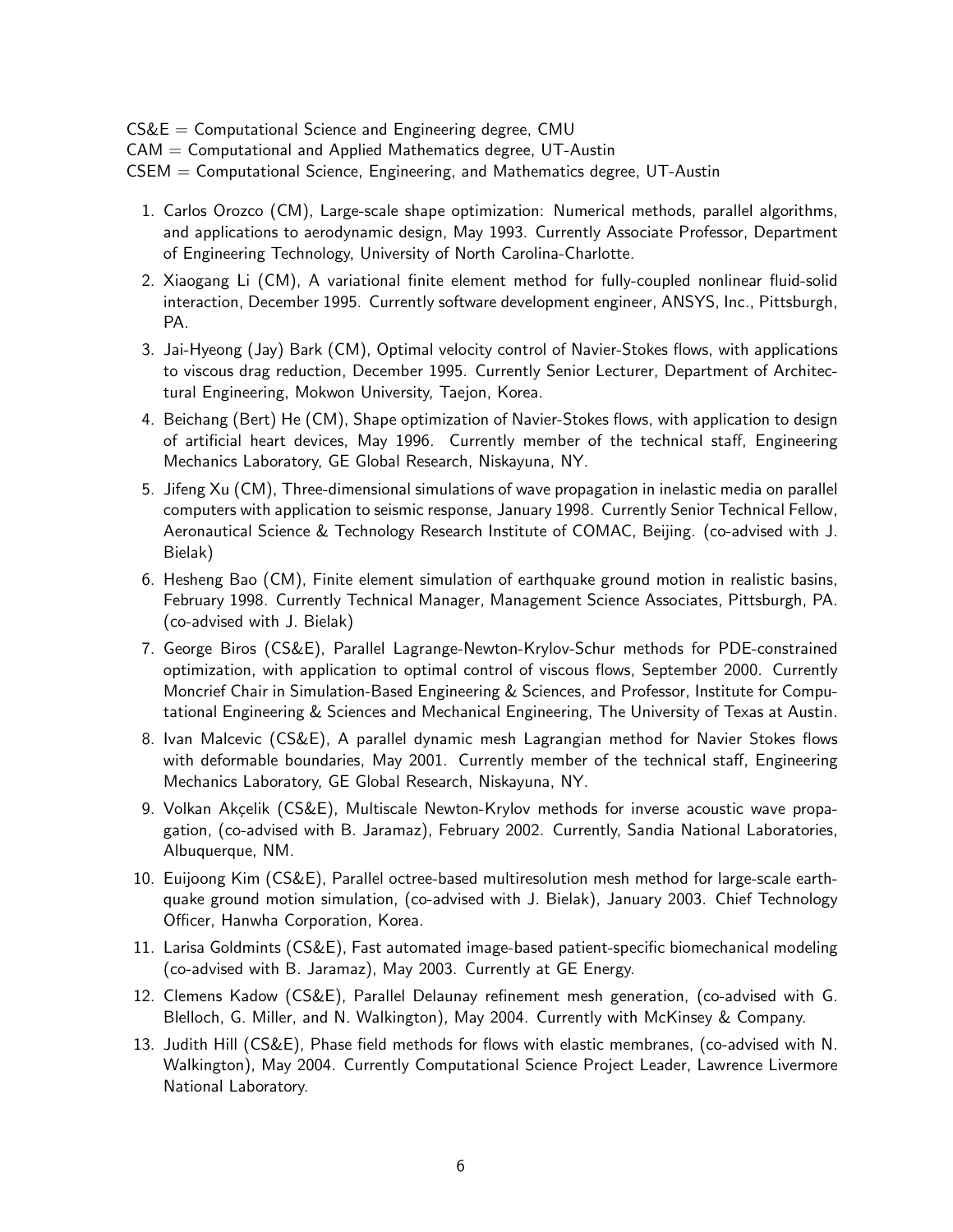- 14. Ioannis Epanomeritakis (CS&E), Elastic inversion for earthquake ground motion modeling, (coadvised with J. Bielak), September 2004. Currently Lecturer, Computer Science Department, University of Crete.
- 15. Alexandre Cunha (CS&E), A fully Eulerian method for shape optimization with application to Navier-Stokes flows, September 2004. Currently Computational Scientist and Director, Center for Advanced Methods in Biological Image Analysis, Caltech.
- 16. Ioanna Pagani (BME), Subcellular Localization of Cytoskeletal and Transmembrane Proteins of the Human Erythrocyte (co-advised with P. LeDuc), January 2006. Currently Senior Staff Scientist, Bioinformatics, Thermo Fisher Scientific.
- 17. Aysegul Askan (CS&E), Full waveform inversion for seismic velocity and anelastic losses in heterogeneous structures, (co-advised with J. Bielak), September 2006. Currently Associate Professor, Civil Engineering Department, Middle East Technical University, Turkey.
- 18. Shan Yang (CSEM), A shape Hessian-based analysis of roughness effects on fluid flows (coadvised with R. Moser), August 2011. Currently Principal Data Scientist, Microsoft.
- 19. Jennifer Worthen (CSEM), Inverse Problems in Mantle Convection: Models, Algorithms, and Applications, December 2012. Product manager, Emerson Automation Solutions.
- 20. Jamie Bramwell (CSEM), A discontinuous Petrov-Galerkin method for seismic tomography problems (co-advised with L. Demkowicz), May 2013. Currently Computational Engineer, Lawrence Livermore National Laboratory.
- 21. H. Pearl Flath (CSEM), Hessian-based response surface approximations for uncertainty quantification in large-scale statistical inverse problems, with applications to groundwater flow, August 2013. Currently Data Scientist, Schlumberger.
- 22. Tobin Isaac (CAM), Scalable, Adaptive Methods for Forward and Inverse Problems in Continental-Scale Ice Sheet Modeling (co-advised with G. Stadler), June 2015. Currently, Assistant Professor, School of Computational Science and Engineering, Georgia Tech.
- 23. James Martin (CSEM), A Computational Framework for the Solution of Infinite-Dimensional Bayesian Inverse Problems with Application to Global Seismic Inversion, July 2015.
- 24. Hongyu (Alice) Zhu (CSEM), Inverse problems for thermomechanically-coupled ice sheet dynamics (co-advised with T.J.R. Hughes and G. Stadler), July 2017. Currently Senior Research Engineer, Raytheon Technologies Research Center, Hartford, CT.
- 25. Benjamin Crestel (CSEM), Advanced techniques for multi-source, multi-parameter, and multiphysics inverse problems (co-advised with G. Stadler), September 2017. Currently Borealis AI, Montreal, Canada
- 26. Johann Rudi (CSEM), Global Convection in Earth's Mantle: Advanced Numerical Methods and Extreme-Scale Simulations (co-advised with G. Stadler), August 2018. Assistant Professor, Mathematics, Virginia Tech
- 27. Nicholas Alger (CSEM), Data-Scalable Hessian Preconditioning for Distributed Parameter PDE-Constrained Inverse Problems (co-advised with T. Bui-Thanh), May 2019. Currently postdoctoral fellow, UT Austin.
- 28. Amal Alghamdi (CSEM), Bayesian Inverse Problems for Quasi-Static Poroelasticity with Application to Ground Water Aquifer Characterization from Geodetic Data (co-advised with M. Hesse), May 2020. Currently postdoctoral scholar, Section for Scientific Computing, Technical University of Denmark.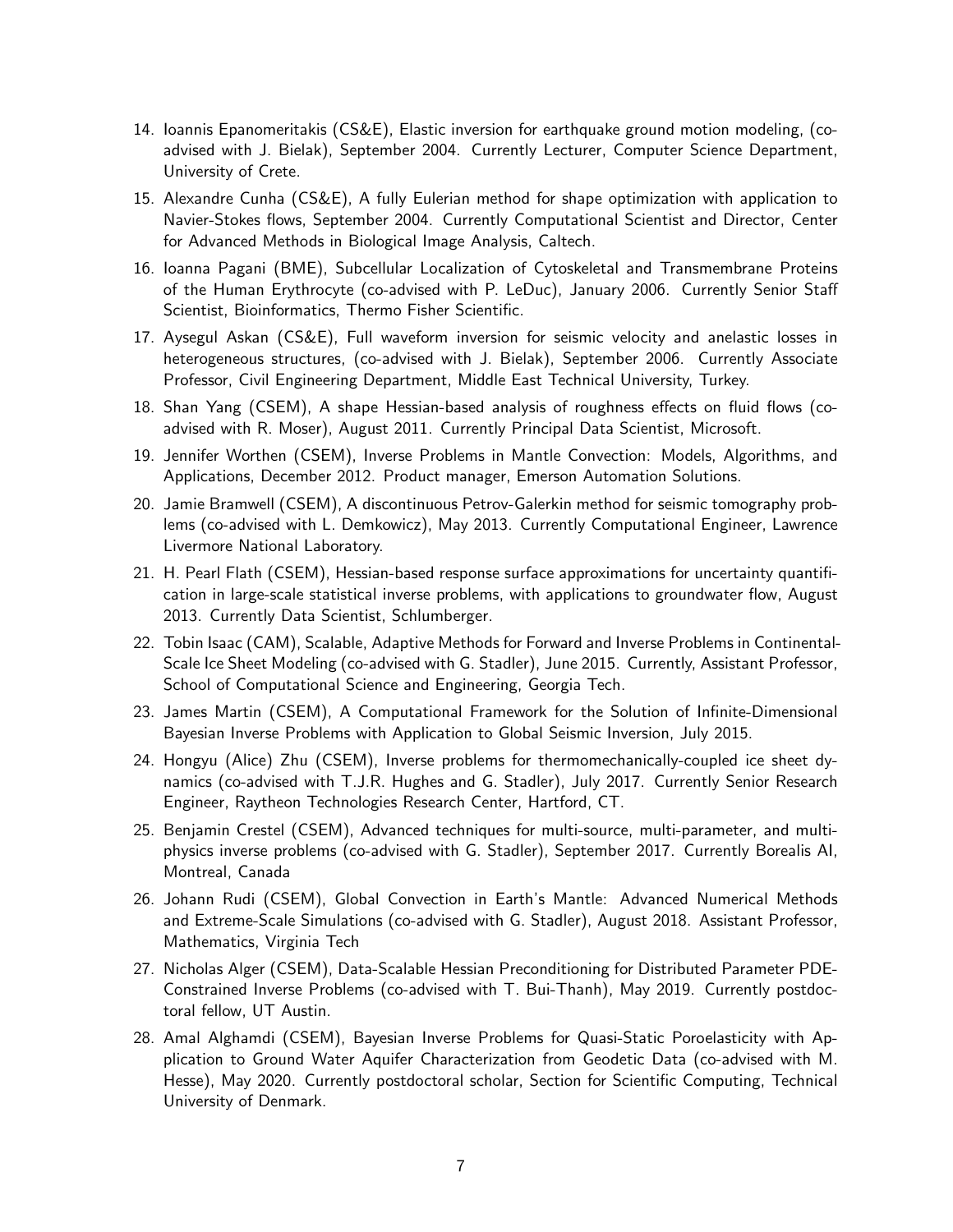- 29. Thomas O'Leary-Roseberry (CSEM), Efficient and Dimension Independent Methods for Neural Network Surrogate Construction and Training, August 2020 (co-advised with P. Heimbach). Currently postdoctoral fellow, UT-Austin.
- 30. Joshua Chen (CSEM)
- 31. Keyi Wu (Mathematics) (co-advised with J. Tinsley Oden)
- 32. Bassel Saleh (CSEM)
- 33. Dingcheng Luo (CSEM)
- 34. Shuai Yan (Geo) (Academic advisor; Don Blankenship research advisor)
- 35. Mathew Hu (CSEM)
- 36. Blake Christierson (CSEM)
- 37. Sreeram Venkat (CSEM)
- 38. Yuhang Li (CSEM)
- 39. Lianghao Cao (CSEM) (co-advised with J.T. Oden)

#### D. Postdoctoral Fellows/Research Staff Mentored

- 1. Loukas Kallivokas, 5/95–8/97. Currently Professor, Department of Civil, Architectural, & Environmental Engineering, University of Texas, Austin.
- 2. Volkan Akçelik, 4/02–7/04. Currently senior scientist, ExxonMobil Upstream Research.
- 3. Eui Joong Kim, 1/03–12/03. Currently at Samsung.
- 4. Judith Hill, 5/04–8/05. Currently Scientific Computing Group Leader, National Center for Computational Sciences, Oak Ridge National Laboratory.
- 5. Clemens Kadow, 5/04–8/04. Currently with McKinsey & Company.
- 6. Alexandre Cunha, 9/04–8/05. Currently computational scientist, Center for Advanced Computational Research, Caltech.
- 7. Carsten Burstedde, 5/06–9/11. Currently, Professor of Scientific Computing, Institute for Numerical Simulation, University of Bonn, Germany.
- 8. Seong-Won Na, 6/06–6/07. Currently Chief Engineer, Nuclear Team, Hyundai Engineering Co. Ltd.
- 9. Lucas Wilcox, 8/06–6/10. Currently, Professor, Department of Applied Mathematics, Naval Postgraduate School.
- 10. Georg Stadler, 9/06–8/14. Currently Full Professor, Courant Institute of Mathematical Sciences, New York University.
- 11. Tan Bui-Thanh, 6/08–8/13. Currently, Associate Professor, Aerospace Engineering & Engineering Mechanics, University of Texas at Austin.
- 12. Noémi Petra, 9/10–8/14. Currently Associate Professor, Applied Mathematics, University of California, Merced.
- 13. Hari Sundar, 11/12–7/14. Currently Associate Professor, School of Computing, University of Utah.
- 14. Alen Alexanderian, 8/12–7/15. Currently Assistant Professor, Department of Mathematics, North Carolina State University.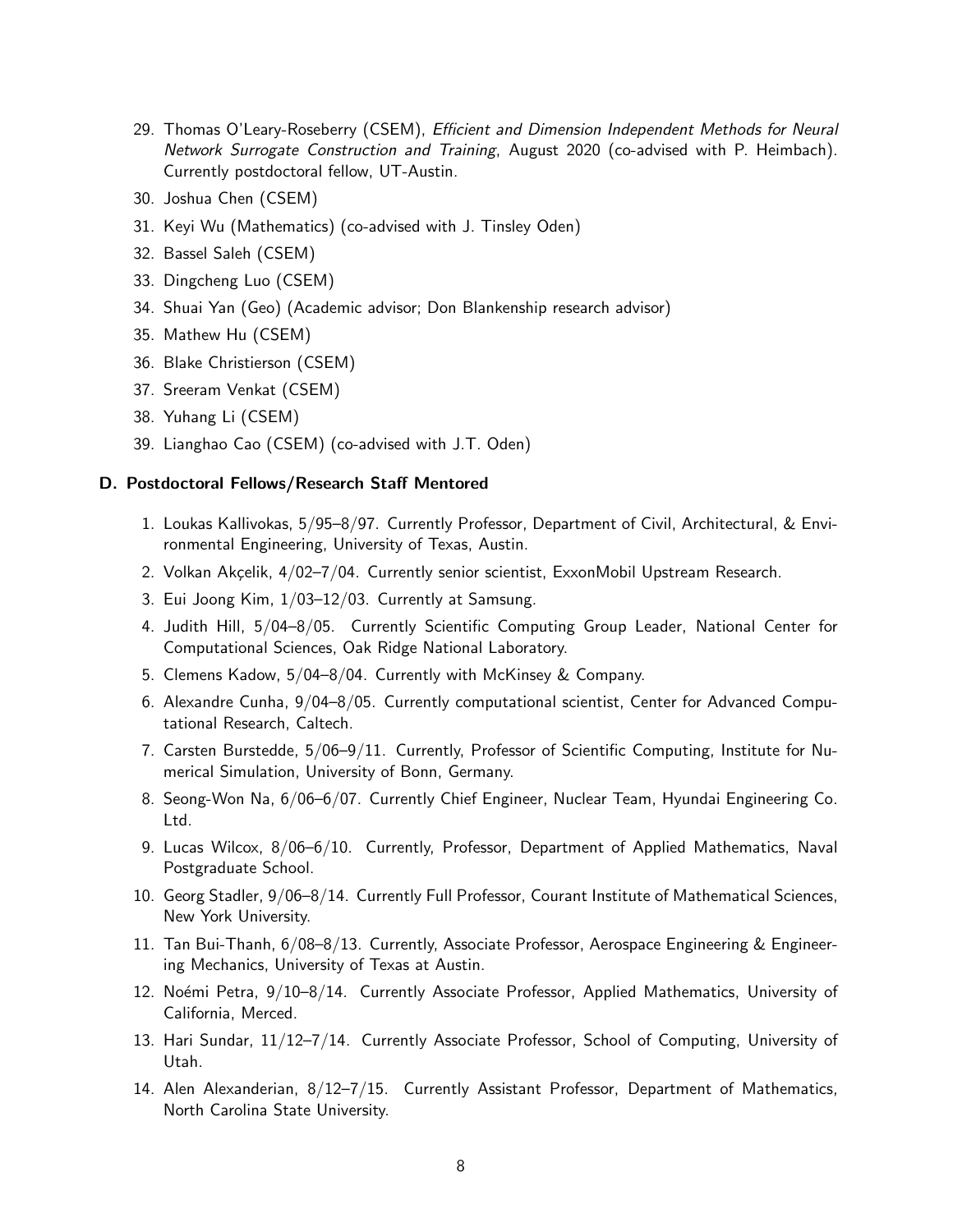- 15. Pearl Flath, 9/13–3/14. Currently Data Scientist, Molex.
- 16. Hejun Zhu, 10/13–7/15. Currently, Associate Professor of Geosciences, University of Texas at Dallas. (co-advised with S. Fomel, M. Sen, S. Grand)
- 17. Umberto Villa, 3/15–7/18. Currently Research Assistant Professor, Department of Electrical and Systems Engineering, Washington University, St. Louis.
- 18. James Martin, 9/15–1/16
- 19. Jeonghun (John) Lee, 8/16–8/18. Currently, Assistant Professor, Mathematics, Baylor University.
- 20. Hossein Aghakhani, 11/16–08/18. Currently at CGG U.S. Imaging.
- 21. Li Dong, 9/17–7/18. Currently, Data Scientist, eBay.
- 22. Eldar Khattatov, 5/18–7/19. Currently Quantitative Analyst, Citibank.
- 23. Ilona Ambartsumyan, 5/18–12/19. Currently Quantitative Researcher, Citadel Securities
- 24. Qiwei Zhan, 6/19–8/20. Currently Assistant Professor of Electrical Engineering, Zhejiang University.
- 25. Amal Alghamdi, 6/20–11/20. Currently postdoctoral scholar, Section for Scientific Computing, Technical University of Denmark.
- 26. Peng Chen, 9/15–
- 27. Nick Alger, 6/19–
- 28. Longfei Gao, 11/19–
- 29. Thomas O'Leary-Roseberry, 9/20–
- 30. Milinda Fernando, 9/21–
- 31. Stefan Henneking, 9/21–

## <span id="page-8-0"></span>3 Publications

#### [Link to Google Scholar page](http://scholar.google.com/citations?hl=en&user=A5vhsIYAAAAJ&view_op=list_works)

#### A. Books

- 1. D. Higdon, R. Axtell, V. Balaji, K. Calvin, K. Carley, R. Castano, R. Coifman, O. Ghattas, J. Hansen, A. Michalak, S. Shekhar, S. Wang, From Maps to Models: Augmenting the Nation's Geospatial Intelligence Capabilities, National Academies Press, 2016. <http://dx.doi.org/10.17226/23650>
- 2. M. Adams, D. Higdon, J. Berger, D. Bingham, W. Chen, R. Ghanem, O. Ghattas, J. Meza, E. Michielssen, V. Nair, C. Nakhleh, D. Nychka, S. Pollock, H. Stone, A. Wilson, M. Zika, Assessing the Reliability of Complex Models: Mathematical and Statistical Foundations of Verification, Validation, and Uncertainty Quantification, The National Academies Press, 2012. <http://dx.doi.org/10.17226/13395>
- 3. L. Biegler, G. Biros, O. Ghattas, M. Heinkenschloss, D. Keyes, B. Mallick, Y. Marzouk, L. Tenorio, B. van Bloemen Waanders, and K. Willcox (eds), Large Scale Inverse Problems and Quantification of Uncertainty, John Wiley & Sons, 2011. <http://www.wiley.com/WileyCDA/WileyTitle/productCd-0470697431.html>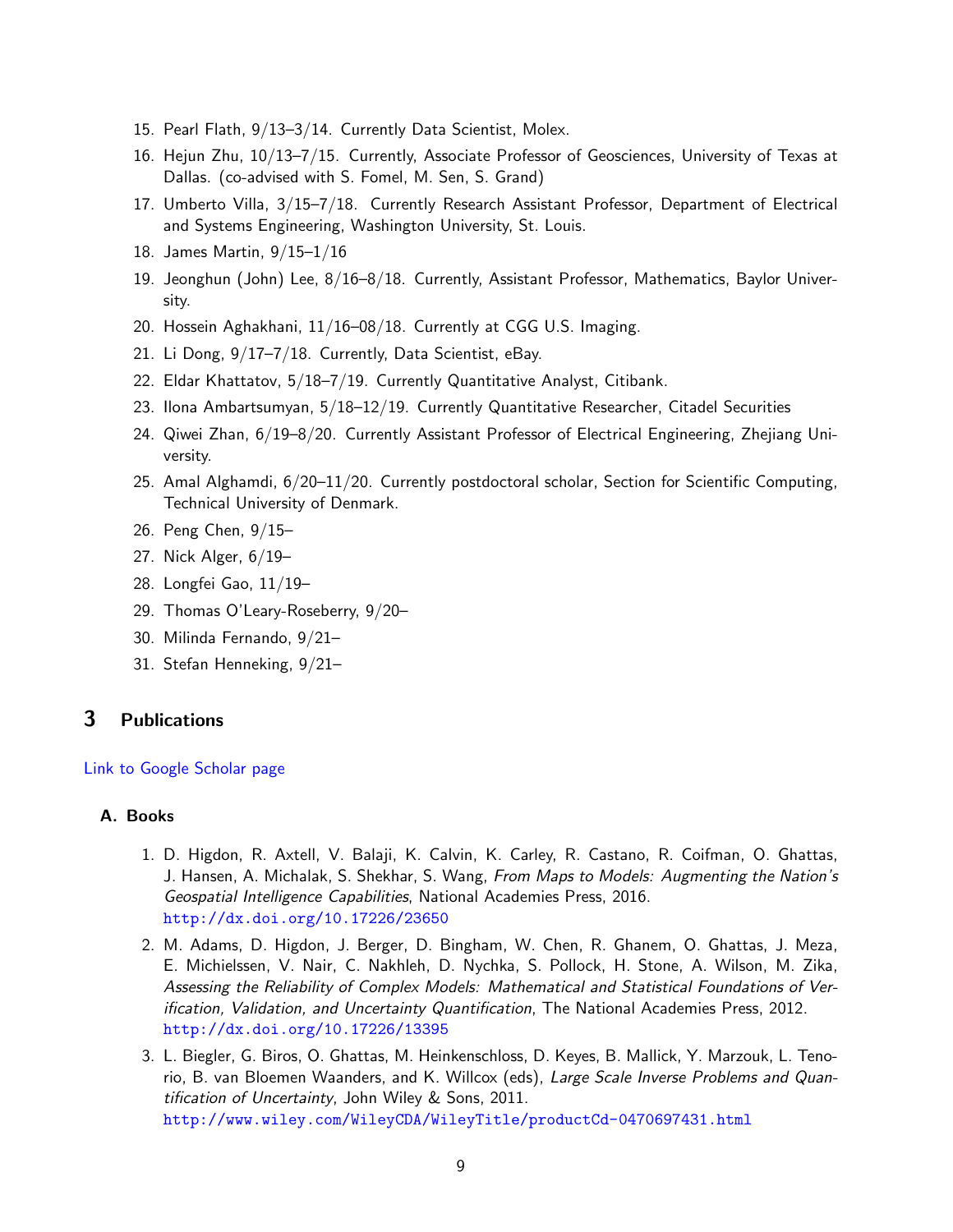- 4. J.T. Oden, O. Ghattas, J.L. King, et al., "Report of the NSF Advisory Committee for Cyberinfrastructure Task Force on Grand Challenges," March 2011. [http://www.nsf.gov/od/oci/taskforces/TaskForceReport\\_GrandChallenges.pdf](http://www.nsf.gov/od/oci/taskforces/TaskForceReport_GrandChallenges.pdf)
- 5. L. Biegler, O. Ghattas, M. Heinkenschloss, D. Keyes, and B. van Bloemen Waanders (eds), Realtime PDE-Constrained Optimization, SIAM series on Computational Science and Engineering, SIAM, 2007.

<http://dx.doi.org/10.1137/1.9780898718935>

6. L. Biegler, O. Ghattas, M. Heinkenschloss, and B. van Bloemen Waanders (eds), Large-Scale PDE-Constrained Optimization, Lecture Notes in Computational Science and Engineering, Springer-Verlag, 2003.

http://www.springer.com/mathematics/computational+science+engineering/book/978-3-540-050-

#### B. Preprints and Submitted

- 7. Alex Leviyev, Joshua Chen, Yifei Wang, Aaron Zimmerman, and Omar Ghattas, A stochastic Stein variational Newton method, submitted, 2022.
- 8. P. Chen and O. Ghattas, Sparse polynomial approximation for optimal control problems constrained by elliptic PDEs with lognormal random coefficients, submitted. <https://arxiv.org/abs/1903.05547>
- 9. Keyi Wu, Thomas O'Leary-Roseberry, Peng Chen, and Omar Ghattas, Derivative-informed projected neural network for large-scale Bayesian optimal experimental design, submitted, 2022. <https://arxiv.org/abs/2201.07925>
- 10. P. Chen and O. Ghattas, Sparse polynomial approximations for affine parametric saddle point problems, submitted. <https://arxiv.org/abs/1809.10251>
- 11. Thomas O'Leary-Roseberry, Xiaosong Du, Anirban Chaudhuri, Joaquim R.R.A. Martins, Karen Willcox, Omar Ghattas, Adaptive projected residual networks for learning parametric maps from

```
sparse data, 2021.
https://arxiv.org/abs/2112.07096
```
- 12. K. Wu, P. Chen, O. Ghattas, A fast and scalable computational framework for large-scale and high-dimensional Bayesian optimal experimental design, submitted 2021. <http://arxiv.org/abs/2010.15196>
- 13. K. Kim, U. Villa, M. Parno, Y. Marzouk, O. Ghattas, and N. Petra, hIPPYlib-MUQ: A Bayesian Inference Software Framework for Integration of Data with Complex Predictive Models under Uncertainty, submitted, 2021. <https://arxiv.org/abs/2112.00713>
- 14. K. Wu, P. Chen, O. Ghattas, A fast and scalable computational framework for goal-oriented linear Bayesian optimal experimental design: Application to optimal sensor placement, submitted, 2021.

```
https://arxiv.org/abs/2102.06627
```
- 15. Z. Liang, F. Wellmann, and O. Ghattas, Uncertainty quantification of geological model parameters in 3D gravity inversion by Hessian informed Markov chain Monte Carlo, submitted, 2021.
- 16. T. O'Leary-Roseberry, N. Alger, and O. Ghattas, Low Rank Saddle Free Newton: A Scalable Method for Stochastic Nonconvex Optimization, 2021. <https://arxiv.org/abs/2002.02881>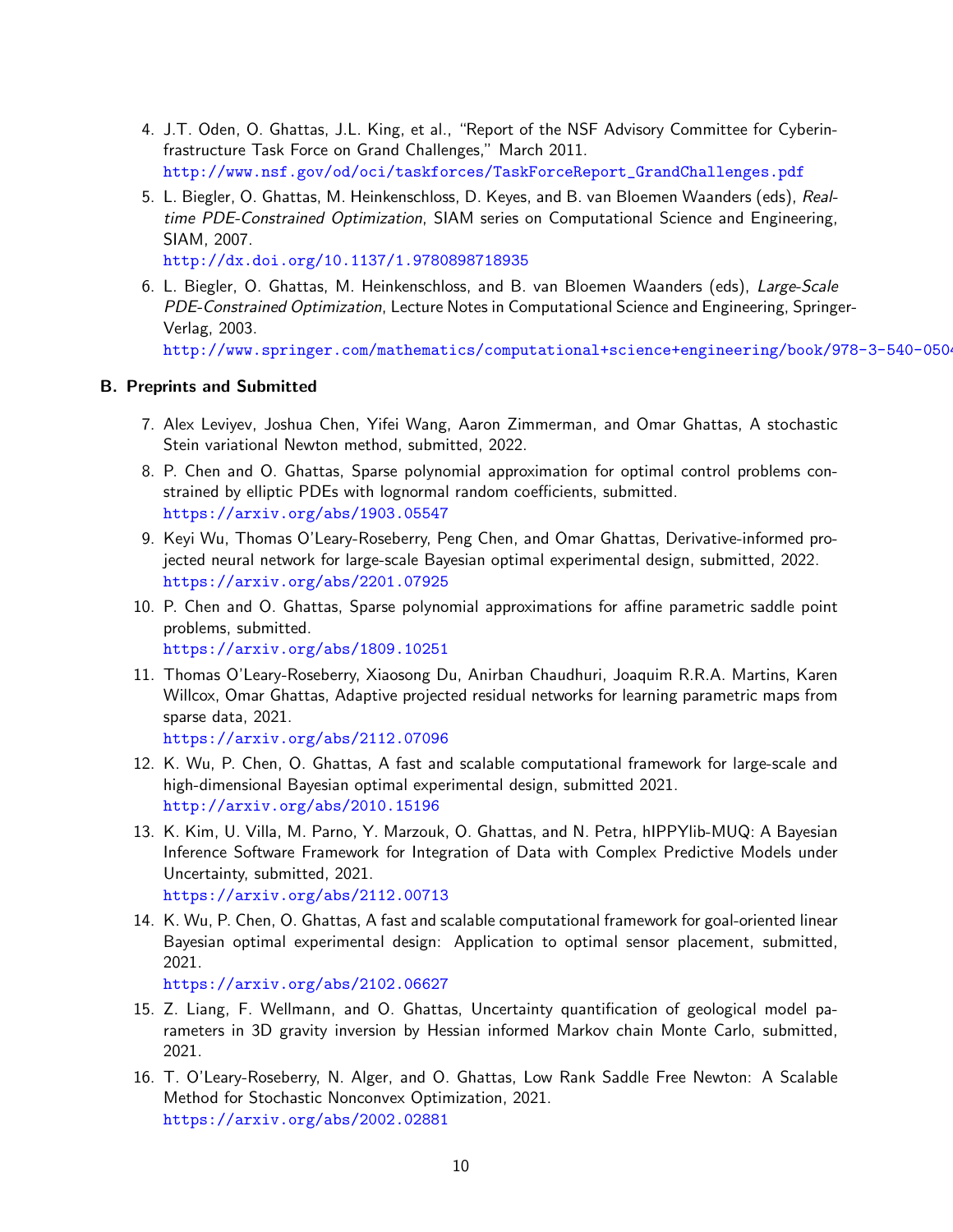- 17. Siddhant Wahal, Eldar Khattatov, Jeonghun Lee, Xiao-Hui Wu, Thomas C Halsey, Omar Ghattas, and George Biros, Inferring fault transmissibilities from production data: a Bayesian approach, submitted, 2020.
- 18. T. O'Leary-Roseberry and O. Ghattas, Ill-posedness and optimization geometry for nonlinear neural network training, 2020. <https://arxiv.org/abs/2002.02882>
- 19. T. O'Leary-Roseberry, N. Alger, O. Ghattas, Inexact Newton Methods for Stochastic Non-Convex Optimization with Applications to Neural Network Training. <https://arxiv.org/abs/1905.06738>

### C. Refereed Publications

- 20. A GPU-Accelerated AMR Solver for Gravitational Wave Propagation, accepted, SC22.
- 21. S. Puel, E. Khattatov, U. Villa, D. Liu, O. Ghattas, and T.W. Becker, A mixed, unified forward/inverse framework for earthquake problems: Fault implementation and coseismic slip estimate, Geophysics Journal International, 230:733–758, 2022. <https://doi.org/10.1093/gji/ggac050> <https://eartharxiv.org/repository/view/2746>
- 22. L. Gao, O. Ghattas, D. Keyes, Nonuniform 3D finite difference elastic wave simulation on staggered grids, Geophysics, to appear, 2022. <https://arxiv.org/abs/2012.13863>
- 23. L. Cao, O. Ghattas, and J.T. Oden, A globally convergent modified Newton method for the direct minimization of the Ohta-Kawasaki energy with application to the directed self-assembly of diblock copolymers, SIAM Journal on Scientific Computing, 44(1):B51–B79, 2022. <https://doi.org/10.1137/20M1378119> <https://arxiv.org/abs/2010.15271>
- 24. T. O'Leary-Roseberry, U. Villa, P. Chen, O. Ghattas, Derivative-informed projected neural networks for high-dimensional parametric maps governed by PDEs, Computer Methods in Applied Mechanics and Engineering, 388:114199, 2022. <https://doi.org/10.1016/j.cma.2021.114199> <https://arxiv.org/abs/2011.15110>
- 25. P. Chen and O. Ghattas, Taylor approximation for chance constrained optimization, SIAM/ASA Journal of Uncertainty Quantification, 9(4):1381–1410, 2021. <https://doi.org/10.1137/20M1381381> <https://arxiv.org/abs/2011.09985>
- 26. A. Alghamdi, M. Hesse, J. Chen, U. Villa, O. Ghattas, Bayesian Poroelastic Aquifer Characterization from InSAR Surface Deformation Data. Part II: Quantifying the Uncertainty, Water Resources Research, 57, e2021WR029775, 2021. <https://doi.org/10.1029/2021WR029775> <http://arxiv.org/abs/2102.04577>
- 27. O. Ghattas and K. Willcox, Learning physics-based models from data: perspectives from inverse problems and model reduction, Acta Numerica, 30:445-554, 2021. <https://doi.org/10.1017/S0962492921000064>
- 28. P. Chen, K. Wu, and O. Ghattas, Bayesian inference of heterogeneous epidemic models: Application to COVID-19 spread accounting for long-term care facilities, Computer Methods in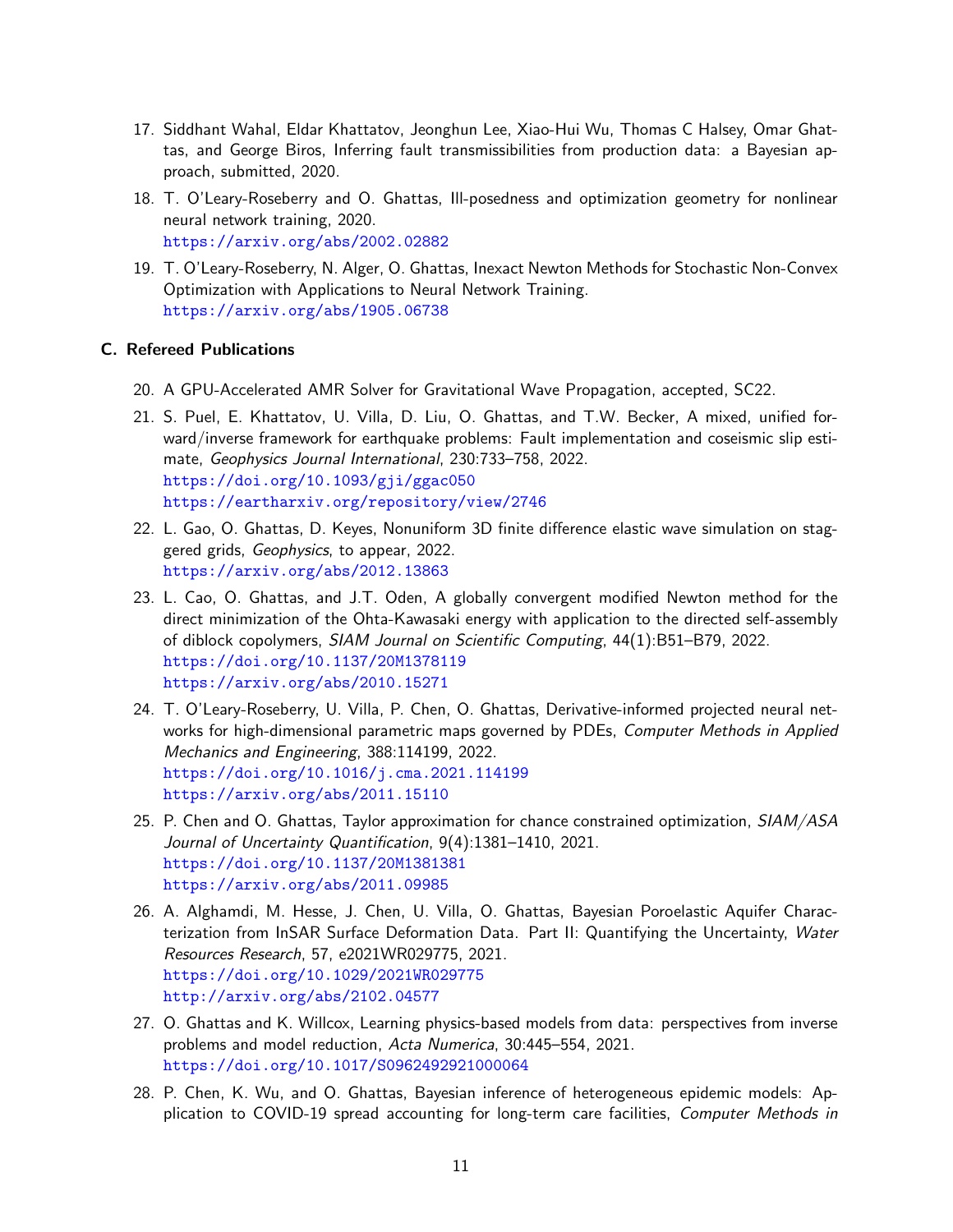Applied Mechanics and Engineering, 385:114020, 2021. <https://doi.org/10.1016/j.cma.2021.114020> <https://arxiv.org/abs/2011.01058>

- 29. U. Villa, N. Petra, and O. Ghattas, hIPPYlib: An Extensible Software Framework for Large-Scale Inverse Problems Governed by PDEs; Part I: Deterministic Inversion and Linearized Bayesian Inference, ACM Transactions on Mathematical Software (TOMS), 47(2):34, 2021. <https://doi.org/10.1145/3428447> <http://arxiv.org/abs/1909.03948>
- 30. P. Chen, O. Ghattas, Stein variational reduced basis Bayesian inversion, SIAM Journal on Scientific Computing, 43(2):A1163-A1193, 2021. <https://doi.org/10.1137/20M1321589> <http://arxiv.org/abs/2002.10924>
- 31. K. Willcox, O. Ghattas, P. Heimbach, The imperative of physics-based modeling and inverse theory in computational science, Nature Computational Science, 1:166–168, 2021. <https://doi.org/10.1038/s43588-021-00040-z>
- 32. P. Chen, M.R. Haberman, and O. Ghattas, Optimal design of acoustic metamaterial cloaks under uncertainty, Journal of Computational Physics, 431:110114, 2021. <https://doi.org/10.1016/j.jcp.2021.110114> <https://arxiv.org/abs/2007.13252>
- 33. P. Chen and O. Ghattas, Projected Stein variational gradient descent, Advances in Neural Information Processing Systems 33 (NeurIPS 2020), December 2020. [https://proceedings.neurips.cc/paper/2020/hash/14faf969228fc18fcd4fcf59437b0](https://proceedings.neurips.cc/paper/2020/hash/14faf969228fc18fcd4fcf59437b0c97-Abstract.html)c97-Abstract. [html](https://proceedings.neurips.cc/paper/2020/hash/14faf969228fc18fcd4fcf59437b0c97-Abstract.html)

<https://arxiv.org/abs/2002.03469>

- 34. N. Alger, P. Chen, O. Ghattas, Tensor train construction from tensor actions, with application to compression of large high order derivative tensors, SIAM Journal on Scientific Computing, 42(5):A3516–A3539, 2020. <https://doi.org/10.1137/20M131936X> <https://arxiv.org/abs/2002.06244>
- 35. I. Ambartsumyan, W. Boukaram, T. Bui-Thanh, O. Ghattas, D. Keyes, G. Stadler, G. Turkiyyah, and S. Zampini, Hierarchical Matrix Approximations of Hessians Arising in Inverse Problems Governed by PDEs, SIAM Journal on Scientific Computing, 42(5):A3397-A3436, 2020. <https://doi.org/10.1137/19M1270367> <http://arxiv.org/abs/2003.10173>
- 36. D. Stanzione, J. West, R. Evans, T. Minyard, O. Ghattas, D. Panda, Frontera: The Evolution of Leadership Computing at the National Science Foundation, Practice and Experience in Advanced Research Computing (PEARC20), Association for Computing Machinery, 106-111, July 2020. <https://dl.acm.org/doi/abs/10.1145/3311790.3396656>
- 37. A. Alghamdi, M. Hesse, J. Chen, O. Ghattas, Bayesian Poroelastic Aquifer Characterization from InSAR Surface Deformation Data. Part I: Maximum A Posteriori Estimate, Water Resources Research, 56:e2020WR027391, 2020. <https://doi.org/10.1029/2020WR027391> <http://arxiv.org/abs/2002.10706>
- 38. P. Chen, K. Wu, J. Chen, T. O'Leary-Roseberry, O. Ghattas, Projected Stein variational Newton: A fast and scalable Bayesian inference method in high dimensions, Advances in Neural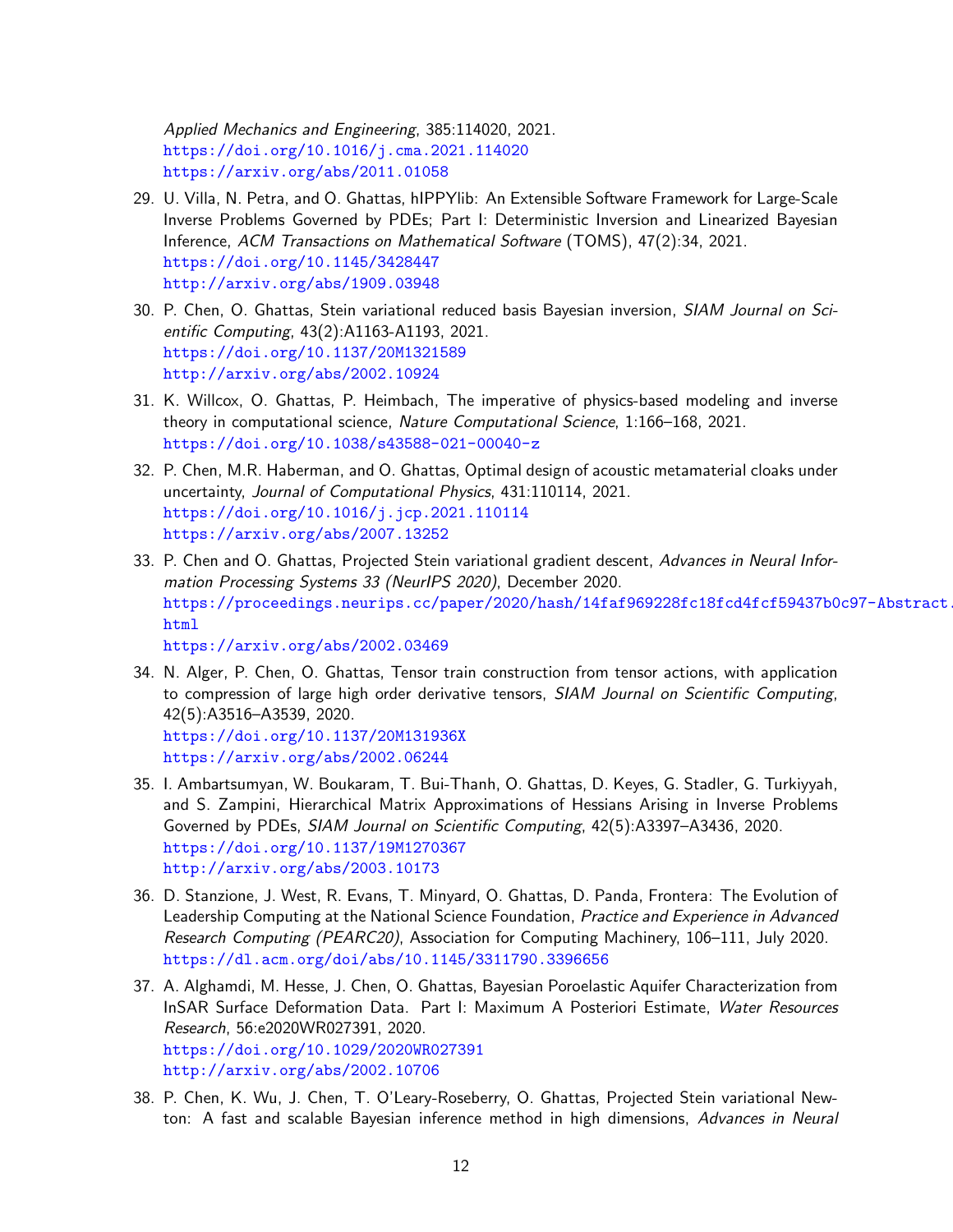Information Processing Systems 32 (NeurIPS 2019), 15130–15139, 2019. http://papers.nips.cc/paper/9649-projected-stein-variational-newton-a-fast-and-scalable<https://arxiv.org/abs/1901.08659>

- 39. N. Alger, V. Rao, A. Myers, T. Bui-Thanh, and O. Ghattas, Scalable Matrix-Free Adaptive Product-Convolution Approximation for Locally Translation-Invariant Operators, SIAM Journal on Scientific Computing, 41(4):A2296–A2328, 2019. <https://doi.org/10.1137/18M1189324> <https://arxiv.org/abs/1805.06018>
- 40. P. Chen, U. Villa, and O. Ghattas, Taylor Approximation and Variance Reduction for PDEconstrained Optimal Control under Uncertainty, Journal of Computational Physics, 2019, 385:163– 186, 2019. <https://doi.org/10.1016/j.jcp.2019.01.047>

<https://arxiv.org/abs/1804.04301>

- 41. P. Chen and O. Ghattas, Hessian-based sampling for high-dimensional model reduction, International Journal for Uncertainty Quantification, 9(2):103–121, 2019. <https://dx.doi.org/10.1615/Int.J.UncertaintyQuantification.2019028753> <https://arxiv.org/abs/1809.10255>
- 42. P. Chen, U. Villa, and O. Ghattas, Taylor approximation for PDE-constrained optimization under uncertainty: Application to turbulent jet flow, Proceedings in Applied Mathematics and Mechanics, 18(1):e201800466, 2018. <https://dx.doi.org/10.1002/pamm.201800466>
- 43. B. Crestel, G. Stadler, and O. Ghattas, A comparative study of structural similarity and regularization for joint inverse problems governed by PDEs, Inverse Problems, 35(2):024003, 2018. <https://dx.doi.org/10.1088/1361-6420/aaf129> <http://arxiv.org/abs/1808.05441>
- 44. U. Villa, N. Petra, and O. Ghattas, hIPPYlib: an Extensible Software Framework for Large-scale Deterministic and Bayesian Inversion, Journal of Open Source Software, 3(30):940, 2018. <https://doi.org/10.21105/joss.00940>
- 45. Ulrich Rüde, Karen Willcox, Lois Curfman McInnes, Hans De Sterck, George Biros, Hans Bungartz, James Corones, Evin Cramer, James Crowley, Omar Ghattas, Max Gunzburger, Michael Hanke, Robert Harrison, Michael Heroux, Jan Hesthaven, Peter Jimack, Chris Johnson, Kirk E. Jordan, David E. Keyes, Rolf Krause, Vipin Kumar, Stefan Mayer, Juan Meza, Knut Martin Mørken, J. Tinsley Oden, Linda Petzold, Padma Raghavan, Suzanne M. Shontz, Anne Trefethen, Peter Turner, Vladimir Voevodin, Barbara Wohlmuth, and Carol S. Woodward, Research and Education in Computational Science and Engineering, SIAM Review, 60(3):707–754, 2018. <https://doi.org/10.1137/16M1096840> <https://arxiv.org/abs/1610.02608>
- 46. K. Wang, T. Bui-Thanh, and O. Ghattas, A randomized maximum a posteriori method for posterior sampling of high dimensional nonlinear Bayesian inverse problems, SIAM Journal on Scientific Computing, 40(1):A142–A171, 2018. <https://doi.org/10.1137/16M1060625> <http://arxiv.org/abs/1602.03658>
- 47. A. Alexanderian, N. Petra, G. Stadler, and O. Ghattas, Mean-variance risk-averse optimal control of systems governed by PDEs with random parameter fields using quadratic approximations, SIAM/ASA Journal on Uncertainty Quantification, 5(1):1166–1192, 2017.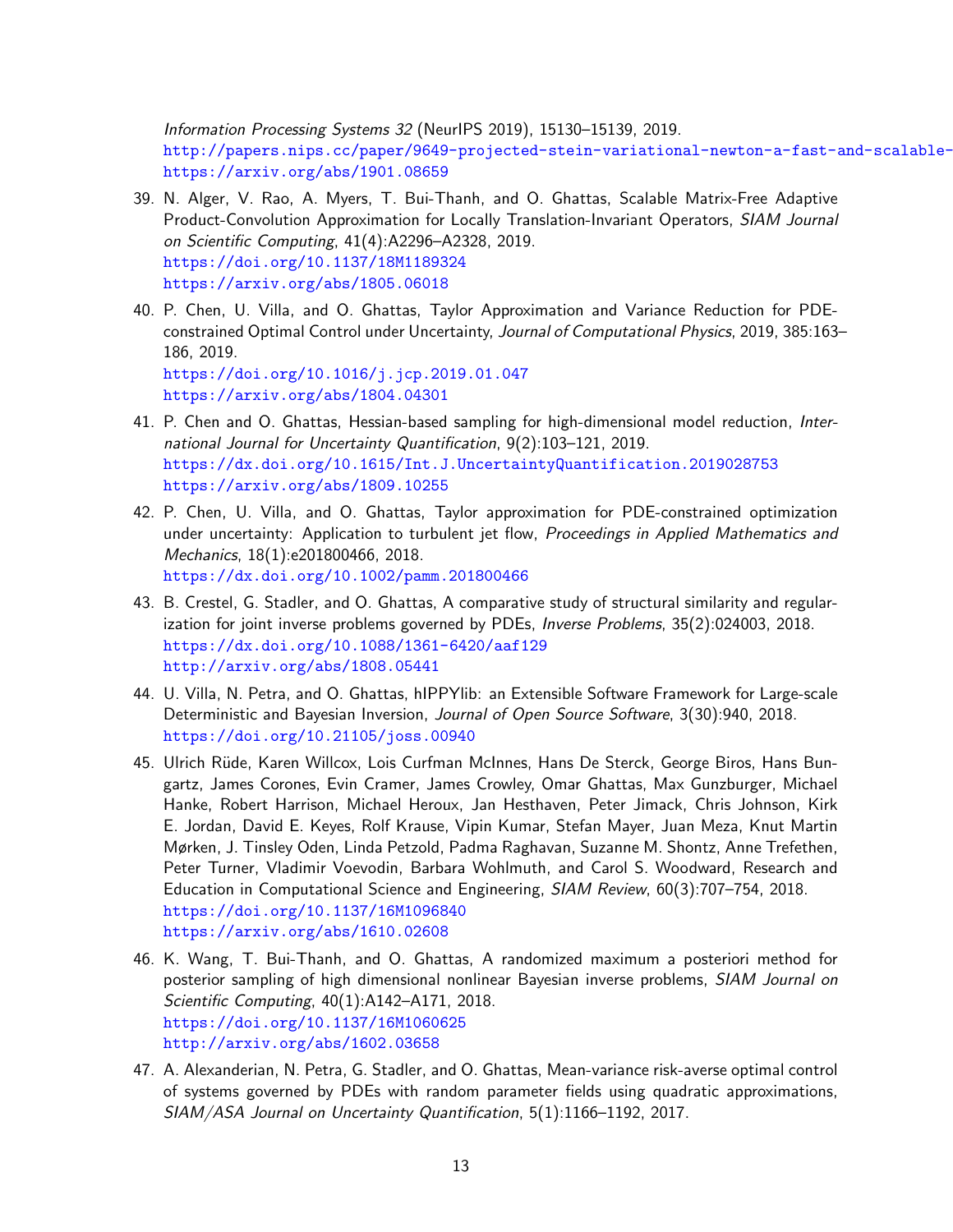```
https://doi.org/10.1137/16M106306X
http://arxiv.org/abs/1602.07592
```
48. N. Alger, U. Villa, T. Bui-Thanh, and O. Ghattas, A data scalable augmented Lagrangian KKT preconditioner for large scale inverse problems, SIAM Journal on Scientific Computing, 39(5), A2365–A2393, 2017. <https://doi.org/10.1137/16M1084365>

<http://arxiv.org/abs/1607.03556>

49. J. Rudi, G. Stadler, and O. Ghattas, Weighted BFBT Preconditioner for Stokes Flow Problems with Highly Heterogeneous Viscosity, SIAM Journal on Scientific Computing, 39(5):S272-S297, 2017. <https://doi.org/10.1137/16M108450X>

<http://arxiv.org/abs/1607.03936>

- 50. P. Chen, U. Villa, and O. Ghattas, Hessian-based adaptive sparse quadrature for infinitedimensional Bayesian inverse problems, Computer Methods in Applied Mechanics and Engineering, 327:147–172, 2017. <https://doi.org/10.1016/j.cma.2017.08.016> <http://arxiv.org/abs/1706.06692>
- 51. O. Ghattas, T. Isaac, N. Petra, and G. Stadler, Scalable Algorithms for Bayesian Inference of Large-Scale Models from Large-Scale Data, in High Performance Computing for Computational Science—VECPAR 2016, I. Dutra, R. Camacho, J. Barbosa, O. Marques (eds), Springer Lecture Notes in Computer Science, 10150:3–6, 2017. [https://doi.org/10.1007/978-3-319-61982-8\\_1](https://doi.org/10.1007/978-3-319-61982-8_1)
- 52. B. Crestel, A. Alexanderian, G. Stadler, and O. Ghattas, A-optimal encoding weights for nonlinear inverse problems, with application to the Helmholtz inverse problem, *Inverse Problems*, 33(7):074008, 2017. <https://doi.org/10.1088/1361-6420/aa6d8e> <https://arxiv.org/abs/1612.02358>
- 53. H. Zhu, S. Li, S. Fomel, G. Stadler, and O. Ghattas, A Bayesian approach to estimate uncertainty for full waveform inversion using a priori information from depth migration, Geophysics, 81(5):R307–R323, 2016. <http://dx.doi.org/10.1190/geo2015-0641.1>
- 54. H. Zhu, N. Petra, G. Stadler, T. Isaac, T.J.R. Hughes, and O. Ghattas, Inversion of geothermal heat flux in a thermomechanically coupled nonlinear Stokes ice sheet model, The Cryosphere, 10:1477–1494, 2016. <http://dx.doi.org/10.5194/tc-10-1477-2016>
- 55. J. Rudi, G. Stadler, and O. Ghattas,  $\mu$ -BFBT preconditioner for Stokes flow problems with highly heterogeneous viscosity, Copper Mountain Conference on Iterative Methods, March 2016. (Best Student Paper award)
- 56. A. Alexanderian, N. Petra, G. Stadler, and O. Ghattas, A fast and scalable method for A-optimal design of experiments for infinite-dimensional Bayesian nonlinear inverse problems, SIAM Journal on Scientific Computing, 38(1):A243–A272, 2016. <http://dx.doi.org/10.1137/140992564> <http://arxiv.org/abs/1410.5899>
- 57. A. Alexanderian, P. Gloor, and O. Ghattas, On Bayesian A- and D-optimal experimental designs in infinite dimensions, Bayesian Analysis, 11(3):671–695, 2016.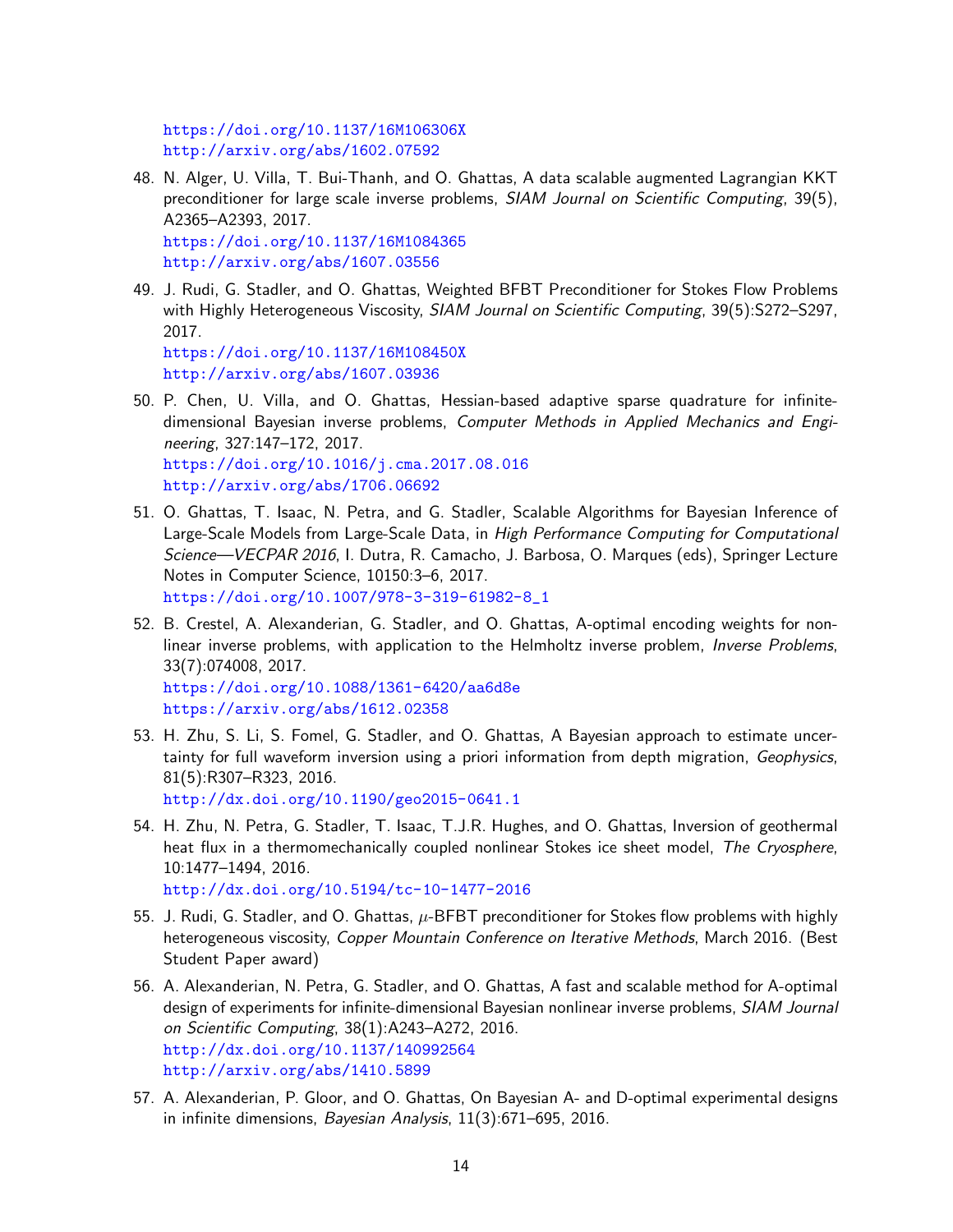```
http://dx.doi.org/10.1214/15-BA969
http://arxiv.org/abs/1408.6323
```
- 58. J. Rudi, A.C.I. Malossi, T. Isaac, G. Stadler, M. Gurnis, P.W.J. Staar, Y. Ineichen, C. Bekas, A. Curioni, O. Ghattas, An Extreme-Scale Implicit Solver for Complex PDEs: Highly Heterogeneous Flow in Earth's Mantle, Proceedings of IEEE/ACM SC15, 2015. (2015 Gordon Bell Prize) <http://dx.doi.org/10.1145/2807591.2807675>
- 59. T. Isaac, G. Stadler, and O. Ghattas, Solution of nonlinear Stokes equations discretized by highorder finite elements on nonconforming and anisotropic meshes, with application to ice sheet dynamics, SIAM Journal on Scientific Computing, 37(6):B804–B833, 2015. <http://dx.doi.org/10.1137/140974407> <http://arxiv.org/abs/1406.6573>
- 60. H. Sundar and O. Ghattas, A Nested Partitioning Algorithm for Adaptive Meshes on Heterogeneous Clusters, Proceedings of the 29th ACM International Conference on Supercomputing (ICS'15), pp. 319–328, 2015. <http://dl.acm.org/citation.cfm?id=2751246>
- 61. T. Isaac, C. Burstedde, L.C. Wilcox, and O. Ghattas, Recursive algorithms for distributed forests of octrees, SIAM Journal on Scientific Computing, 37(5):C497–C531, 2015. <http://dx.doi.org/10.1137/140970963> <http://arxiv.org/abs/1406.0089>
- 62. T. Isaac, N. Petra, G. Stadler, O. Ghattas, Scalable and efficient algorithms for the propagation of uncertainty from data through inference to prediction for large-scale problems, with application to flow of the Antarctic ice sheet, Journal of Computational Physics, 296(1):348–368, 2015. <http://dx.doi.org/10.1016/j.jcp.2015.04.047> <http://arxiv.org/abs/1410.1221>
- 63. T. Bui-Thanh and O. Ghattas, A scalable algorithm for MAP estimators in Bayesian inverse problems with Besov priors, Inverse Problems and Imaging, 9(1):27-54, 2015. <http://dx.doi.org/10.3934/ipi.2015.9.27>
- 64. L.C. Wilcox, G. Stadler, T. Bui-Thanh, and O. Ghattas, Discretely exact derivatives for hyperbolic PDE-constrained optimization problems discretized by the discontinuous Galerkin method, Journal of Scientific Computing, 63(1):138–162, 2015. <http://dx.doi.org/10.1007/s10915-014-9890-5> <http://arxiv.org/abs/1311.6900>
- 65. T. Bui-Thanh and O. Ghattas, A PDE-constrained optimization approach to the discontinuous Petrov-Galerkin method with a trust region inexact Newton-CG solver, Computer Methods in Applied Mechanics and Engineering, 278:20–40, 2014. <http://dx.doi.org/10.1016/j.cma.2014.04.018>
- 66. A. Alexanderian, N. Petra, G. Stadler, O. Ghattas, A-optimal design of experiments for infinitedimensional Bayesian linear inverse problems with regularized  $\ell_0$ -sparsification, SIAM Journal on Scientific Computing, 36(5):A2122–A2148, 2014. <http://dx.doi.org/10.1137/130933381> <http://arxiv.org/abs/1308.4084>
- 67. J. Worthen, G. Stadler, N. Petra, M. Gurnis, and O. Ghattas, Towards adjoint-based inversion for rheological parameters in nonlinear viscous mantle flow, Physics of the Earth and Planetary Interiors, 234:23–34, 2014.

<http://dx.doi.org/10.1016/j.pepi.2014.06.006>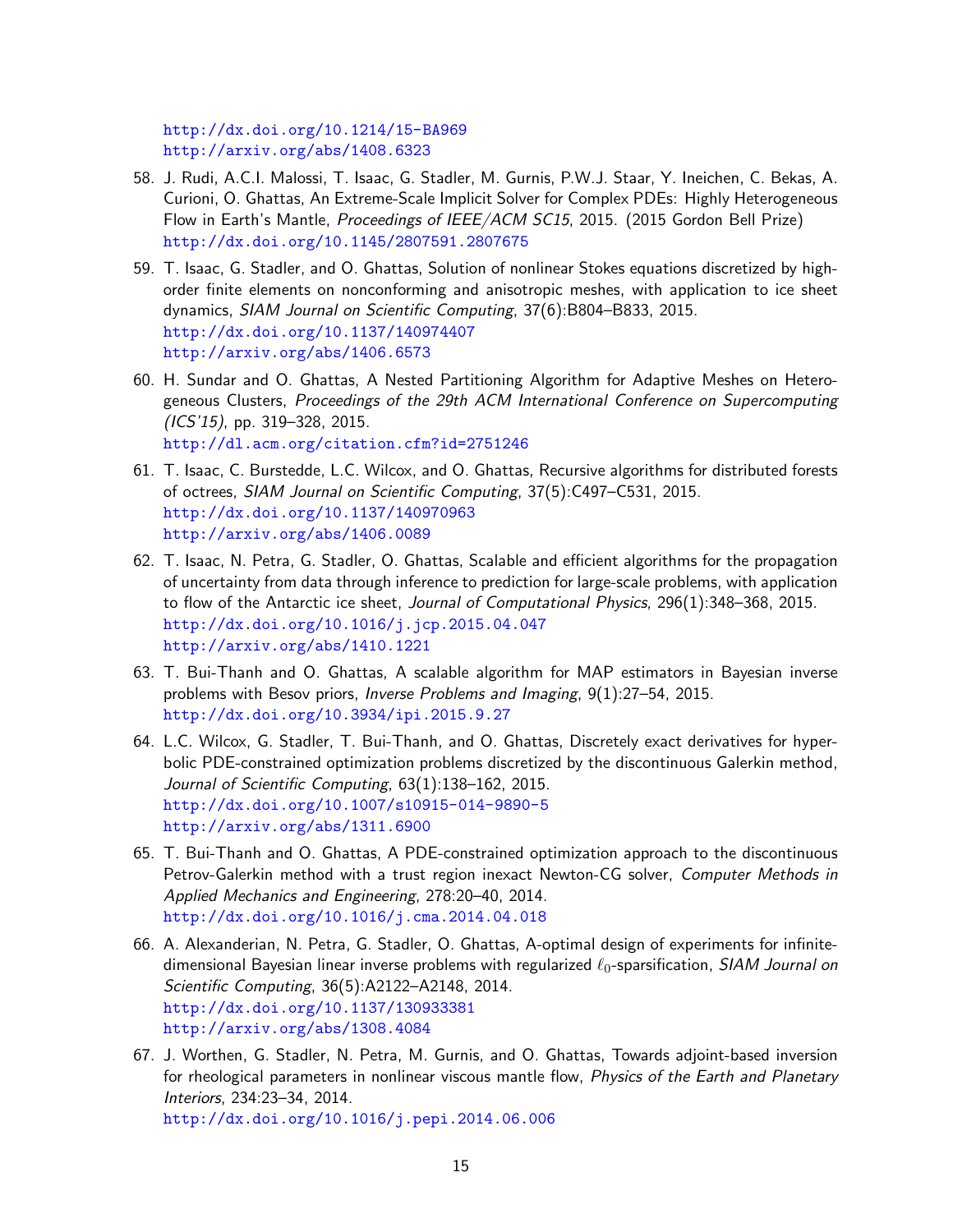68. N. Petra, J. Martin, G. Stadler, and O. Ghattas, A computational framework for infinitedimensional Bayesian inverse problems. Part II: Stochastic Newton MCMC with application to ice sheet flow inverse problems, SIAM Journal on Scientific Computing, 36(4):A1525-A1555, 2014.

<http://dx.doi.org/10.1137/130934805> <http://arxiv.org/abs/1308.6221>

69. T. Bui-Thanh and O. Ghattas, An analysis of infinite dimensional Bayesian inverse shape acoustic scattering and its numerical approximation, SIAM/ASA Journal on Uncertainty Quantification, 2(1):203–222, 2014.

<http://dx.doi.org/10.1137/120894877>

- 70. T. Bui-Thanh and O. Ghattas, A scaled stochastic Newton algorithm for Markov chain Monte Carlo simulations, submitted. <http://users.ices.utexas.edu/~tanbui/PublishedPapers/SNanalysis.pdf>
- 71. T. Bui-Thanh and O. Ghattas, Analysis of the Hessian for inverse scattering problems. Part III: Inverse medium scattering of electromagnetic waves in three dimensions, Inverse Problems and Imaging, 7(4):1139–1155, 2013. <http://dx.doi.org/10.3934/ipi.2013.7.1139>
- 72. T. Bui-Thanh, O. Ghattas, J. Martin, and G. Stadler, A computational framework for infinitedimensional Bayesian inverse problems. Part I: The linearized case, with applications to global seismic inversion. SIAM Journal on Scientific Computing, 35(6):A2494-–A2523, 2013. <http://dx.doi.org/10.1137/12089586X>
- 73. T. Bui-Thanh, L. Demkowicz, and O. Ghattas, A unified discontinuous Petrov-Galerkin method and its analysis for Friedrichs' systems, SIAM Journal on Numerical Analysis, 51(4):1933–1958, 2013.

<http://dx.doi.org/10.1137/110854369>

74. L.F. Kallivokas, A. Fathi, S. Kucukcoban, K.H. Stokoe II, J. Bielak, and O. Ghattas, Site characterization using full waveform inversion, Soil Dynamics and Earthquake Engineering, 47:62–82, 2013.

<http://dx.doi.org/10.1016/j.soildyn.2012.12.012>

75. C. Burstedde, G. Stadler, L. Alisic, L.C. Wilcox, E. Tan, M. Gurnis, and O. Ghattas, Largescale adaptive mantle convection simulation, Geophysical Journal International, 192(3):889–906, 2013.

<http://dx.doi.org/10.1093/gji/ggs070>

- 76. T. Bui-Thanh, L. Demkowicz, and O. Ghattas, Constructively well-posed approximation methods with unity inf-sup and continuity constants for partial differential equations, Mathematics of Computation, 82:1923–1952, 2013. <http://dx.doi.org/10.1090/S0025-5718-2013-02697-X>
- 77. T. Bui-Thanh, C. Burstedde, O. Ghattas, J. Martin, G. Stadler, and L.C. Wilcox, Extreme-scale UQ for Bayesian inverse problems governed by PDEs, Proceedings of IEEE/ACM SC12, 2012. (2012 Gordon Bell Prize Finalist) <http://dx.doi.org/10.1109/SC.2012.56>
- 78. H. Sundar, G. Biros, C. Burstedde, J. Rudi, O. Ghattas, G. Stadler, Parallel geometric-algebraic multigrid on unstructured forests of octrees, Proceedings of IEEE/ACM SC12, 2012. <http://dx.doi.org/10.1109/SC.2012.91>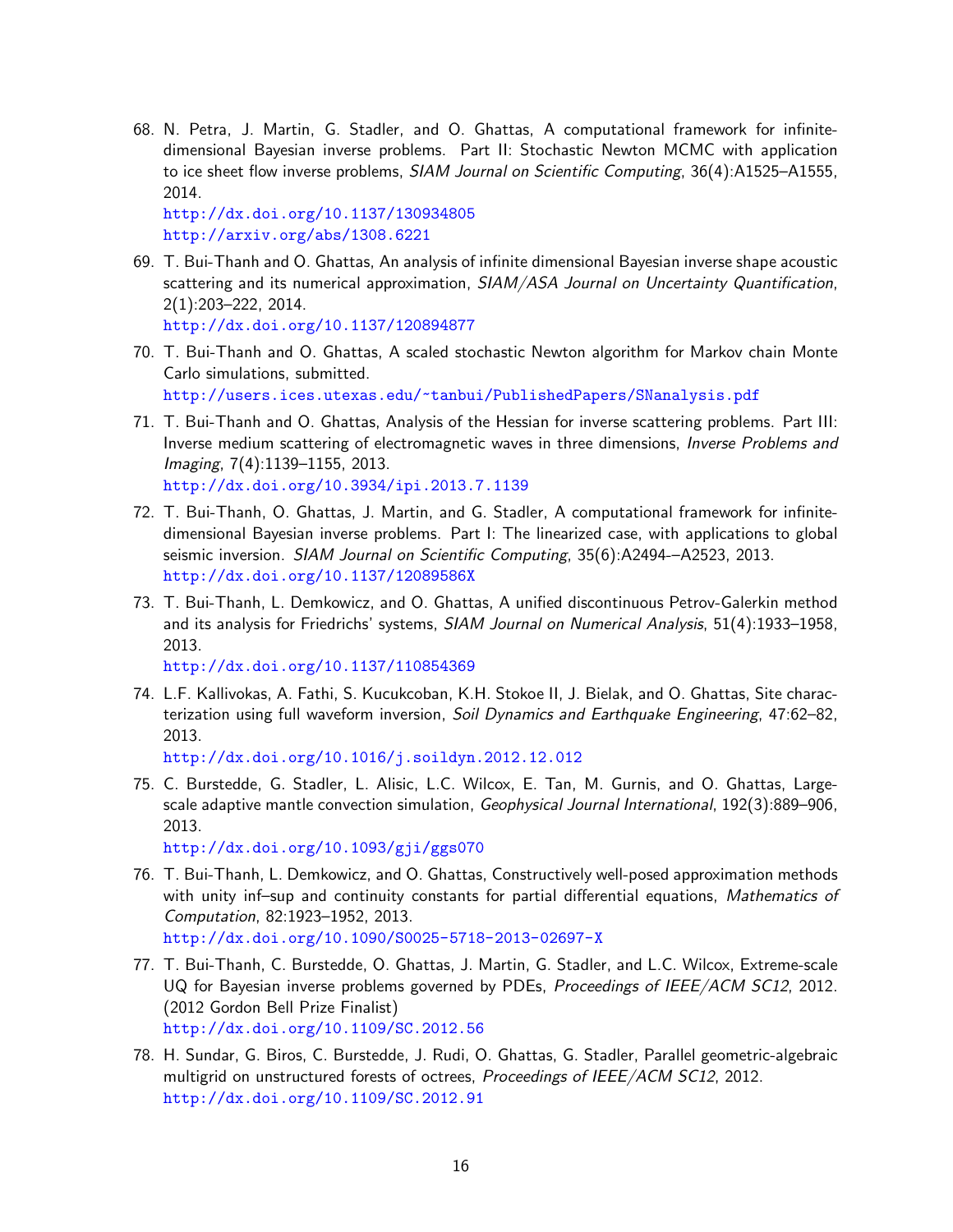- 79. N. Petra, H. Zhu, G. Stadler, T.J.R. Hughes, O. Ghattas, An inexact Gauss-Newton method for inversion of basal sliding and rheology parameters in a nonlinear Stokes ice sheet model, Journal of Glaciology, 58(211):889–903, 2012. <http://dx.doi.org/10.3189/2012JoG11J182>
- 80. T. Bui-Thanh, O. Ghattas, and D. Higdon, Adaptive Hessian-based non-stationary Gaussian process response surface method for probability density approximation with application to Bayesian solution of large-scale inverse problems, SIAM Journal on Scientific Computing, 34(6):A2837-A2871, 2012.

<http://dx.doi.org/10.1137/110851419>

- 81. L. Alisic, M. Gurnis, G. Stadler, C. Burstedde, and O. Ghattas, Multi-scale dynamics and rheology of mantle flow with plates, Journal of Geophysical Research, 117, B10402, 27p, 2012. <http://dx.doi.org/10.1029/2012JB009234>
- 82. D. Allaire, G. Biros, J. Chambers, O. Ghattas, D. Kordonowy, K. Willcox, Dynamic data driven methods for self-aware aerospace vehicles, Procedia Computer Science, 9(2012):1206–1210, 2012.

<http://dx.doi.org/10.1016/j.procs.2012.04.130>

- 83. J. Martin, L.C. Wilcox, C. Burstedde, and O. Ghattas, A Stochastic Newton MCMC method for large-scale statistical inverse problems with application to seismic inversion, SIAM Journal on Scientific Computing, 34(3):A1460-A1487, 2012. <http://dx.doi.org/10.1137/110845598>.
- 84. T. Bui-Thanh and O. Ghattas, Analysis of an  $hp$ -non-conforming discontinuous Galerkin spectral element method for wave propagation, SIAM Journal on Numerical Analysis, 50(3):1801-1826, 2012.

<http://dx.doi.org/10.1137/110828010>

85. T. Isaac, C. Burstedde, and O. Ghattas, Low-Cost Parallel Algorithms for 2:1 Octree Balance, International Parallel and Distributed Processing Symposium (IPDPS 12), 426–437, IEEE Computer Society, 2012.

<http://doi.ieeecomputersociety.org/10.1109/IPDPS.2012.47>

- 86. T. Bui-Thanh and O. Ghattas, Analysis of the Hessian for inverse scattering problems. Part II: Inverse medium scattering of acoustic waves. Inverse Problems, 28(5):055002, 2012. <http://dx.doi.org/10.1088/0266-5611/28/5/055002>
- 87. T. Bui-Thanh and O. Ghattas, Analysis of the Hessian for inverse scattering problems. Part I: Inverse shape scattering of acoustic waves. Inverse Problems, 28(5):055001, 2012. (Selected for Inverse Problems 2012 Highlights.) <http://dx.doi.org/10.1088/0266-5611/28/5/055001>
- 88. C. Burstedde, L.C. Wilcox, and O. Ghattas, p4est: Scalable algorithms for parallel adaptive mesh refinement on forests of octrees, SIAM Journal on Scientific Computing, 33(3):1103–1133, 2011. <http://dx.doi.org/10.1137/100791634>
- 89. L.F. Kallivokas, S.-W. Na, O. Ghattas, B. Jaramaz, Assessment of a fictitious domain method for patient-specific biomechanical simulation of press-fit orthopedic implantation, Computer Methods in Biomechanics and Biomedical Engineering, 1–16, 2011. <http://dx.doi.org/10.1080/10255842.2010.545822>
- 90. H.P. Flath, L.C. Wilcox, V. Akcelik, J. Hill, B. van Bloemen Waanders, and O. Ghattas, Fast algorithms for Bayesian uncertainty quantification in large-scale linear inverse problems based on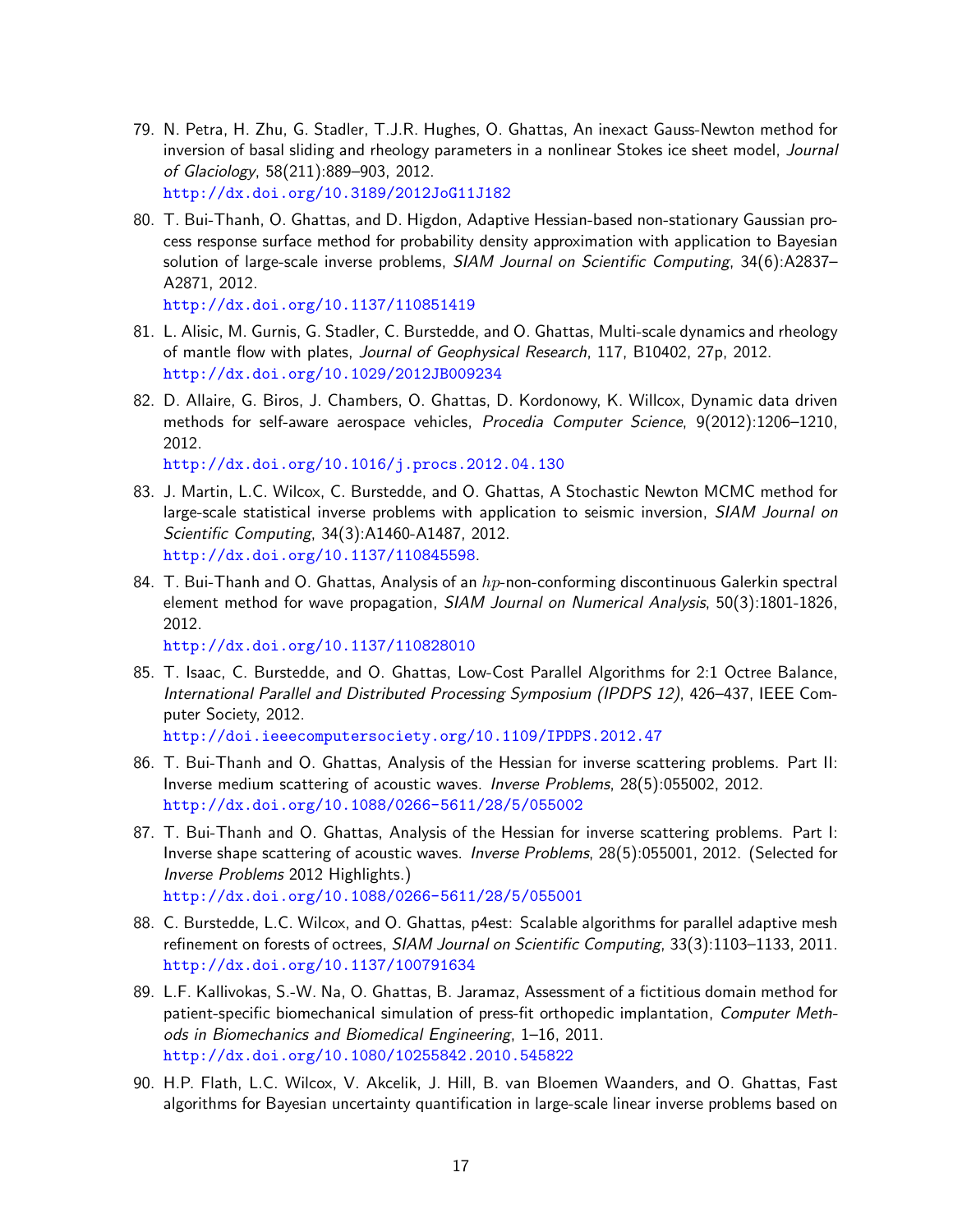low-rank partial Hessian approximations, SIAM Journal on Scientific Computing, 33(1):407-432, 2011.

<http://dx.doi.org/10.1137/090780717>

- 91. S. Wogrin, K. Willcox, and O. Ghattas, A real-time measurement–inversion–prediction–steering framework for hazardous events, submitted.
- 92. S. Yang, G. Stadler, R.M. Moser, and O. Ghattas, A shape Hessian-based boundary roughness analysis of Navier-Stokes flows, SIAM Journal on Applied Mathematics, 71(1):333–355, 2011. <http://dx.doi.org/10.1137/100796789>.
- 93. L. Alisic, M. Gurnis, G. Stadler, C. Burstedde, L. Wilcox, and O. Ghattas, Slab Stress and strain rate as constraints on global mantle flow, Geophysical Research Letters, 37, L22308, 2010. <http://dx.doi.org/10.1029/2010GL045312>
- 94. L.C. Wilcox, G. Stadler, C. Burstedde, and O. Ghattas, A high-order discontinuous Galerkin method for wave propagation through coupled elastic-acoustic media, Journal of Computational Physics, 229(24):9373–9396, 2010. <http://dx.doi.org/10.1016/j.jcp.2010.09.008>
- 95. C. Burstedde, O. Ghattas, M. Gurnis, T. Isaac, G. Stadler, T. Warburton, L.C. Wilcox, Extreme-Scale AMR, Proceedings of ACM/IEEE SC10, 2010. (2010 Gordon Bell Prize Finalist) <http://dx.doi.org/10.1109/SC.2010.25>
- 96. G. Stadler, M. Gurnis, C. Burstedde, L.C. Wilcox, L. Alisic, and O. Ghattas, The Dynamics of Plate Tectonics and Mantle Flow: From Local to Global Scales, Science, 329(5995):1033–1038, 2010.

<http://dx.doi.org/10.1126/science.1191223>.

- 97. C. Lieberman, K. Willcox, O. Ghattas, Parameter and state model reduction for large-scale statistical inverse problems, SIAM Journal on Scientific Computing, 32(5):2523–2542, 2010. <http://dx.doi.org/10.1137/090775622>
- 98. A. Askan, V. Akcelik, J. Bielak, and O. Ghattas, Parametric sensitivity analysis of a nonlinear least squares optimization-based anelastic full waveform inversion method, Comptes Rendus Mécanique, 338(7-8):364-376, 2010. <http://dx.doi.org/10.1016/j.crme.2010.07.002>
- 99. D. Galbally, K. Fidkowski, K. Willcox, and O. Ghattas, Nonlinear model reduction for uncertainty quantification in large-scale inverse problems, International Journal for Numerical Methods in Engineering, 81:1581–1608, 2010. <http://dx.doi.org/10.1002/nme.2746>
- 100. I. Figeiredo, P. Figeiredo, G. Stadler, O. Ghattas, A. Araujo, Variational image segmentation for endoscopic human colonic aberrant crypt foci, IEEE Transactions on Medical Imaging, 29(4):998-1011, 2010. <http://dx.doi.org/10.1109/TMI.2009.2036258>
- 101. C. Burstedde and O. Ghattas, Algorithmic strategies for full waveform inversion: 1D experiments, Geophysics, 74(6):WCC37–WCC46, 2009. <http://dx.doi.org/10.1190/1.3237116>
- 102. C. Burstedde, M. Burtscher, O. Ghattas, G. Stadler, T. Tu, and L.C. Wilcox, ALPS: A framework for parallel adaptive PDE solution, Journal of Physics: Conference Series, 180:012009, 2009. <http://dx.doi.org/10.1088/1742-6596/180/1/012009>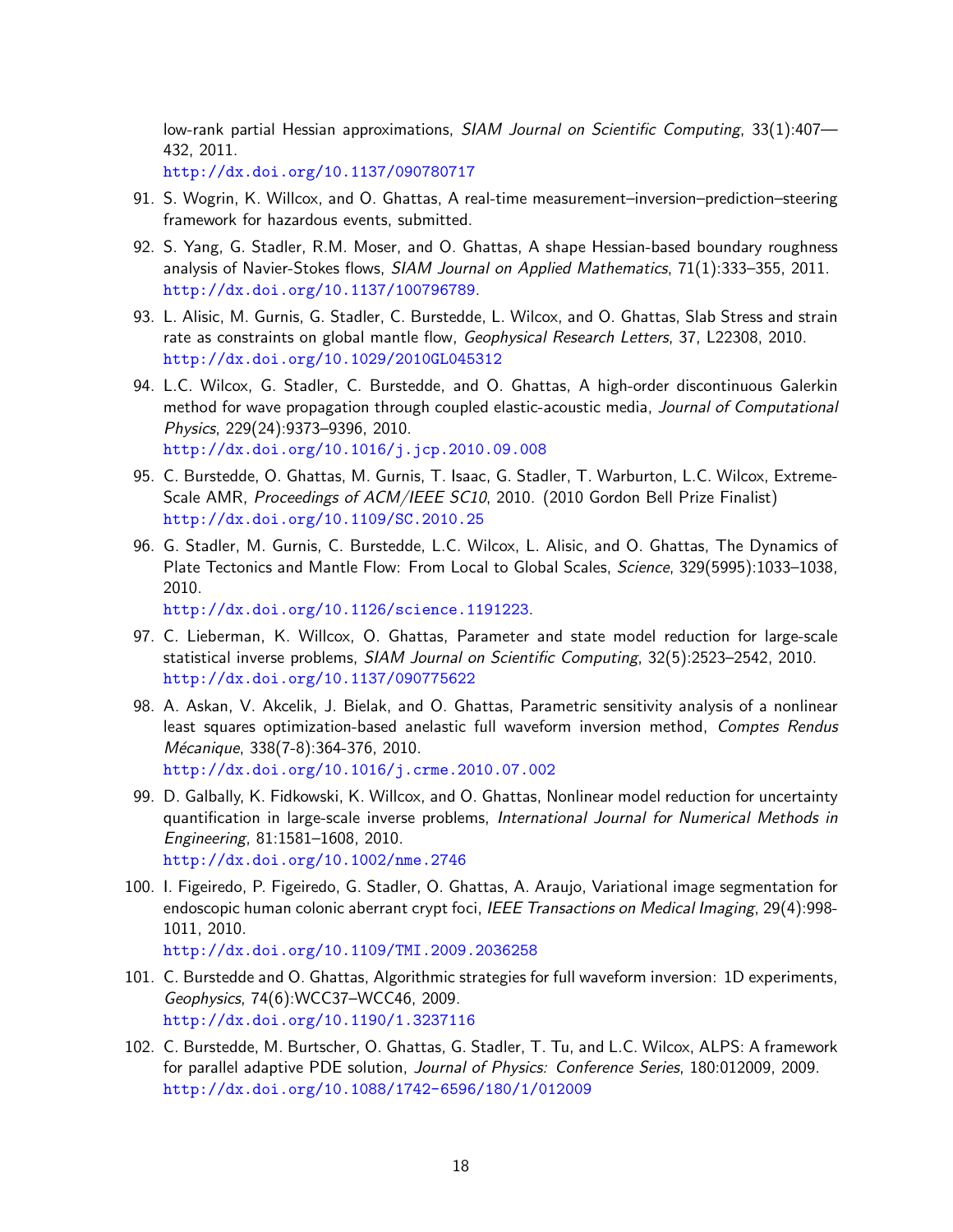- 103. C. Burstedde, O. Ghattas, T. Tu, G. Stadler, L. Wilcox, Parallel scalable adjoint-based adaptive solution of variable-viscosity Stokes flow problems, *Computer Methods in Applied Mechanics* and Engineering, 198:1691–1700, 2009. <http://dx.doi.org/10.1016/j.cma.2008.12.015>
- 104. C. Burstedde, O. Ghattas, M. Gurnis, E. Tan, T. Tu, G. Stadler, L. Wilcox, S. Zhong, Scalable adaptive mantle convection simulation on petascale supercomputers, SC08, Austin, TX, November, 2008. Gordon Bell Prize finalist. <http://dx.doi.org/10.1109/SC.2008.5214248>
- 105. T. Bui-Thanh, K. Willcox, and O. Ghattas, Parametric reduced-order models for probabilistic analysis of unsteady aerodynamic applications, AIAA Journal, 46(10):2520–2529, 2008. <http://dx.doi.org/10.2514/1.35850>
- 106. T. Bui-Thanh, K. Willcox, and O. Ghattas, Model reduction for large-scale systems with highdimensional parametric input space, SIAM Journal on Scientific Computing, 30(6):3270-3288, 2008.

<http://dx.doi.org/10.1137/070694855>

- 107. C. Burstedde, O. Ghattas, T. Tu, G. Stadler, and L. Wilcox, Towards adaptive mesh PDE simulations on petascale computers, TeraGrid 2008, Las Vegas, NV, June, 2008.
- 108. I. Epanomeritakis, V.Akcelik, O. Ghattas, and J. Bielak, A Newton-CG method for large-scale three-dimensional elastic full-waveform seismic inversion, Inverse Problems, 24:034015 (26pp), 2008. (Selected for Inverse Problems 2008 Highlights.) <http://dx.doi.org/10.1088/0266-5611/24/3/034015>
- 109. O. Bashir, K. Willcox, O. Ghattas, B. van Bloemen Waanders, and J. Hill, Hessian-based model reduction for large-scale systems with initial condition inputs, International Journal for Numerical Methods in Engineering, 73(6):844–868, 2008. <http://dx.doi.org/10.1002/nme.2100>
- 110. A. Askan, V. Akcelik, J. Bielak, and O. Ghattas, Full waveform inversion for seismic velocity and anelastic losses in heterogeneous structures, *Bulletin of Seismological Society of America*, 97(6):1990–2008, 2007.

<http://dx/doi.org/10.1785/0120070079>

- 111. C. Burstedde and O. Ghattas, Algorithmic Strategies for Full Waveform Inversion: 1D Experiments, Proceedings of SEG 2007, San Antonio, September, 2007.
- 112. A. Askan, V. Akcelik, O. Ghattas, and J. Bielak, A Sensitivity Analysis for Full Waveform Inversion for Seismic Velocity Considering Anelastic Losses in Heterogeneous Structures, Proceedings of ECCOMAS Thematic Conference on Computational Methods in Structural Dynamics and Earthquake Engineering, M. Papadrakakis, D.C. Charmpis, N.D. Lagaros, Y. Tsompanakis (eds.), June 2007.
- 113. O. Bashir, O. Ghattas, J. Hill, B. van Bloeman Waanders, and K. Willcox, Hessian-based model reduction for large-scale data asssimilation problems, 2007 International Conference on Computational Science, Beijing, China, May, 2007. [http://dx.doi.org/10.1007/978-3-540-72584-8\\_133](http://dx.doi.org/10.1007/978-3-540-72584-8_133)
- 114. T. Bui-Thanh, K. Willcox, and O. Ghattas, Parametric Reduced-Order Models for Probabilistic Analysis of Unsteady Aerodynamic Applications, 2007 AIAA SDM Conference, Honolulu, Hawaii, April 2007.
- 115. T. Bui-Thanh, K. Willcox, O. Ghattas, B. van Bloemen Waanders, Goal-oriented, modelconstrained optimization for reduction of large-scale systems, Journal of Computational Physics,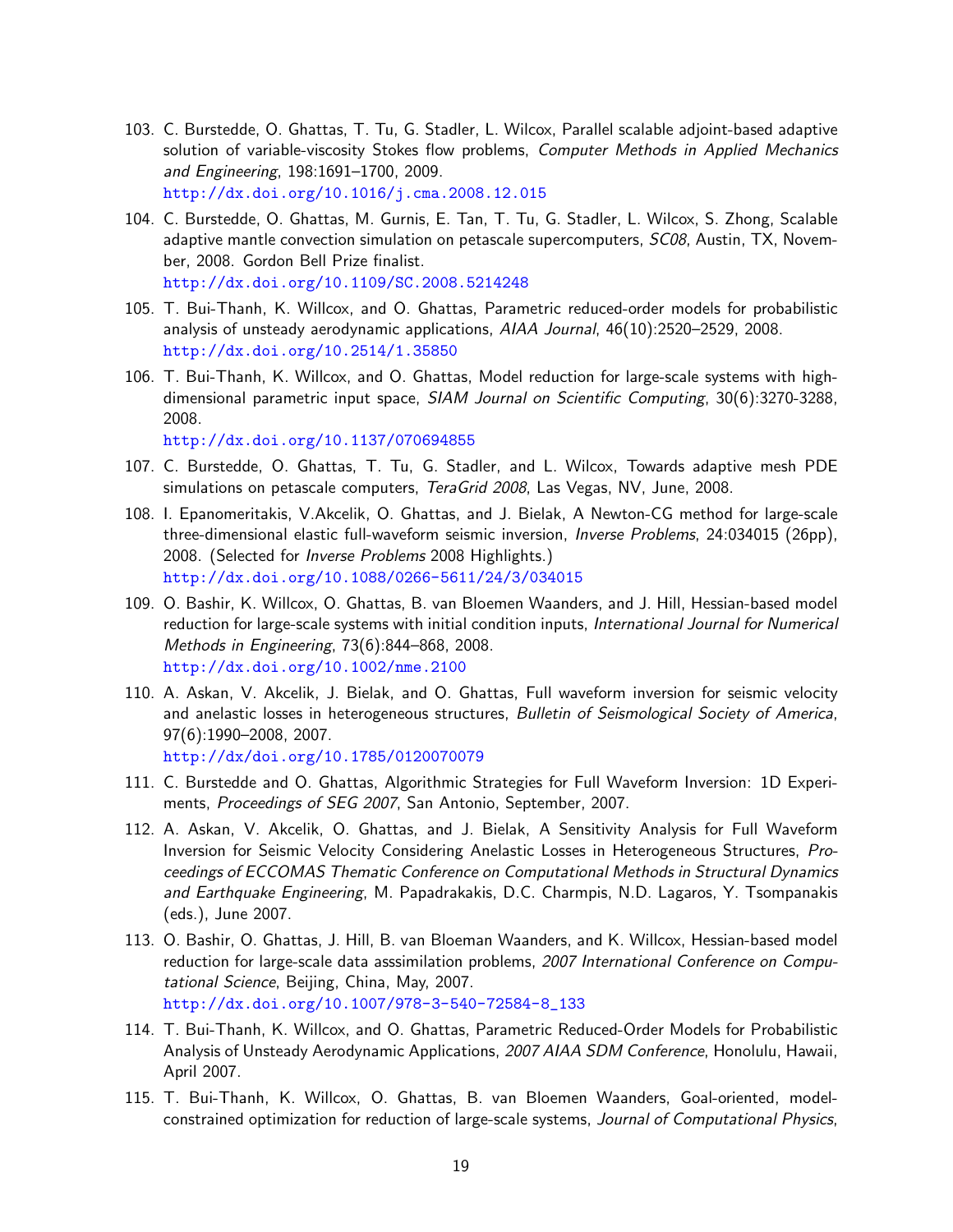224(2):880-896, 2006.

<http://dx.doi.org/10.1016/j.jcp.2006.10.026>

- 116. V. Akcelik, G. Biros, O. Ghattas, J. Hill, D. Keyes, and B. van Bloemen Waanders, Parallel algorithms for PDE constrained optimization, in Parallel Processing for Scientific Computing, M. Heroux, P. Raghavan, and H. Simon, eds, SIAM, 2006. <http://dx.doi.org/10.1137/1.9780898718133.ch16> <http://users.ices.utexas.edu/~omar/papers/siam-par-pde-opt.pdf>
- 117. T. Tu, H. Yu, L. Ramirez-Guzman, J. Bielak, O. Ghattas, K.-L. Ma, and D.R. O'Hallaron, From mesh generation to scientific visualization: An end-to-end approach to parallel supercomputing, Proceedings of IEEE/ACM SC06, Tampa, Florida, Nov. 2006. <http://dx.doi.org/10.1109/SC.2006.32>
- 118. H. Yu, T. Tu, J. Bielak, O. Ghattas, K.-L. Ma, D.R. O'Hallaron, N. Stone, R. Taborda, and J. Urbanic, Remote Runtime Steering of Integrated Terascale Simulation and Visualization, Proceedings of IEEE/ACM SC06, Tampa, Florida, Nov. 2006. <http://dx.doi.org/10.1145/1188455.1188767>
- 119. V. Akcelik, G. Biros, A. Draganescu, O. Ghattas, J. Hill, and B. van Bloemen Waanders, Inversion of Airborne Contaminants in a Regional Model, Proceedings of 6th International Conference on Computational Science (ICCS 2006), Lecture Notes in Computer Science, Vol. 3991, Springer, Reading, UK, May 2006. [http://dx.doi.org/10.1007/11758532\\_64](http://dx.doi.org/10.1007/11758532_64)
- 120. B. Bader, O. Ghattas, B. van Bloemen Waanders, and K. Willcox, An optimization framework for goal-oriented model-based reduction of large-scale systems, 44th IEEE Conference on Decision and Control, Seville, Spain, December 2005. <http://dx.doi.org/10.1109/CDC.2005.1582499>
- 121. J. Bielak, O. Ghattas, and E.J. Kim, Parallel octree-based finite element method for largescale earthquake ground motion simulation, Computer Modeling in Engineering and Sciences, 10(2):99–112, 2005. <http://dx.doi.org/10.3970/cmes.2005.010.099>
- 122. V. Akcelik, O. Ghattas, D. Keyes, K. Ko, L.-Q. Lee, and E. Ng, Adjoint methods for electromagnetic shape optimization of the low-loss cavity for the International Linear Collider, Journal of Physics: Conference Series, 16:435–445, 2005. <http://dx.doi.org/10.1088/1742-6596/16/1/059>
- 123. L.-Q. Lee, L. Ge, Z. Li, C. Ng, G. Schussman, K. Ko, E. Ng, W. Gao, P. Husbands, X. Li, C. Yang, V. Akcelik, O. Ghattas, D. Keyes, T. Tautges, H. Kim, J. Craftcheck, P. Knupp, L. Freitag Diachin, K.-L. Ma, Z. Bai, and G. Golub, Achievements in ISICs/SAPP collaborations for electromagnetic modeling of accelerators, Journal of Physics: Conference Series, 16:205–209, 2005.

<http://dx.doi.org/10.1088/1742-6596/16/1/027>

124. K Ko, N Folwell, L Ge, A Guetz, V Ivanov, A Kabel, M Kowalski, L Lee, Z Li, C Ng, E Prudencio, G Schussman, R Uplenchwar, L Xiao, E Ng, W Gao, X Li, C Yang, P Husbands, A Pinar, D Bailey, D Gunter, L Diachin, D Brown, D Quinlan, R Vuduc, P Knupp, K Devine, J Kraftcheck, O Ghattas, V Akcelik, D Keyes, M Shephard, E Seol, A Brewer, G Golub, K Ma, H Yu, Z Bai, B Liao, T Tautges and H Kim, Impact of SciDAC on accelerator projects across the Office of Science through electromagnetic modeling, Journal of Physics: Conference Series, 16:195–204, 2005.

<http://dx.doi.org/10.1088/1742-6596/16/1/026>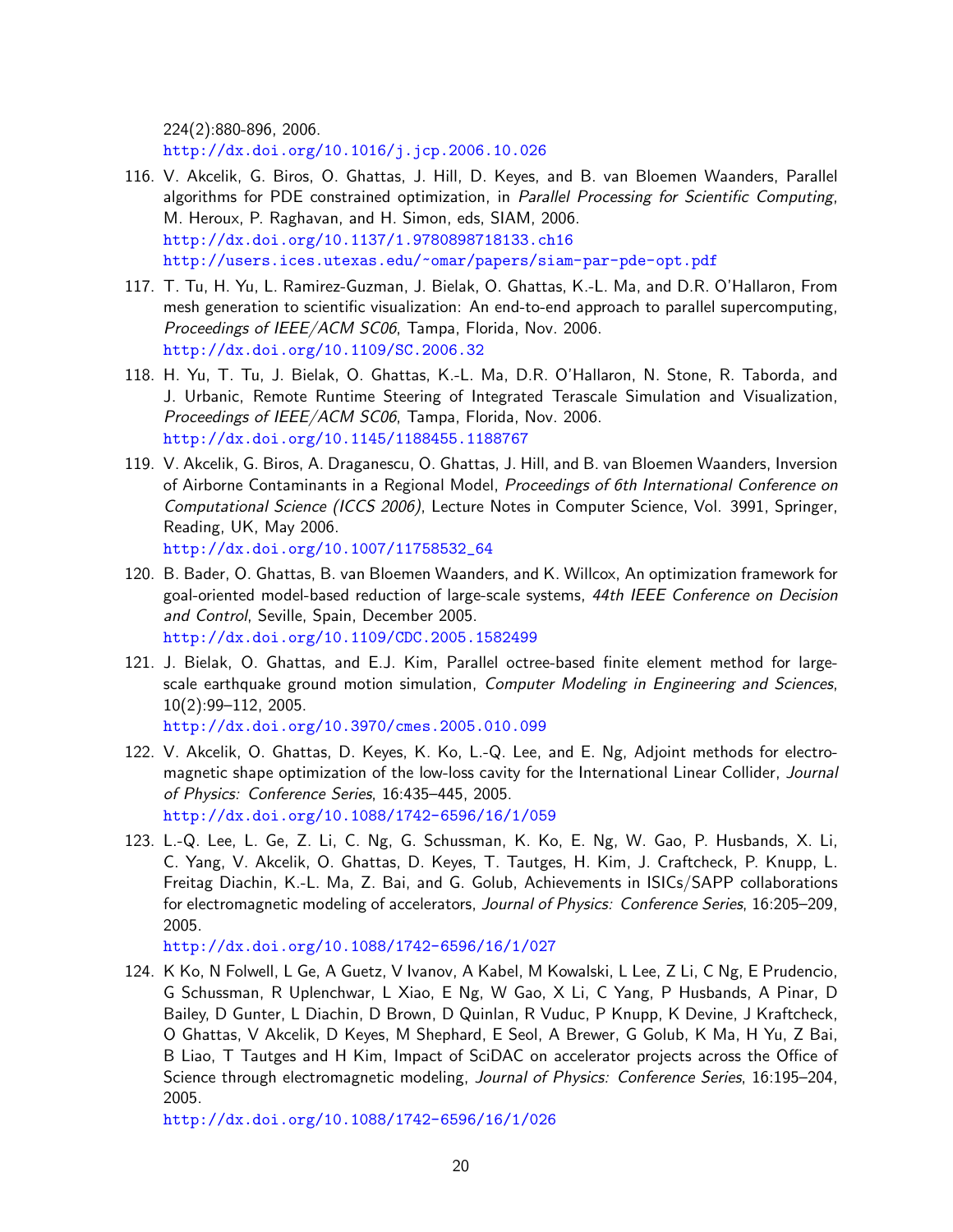- 125. V. Akcelik, G. Biros, A. Dragenescu, J. Hill, O. Ghattas, and B. van Bloemen Waanders, Dynamic data-driven inversion for terascale simulations: Real-time identification of airborne contaminants, Proceedings of SC05, IEEE/ACM, Seattle, WA, November 2005. <http://dx.doi.org/10.1109/SC.2005.25>
- 126. T. Tu, D. O'Hallaron, and O. Ghattas, Scalable parallel octree meshing for terascale applications, Proceedings of ACM/IEEE SC05, Seattle, WA, November 2005. <http://dx.doi.org/10.1109/SC.2005.61>
- 127. G. Biros and O. Ghattas, Parallel Lagrange-Newton-Krylov-Schur Methods for PDE-Constrained Optimization. Part I: The Krylov-Schur Solver, SIAM Journal on Scientific Computing, 27(2):687-713, 2005. <http://dx.doi.org/10.1137/S106482750241565X>
- 128. G. Biros and O. Ghattas, Parallel Lagrange-Newton-Krylov-Schur Methods for PDE-Constrained Optimization. Part II: The Lagrange-Newton Solver, and its Application to Optimal Control of Steady Viscous Flows, SIAM Journal on Scientific Computing, 27(2):714-739, 2005. <http://dx.doi.org/10.1137/S1064827502415661>
- 129. V. Akcelik, J. Bielak, G. Biros, I. Epanomeritakis, O. Ghattas, L. Kallivokas, and E. Kim, A framework for online inversion-based 3D site characterization, Lecture Notes in Computer Science, vol. 3038, p. 717-724, Springer, 2004. [http://dx.doi.org/10.1007/978-3-540-24688-6\\_93](http://dx.doi.org/10.1007/978-3-540-24688-6_93)
- 130. V. Akcelik, J. Bielak, G. Biros, I. Epanomeritakis, A. Fernandez, O. Ghattas, E. Kim, J. Lopez, D. O'Hallaron, and T. Tu, and J. Urbanic, High-resolution forward and inverse earthquake modeling on terascale computers, Proceedings of SC2003, Phoenix, AZ, November 2003. (Gordon Bell Prize)

<http://dx.doi.org/10.1109/SC.2003.10056>

- 131. K.-L. Ma, A. Stompel, J. Bielak, O. Ghattas, and E. Kim, Visualizing very large-scale earthquake simulations, Proceedings of SC2003, Phoenix, AZ, November 2003. <http://dx.doi.org/10.1109/SC.2003.10026>
- 132. J. Xu, J. Bielak, O. Ghattas, and J. Wang, Three-dimensional nonlinear seismic ground motion modeling in basins, Physics of the Earth and Planetary Interiors, 137(1-4):81-95, 2003. [http://dx.doi.org/10.1016/S0031-9201\(03\)00009-8](http://dx.doi.org/10.1016/S0031-9201(03)00009-8)
- 133. G. Biros and O. Ghattas, Inexactness Issues in the Lagrange-Newton-Krylov-Schur method, in Large-Scale PDE-Constrained Optimization, L. Biegler, O. Ghattas, M. Heinkenschloss, and B. van Bloemen Waanders, eds., Springer-Verlag, Lecture Notes in Computational Science and Engineering series, Heidelberg, 2003.
- 134. V. Akcelik, G. Biros, O. Ghattas, K.R. Long, and B. van Bloemen Waanders, A Variational Finite Element Method for Source Inversion for Convective-Diffusive Transport, Finite Elements in Analysis and Design, 39:683–705, 2003. [http://dx.doi.org/10.1016/S0168-874X\(03\)00054-4](http://dx.doi.org/10.1016/S0168-874X(03)00054-4)
- 135. I. Malcevic and O. Ghattas, Dynamic mesh finite element method for Lagrangian computational fluid dynamics, Finite Elements in Analysis and Design, 38(10):965–982, 2002. [http://dx.doi.org/10.1016/S0168-874X\(02\)00088-4](http://dx.doi.org/10.1016/S0168-874X(02)00088-4)
- 136. V. Akcelik, G. Biros, and O. Ghattas, Parallel Multiscale Gauss-Newton-Krylov Methods for Inverse Wave Propagation, Proceedings of SC2002, Baltimore, MD, Nov. 2002. (Received Best Technical Paper Award).

<http://dx.doi.org/10.1109/SC.2002.10002>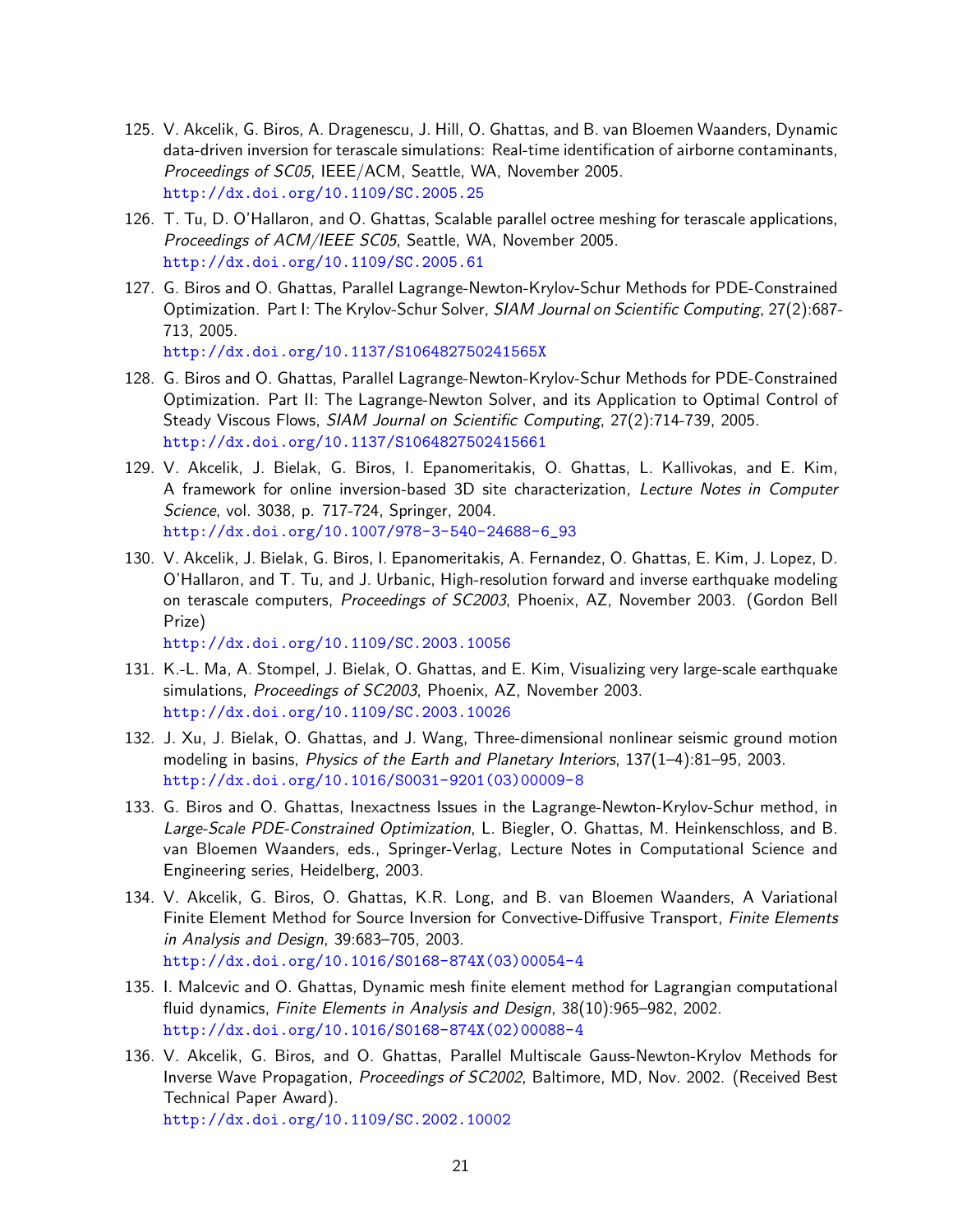- 137. V. Akcelik, B. Jaramaz, and O Ghattas, Nearly Orthogonal Two-Dimensional Grid Generation with Aspect Ratio Control, Journal of Computational Physics,  $171(2):805-821$ , 2001. [http:](http://dx.doi.org/10.1006/jcph.2001.6811) [//dx.doi.org/10.1006/jcph.2001.6811](http://dx.doi.org/10.1006/jcph.2001.6811)
- 138. S. Bollapragada, O. Ghattas, and J.N Hooker, Optimal Design of Truss Structures by Logic-Based Branch and Cut, Operations Research, 49(1):42–51, 2001. <http://dx.doi.org/10.1287/opre.49.1.42.11196>
- 139. J. Antaki, G. Blelloch, O. Ghattas, I. Malcevic, G. Miller, N. Walkington, A Parallel Dynamic-Mesh Lagrangian Method for Simulation of Flows with Dynamic Interfaces, Proceedings of SC2000, Dallas, Texas, November 2000. <http://dx.doi.org/10.1109/SC.2000.10045>
- 140. G. Biros and O. Ghattas, Parallel Newton-Krylov Methods for PDE-Constrained Optimization, Proceedings of Supercomputing 1999, Portland, OR, November 1999. <http://dx.doi.org/10.1109/SC.1999.10036>
- 141. G. Biros and O. Ghattas, Parallel Domain Decomposition Methods for Optimal Control of Viscous Incompressible Flows, Proceedings of Parallel CFD '99, Williamsburg, Virginia, USA, May 23-26, 1999.
- 142. J. Bielak, J. Xu, and O. Ghattas, Earthquake Ground Motion and Structural Response in Alluvial Valleys, Journal of Geotechnical and Geoenvironmental Engineering, Vol. 125, No. 5, pp. 404- 412, May 1999.

[http://dx.doi.org/10.1061/\(ASCE\)1090-0241\(1999\)125:5\(413\)](http://dx.doi.org/10.1061/(ASCE)1090-0241(1999)125:5(413))

- 143. Y. Hisada, H. Bao, J. Bielak, O. Ghattas, D. O'Hallaron, Simulations of Long-Period Ground Motions during the 1995 Hyogoken-Nanbu (Kobe) Earthquake using 3D Finite Element Method, Proceedings of the 2nd International Symposium on Effect of Surface Geology on Seismic Motion, Yokohama, Japan, December 1998.
- 144. O. Ghattas and X. Li, Domain Decomposition Methods for Sensitivity Analysis of A Nonlinear Aeroelasticity Problem, International Journal of Computational Fluid Dynamics, 11(1–2):113– 130, 1998.

<http://dx.doi.org/10.1080/10618569808940868>

145. H. Bao, J. Bielak, O. Ghattas, L.F. Kallivokas, D.R. O'Hallaron, J.R. Shewchuk, and J. Xu, Large-Scale Simulation of Elastic Wave Propagation in Heterogeneous Media on Parallel Computers, Computer Methods in Applied Mechanics and Engineering, Vol.152, No.1-2, P.85-102, 1998.

[http://dx.doi.org/10.1016/S0045-7825\(97\)00183-7](http://dx.doi.org/10.1016/S0045-7825(97)00183-7)

- 146. B. He, O. Ghattas, and J.F. Antaki, Continuous shape sensitivity of incompressible Navier-Stokes flows, Proceedings of the Seventh AIAA/USAF/NASA/ISSMO Symposium on Multidisciplinary Analysis and Optimization, St. Louis, Missouri, September 1998.
- 147. O. Ghattas and J. Bark, Optimal Control of Two- and Three-Dimensional Incompressible Navier Stokes Flows, Journal of Computational Physics, Vol.136, P.231–244, 1997. <http://dx.doi.org/10.1006/jcph.1997.5744>
- 148. C.E. Orozco and O. Ghattas, A Reduced SAND method for optimal design of nonlinear structures, International Journal for Numerical Methods in Engineering, Vol.40, No.2, pp. 2759–2774, 1997.

[http://dx.doi.org/10.1002/\(SICI\)1097-0207\(19970815\)40:15<2759::AID-NME188>3.](http://dx.doi.org/10.1002/(SICI)1097-0207(19970815)40:15<2759::AID-NME188>3.0.CO;2-T) [0.CO;2-T](http://dx.doi.org/10.1002/(SICI)1097-0207(19970815)40:15<2759::AID-NME188>3.0.CO;2-T)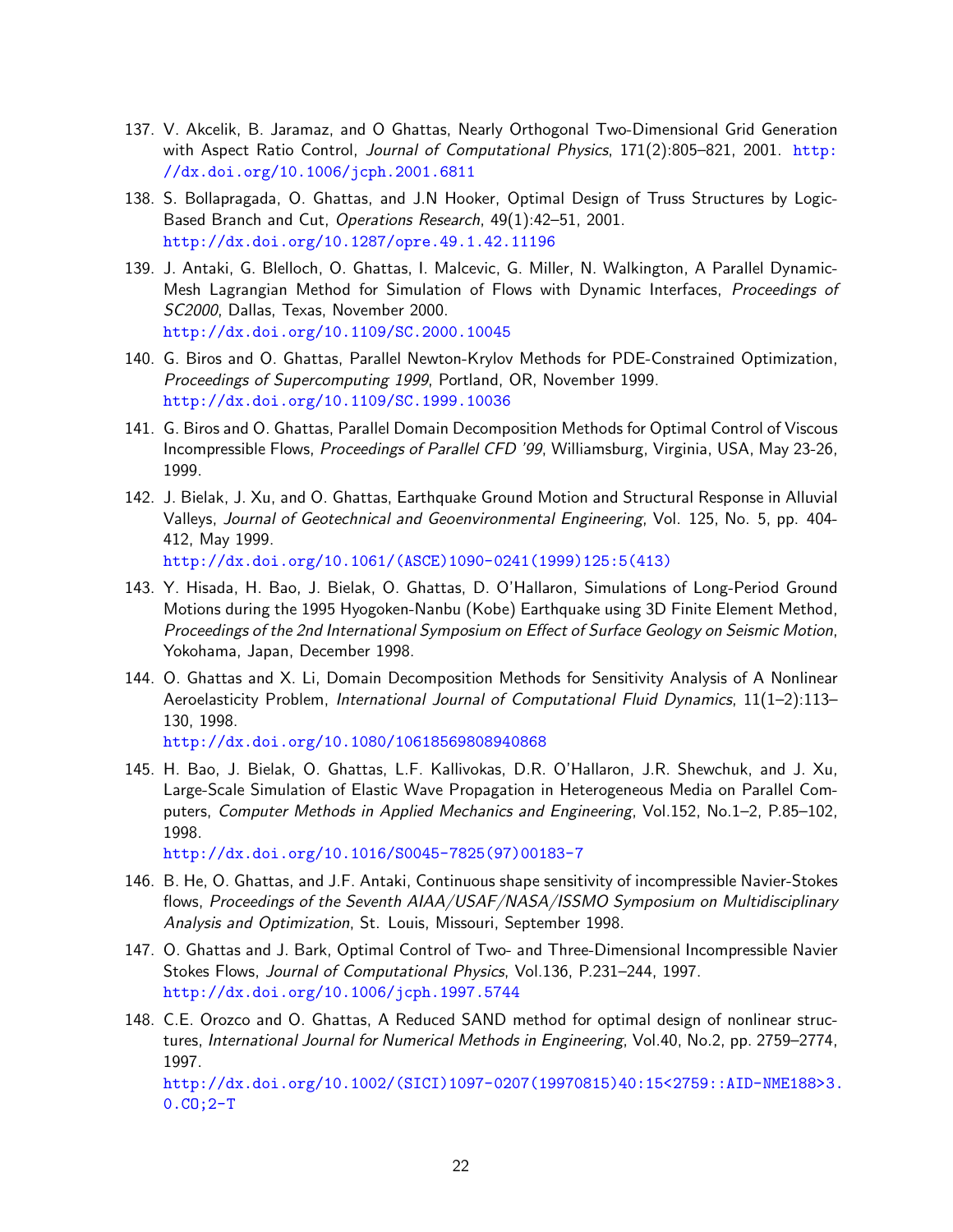- 149. O. Ghattas and J. Bark, Large-scale SQP methods for optimization of Navier-Stokes flows, Large-Scale Optimization with Applications; Part II: Optimal Design and Control, Vol. 93, pp. 247–270, IMA Volumes in Mathematics and its Applications, L.T. Biegler, T.F. Coleman, A.R. Conn, and F.N. Santosa, eds., Springer-Verlag, 1997.
- 150. O. Ghattas and C.E. Orozco, A parallel reduced Hessian SQP method for shape optimization, Multidisciplinary Design Optimization: State-of-the-Art, N.M. Alexandrov and M.Y. Hussaini, eds., SIAM, 1997, pp. 133-152.

<http://www.ices.utexas.edu/~omar/papers/icase-mdo.ps.gz>

- 151. H. Bao, J. Bielak, O. Ghattas, L. Kallivokas, D. O'Hallaron, J. Shewchuk, and J. Xu, Earthquake Ground Motion Modeling on Parallel Computers, in Proceedings of Supercomputing '96, Pittsburgh, November 1996.
- 152. C.E. Orozco and O. Ghattas, Infeasible Path Optimal Design Methods, with Application to Aerodynamic Shape Optimization, AIAA Journal. Vol.34, No.2, pp. 217–224, 1996.
- 153. C.E. Orozco and O. Ghattas, A reduced SAND method for nonlinear design problems in mechanics, Proceedings of the 37th Structures, Structural Dynamics, and Materials Conference, pp. 996–1004, Salt Lake City, UT, April 1996.
- 154. J.F. Antaki, O. Ghattas, G.W. Burgreen, B. He, Computational Flow Optimization of Rotary Blood Pump Components, Artificial Organs, Vol.19, No.7, pp. 608–615, 1995. <http://dx.doi.org/10.1111/j.1525-1594.1995.tb02389.x>
- 155. O. Ghattas and X. Li, A Variational Finite Element Method for Stationary Nonlinear Fluid-Solid Interaction, Journal of Computational Physics, Vol. 121, pp. 347–356, 1995. [http://dx.doi.org/10.1016/S0021-9991\(95\)90204-X](http://dx.doi.org/10.1016/S0021-9991(95)90204-X)
- 156. S. Shah, L. Kallivokas, B. Jaramaz, O. Ghattas, and A.M. Digioia, The Fictitious Domain Method for Patient-Specific Biomechanical Modeling: Promise and Prospects, Proceedings of The Second International Symposium on Medical Robotics and Computer-Assisted Surgery (MRCAS95), pp. 329–333, Baltimore, MD, November 1995.
- 157. R.V. O'Toole, D.A. Simon, B. Jaramaz, O. Ghattas, M.K. Blackwell, L. Kallivokas, F. Morgan, C. Visnic, A.M. Digioia, and T. Kanade, Towards more capable and less invasive robotic surgery in orthopaedics, Computer Vision, Virtual Reality And Robotics In Medicine, Lecture Notes in Computer Science, 905:123–130, 1995. <http://dx.doi.org/10.1007/BFb0034940>
- 158. J.R. Shewchuk and O. Ghattas, A Compiler for Parallel Finite Element Methods with Domain-Decomposed Unstructured Meshes, Contemporary Mathematics, Vol. 180, pp. 445-450, 1994. [http://www.ddm.org/DD07/Shewchuk\\_Ghattas.pdf](http://www.ddm.org/DD07/Shewchuk_Ghattas.pdf)
- 159. C.D. Visnic, R.H. Reid, O. Ghattas, A.M. Digioia III, B. Jaramaz, Finite Element Pre-Operative Simulation of Cementless Hip Replacement, Proceedings of The 1994 Winter Simulation Conference, Ed. J.D. Tew, S. Manivannan, D.A. Sadowski, and A.F. Seila, pp. 856–860, ACM, Lake Buena Vista, FL, December 1994. <http://dx.doi.org/10.1109/WSC.1994.717445>
- 160. B. He, O. Ghattas, J. Antaki, and T. Dennis, Shape optimization of Navier Stokes flows, with application to optimal design of artificial heart components, Proceedings of the Fifth AIAA/NASA/ USAF/ISSMO Symposium on Multidisciplinary Analysis and Optimization, pp. 1202–1212, Panama City, FL, September 1994.
- 161. O. Ghattas and X. Li, A variational finite element method for nonlinear fluid-solid interaction and its sensitivity analysis, Proceedings of the Fifth AIAA/NASA/USAF/ISSMO Symposium on Multidisciplinary Analysis and Optimization, Panama City, FL, September 1994.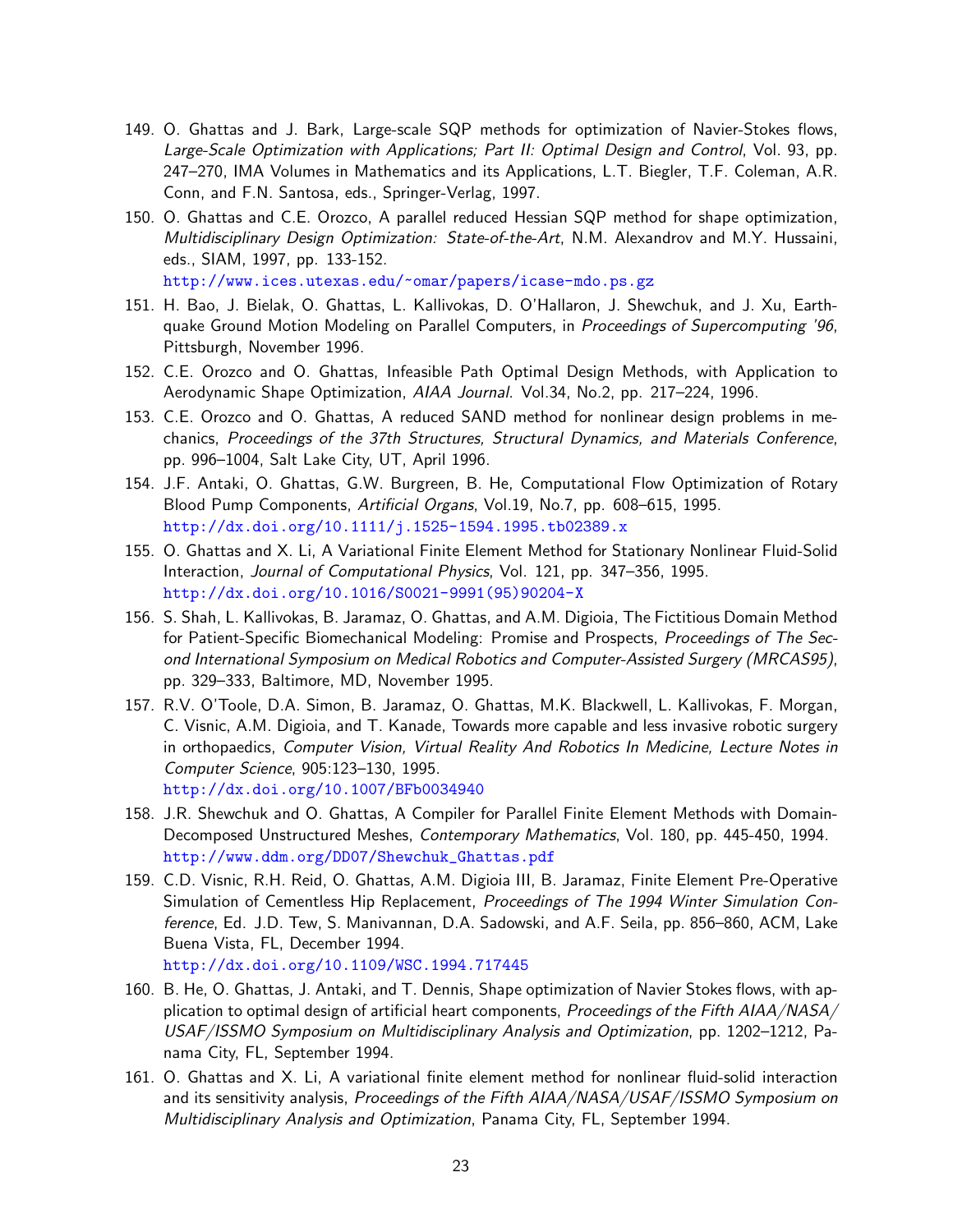- 162. E. Schwabe, G. Blelloch, A. Feldmann, O. Ghattas, J. Gilbert, G. Miller, D. O'Hallaron, J. Shewchuk, and S. Teng, A Separator-Based Framework for Automated Partitioning and Mapping of Parallel Algorithms for Numerical Solution of PDEs, in Issues and Obstacles in The Practical Implementation of Parallel Algorithms and The Use of Parallel Machines, pp. 48–62, Dartmouth, June, 1992.
- 163. C.E. Orozco and O. Ghattas, Massively Parallel Aerodynamic Shape Optimization, Computing Systems in Engineering, Vol. 3, No. 1, pp. 311-320, 1992. [http://dx.doi.org/10.1016/0956-0521\(92\)90116-Z](http://dx.doi.org/10.1016/0956-0521(92)90116-Z)
- 164. C.E. Orozco and O. Ghattas, A Sparse Approach to Simultaneous Analysis and Design of Geometrically-Nonlinear Structures, AIAA Journal, Vol.30, No.3, pp. 1877–1885, 1992.
- 165. C.E. Orozco and O. Ghattas, Optimal design of systems governed by nonlinear partial differential equations, Proceedings of the Fourth Symposium on Multidisciplinary Analysis and Optimization, pp. 1126–1140, Cleveland, OH, September 1992.
- 166. I.E. Grossmann, V.T. Voudouris, and O. Ghattas, Mixed-integer linear programming formulations of some nonlinear discrete design optimization problems, Recent Advances in Global Optimization, pp. 478–512, C.A. Floudas and P.M. Pardalos, eds., Princeton University Press, 1992. <http://dl.acm.org/citation.cfm?id=137341>
- 167. G.M. Turkiyyah and O. Ghattas, Geometric Reasoning for Shape Design, *Proceedings of The* Ninth National Conference on Artificial Intelligence (AAAI-91), pp. 874–879, Irvine, CA, July 1991.

<http://dl.acm.org/citation.cfm?id=1865812>

- 168. C.E. Orozco and O. Ghattas, Jacobian and Hessian sparsity in simultaneous and nested structural optimization, Proceedings of the 32nd Structures, Structural Dynamics, and Materials Conference, pp. 413–423, Baltimore, MD, April 1991.
- 169. O. Ghattas and S.C. Jang, Computational strategies for large-scale structural inverse problems, Proceedings of the 32nd Structures, Structural Dynamics, and Materials Conference, pp. 1475– 1486, Baltimore, MD, April 1991.
- 170. O. Ghattas, The Minimum Bandwidth Problem as an Assignment Problem with Side Constraints, Engineering Optimization, Vol. 15, No. 3, pp. 163-169, 1990.
- 171. O. Ghattas and R.J. Melosh, Structural optimization of stress-constrained indeterminate trusses as a linear programming problem, Proceedings of the 31st Structures, Structural Dynamics and Materials Conference, pp. 334–344, Long Beach, CA, May 1990.
- 172. R.J. Melosh, H.A. Smith, and O. Ghattas, A technology in transition: finite element analysis, Developments in Theoretical and Applied Mechanics, Vol. 14, pp. 1–16, S.Y. Wang, R.M. Hackett, S.L. Deleeuw, and A.M. Smith, eds., University of Mississippi, 1988.
- 173. M. Biswas, O. Ghattas, and H. Vladimirou, Fatigue and Freeze-Thaw Resistance of Epoxy Mortar, Transportation Research Record, 1041, 1985.

#### D. Other Publications

- 173. O. Ghattas, G. Biros, D. Stanzione, R. Stevens, J. West, "Report of the Workshop on Future Directions in Extreme Scale Computing for Scientific Grand Challenges," Texas Advanced Computing Center, The University of Texas at Austin, January 9–10, 2020.
- 174. H.N. Najm, B.J. Debusschere, M.S. Eldred, C. Safta, J. Jakeman, D.M. Higdon, J.R. Gattiker, R.G. Ghanem, O.M. Knio, Y.M. Marzouk, T.A. El Moselhy, J. Li, P.R. Conrad, T. Bui-Thanh,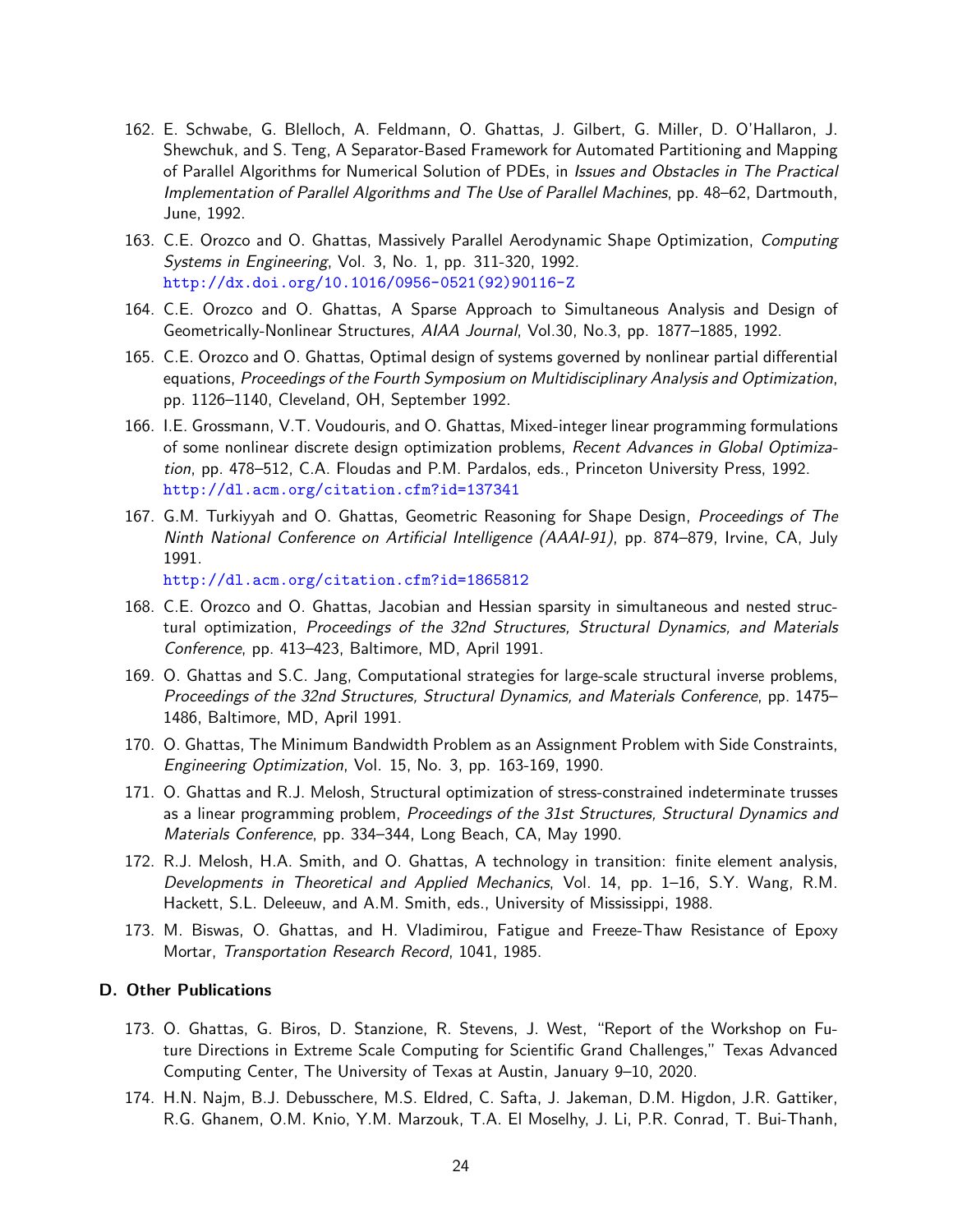O. Ghattas, J. Martin, R.M. Moser, E. Prudencio, G. Stadler, "Quantification of Uncertainty in Extreme Scale Computations (QUEST)", DOE Exascale Meeting, 2012.

- 175. T. Bui-Thanh, O. Ghattas, and L. Demkowicz, "A relation between the discontinuous Petrov–Galerkin method and the discontinuous Galerkin method," Technical report ICES-11-45, Institute of Computational Engineering and Sciences, UT Austin, December 2011.
- 176. O. Ghattas, "Uncertainty Quantification and Exascale Computing: Opportunities and Challenges for Earthquake Engineering," National Research Council Workshop on Grand Challenges in Earthquake Engineering Research, The Beckman Center of the National Academies, 2011.
- 177. S. Kucukcoban, L.F. Kallivokas, O. Ghattas, K.H. Stokoe, "Site Characterization and the Inverse Medium Problem," Proceedings of 2011 NSF Engineering Research and Innovation Conference, Atlanta, Georgia, 2011.
- 178. R. A. Bindschadler, P. U. Clark, D. M. Holland, et al., "A Research Program for Projecting Future Sea-Level Rise from Land-Ice Loss," NSF Workshop on Projecting Future Land-Ice Loss, January, 2011.
- 179. J.T. Oden, R.M. Moser, O. Ghattas, "Computer predictions with quantified uncertainty," SIAM News, November and December 2010 issues.
- 180. D. Higdon, R. Klein, M. Anderson, M. Berliner, C. Covey, O. Ghattas, C. Graziani, S. Habib, M. Seager, J. Sefcik, P. Stark, J. Stewart, Uncertainty Quantification and Error Analysis, DOE Extreme Scale Computing Reports, Dec. 2009. Also: LANL LA-UR-10–262 <https://permalink.lanl.gov/object/tr?what=info:lanl-repo/lareport/LA-UR-10-00262>
- 181. G. Stadler, C. Burstedde, O. Ghattas, T. Tu, L.C. Wilcox, Towards highly parallel mesh adaptation for large-scale PDE applications, in Optimal Control of Coupled Systems of PDE, K. Kunisch, G. Leugering, J. Sprekels, and F. Tröltzsch, eds., Oberwolfach Report, vol. 13/2008, pp. 645–655, 2008.
- 182. L. Tenorio, E. Haber, W.W. Symes, P.B. Stark, D. Cox, O. Ghattas, et al. Guest Editors' introduction to the special section on statistical and computational issues in inverse problems, Inverse Problems, 24(3), 2008.
- 183. O. Ghattas, Scalable Parallel Algorithms for Inverse Problems in Subsurface Modeling, chapter in Report of the Computational Subsurface Sciences Workshop, DOE Office of Science, April 2007.
- 184. P. Olson, B. Aagard, W. Bangerth, O. Ghattas, L. Kellogg, L Montesi, J. Tromp, S. Zhong, The Path to Petascale Computing in Geodynamics, A report by the Computational Infrastructure for Geodynamics (CIG) Science Steering Committee to the National Science Foundation, December 2006.
- 185. D. Maidment, O. Ghattas, B. Hodges, L. Kallivokas, An Integrated Simulation Framework for Near-Real Time Continental Water Dynamics Modeling, University of Texas at Austin, 2006.
- 186. B. van Bloemen Waanders (ed.), B. Bader. R. Bartlett, J. Berr y, R. Bilisoly, P. Boggs, R. Carr, S. Collis, A. Cooper, A. Draganescu, G. Hammond, W. Har t, J. Hill, S. McKenna, P. Lin, K. Long, S. Margolis, C. Peyton, C. Phillips, M. Sala, A. Salinger, J. Shadid, C. Silva, R. Tuminaro, V. Tidwell, B. van Bloemen Waanders, J. Watson, L. Yarrington, V. Akcelik, L. Biegler, G. Biros, S. Buchberger, S. Bujanda, O. Ghattas, H. Greenberg, P. Howard, R. Janke, G. Konjevod, C. Laird, E. Lauer, Z. Li, H. Lin, R. Murray, J. Uber, K.Willcox, Algorithm and Simulation Development in Support of Response Strategies for Contamination Events in Air and Water Systems, Sandia Report SAND2006-0074, January 2006.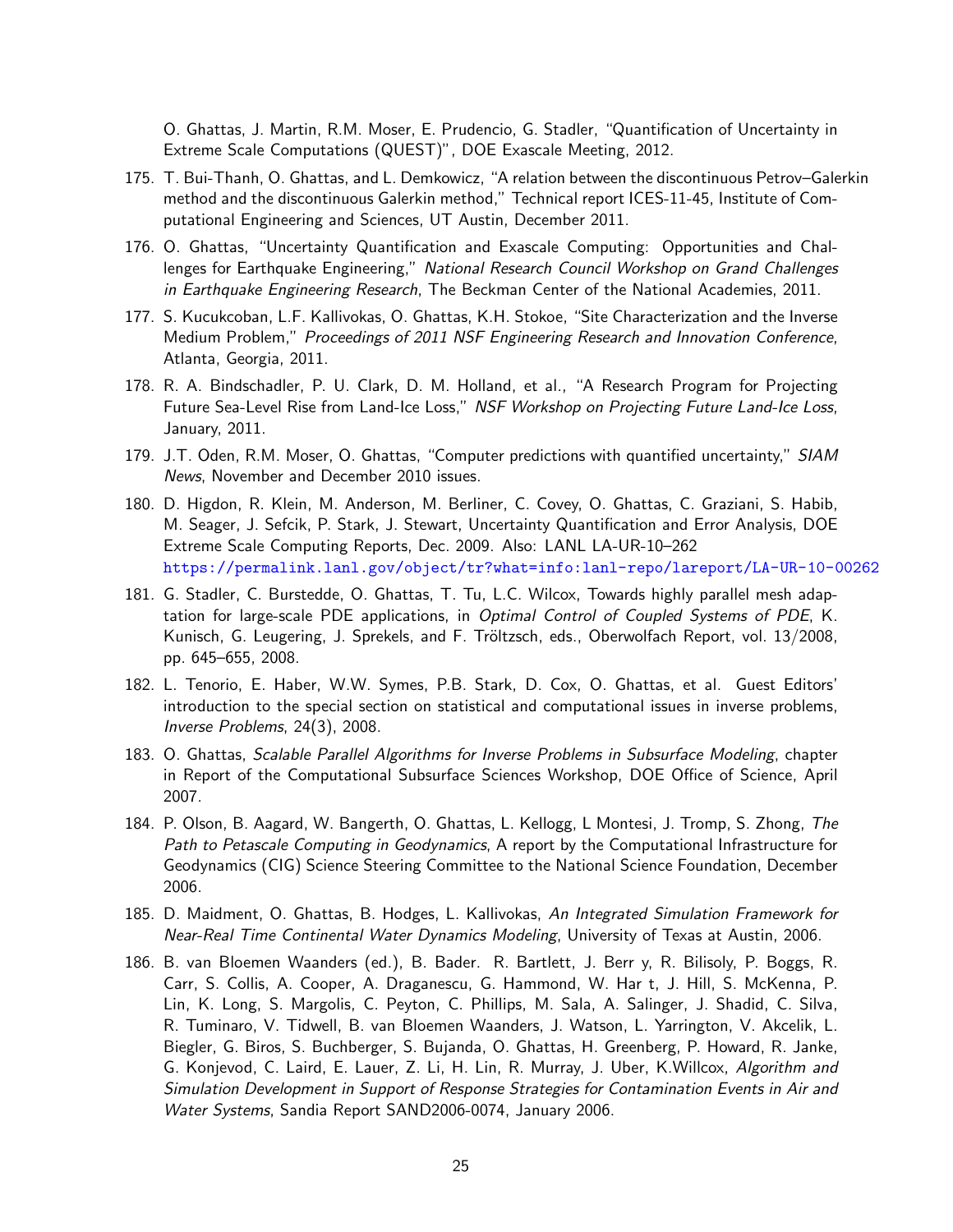- 187. V. Akcelik, J. Bielak, I. Epanomeritakis, O. Ghattas, and E. Kim, "High fidelity forward and inverse earthquake modeling in large basins," *Proceedings of the Sixth European Conference on* Structural Dynamics EURODYN05, Paris, France, September 2005.
- 188. O. Ghattas, PDE-constrained optimization, SIAM News, July 2005.
- 189. B. G. van Bloemen Waanders, R. A. Bartlett, S.S. Collis, E.R. Keiter, C.C. Ober, T.M. Smith, V. Akcelik, O. Ghattas, J.C. Hill, M. Berggren, M. Heinkenschloss, L.C. Wilcox, Sensitivity Technologies for Large Scale Simulation, Sandia Report SAND2004-6574, January, 2005.
- 190. E. Kim, J. Bielak, and O. Ghattas, "Large-scale Northridge Earthquake simulation using octreebased multiresolution mesh method," Proceedings of 16th ASCE Engineering Mechanics Conference, Seattle, Washington, July 2003.
- 191. L. Biegler, O. Ghattas, M. Heinkenschloss, and B. van Bloemen Waanders, Large-scale PDEconstrained optimization: An introduction, in Large-Scale PDE-Constrained Optimization, L. Biegler, O. Ghattas, M. Heinkenschloss, and B. van Bloemen Waanders, eds., Springer-Verlag, Lecture Notes in Computational Science and Engineering series, Heidelberg, 2003.
- 192. O. Ghattas and I. Malcevic, Parallel dynamic unstructured mesh methods with application to Lagrangian simulation of flows with deformable boundaries, *Proceedings of the 7th International* Conference on Numerical Grid Generation in Computational Field Simulations, Whistler, BC, September 25-28, 2000.
- 193. G. Biros and O. Ghattas, A Lagrange–Newton–Krylov–Schur Method for PDE-Constrained Optimization, in SIAG/OPT Views-and-News, v.11, Aug. 2000, newsletter of the SIAM Activity Group on Optimization, special issue on PDE-constrained optimization.
- 194. V. Akcelik, B. Jaramaz, and O. Ghattas, Automated CT-based generation of three-dimensional anatomic meshes, Proceedings of ICMMB-11: International Conference on Mechanics in Medicine and Biology, Maui, Hawaii, April 2000.
- 195. J. Bielak, Y. Hisada, H. Bao, J. Xu, and O. Ghattas, One- Vs Two- Or Three- Dimensional Effects in Sedimentary Valleys, Proceedings of The 12th World Conference on Earthquake Engineering, New Zealand, February 2000.
- 196. J. Bielak, H. Bao, and O. Ghattas, Ground motion modeling using 3D finite element methods, Proceedings of the 2nd International Symposium on Effect of Surface Geology on Seismic Motion, Yokohama, Japan, December 1998.
- 197. L.F. Kallivokas, B. Jaramaz, O. Ghattas, S.V. Shah, A.M. DiGioia III, Biomechanics-based preoperative planning in THR –Application of fictitious domain method, in Advances in Bioengineering, BED-Vol. 33, 389–390, Winter Annual Meeting, ASME, Atlanta, Georgia, November 1996.
- 198. J. Bielak, O. Ghattas, T.R. Gross, and D.R. O'Hallaron, Strategic research directions in earthquake ground motion modeling on parallel computers, ACM Workshop on Strategic Directions in Computing Research, Cambridge, MA, June, 1996.
- 199. J. Bielak, K. Aki, O. Ghattas, T. Gross, D.R. O'Hallaron, F. Sanchez-Sesma, H. Bao, Y. Hisada, L.F. Kallivokas, J.R. Shewchuk, J.M. Stichnoth, and J. Xu, Earthquake ground motion modeling in large basins, Proceedings of the NSF Grand Challenges Workshop, Washington, D.C., March 1996.
- 200. T. Kanade, A.M. DiGioia, O. Ghattas, B. Jaramaz, M. Blackwell, L.F. Kallivokas, F. Morgan, S. Shah, and D.A. Simon, Simulation, planning, and execution of computer-assisted surgery, Proceedings of the NSF Grand Challenges Workshop, Washington, D.C., March, 1996.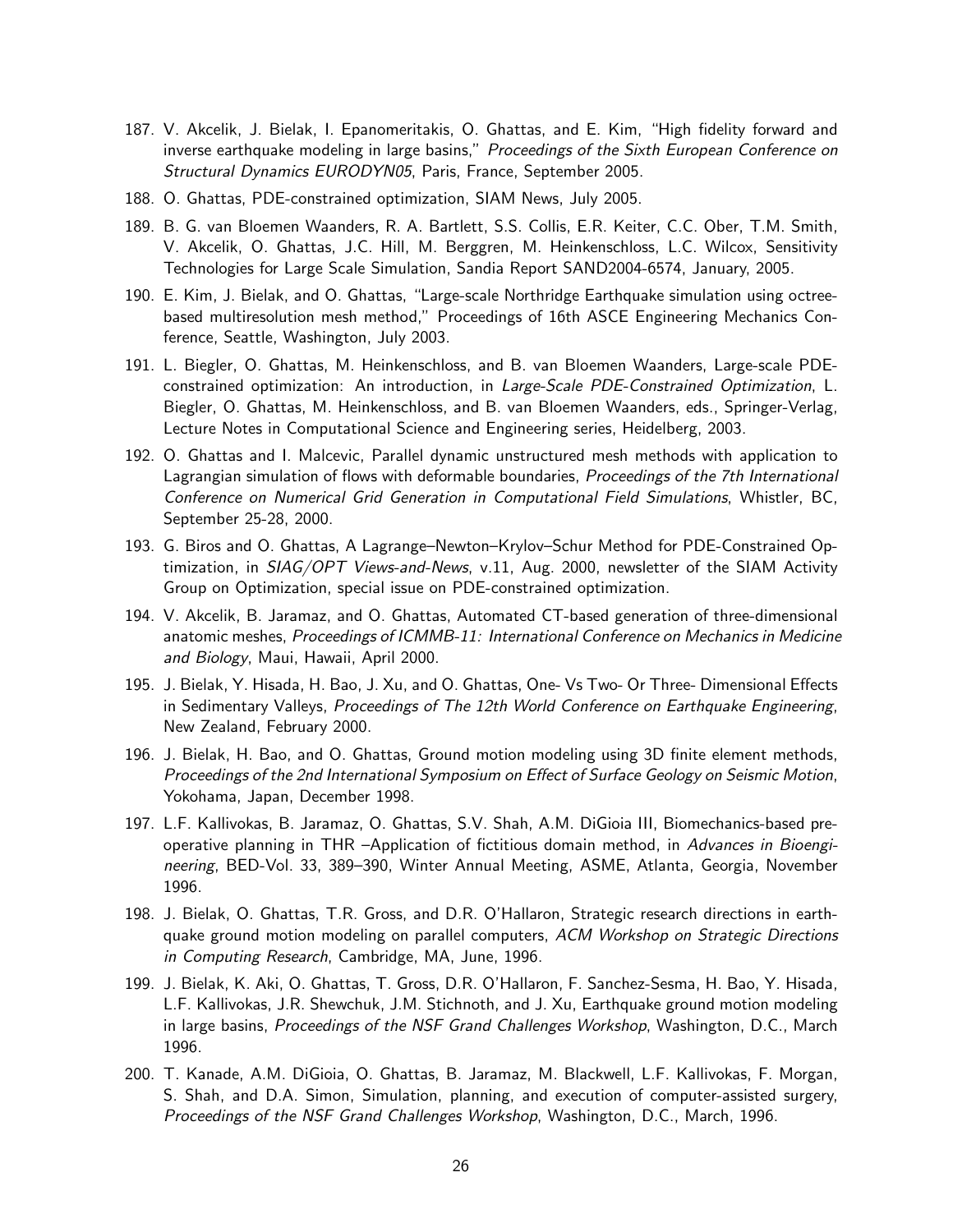- 201. R.H. Reid, A.M. DiGioia, B. Jaramaz, and O. Ghattas, Press-fit femoral implants yield high assembly strains in cortical bone, in *Proceedings of the 1995 Bioengineering Conference*, ASME-Bioengineering Division, vol. 29, pp. 561-562, 1995.
- 202. M.K. Blackwell, A.M. DiGioia III, O. Ghattas, B. Jaramaz, B. John, L.F. Kallivokas, T. Kanade, F. Morgan, R.V. O'Toole, D.A. Simon, H. Tabachneck and C. Visnic, Planning, simulation, and execution of robot-assisted surgery in orthopaedics, Robotics and Machine Perception, SPIE's International Technical Working Group Newsletter, Special Issue on Robotics for Biomedical Applications, Vol. 4 (1), p. 8, April 1995.
- 203. O. Ghattas, B. He, and J.F. Antaki, Shape optimization of Navier-Stokes flows with application to optimal design of artificial heart components, EDRC Technical Report, 1995.
- 204. O. Ghattas and X. Li, Sensitivity analysis of nonlinear fluid-solid interaction, EDRC Technical Report, 1995.
- 205. A.M. DiGioia, R.H. Reid, B. Jaramaz, and O.Ghattas, Mechanics of press-fit femoral implants,Technical Report 94-101, Center for Orthopaedic Research, Shadyside Hospital, 1994.
- 206. C. Visnic, A.M. DiGioia, B. Jaramaz, and O. Ghattas, Contact-coupled axisymmetric model of a cementless acetabular implant, Proceedings of the 6th Annual International ANSYS Conference, Pittsburgh, PA, May 1994.
- 207. X. Li, J. Bielak, and O. Ghattas, Seismic response in a three-dimensional basin on a CM–2, Proceedings of the Eighth International Conference of the International Association for Computer Methods and Advances in Geomechanics, Morgantown, WV, May 1994.
- 208. C. Orozco and O. Ghattas, SQP methods for inverse airfoil design, Proceedings of the 11th Conference on Analysis and Computation, pp. 297–306, ASCE, Atlanta, GA, April 1994.
- 209. O. Ghattas and C.E. Orozco, Highly parallel reduced SQP methods for shape optimization, EDRC Technical Report, 1993.
- 210. C.E. Orozco and O. Ghattas, Massively parallel aerodynamic shape optimization, EDRC Technical Report, 1992.
- 211. X. Li, J. Bielak, and O. Ghattas, Three-dimensional earthquake site response on a CM-2, in Proceedings of the Tenth World Conference on Earthquake Engineering, pp. 959–964, Madrid, Spain, July 1992.
- 212. O. Ghattas and S.K. Schrader, Optimal topologies of structures by nonlinear programming, Proceedings of the NSF Grantees Conference on Design and Manufacturing Systems, Atlanta, GA, January 1992.
- 213. C.E. Orozco and O. Ghattas, A sparse approach to simultaneous analysis and design of geometricallynonlinear structures, EDRC Technical Report, 1991.
- 214. O. Ghattas and I.E. Grossmann, MINLP and MILP strategies for discrete sizing structural optimization problems, Proceedings of the Tenth ASCE Conference on Electronic Computation, pp. 197–204, Indianapolis, IN, April 1991.
- 215. G.M. Turkiyyah and O. Ghattas, Systematic shape parameterization in design optimization, Sensitivity Analysis and Optimization with Numerical Methods, S. Saigal and S. Mukherjee, eds., ASME AMD-Vol. 115, 1990.
- 216. O. Ghattas and P.K. Haff, Stochastic design of novel optical systems, report to Army Research Office, 1989.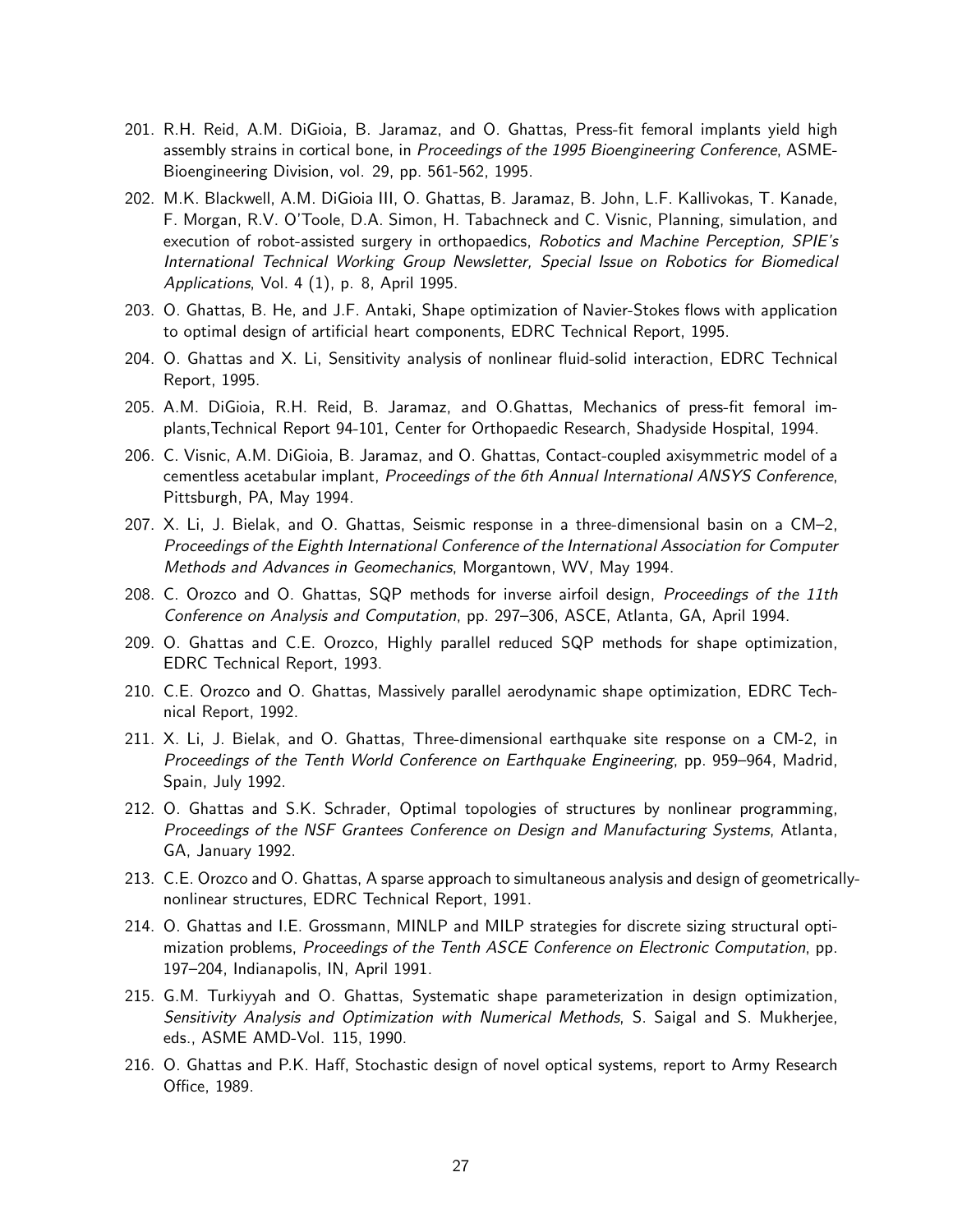- 217. O. Ghattas, Structural optimization of indeterminate trusses as a linear programming problem, Ph.D. Thesis, Department of Civil and Environmental Engineering, Duke University, Durham, NC, 1988.
- 218. O. Ghattas, Integer programming formulation and solution of the minimum bandwidth problem, M.S. Thesis. Department of Civil and Environmental Engineering, Duke University, Durham, NC, 1986.

## <span id="page-27-0"></span>4 Grants and Contracts

### A. Awarded to date

- 1. D. Stanzione (PI), J. Cazes, O. Ghattas, and J. West (Co-PIs), Characteristic Science Applications for the Leadership Class Computing Facility, National Science Foundation, Office of Advanced Cyberinfrastructure, award 2139536, 09/01/21–08/31/23, \$6,999,361.
- 2. O. Ghattas, Scalable and Efficient Approximation of Hessians for Seismic Inverse Problems, Total E&P Research & Technology, 01/21–01/24, \$447,457.
- 3. K. Willcox (PI), O. Ghattas, J. Nocedal, S. Wright, and H. Schaeffer, Machine Learning for Physics-based Systems: Optimal Approximations, Architectures, and Training, Department of Defense, Multidisciplinary University Research Initiative (MURI), grant FA9550-21-1-0084, 12/20–12/23, \$1,949,948.
- 4. R. Moser (PI), G. Biros (Co-PI), and multiple senior investigators (including O. Ghattas), Exascale Predictive Simulation of Inductively Coupled Plasma Torches, Department of Energy, National Nuclear Security Administration, Predictive Science Academic Alliance Program (PSAAP),  $10/1/20 - 9/30/25$ , \$16.5M.
- 5. D. Stanzione (PI), O. Ghattas and J. West (Co-PIs), Preliminary Design Planning for the Leadership-Class Computing Facility, National Science Foundation, Office of Advanced Cyberinfrastructure, Leadership Class Computing System, award 2033468, 10/01/20–12/31/22, \$3,500,000.
- 6. P. Chen (PI) and O. Ghattas (Co-PI), Scalable Computational Methods for Large-Scale Stochastic Optimization under High-Dimensional Uncertainty, National Science Foundation, Division of Mathematical Sciences, Computational Mathematics program, award 2012453, 09/01/20– 08/31/23, \$310,000.
- 7. K. Willcox (PI) and O. Ghattas (Co-PI), RISE of the Machines: Robust, Interpretable, Scalable, Efficient Decision Support, Department of Energy, Office of Science, Advanced Scientific Computing Research (ASCR) Program, grant DE-SC0021239, 9/1/20–8/31/23, \$1,198,794.
- 8. O. Ghattas, Hybrid Discretizations of Wave Equations in Petroleum Exploration, King Abdullah University of Science and Technology (KAUST) Office of Sponsored Research, grant OSR-20190CCF-3666.4, 07/20–06/21, \$78,928.
- 9. O. Ghattas (PI), K. Willcox, J. Martins (Co-Pls), Learning Optimal Aerodynamic Designs, DIF-FERENTIATE Program, Advanced Research Projects Agency–Energy (ARPA-E), U.S. Department of Energy, award DE-AR0001208, 05/08/20–05/31/22, \$1,616,524.
- 10. D. Stanzione (PI), O. Ghattas, T. Minyard, D.K. Panda, J. West (Co-PIs), Operations & Maintenance for the Endless Frontier, National Science Foundation, Office of Advanced Cyberinfrastructure, Leadership Class Computing System, award 1854828, 10/01/19–09/30/24, \$60,250,000.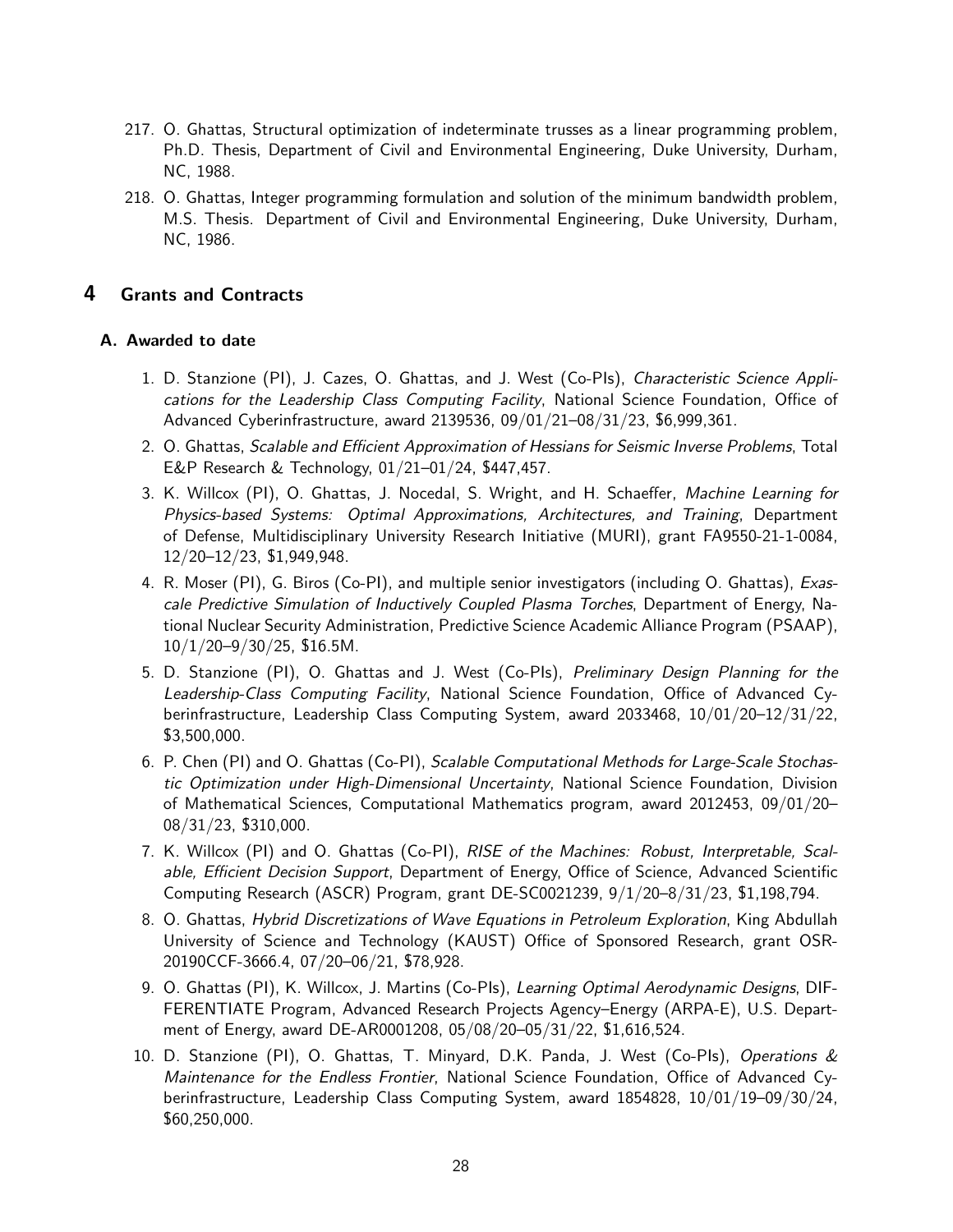- 11. D. Stanzione (PI), O. Ghattas, J. West (Co-PIs), Planning for the Leadership-Class Computing Facility, National Science Foundation, Office of Advanced Cyberinfrastructure, Leadership Class Computing System, award 1925096, 07/01/19–12/31/20, \$2,000,000.
- 12. D. Stanzione (PI), O. Ghattas, T. Minyard, D.K. Panda, J. West (Co-PIs), Computation for the Endless Frontier, National Science Foundation, Office of Advanced Cyberinfrastructure, Leadership Class Computing System, award 1818253, 09/01/18–02/29/24, \$66,999,135.
- 13. O. Ghattas and K. Willcox (Center Directors and Lead PIs), F. Alexander, G. Biros, E. Dougherty, M. Gunzburger, Y. Marzouk, R. Moser, J.T. Oden, J. Turner, and C. Webster (PIs), AEOLUS: Advances in Experimental Design, Optimal Control, and Learning for Uncertain Complex Systems, Department of Energy, Office of Advanced Scientific Computing Research, Mathematical Multifaceted Integrated Capability Centers (MMICCs) program, award number DE-SC0019303, 9/15/18–9/14/22, \$10,000,000 (UT portion \$5,598,946)
- 14. O. Ghattas (UT PI), Finding Optimum Magnetic Fields with Hidden Symmetries, Simons Foundation, Mathematics and Physical Sciences Program,  $9/1/18-8/31/22$ , \$297,414. (A collaboration with Princeton, NYU, Cornell, Columbia, Wisconsin, Australian National University, Max Planck Institute for Plasma Physics, Maryland, Warwick, Colorado–Boulder with total funding of \$8M.)
- 15. O. Ghattas (PI) and T. Bui-Thanh, Large-Scale Joint Seismic-Electromagnetic Inversion with Quantified Uncertainties, King Abdullah University of Science and Technology (KAUST) Office of Sponsored Research (OSR), Award 04/01/2018–06/30/19, \$238,140.
- 16. O. Ghattas, Y. Marzouk, M. Parno, N. Petra, and G. Stadler, Gene Golub SIAM Summer School: Inverse Problems: Systematic Integration of Data with Models under Uncertainty, Society for Industrial and Applied Mathematics, \$109,200. (Funding provided by SIAM to hold a 2-week summer school on inverse problems in Breckenridge, CO, June 16–30, 2018. <http://g2s3.com/>
- 17. O. Ghattas (PI), G. Biros, T. Bui-Thanh, and C. Dawson (Co-PIs), Large-scale Inverse Problems and Uncertainty Quantification for Reservoir Modeling, ExxonMobil Upstream Research, 7/1/17–5/31/20, \$1,020,106.
- 18. O. Ghattas (PI); G. Biros and Y. Marzouk (Co-PIs), Bayesian Optimal Experimental Design for Inverse Scattering, Air Force Office of Scientific Research, Computational Mathematics program, grant FA9550-17-1-0190, 03/15/2017–3/14/2020, \$1,063,665.
- 19. O. Ghattas (PI) and U. Villa (Co-PI), Collaborative Research: SI2-SSI: Integrating Data with Complex Predictive Models under Uncertainty: An Extensible Software Framework for Large-Scale Bayesian Inversion, National Science Foundation, Division of Advanced Cyberinfrastructure, Grant ACI-1550593, 09/01/16–08/31/20, \$350,885. (A collaborative research project with N. Petra (UC-Merced) and Y. Marzouk and M. Parno (MIT) with total funding of \$1.35M.)
- 20. D. Stanzione (PI); N. Gaffney, K. Gaither, W. Barth, and T. Minyard (Co-PIs); O. Ghattas et al. (Senior Investigators), Stampede 2: The Next Generation of Petascale Computing for Science and Engineering, National Science Foundation, Division of Advanced Cyberinfrastructure, Grant ACI-1540931, 06/01/2016–5/31/2020, \$30,000,000.
- 21. O. Ghattas (PI) and T. Bui-Thanh (Co-PI), Large-Scale Joint Seismic-Electromagnetic Inversion with Quantified Uncertainties, King Abdullah University of Science and Technology (KAUST) Office of Sponsored Research (OSR), Award OSR-2016-CCF-2596, 04/01/2016– 06/30/17, \$243,254.
- 22. O. Ghattas (PI), R. Moser, G. Biros, K. Willcox, M. Heinkenschloss, A. Stuart, M. Girolami, A. Philpott (Co-PIs), Inference, Simulation, and Optimization of Complex Systems Under Uncer-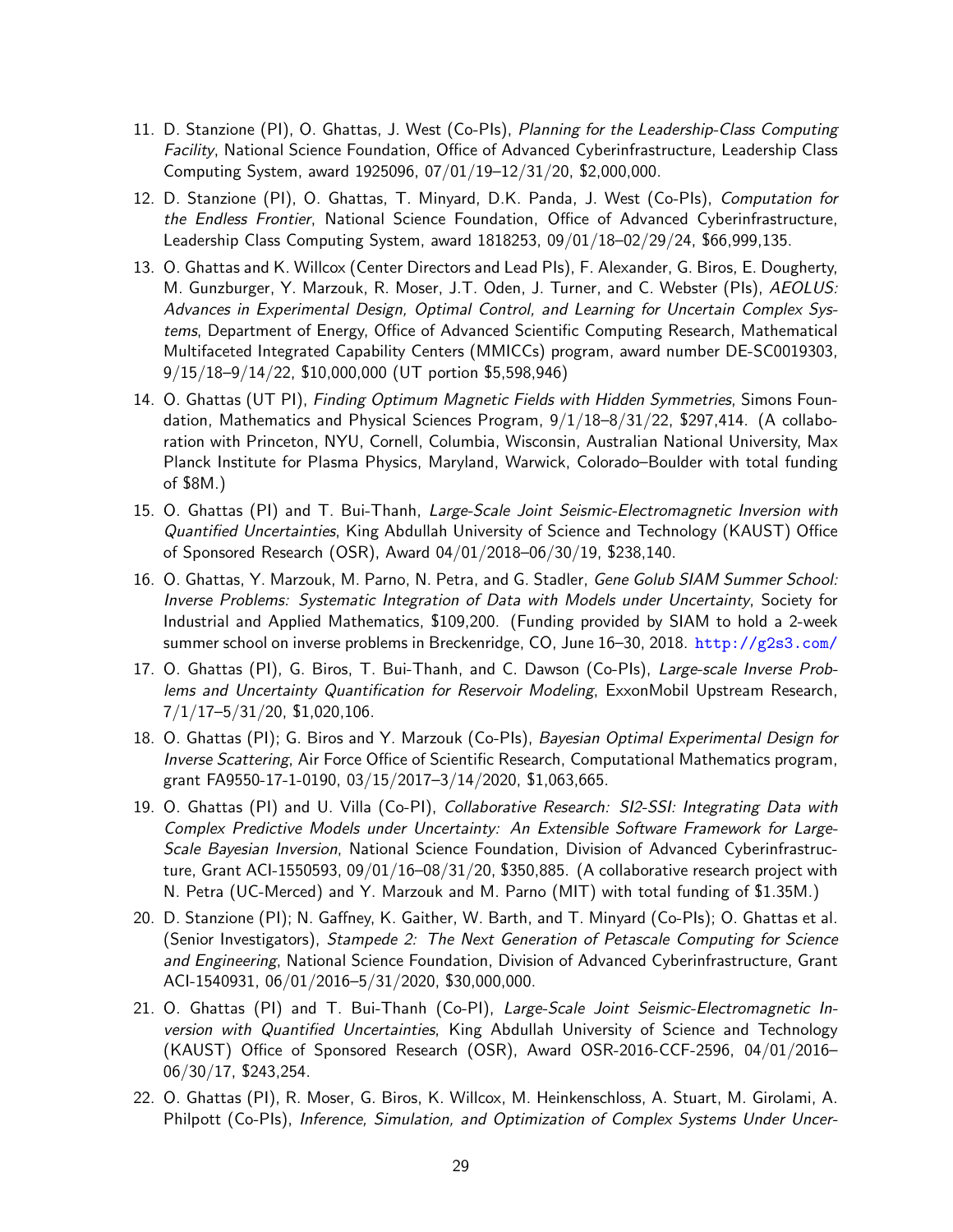tainty: Theory, Algorithms, and Applications to Turbulent Combustion, Defense Advanced Research Projects Agency, EQUiPS program, contract W911NF-15-2-0121, 9/11/2015–8/28/2017, \$2,500,000.

- 23. O. Ghattas (PI), M. Hesse (Co-PI), CDS&E: Collaborative Research: A Bayesian inference framework for management of CO2 sequestration, National Science Foundation, Division Of Chemical, Bioengineering, Environmental, & Transport Systems, grant CBET-1508713, 10/01/15– 9/30/17, \$139,998.00. Part of a collaborative grant with K. Willcox (MIT) and G. Stadler (NYU).
- 24. L. Lake (PI) et al., Center for Frontiers of Subsurface Energy Security (CFSES), Department of Energy, Energy Frontiers Research Centers program, grant DE-SC0001114, 8/1/2014– 7/31/2018, \$6,400,000 (UT-Austin component).
- 25. R. Moser (PI), O. Ghattas (Co-PI), Develop and implement practical methods for uncertainty quantification for DOD science-based software, Department of Defense, CREATE program, 14463-PETTT-UTAUSTIN-T08, 3/5/2014–2/29/2016, \$726,370.
- 26. G. Biros (PI), T. Bui-Thanh, O. Ghattas, Y. Marzouk (MIT), R.M. Moser, and J.T. Oden (Co-PIs), Extreme-scale Bayesian inference for uncertainty quantification of complex simulations, Department of Energy, Office of Science, Advanced Scientific Computing Research program, grant DE-SC0010518, 9/1/2013–8/31/2017, \$2,442,858.
- 27. O. Ghattas and K. Willcox (lead PIs); D. Estep, C. Gable, M. Gunzburger, B. Sumpter, L. Ying (institutional PIs); G. Biros, C. Dawson, R. Juanes, Y. Marzouk, R. Moser, J.T. Oden, Co-PIs; DiaMonD: An Integrated Multifaceted Approach to Mathematics at the Interfaces of Data, Models, and Decisions, Department of Energy, Office of Science, Advanced Scientific Computing Research, Mathematical Multifaceted Integrated Capability Centers (MMICCs) program, grant no. DE-FC02-13ER26128/DE-SC0009286, 12/15/2012–2/14/2019, \$12,500,000 total (UT-Austin portion is \$5,425,000).
- 28. O. Ghattas (PI), G. Biros, T. Bui-Thanh, L. Demkowicz, J. Gopalakrishnan, J.T. Oden, and G. Stadler (Co-PIs), Ultra-scalable algorithms for large-scale uncertainty quantification in inverse wave propagation, Air Force Office of Scientific Research, Computational Mathematics program, grant FA9550-12-1-0484, 9/30/2012–11/30/2015, \$1,825,000.
- 29. J. Beaman (PI), J. Murthy, O. Ghattas, R. Moser, A. Mok (Co-PIs), CPS: Synergy: Cyber Enabled Manufacturing Systems (CeMs) for Small Lot Manufacture, National Science Foundation, Division of Computer and Network Systems, Cyber-Physical Systems program, CNS-1239343, 10/1/2012–9/30/2017, \$1,000,000.
- 30. C. Jackson (UT-Austin PI), G. Stadler, and O. Ghattas, Predicting Ice Sheet and Climate Evolution at Extreme Scales (PISCEES), DOE Office of Science, Office of Biological and Environmental Research, SciDAC program, grant DE-11018096, 6/15/2012–6/14/2017, \$549,999. Part of a larger multi-institutional grant led by W. Lipscomb and P. Jones, LANL.
- 31. R. Moser (UT-Austin PI), O. Ghattas (UT-Austin Co-PI), Center for Exascale Simulation of Combustion in Turbulence (ExaCT), DOE Office of Science, SciDAC Exascale Co-Design Program,  $10/1/2011-8/31/2016$ , \$1,322,500. Part of a larger multi-institution grant led by J. Chen, Sandia.
- 32. O. Ghattas (UT-Austin PI), R. Moser (UT-Austin Co-PI), E. Prudencio (UT-Austin Co-PI), QUEST: Quantification of Uncertainty in Extreme Scale Computations, DOE Office of Science, SciDAC Institutes Program, grant DE-FC02-11ER26052/DE-SC0006656, 9/1/11–8/31/16, \$750,000. (Part of a \$7.5M multi-institutional grant led by H. Najm (Sandia) and including B. Debusschere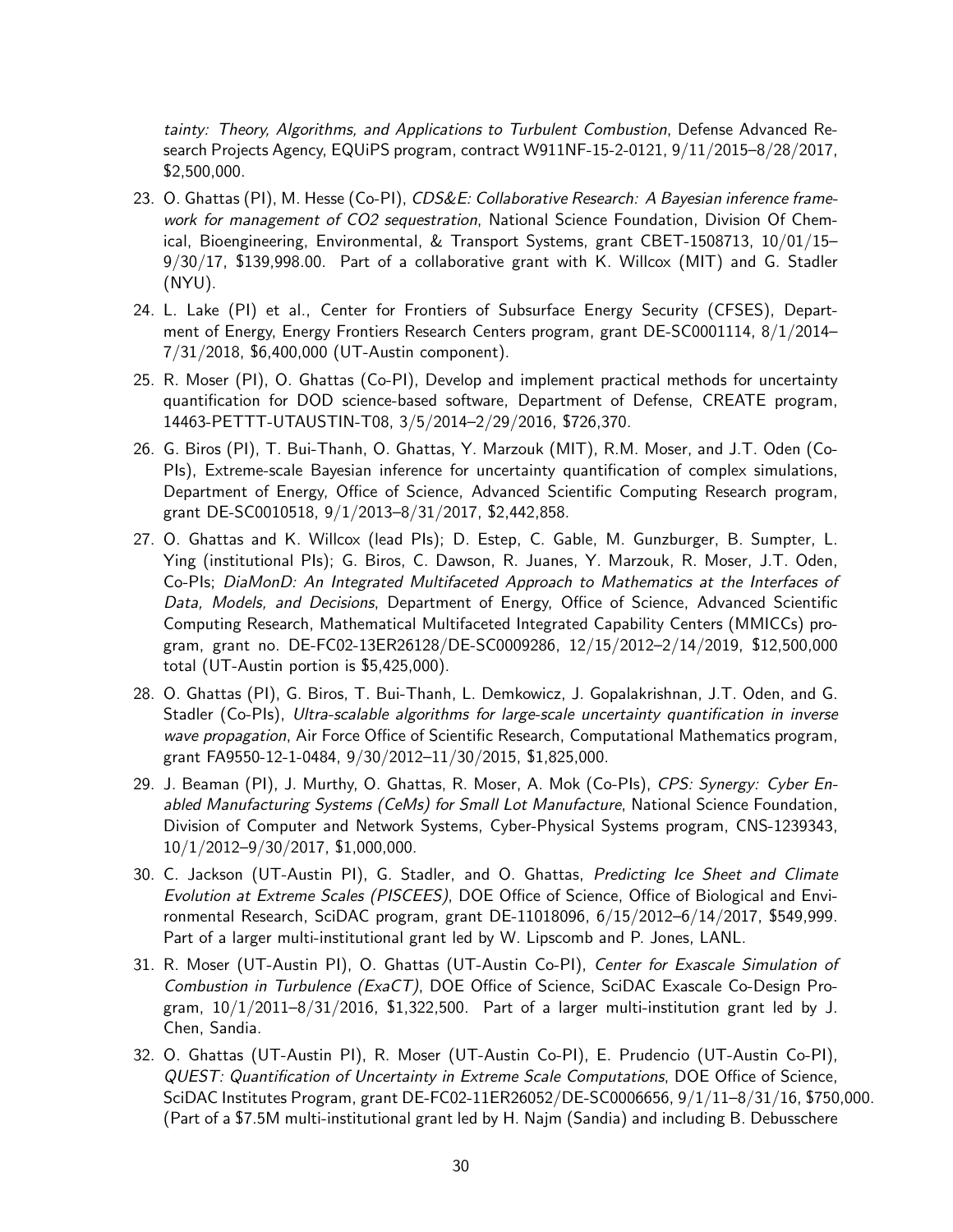(SNL), M. Eldred (SNL), J. Gattiker (LANL), R. Ghanem (USC), D. Higdon (LANL), O. Knio (JHU), Y. Marzouk (MIT)).

- 33. J. Boisseau (PI), D. Stanzione, T. Minyard, K. Schulz, W. Barth (Co-PIs), O. Ghattas et al. (senior personnel), Enabling, Enhancing, and Extending Petascale Computing for Science and Engineering, NSF Office of Cyberinfrastructure, OCI-1134872, 09/01/11-9/30/17, \$56,000,000.
- 34. K. Willcox (principal investigator), G Biros, O. Ghattas, et al., (co-principal investigators), Dynamic Data Driven Methods for Self-Aware Aerospace Vehicles, Air Force Office of Scientific Research, 09/30/11–09/29/14, \$1,195,458 (UT subcontract: \$305,019).
- 35. O. Ghattas, principal investigator, S. Grand, C. Burstedde, G. Stadler, and L. Wilcox, coprincipal investigators, CDI Type II: Collaborative Research: Ultra-high resolution dynamic earth models through joint inversion of seismic and geodynamic data, National Science Foundation, Cyber-Enabled Discovery and Innovation Program, grant CMMI-1028889, 09/01/10–8/31/15, \$949,919. (Part of a collaborative project with M. Gurnis and D. Helmberger at Caltech, and G. Biros at Georgia Tech.)
- 36. O. Ghattas, principal investigator, D. Blankenship, C. Burstedde, C. Jackson, G. Stadler, L. Wilcox, Uncertainty quantification for large-scale ice sheet modeling, Department of Energy, Office of Science, Office of Advanced Scientific Computing Research, grant DE-FG02-09ER25914/DE-SC0002710, 09/01/09–08/31/14, \$981,327.
- 37. O. Ghattas, principal investigator, D. Blankenship, G. Catania, M. Hesse, T.J.R. Hughes, C. Jackson, L. Lavier, CDI-Type II: Dynamics of Ice Sheets: Advanced Simulation Models, Large-Scale Data Inversion, and Quantification of Uncertainty in Sea Level Rise Projections, National Science Foundation, Cyber-Enabled Discovery and Innovation Program, grant ARC-0941678, 09/01/09–08/31/13, \$2,002,463.
- 38. O. Ghattas, principal investigator, Leszek Demkowicz, J. Tinsley Oden, and Lucas Wilcox, coprincipal investigators, Uncertainty Quantification for Large-Scale Inverse Scattering, Air Force Office of Scientific Research, Computational Mathematics Program, grant FA9550-09-1-0608, 08/01/09–07/31/12, \$900,000.
- 39. O. Ghattas, principal investigator and C. Dawson, co-principal investigator, Large-Scale Optimization for Bayesian Inference in Complex Systems, Department of Energy, Office of Science, Office of Advanced Scientific Computing Research, Multiscale Mathematics and Optimization for Complex Systems Program, DE-FG02-08ER25860, 8/15/08–8/14/12, \$450,928.
- 40. R. Moser, principal investigator, and O. Ghattas and J.T. Oden, co-principal investigators, Center for Predictive Engineering and Computational Sciences (PECOS), Department of Energy, National Nuclear Security Administration, Predictive Simulation Academic Alliance Program (PSAAP), Cooperative Agreement DE-FC52-08NA28615, 4/15/08–4/14/14, \$17,000,000.
- 41. O. Ghattas, principal investigator, KAUST-UT Austin Academic Excellence Alliance, King Abdullah University of Science and Technology, 1/1/08–8/31/15, \$26,983,756.
- 42. O. Ghattas, principal investigator, and G. Biros, co-principal investigator, PetaApps: Understanding the Dynamics of the Earth: High-Resolution Mantle Convection Simulation on Petascale Computers, National Science Foundation, Petascale Applications Program, grant OCI-0749334, 10/1/07–9/30/11, \$510,939. (Part of a \$900,000 collaborative project with M. Gurnis, Caltech, and S. Zhong, CU-Boulder.)
- 43. O. Ghattas, principal investigator, CMG Collaborative Research: Model Integration and Joint Inversion for Large-Scale Multi-Modal Geophysical Data, National Science Foundation, grant DMS-0724746,  $9/1/07-8/31/10$ , \$173,076. (Part of a collaborative project with E. Haber, Emory University, and L. Tenorio, Colorado School of Mines.)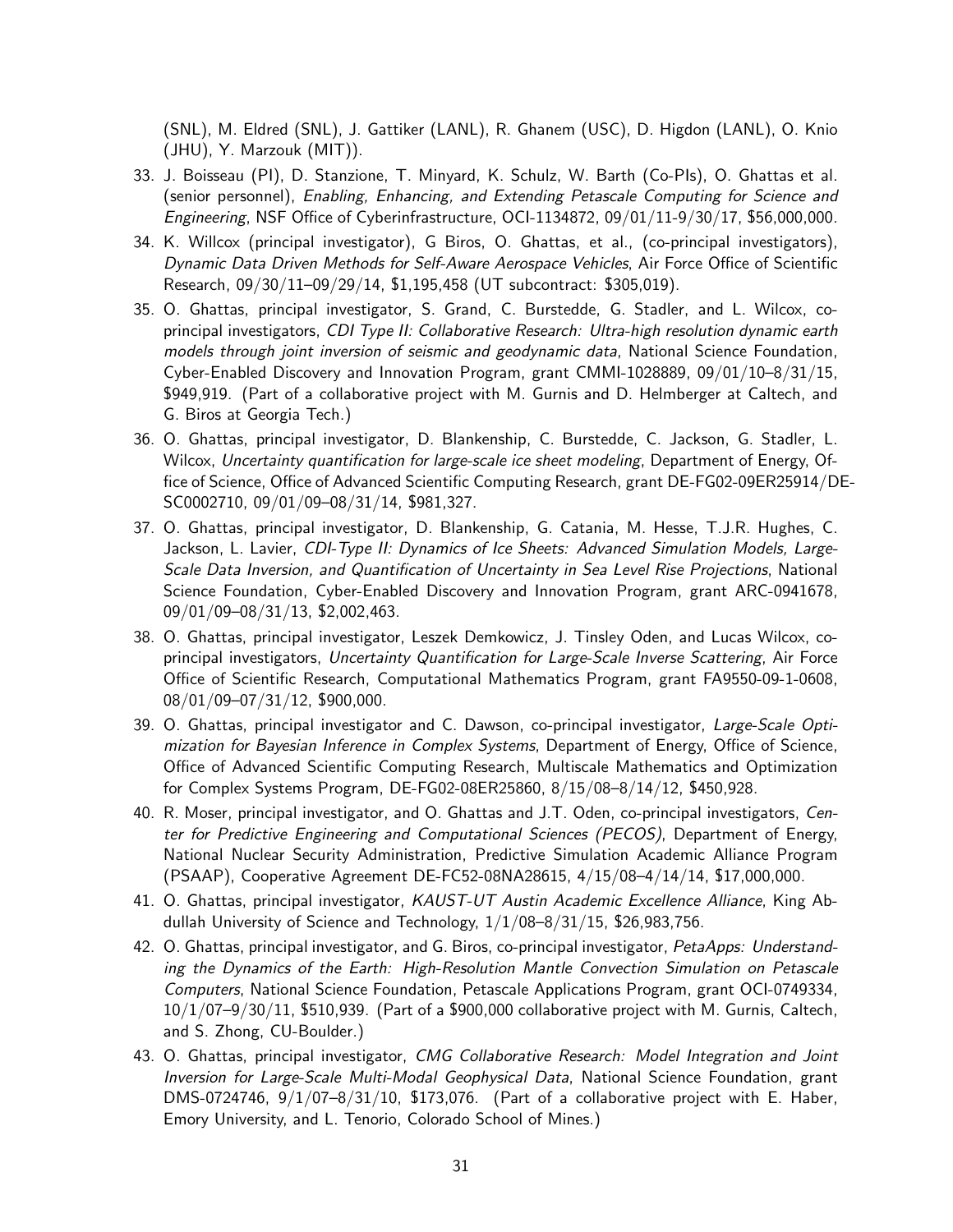- 44. O. Ghattas, principal investigator, Workshop on large-scale inverse problems and quantification of uncertainty, Air Force Office of Scientific Research, grant FA9550-07-1-0571, 08/01/07– 11/30/07, \$8,000.
- 45. O. Ghattas, principal investigator, Workshop on large-scale inverse problems and quantification of uncertainty, National Science Foundation, 07/01/07–06/30/08, \$10,000.
- 46. O. Ghattas, principal investigator; A PDE-Constrained Optimization Approach to Uncertainty Quantification in Inverse Problems, with Applications to Inverse Scattering, Air Force Office of Scientific Research, grant FA9550-07-1-0480, 06/01/07–11/30/09, \$225,000.
- 47. J. Boisseau, principal investigator; O. Ghattas, K. Schulz, and T. Minyard, co-principal investigators, World-Class Science Through World Leadership in HPC, National Science Foundation, cooperative support agreement OCI-0622780, 10/1/06–9/30/13, \$64,733,304
- 48. J. Bielak, principal investigator; J. Steidl, L. Kallivokas, L. Velazquez, and D. Asimaki, coprincipal investigators; O. Ghattas, K. Stokoe, M. Argaez, senior investigators, NEESR-SG: Highfidelity site characterization by experimentation, field observation, and inversion-based modeling, National Science Foundation, grant CMS-0619078, 10/1/06–9/30/12, total \$1,480,000, UT-Austin portion \$508,393.
- 49. O. Ghattas, principal investigator, Towards Optimal Petascale Simulations (TOPS), Department of Energy, Mathematical Information, and Computational Sciences (MICS) division, Scientific Discovery through Advanced Computation (SciDAC-2) program, cooperative agreement no. DE-FC02-06ER25782, 9/15/06–9/14/11, \$400,000. (Part of a five-year, \$15.5M SciDAC-2 center led by D. Keyes and involving Argonne National Laboratory, Lawrence Berkeley National Laboratory, Lawrence Livermore National Laboratory, Sandia National Laboratories, University of California at Berkeley, University of Colorado at Boulder, Columbia University, and University of California at San Diego.)
- 50. O. Ghattas, principal investigator; M. Wheeler, C. Bajaj, J.T. Oden, and J. Boisseau, co-principal investigators, MRI: Acquisition of a High Performance Computing System for Online Simulation, National Science Foundation, grant CNS-0619838, 9/1/06–8/31/09, total \$800,000.
- 51. M. Tomasso, principal investigator; S. Fomel and O. Ghattas, co- principal investigators, Multicomponent seismic data analysis with application to characterizing subsurface lithological vari*ability*, Apache Corporation,  $3/1/06-4/1/07$ , \$221,444 (including \$71,474 Jackson School of Geosciences match).
- 52. O. Ghattas, lead principal investigator; G. Biros (Penn) and K. Willcox (MIT), principal investigators, Collaborative Research: DDDAS-TMRP: MIPS: A Real-Time Measurement-Inversion-Prediction-Steering Framework for Hazardous Events, National Science Foundation — Dynamic Data Driven Application Systems (DDDAS) Program, grant CNS-0540372, 10/1/05–9/30/09, total \$825,000, UT-Austin portion \$275,000. (AFOSR contributing to funding.)
- 53. M. Sacks, principal investigator, J. Antaki, S. Badylak, H. Borovetz, O. Ghattas, P. Leduc, D. Vorp, S. Woo, co-investigators, Training in Biomechanics in Regenerative Medicine, National Institute for Biomedical Imaging and Bioengineering (NIH/NIBIB), National Research Service Award Institutional Research Training Grants (T32), 5/04, \$1.4M.
- 54. O. Ghattas, lead principal investigator; G. Biros (Penn), E. Haber (Emory), D. Keyes (Columbia), and J. Schopf (Argonne/Chicago), principal investigators; V. Akcelik, C. Davatzikos (Penn), W. Gropp (Argonne/Chicago), and J. Modersitzki (Lubek), co-principal investigators; ITR: Collaborative Research - ASE - (sim+dmc): Image-based Biophysical Modeling: Scalable Registration and Inversion Algorithms and Distributed Computing; National Science Foundation—Information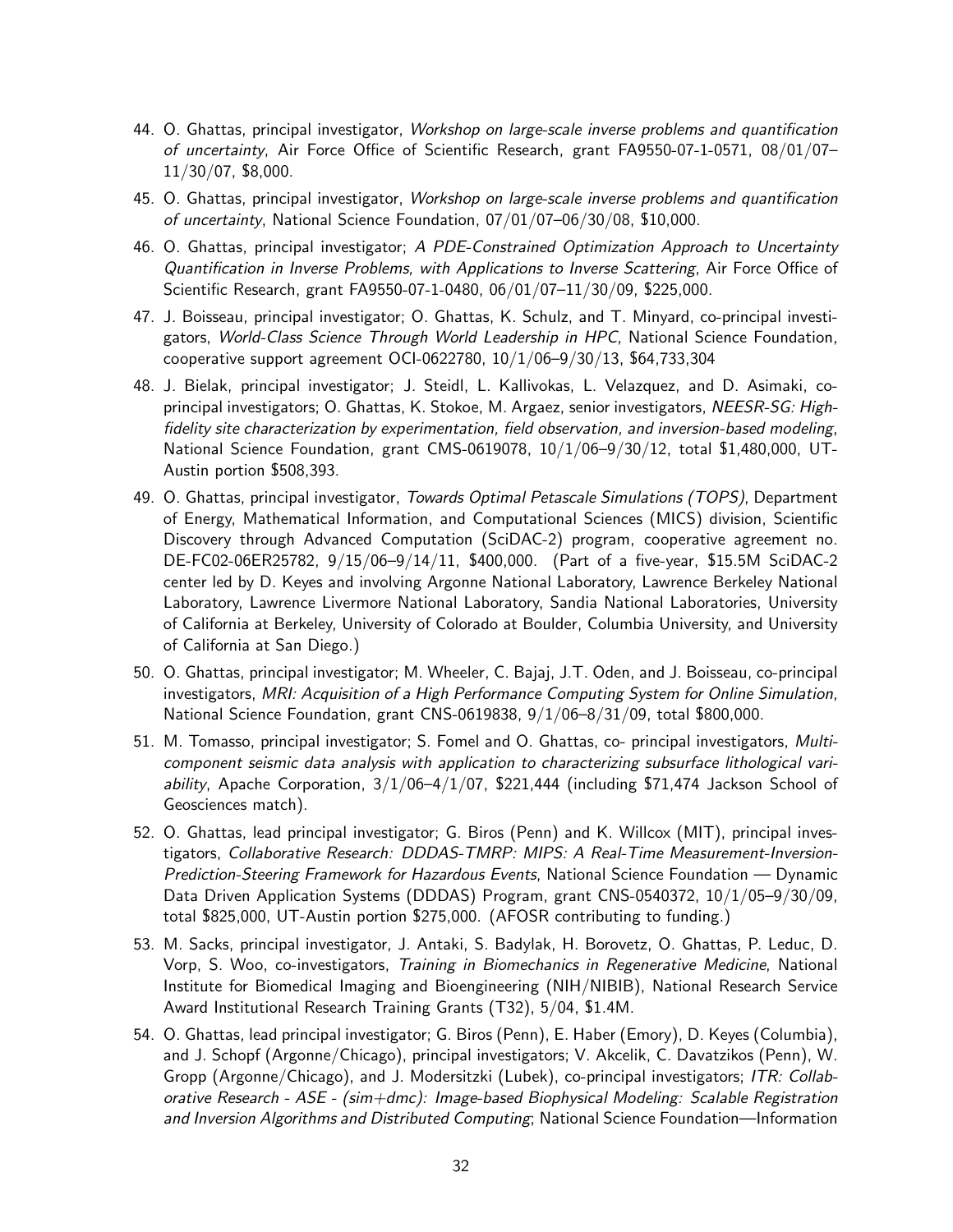Technology Research (ITR) program, grant CCF-0427985, 9/2/04–8/31/10, total \$1,125,000, CMU portion \$242,042.

- 55. L. Biegler and O. Ghattas, principal investigators, Time Dependent Contaminant Source Determination, Sandia National Labs, 7/1/04-6/30/05, \$100,000.
- 56. J. Bielak (principal investigator) and O. Ghattas (co-principal investigator), ITR/NGS: Multiresolution High Fidelity Earthquake Modeling: Dynamic Rupture, Basin Response, Blind Deconvolution Seismic Inversion, and Ultrascale Computing, National Science Foundation, Information Technology Research program, grant ATM-0326449, 10/1/03–8/31/08, \$1,984,727. (Collaborative grant with San Diego State University and University of Texas at Austin; total is \$3.0M.)
- 57. L. Biegler, principal investigator, and O. Ghattas, D. Keyes, and M. Heinkenschloss, co-principal investigators, Real-time Optimization for Data Assimilation and Control of Large Scale Dynamic Simulations, National Science Foundation, Information Technology Research program, grant ACI-0121667, 10/1/01-8/21/06, \$2,500,000, CMU portion \$ 1,145,000.
- 58. O. Ghattas, principal investigator, Terascale Optimal PDE Simulations (TOPS) Center, Department of Energy, Mathematical, Information, and Computational Sciences (MICS) division, Scientific Discovery Through Advanced Computation (SciDAC) program, grant DE-FC02-01- ER25477, 9/15/01–9/14/06, \$644,482. (Part of a five-year, \$18M center involving Argonne National Laboratory, Lawrence Berkeley National Laboratory, Lawrence Livermore National Laboratory, University of California-Berkeley, University of Colorado, Columbia University, New York University, University of Pennsylvania, and University of Tennessee.) (Grant transfer to UT-Austin with new grant no., DE-FG02-06ER25738.)
- 59. O. Ghattas, principal investigator, and L. Biegler, co-principal investigator, Participation of Graduate Students in a Workshop on PDE-Constrained Optimization, Santa Fe, New Mexico, April 4-6, 2001, National Science Foundation, Division of Advanced Computational Infrastructure and Research, grant ACI-0116984, 4/1/01–9/30/01, \$14,628.
- 60. O. Ghattas, principal investigator, and G. Blelloch, G. Miller, and N. Walkington, co-principal investigators, Simulation of Flows with Dynamic Interfaces on Multi-Teraflops Computers, National Science Foundation—Information Technology Research (ITR) program, grant ITR-0086093, 9/1/00–8/31/04, \$3,113,304.
- 61. D. Trotter, principal investigator, J. Bielak, B. Carter (MSU), G. Fenves (UC Berkeley), O. Ghattas, D. O'Hallaron, and B. Stojadinovic (UC Berkeley), associated investigators, Advanced Simulation Methods for Seismic Performance of Urban Regions, National Science Foundation grant EEC-9910786, 3/15/00–1/31/01, \$383,388.
- 62. O. Ghattas and L. Biegler, principal investigators Terascale Simulation-Constrained Optimization, Computer Science Research Institute, Sandia National Laboratories, 6/28/00–12/31/04, \$269,260.
- 63. J. Bielak, principal investigator, and O. Ghattas, D. O'Hallaron, S. Day, and J. Shewchuk, coprincipal investigators, Large-Scale Inversion-Based Modeling of Complex Earthquake Ground Motion in Sedimentary Basins, National Science Foundation, Knowledge and Distributed Intelligence (KDI) Program, grant CMS-9980063, 9/1/99-8/31/03, \$2,131,000.
- 64. O. Ghattas, principal investigator, and L. Biegler, co-principal investigator, Computational Design of Artificial Organs, Pennsylvania Infrastructure Technology Alliance grant to Carnegie Mellon University, 9/1/98–8/31/99, \$51,234.
- 65. O. Ghattas, Novel Scalable Algorithms for Aerospace Design Optimization on Massively Parallel Computers, National Aeronautical and Space Administration, grant NAG-1-2090, 9/1/98– 8/31/01, \$276,404.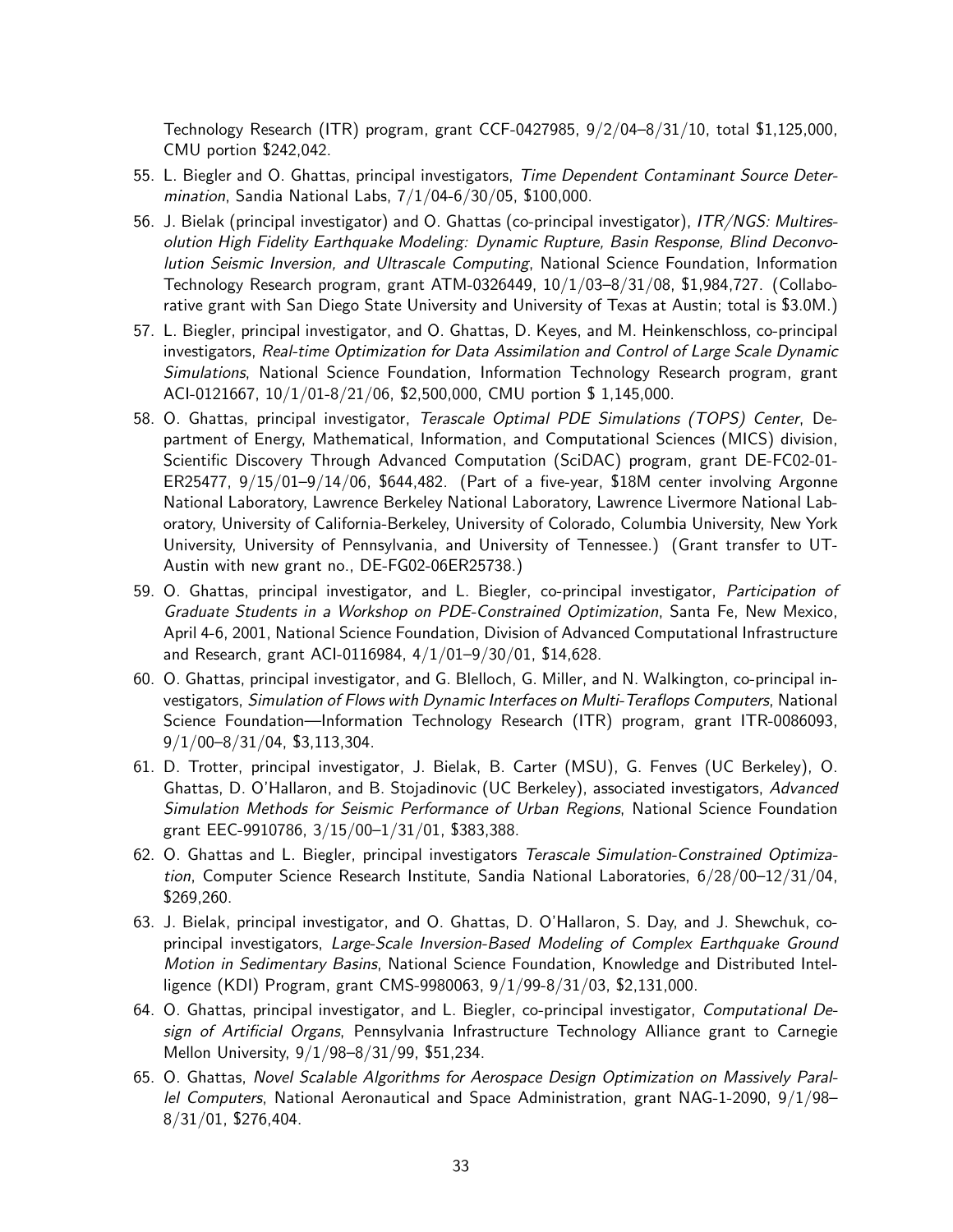- 66. O. Ghattas, principal investigator, and L. Biegler, co-principal investigator, Parallel Algorithms for Large-Scale Simulation-Based Optimization, National Science Foundation/Sandia National Laboratories, grant ECS-9732301, 9/1/98-8/31/02, \$754,230.
- 67. T. Mowry, principal investigator, and O. Ghattas, D. O'Hallaron, and J. Shewchuk, co-principal investigators, Application-Specific Supercomputing, NASA Ames Research Center,  $1/1/98-$ 12/31/01, \$2,405,499.
- 68. T. Kanade, A. DiGioia, and O. Ghattas, Toward a Research Agenda and Infrastructure Development in Computer Assisted Diagnosis and Therapy; Spring 1996; Bristol, England, National Science Foundation, grant BES-9521719, 4/15/95–3/31/96, \$50,000.
- 69. T. Kanade, principal investigator, and O. Ghattas, A. DiGioia, and B. Jaramaz, co-principal investigators, High Performance Computing for Simulation, Planning, and Execution of Robot-Assisted Surgery, National Science Foundation, National Challenges Program, grant ECS-9422734, 10/1/94–9/30/97, \$1,799,768
- 70. O. Ghattas, principal investigator, Mechanics of Interference Fit in Total Hip Replacement, National Science Foundation, grant BES-9412503, 9/1/94–8/31/97, \$148,811.
- 71. J. Bielak, principal investigator, and O. Ghattas, T. Gross, and D. O'Hallaron, co-principal investigators, Earthquake Ground Motion Modeling in Large Basins, National Science Foundation, Grand Challenges Program, grant CMS-9318163, 9/1/93–2/28/98, \$2,154,000.
- 72. O. Ghattas and J. Bielak, principal investigators, Computational Methodologies for Coupled Nonlinear Field Problems, Algor, Inc., 5/1/93–4/30/98, \$821,142.
- 73. J. Bielak and O. Ghattas, principal investigators, A Computational Mechanics Research Laboratory, National Science Foundation, grant CMS-9212819, 9/15/92–2/28/94, \$72,000.
- 74. O. Ghattas, principal investigator, and G.M. Turkiyyah, co-principal investigator, A Combined Geometric Reasoning/Numerical Optimization Methodology for Three-Dimensional Shape Synthesis, National Science Foundation, grant DMI-9114678, 9/1/91–8/31/93, \$124,171.
- 75. J. Bielak, principal investigator, and O. Ghattas and G.M. Turkiyyah, co-principal investigators, Modeling Earthquake-Induced Ground Motions in Sedimentary Basins Using Massively-Parallel Computers, National Science Foundation Grant CMS-9110439, 4/1/91–9/30/92, \$34,895.
- 76. O. Ghattas, principal investigator, Research Initiation: Structural Design Optimization as a Linear Programming Problem, National Science Foundation, grant DMI-9009597, 6/1/90–5/31/92, \$80,000.
- 77. O. Ghattas, Methodologies for Large-Scale Shape Optimization, Engineering Design Research Center, a National Science Foundation Engineering Research Center, grant EEC-8943164, 5/1/90– 4/30/97, \$316,119.

## <span id="page-33-0"></span>5 Professional Activities

#### A. Keynote and Plenary Lectures at National/International Conferences

- 1. Parsimonious structure-exploiting deep neural network surrogates for Bayesian inverse problems, MATHIAS 2021, Paris, France, October 3–7, 2021.
- 2. Parsimonious structure-exploiting deep neural network surrogates for Bayesian inverse problems, US National Congress on Computational Mechanics (USNCCM) 2021, Chicago, July 2021.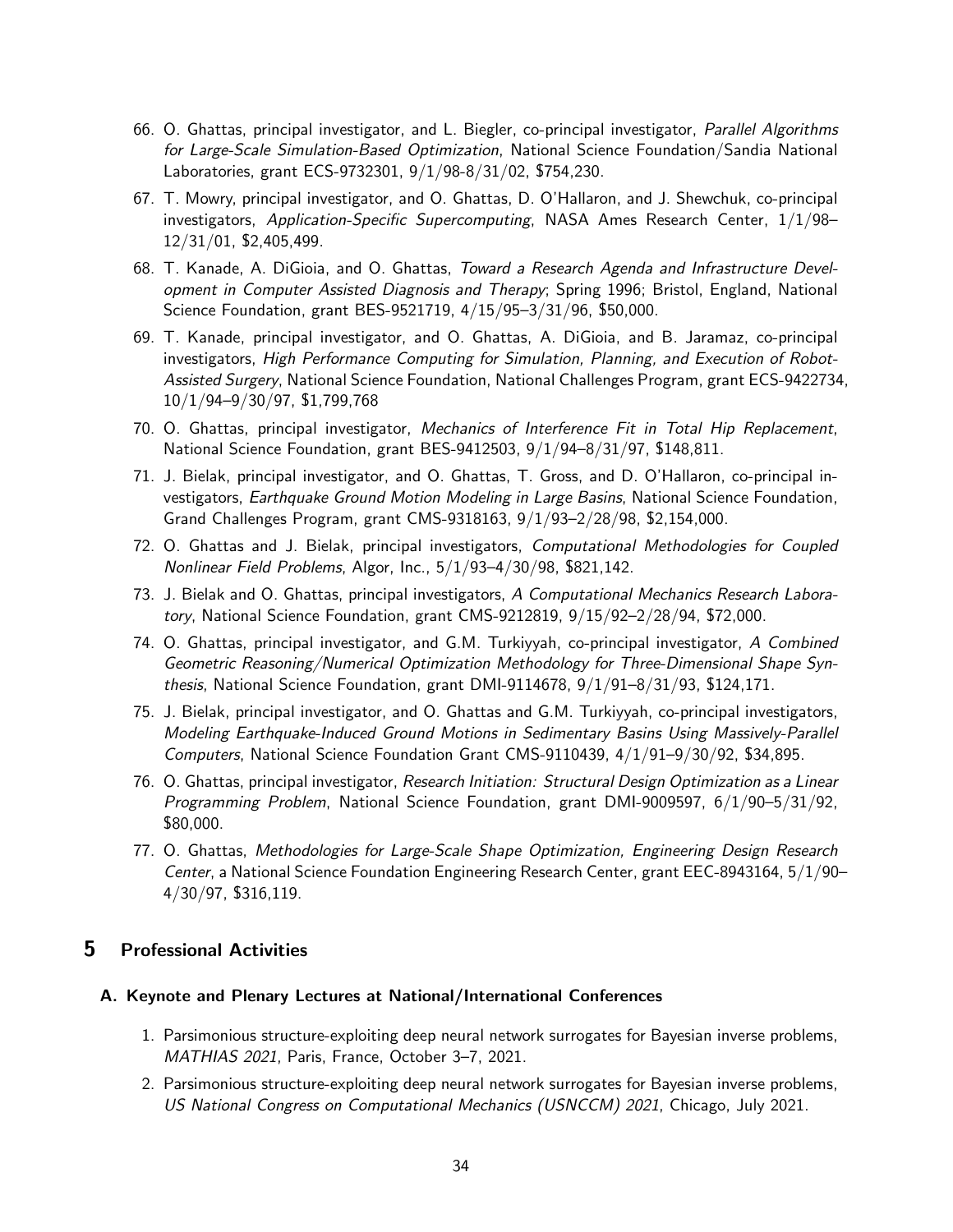- 3. Parsimonious structure-exploiting deep neural network surrogates for Bayesian inverse problems and optimal experimental design, Opening Conference, NSF Institute for Mathematics and Statistics, University of Chicago, October 7–9, 2020.
- 4. Peruvian Conference on Scientific Computing, Cusco, Peru, March 30-April 2, 2020. (Postponed)
- 5. Large-scale stochastic PDE-constrained optimization, International Congress on Industrial and Applied Mathematics (ICIAM 2019), Valencia, Spain, July 15–19, 2019.
- 6. Large-scale stochastic PDE-constrained optimization, XVIth Conference on the Mathematics of Finite Elements and Applications (MAFELAP 2019), London, United Kingdom, June 17-21, 2019.
- 7. Large-scale Bayesian Inversion for Geosciences Problems, SIAM Conference on Mathematical and Computational Issues in the Geosciences, SIAM Geosciences Career Prize Lecture, Houston, Texas, March 12, 2019.
- 8. Physics-Based Learning of Complex Models from Large-Scale Data: A Scalable Bayesian Inversion Approach, International Conference on Big Data in the Geosciences, China University of Geosciences, Wuhan, China, January 5–7, 2019.
- 9. Scalable Algorithms for PDE-Constrained Optimization Under Uncertainty, 6th European Conference on Computational Mechanics (Solids, Structures and Coupled Problems) (ECCM 6) and 7th European Conference on Computational Fluid Dynamics (ECFD 7), Glasgow, UK, June 11–15, 2018.
- 10. Scalable Algorithms for PDE-Constrained Optimization Under Uncertainty, 2018 SIAM Conference on Uncertainty Quantification, Anaheim, CA, April 16–19, 2018.
- 11. Optimization under uncertainty for complex PDE models in high dimensions, 2nd International Conference on Simulation Technology (SimTech 2018), University of Stuttgart, Germany, March 26–28, 2018.
- 12. Scalable Bayesian Seismic Inversion, 3rd European Association of Geoscientists and Engineers (EAGE) High Performance Computing in Upstream, Athens, Greece, October 1–4, 2017.
- 13. Large-scale Bayesian inversion for flow of the Antarctic ice sheet, Texas Applied Mathematics and Engineering Symposium, The University of Texas at Austin, Austin, TX, September 21–23, 2017.
- 14. Scalable Algorithms for Bayesian Inference of Large-Scale Models from Large-Scale Data, VEC-PAR 2016, Porto, Portugal, June 28–30, 2016.
- 15. Extreme-scale Bayesian inverse problems for non-Newtonian geophysical flows, PRACE 2016, Prague, Czech Republic, May 12, 2016.
- 16. Uncertainty Quantification for Large-Scale Models: From Data to Inference to Optimization, Joint Conference of the German Mathematical Society (DMV) and the International Association of Applied Mathematics and Mechanics (GAMM), Technical University of Braunschweig, Germany, March 7–11, 2016.
- 17. Large-scale Bayesian inverse problems and the flow of the Antarctic ice sheet, 24th International Meshing Roundtable, Austin, TX, October 12–14, 2015.
- 18. Hessian-based Implicit Dimension Reduction for Large-scale Bayesian Inverse Problems, International Conference on Scientific Computing and Differential Equations (SciCADE 2015), Potsdam, Germany, September 14–18, 2015.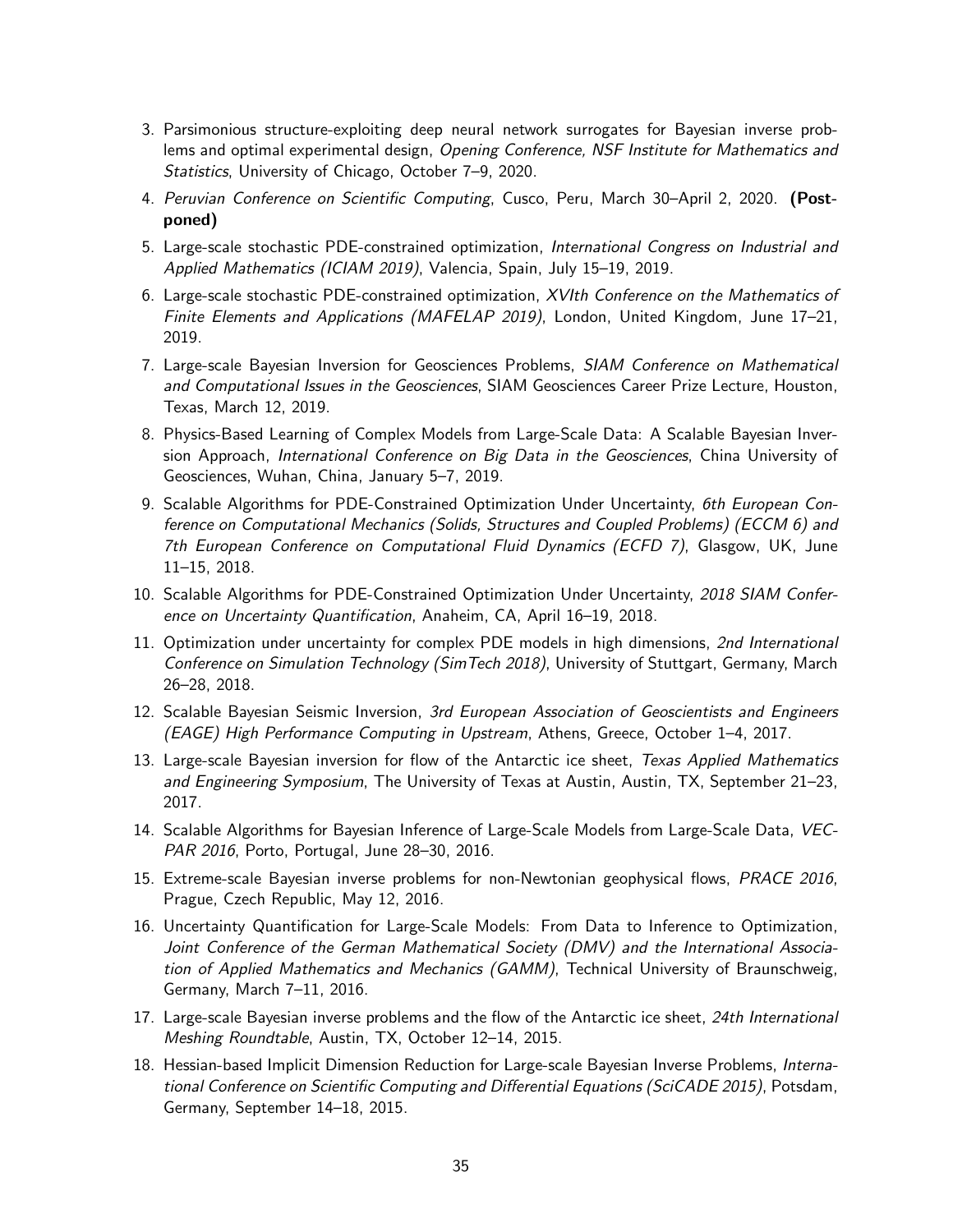- 19. Bayesian inversion for large scale Antarctic ice sheet flow, 52nd Meeting of the Society for Natural Philosophy, Rio de Janeiro, Brazil, October 22–24, 2014.
- 20. Mathematical and computational challenges in large-scale Bayesian inverse problems arising in the flow of the Antarctic ice sheet, Prospects in Applied Mathematics, Chicago, IL, October 19–20, 2014.
- 21. Big data, sparse information: Bayesian inference for large-scale models, with application to inverse modeling of Antarctic ice sheet dynamics, SIAM Annual Meeting, Chicago, IL, July 7–14, 2014.
- 22. Big data, sparse information: Bayesian inference for large-scale models, with application to inverse modeling of Antarctic ice sheet dynamics, PASC14 Conference, Zurich, Switzerland, June 2–3, 2014.
- 23. Big data, sparse information: Bayesian inference for large-scale models, with application to inverse modeling of Antarctic ice sheet dynamics, International Conference on Scientific Computing at Extreme Scale, Shanghai Jiao Tong University, Shanghai, China, May 7–9, 2014.
- 24. Integrating Big Data and Big Models via Bayesian Inference, TAMEST Annual Meeting, Austin, TX, January 16–17, 2014.
- 25. Stochastic Newton MCMC Methods for Bayesian Inverse Problems, with Application to Ice Sheet Dynamics, European Conference on Numerical Mathematics and Advanced Applications (ENUMATH) 2013, Lausanne, Switzerland, August 26–30, 2013.
- 26. The stochastic Newton method: Combining large-scale optimization and Markov chain Monte Carlo methods for the solution of PDE-constrained Bayesian inverse problems, MOPTA 2013, Bethlehem, PA, August 14–16, 2013.
- 27. DiaMonD: An Integrated Multifaceted Approach to Mathematics at the Interfaces of Data, Models, and Decisions, DOE Applied Mathematics Program Meeting, Albuquerque, NM, August 2013. (with K. Willcox)
- 28. Solution of large-scale Bayesian inverse problems governed by seismic wave propagation, US National Congress on Computational Mechanics (USNCCM) 2013, Raleigh, NC, July 22–25, 2013.
- 29. Uncertainty quantification for large scale inverse problems, with applications to seismic inverse problems, Uncertainty in Computer Models 2012, Sheffield, UK, July 2–4, 2012.
- 30. Toward uncertainty quantification in large-scale Bayesian inverse problems, with geophysical applications, 8th Erlangen International High-End-Computing Symposium, Erlangen, Germany, June 22, 2012.
- 31. Uncertainty quantification in geophysical inverse problems: Opportunities and challenges, Winter Enrichment Program, KAUST, January 14, 2012.
- 32. Grand challenges in computational inverse problems, with illustrations from geophysics, Challenges in Computing, Oslo, Norway, December 14–15, 2011.
- 33. A stochastic Newton method for large-scale seismic wave propagation inverse problems, 10th International Conference on Mathematical and Numerical Aspects of Waves Propagation (WAVES 2011), Vancouver, Canada, July 25–29, 2011.
- 34. Petascale AMR, with applications to solid earth geophysics problems, Swiss Workshop on High Performance Computing, Zurich, Switzerland, September 6–7, 2010.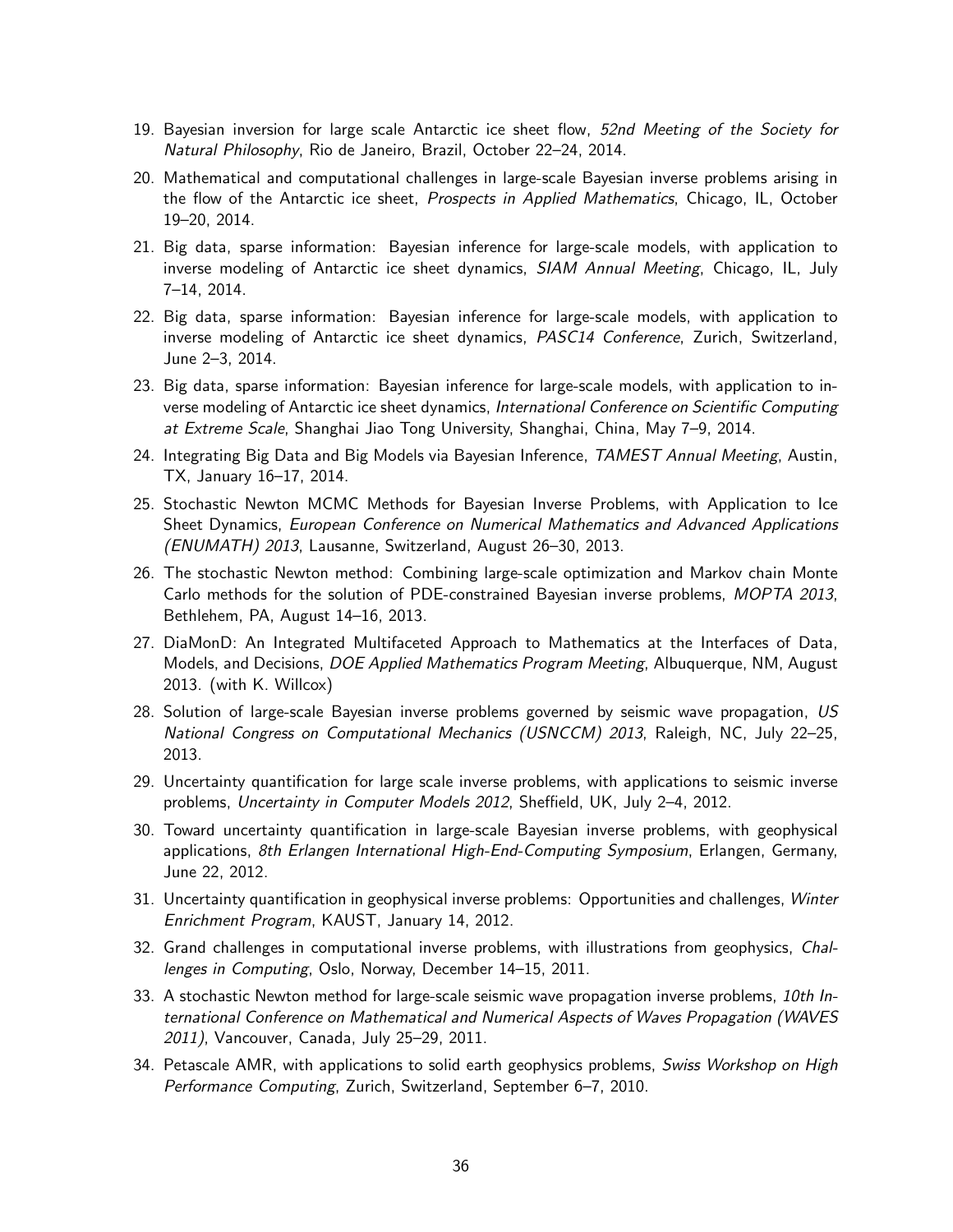- 35. Parallel adaptive mesh methods on petascale computers, with applications to geophysical problems 2009 Iberian-Latin American Conference on Computational Methods in Engineering, Armacao de Buzios, Brazil, November 8–11, 2009.
- 36. Adaptive mantle convection simulation on petascale supercomputers, 10th LCI International Conference on High-Performance Clustered Computing, Boulder, CO, March 10–12, 2009
- 37. Parallel mantle convection simulation on dynamically adapted octree meshes, 2008 International Parallel Computational Fluid Dynamics Conference, Lyon, France, May 19–22, 2008.
- 38. Parallel scalable algorithms for dynamic mesh adaptivity, state and parameter estimation, and uncertainty quantification for large-scale simulations, World Modeling Summit for Climate Prediction, Reading, United Kingdom, May 6–9, 2008.
- 39. Opportunities and Challenges in Computational Science, KAUST (King Abdullah University of Science and Technology) IT Summit, Dhahran, Saudi Arabia, October 29, 2007.
- 40. Scaling of Seismic Inversion to Petaflops Systems, Applied Inverse Problems 2007, Vancouver, Canada, June 25–29, 2007.
- 41. Prospects for Full Waveform Earthquake Inversion on Petaflops Computers, HPCS 2007, Saskatoon, Saskatchewan, Canada, May 13-16, 2007.
- 42. Full waveform elastodynamic-based earthquake inversion on terascale supercomputers, SIAM Conference on Mathematical and Computational Issues in the Geosciences, Santa Fe, NM, March 19-22, 2007.
- 43. Peering into the earth: Full waveform elastodynamic-based earthquake inversion on terascale supercomputers, VECPAR 2006: The 7th International Meeting on High Performance Computing for Computational Science, Rio de Janeiro, Brazil, July 10-12, 2006.
- 44. Optimization of Systems Governed by PDEs: Parallel Algorithms and Applications in Inverse Earthquake Modeling, US National Congress on Computational Mechanics, Austin, TX, July 24–28, 2005.
- 45. Optimization of Systems Governed by PDEs: Algorithms and Applications in Computational Science and Engineering DOE Scientific Discovery through Advanced Computing (SciDAC) 2005 Conference, San Francisco, CA, June 26–30, 2005.
- 46. Large-scale Earthquake Inversion, SIAM Conference on Optimization, Stockholm, Sweden, May 15–19, 2005.
- 47. Multiscale methods for inverse wave propagation, 15th International Conference on Domain Decomposition Methods, Berlin, Germany, July 24, 2003.
- 48. Multiscale methods for seismic inversion, ASCE 16th Engineering Mechanics Conference, Seattle, Washington, July 18, 2003.
- 49. Inverse earthquake modeling on terascale computers, Scientific Computing and Differential Equations (SciCADE 2003), Trondheim, Norway, June 30, 2003.

# B. Invited Workshop and Conference Talks

50. Structure-exploiting deep neural networks for PDE-governed Bayesian inversion and optimal experimental design, *SIAM Conference on Mathematics of Data Science*, San Diego, CA, September 26–30, 2022.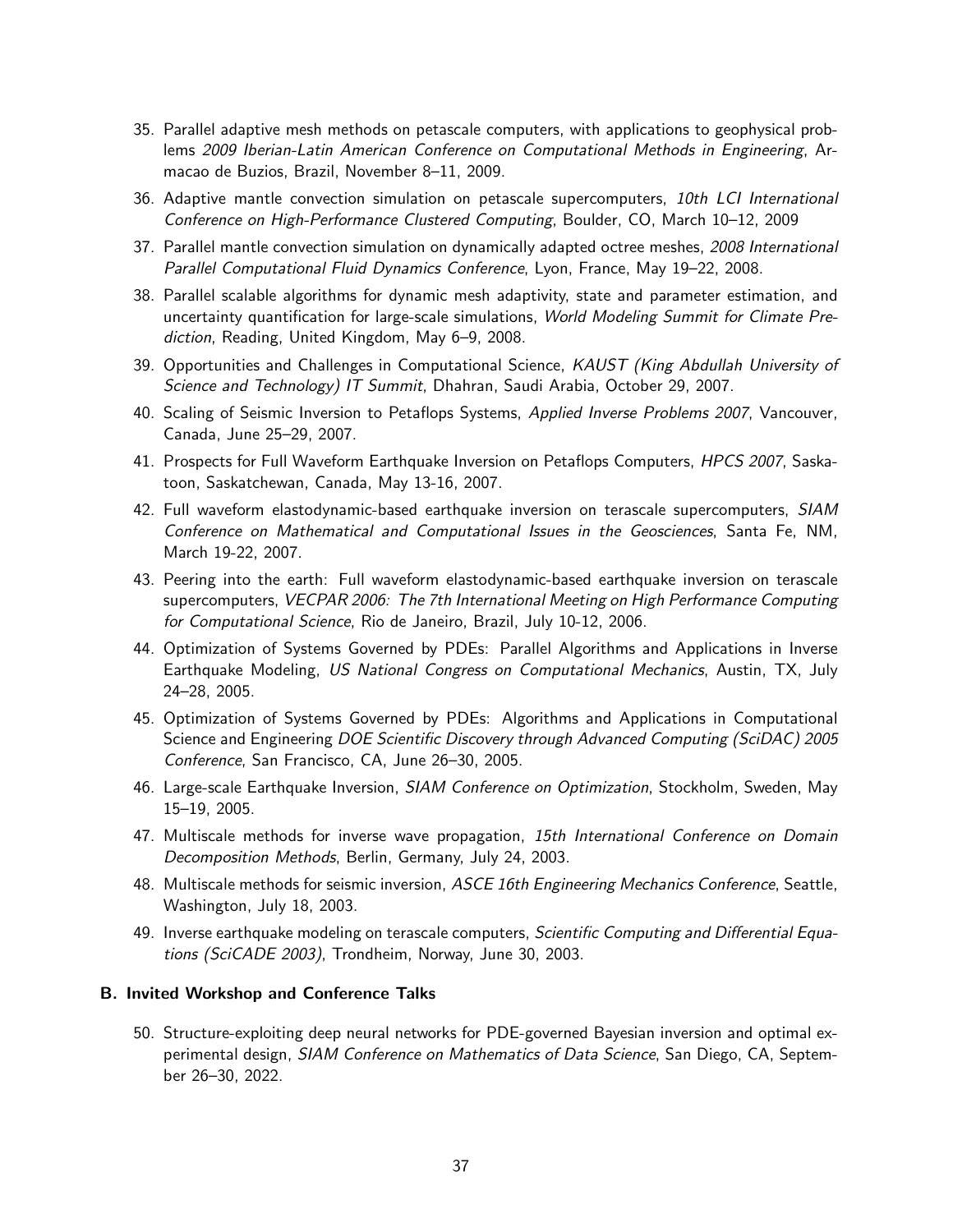- 51. Structure-exploiting deep neural networks for PDE-governed Bayesian inversion and optimal experimental design, Erwin Schröedinger Institute Workshop on PDE-constrained Bayesian inverse problems: Interplay of spatial statistical models with Machine Learning in PDE discretizations, Vienna, Austria, May 16–20, 2022.
- 52. Panel on "Building your research brand: how to build awareness of your research expertise with funders, other scientists, and potential employers," 2022 Rising Stars: An Academic and Research Career Workshop for Women in Computational and Data Sciences, Albuquerque, NM, April 20-21, 2022.
- 53. Deep Neural Network Surrogates for PDE-Constrained Bayesian OED, SIAM Conference on Uncertainty Quantification, Atlanta, GA, April 13, 2022.
- 54. Researcher Perspectives Panel, NSF Cyberinfrastructure Leadership Academy, virtual panel, March 3, 2022.
- 55. Reduced Basis Neural Network Surrogates for Bayesian Inversion and Optimal Experimental Design, Oberwolfach Workshop on Foundations of Data Assimilation, Oberwolfach, Germany, February 21–25, 2022.
- 56. Derivative-informed projected neural networks for high-dimensional parametric maps governed by PDEs, RICAM Hybrid Prequel Workshop on Tomography Across the Scales, Johann Radon Institute (RICAM), Austrian Academy of Sciences, Linz, Austria, October 15, 2021.
- 57. Integration of large-scale data and complex models via Bayesian inversion and HPC, Building Community @ UT for a New Era in Astrophysics, virtual, May 24–26, 2021.
- 58. Parsimonious structure-exploiting deep neural network surrogates for parameter-to-output maps governed by PDEs, ARPA-E DIFFERENTIATE Program Workshop on Generative Models, online, April 15, 2021.
- 59. Scalable Structure-Exploiting Approaches to Optimal Experimental Design, SIAM Conference on Computational Science & Engineering, online, March 1–5, 2021.
- 60. Parsimonious structure-exploiting deep neural network surrogates for Bayesian inverse problems, Robert J. Melosh Medal Competition for Best Student Paper in Finite Elements, Duke University, Durham, NC, October 22–23, 2020. (Online)
- 61. How to write a proposal, 2020 Rising Stars Workshop, online, October 13, 2020.
- 62. Parsimonious structure-exploiting deep neural network surrogates for Bayesian inverse problems, Society for Engineering Science, 2020 Virtual Technical Meeting, September 29–October 1, 2020.
- 63. Fast methods for Bayesian inverse problems governed by stochastic PDEs, World Congress on Computational Mechanics, Paris, France, July 19–24, 2020. (Cancelled)
- 64. Computational Uncertainty Quantification: Mathematical Foundations, Methodology, and Data, Erwin Schrödinger International Institute for Mathematics and Physics, Vienna, Austria, May 11–15, 2020. (Cancelled)
- 65. Optimal neural networks for learning high-dimensional input-output maps defined by PDEs, SIAM Conference on Mathematics of Data Science, May 5–8, 2020. (Cancelled)
- 66. SIAM Conference on Uncertainty Quantification, Munich, Germany, March 24–27, 2020. (Cancelled)
- 67. Machine Learning for Inferring Scientific Models: Hope or Hype? NSF Workshop on Artificial Intelligence in Natural Hazards Engineering, Austin, TX, February 18–19, 2020.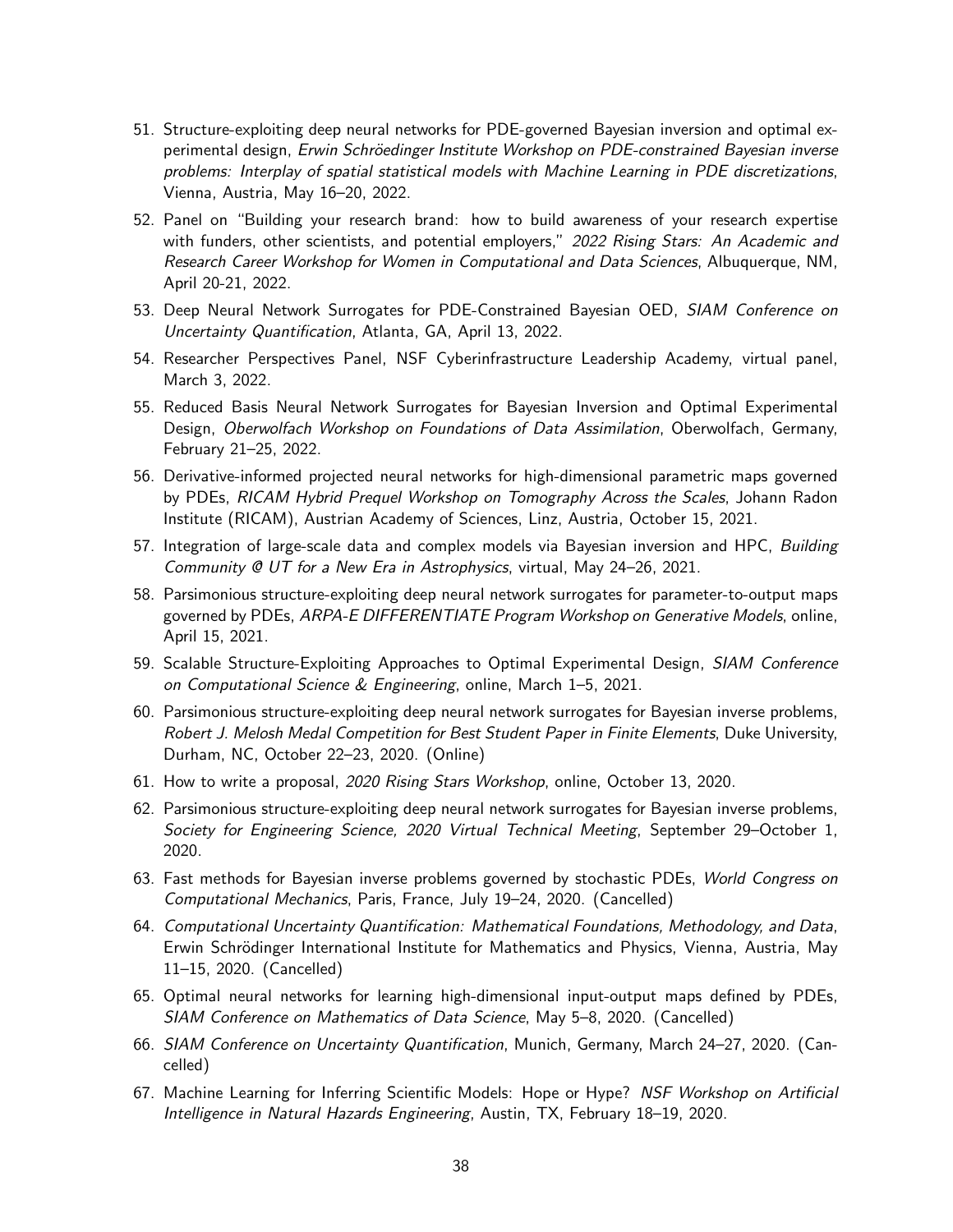- 68. Scalable Methods for Bayesian Optimal Experimental Design, International Workshop on Data-Centric Engineering, Cambridge, MA, December 9–12, 2019.
- 69. Fast methods for Bayesian inverse problems governed by random PDE forward models, Workshop on Optimization and Inversion under Uncertainty, Radon Institute for Computational and Applied Mathematics (RICAM) of the Austrian Academy of Sciences, Linz, Austria, November 11–15, 2019.
- 70. Scalable Optimal Experimental Design for Bayesian Inverse Problems, Workshop on Big Data, Data Assimilation, and Uncertainty Quantification, Institut Henri Poincaré, Paris, France, November 12–15, 2019.
- 71. Optimal Experimental Design for Large-Scale Bayesian Inverse Problems via Multi-PDE-Constrained Optimization, Workshop on New Trends in PDE-Constrained Optimization, Radon Institute for Computational and Applied Mathematics (RICAM) of the Austrian Academy of Sciences, Linz, Austria, October 14–18, 2019.
- 72. Fast methods for Bayesian inverse problems governed by PDE forward models with random coefficient fields, Applied Inverse Problems, Grenoble, France, July 8–12, 2019.
- 73. Some Thoughts on the Role of Machine Learning in Climate Modeling, Workshop on Machine Learning and the Earth Climate System, Austin, Texas, June 13, 2019.
- 74. Large-scale Optimal Experimental Design for Bayesian Inverse Problems 5th International Conference on Design of Experiments (ICODOE 2019), Memphis, TN, May 18–21, 2019.
- 75. Large-scale Optimal Experimental Design for Bayesian Nonlinear Inverse Problems, SIAM Conference on Computational Science and Engineering, Spokane, WA, Feb 25–March 1, 2019.
- 76. Learning from data through the lens of models: Scalable algorithms for Bayesian inverse problems, HPC and Data Science for Scientific Discovery, Institute for Pure and Applied Mathematics (IPAM), UCLA, Los Angeles, CA, October 15–19, 2018.
- 77. Scalable algorithms for optimal training data for Bayesian inference of large scale models, Big Data Meets Large-Scale Computing, Institute for Pure and Applied Mathematics (IPAM), UCLA, Los Angeles, CA, September 24-28, 2018.
- 78. Optimization Under Uncertainty for Complex PDE Models in High Dimensions, 13th World Congress on Computational Mechanics (WCCM 2018), New York City, NY, July 22-27, 2018.
- 79. Learning from data through the lens of models: Bayesian inverse problems and geoscience applications, Big Data and Data Science for the Digital World, 1st Fundación GADEA Scientific Symposium, Madrid, Spain, June 4–5, 2018.
- 80. Scalable algorithms for large-scale optimal design and control under uncertainty, Second International, Interdisciplinary, IGSSE, ICES  $(1^4)$  Workshop, Austin, Texas, February 19-20, 2018.
- 81. Toward Exascale Bayesian Seismic Inversion, 2nd ASCETE Workshop on Coupling Earthquakes and Tsunamis, Bayrischzell, Germany, January 30–February 2, 2018.
- 82. Learning from data through the lens of models: Scalable algorithms for Bayesian inverse problems, Workshop on Advanced Computing for Earth Sciences, Porto, Portugal, December 18-20, 2017.
- 83. Variance reduction via Taylor approximation of high-dimensional parameter-to-output maps governed by PDEs: Applications to optimal control under uncertainty, Trends and advances in Monte Carlo sampling algorithms, SAMSI Workshop, Duke University, Durham, NC, December 11-15, 2017.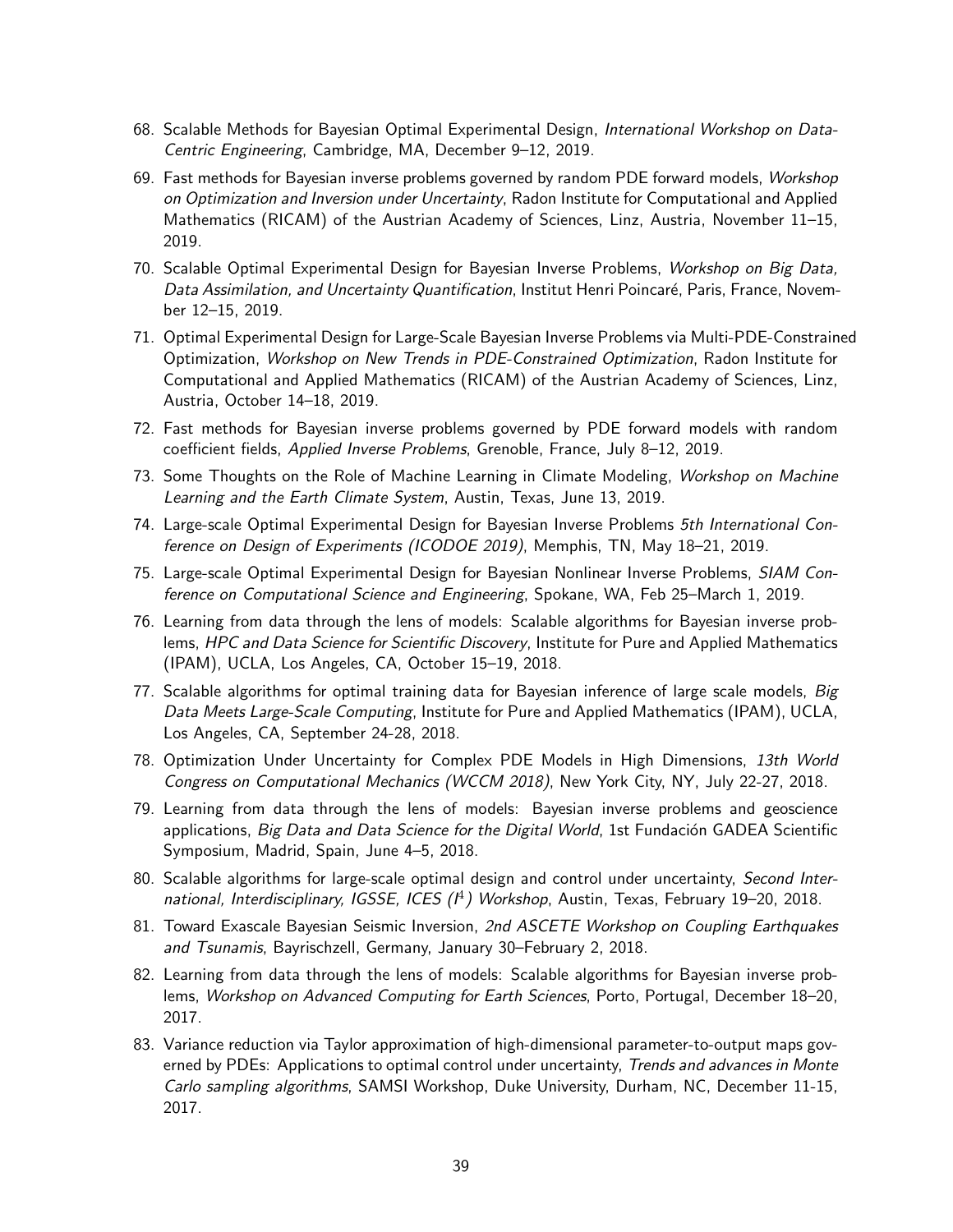- 84. Efficient and scalable methods for large-scale stochastic PDE-constrained optimal control, Computational Uncertainty Quantification, Banff International Research Station, Banff, Alberta, Canada, October 8–13, 2017.
- 85. Optimal experimental design for large-scale PDE-constrained Bayesian inverse problems, Workshop on Mathematical Foundations of Data Assimilation and Inverse Problems, Foundations of Computational Mathematics conference (FoCM 2017), Barcelona, Spain, July 10–12, 2017.
- 86. Bayesian optimal experimental design for large-scale inverse problems, Computational Inverse Problems, Mathematical Research Institute (MATRIX), University of Melbourne, Australia, June 19-23, 2017.
- 87. Scalable methods for optimal control of systems governed by PDEs with random coefficient fields, Data Assimilation, Uncertainty Reduction, and Optimization for Subsurface Flow, Institute for Pure and Applied Mathematics, UCLA, Los Angeles, CA, May 22–26, 2017.
- 88. Some thoughts on Bayesian inverse problems and HPC, NSF Workshop on data assimilation algorithms, observations, and applications in the context of next-generation computing, Arlington, VA, April 6–7, 2017.
- 89. Scalable methods for optimal control of PDEs with random coefficient fields, USACM Workshop on Uncertainty Quantification and Data-Driven Modeling, Austin, TX, March 23–24, 2017.
- 90. Grand Challenges in CSE, Forward Looking Panel, 2017 SIAM Computational Science and Engineering Conference, Atlanta, GA, February 27–March 3, 2017.
- 91. From Data to Optimization Under Uncertainty: A Scalable Framework for Bayesian Inversion and Optimal Control of Random PDEs with Application to Turbulent Flows, 2017 SIAM Computational Science and Engineering Conference, Atlanta, GA, February 27–March 3, 2017.
- 92. Large Scale Bayesian Inverse Problems,  $I^4$  Workshop: ICES, IGSSE, International, and Interdisciplinary, TU Munich, Munich, Germany, January 21–22, 2017.
- 93. Towards HPC  $+$  UQ in Bayesian Inverse Problems, Dagstuhl Workshop on Uncertainty Quantification and High Performance Computing, Dagstuhl, Germany, September 12–16, 2016.
- 94. Big data meets big models: Towards exascale Bayesian inverse problems, 24th International Congress of Theoretical and Applied Mechanics (ICTAM 2016), Montreal, Quebec, Canada, August 20–26, 2016.
- 95. Towards Uncertainty Quantification in Turbulence, From Turbulence to Uncertainty Quantification, A Symposium in Honor of Professor Robert Moser on his 60th Birthday, The University of Texas at Austin, Austin, Texas, August 16, 2016.
- 96. Scalable Methods Based on Taylor Approximations and Randomized Algorithms for High-Dimensional Bayesian Inverse Problems Governed by PDEs, 12th World Congress on Computational Mechanics, Seoul, Korea, July 24–29, 2016.
- 97. From data to prediction with quantified uncertainties: Scalable parallel algorithms and applications to the flow of ice sheets, SIAM Conference on Parallel Processing for Scientific Computing (PP16), Paris, France, April 12-15, 2016.
- 98. Optimal experimental design for large-scale PDE-constrained Bayesian inverse problems, SIAM Conference on Uncertainty Quantification (UQ16), Lausanne, Switzerland, April 5–8, 2016.
- 99. Optimal control of systems governed by PDEs with random parameter fields using quadratic approximations, Workshop on Computational Methods for Control of Infinite-dimensional Systems, Institute for Mathematics and its Applications, University of Minnesota, Minneapolis, MN, March 14–18, 2016.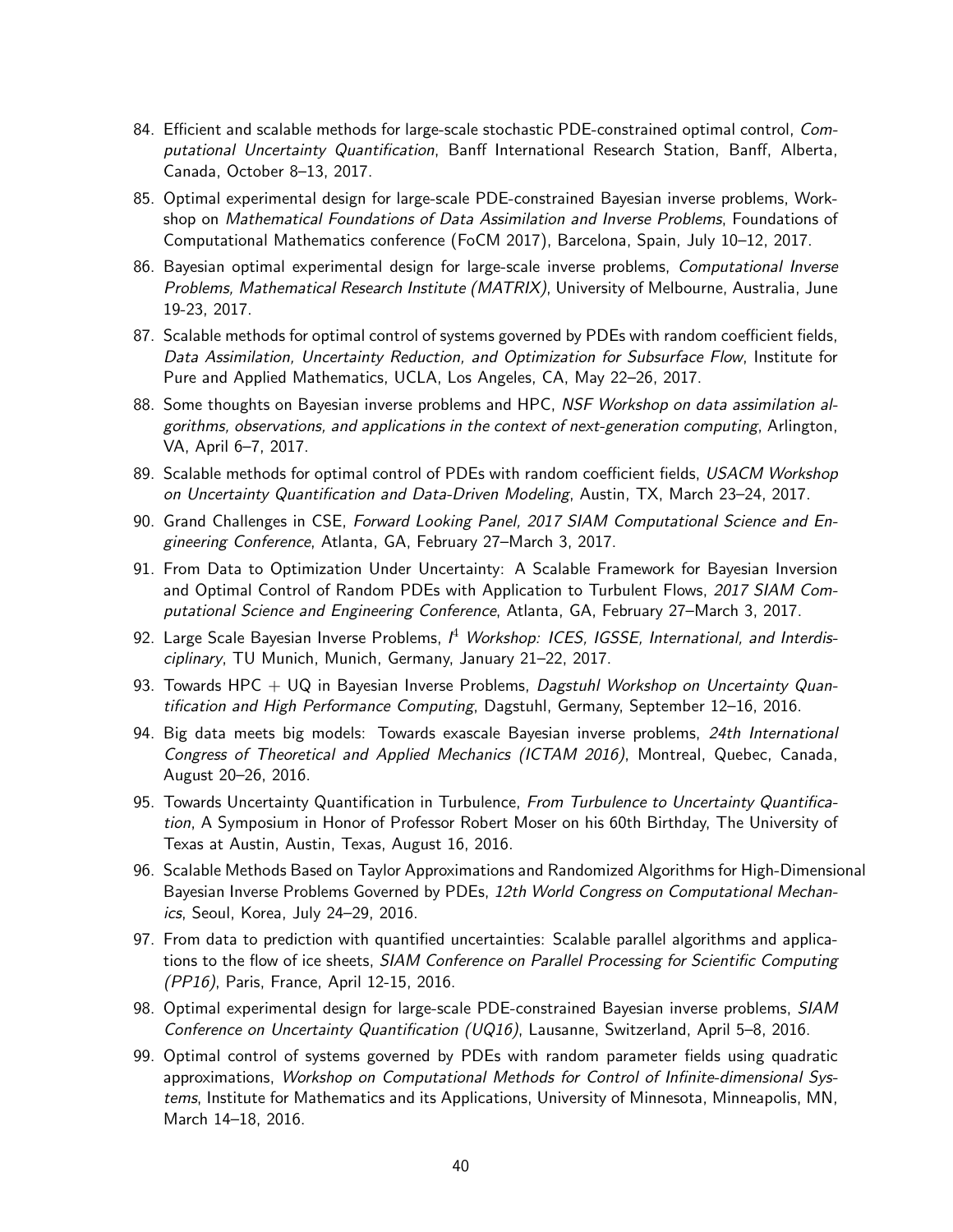- 100. Scalable algorithms for optimal experimental design for infinite dimensional nonlinear Bayesian inverse problems, *Data Assimilation and Inverse Problems*, University of Warwick, United Kingdom, February 22–24, 2016.
- 101. Bayesian Inversion for Large-scale Geophysical Models (with Application to the Flow of the Antarctic ice Sheet), Workshop on Big Data in Geoscience, Alan Turing Institute, London, UK, January 25–27, 2016.
- 102. Scalable Algorithms for Optimal Control of Systems Governed by PDEs Under Uncertainty, Advances in Uncertainty Quantification Methods, Algorithms and Applications, KAUST, Saudi Arabia, January 5–10, 2016.
- 103. Bayesian inference in inverse problems governed by PDEs, with application to ice flow inverse problems, Rocky Mountain Summer Workshop on Uncertainty Quantification, University of Colorado Denver, July 15–17, 2015.
- 104. Introduction to deterministic inverse problems, *ICERM IdeaLab*, Institute for Computational and Experimental Mathematics, Brown University, Providence, RI, July 6–10, 2015.
- 105. Scalable parameterized surrogates based on low rank tensor approximations for large-scale Bayesian seismic inverse problems, SIAM Conference on Mathematical and Computational Issues in the Geosciences, Stanford, California, June 29–July 2, 2015.
- 106. Optimal Experimental Design for Large-Scale Bayesian Nonlinear Inverse Problems, Applied Inverse Problems 2015, Helsinki, Finland, May 25–29, 2015.
- 107. Hessian-based Implicit Dimension Reduction for Large-scale Bayesian Inverse Problems, Big Data and Predictive Computational Modeling, Technical University of Munich, Munich, Germany, May 18-21, 2015.
- 108. From data to prediction via reduced parameter-to-observable maps: Applications to Antarctic ice sheet dynamics, SIAM Conference on Computational Science and Engineering, Salt Lake City, UT, March 14-18, 2015.
- 109. Bayesian Inversion for Large Scale Antarctic Ice Sheet Flow, American Geophysical Union Fall Meeting, San Francisco, CA, December 15–19, 2014.
- 110. Bayesian Inversion for Large Scale Antarctic Ice Sheet Flow, AmeriMech Symposium: Material Property Identification, Austin, TX, December 10–12, 2014.
- 111. Perspective on Co-Design: Uncertainty Quantification Challenges at Extreme Scale, International Workshop on Co-Design, Guangzhou, China, November 6–10, 2014.
- 112. Sparse structure-exploiting methods for large-scale Bayesian inverse problems, Workshop on Approximation, Integration, and Optimization, Institute for Computational and Experimental Research in Mathematics (ICERM), Brown University, September 29–October 3, 2014.
- 113. Big data meets big models: Large-scale Bayesian inference, with application to inverse modeling of Antarctic ice sheet dynamics, 11th World Congress on Computational Mechanics, Barcelona, Spain, July 20–25, 2014.
- 114. Large-scale Bayesian inversion with application to Antarctic ice sheet flow, Spatial Statistics and Uncertainty Quantification on Supercomputers, University of Bath, UK, May 19–21, 2014.
- 115. Scalable algorithms for Bayesian inverse problems and optimal experimental design with applications to large-scale complex systems, SIAM Conference on Uncertainty Quantification, Savannah, GA, March 31–April 4, 2014.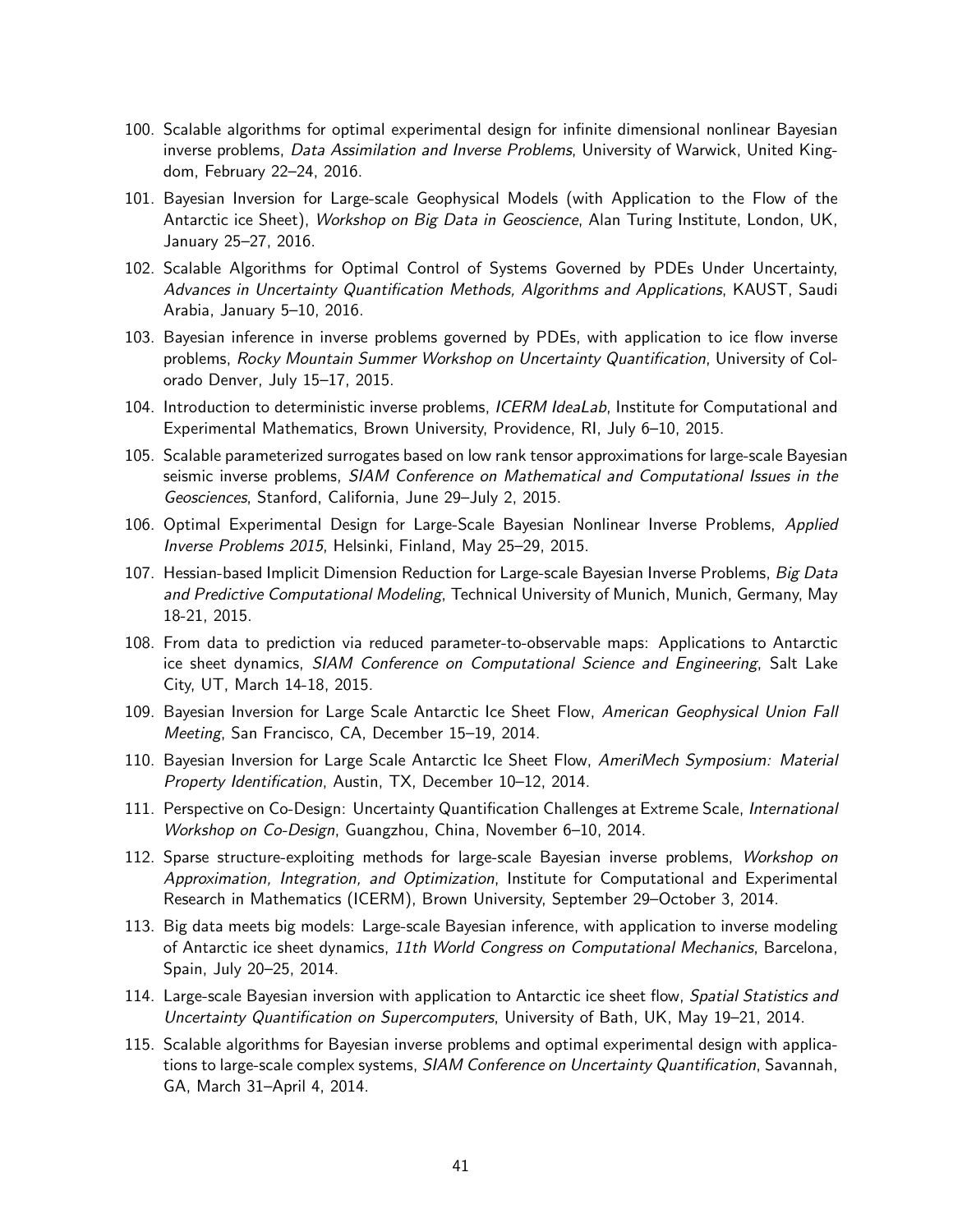- 116. Optimal experimental design for large-scale Bayesian inverse problems, Advances in Uncertainty Quantification Methods, Algorithms and Applications (UQAW 2014), KAUST, Thuwal, Saudi Arabia, January 6–10, 2014.
- 117. Bayesian inverse modeling of the flow of the Antarctic ice sheet, EQUIP Annual meeting, University of Warwick, UK, December 20, 2013.
- 118. Large-scale Bayesian seismic inversion, High Performance Computing and its Applications, WesternGeco Richmond, Houston, Texas, September 30–October 2, 2013.
- 119. Large-scale Bayesian inverse wave propagation, 2013 International Symposium on Nonlinear Theory and its Applications (NOLTA2013), Santa Fe, NM, September 8–12, 2013.
- 120. Big Data Meets Big Models: Towards Solution of Large-Scale Bayesian Inverse Problems, Cyber-Bridges: Developing the Next Generation of Cyberinfrastructure for Computational and Data-Enabled Science and Engineering, National Science Foundation, Arlington, VA, July 15–16, 2013.
- 121. Large-scale Bayesian seismic inversion, *SIAM Conference on Mathematical and Computational* Issues in the Geosciences, Padua, Italy, June 17–20, 2013.
- 122. Quantification of uncertainty for large-scale seismic inverse problems, Numerical Methods for Uncertainty Quantification, Hausdorff Center for Mathematics, University of Bonn, Germany, May 13–17, 2013.
- 123. Large-Scale Solution of Bayesian Inverse Problems Governed by Wave Propagation, Workshop on Multiscale Waveform Modeling, Simulation, and Inversion, KAUST, Saudi Arabia, May 4–7, 2013.
- 124. Extreme-scale UQ for inverse problems, with applications to global seismic inversion, SIAM Conference on Computational Science and Engineering, Boston, MA, February 25–March 1, 2013.
- 125. Extreme-scale UQ for inverse problems, TACC Booth, SC12, Salt Lake City, UT, November 14, 2012.
- 126. Large scale Bayesian solution of seismic inverse problems, Oberwolfach meeting on computational inverse problems, Oberwolfach Institute, Germany, October 22–26, 2012.
- 127. Extreme-scale UQ for inverse problems, with applications to global seismic inversion, Uncertainty Quantification for High-Performance Computing, Oak Ridge National Laboratory, Oak Ridge, TN, May 2–4, 2012.
- 128. Toward extreme scale stochastic inversion, SIAM Conference on Uncertainty Quantification, Raleigh, NC, April 1–4, 2012.
- 129. Research directions in verification, validation, & uncertainty Quantification, National Academies Symposium on Verification, Validation, and Uncertainty Quantification, National Research Council, Washington, DC, March 28, 2012.
- 130. Uncertainty quantification in full waveform seismic inversion, Texas Consortium for Computational Seismology 2012 Spring Research Meeting, Houston, TX, March 23, 2012.
- 131. Large-scale parallel Hessian-based methods for uncertainty quantification in inverse problems, SIAM Conference on Parallel Processing for Science and Engineering, Savannah, GA, February 15–17, 2012.
- 132. Uncertainty quantification for large-scale inverse problems: Challenges and opportunities, First Annual CESM Uncertainty Quantification and Analysis Interest Group Meeting, NCAR, Boulder, CO, January 30, 2012.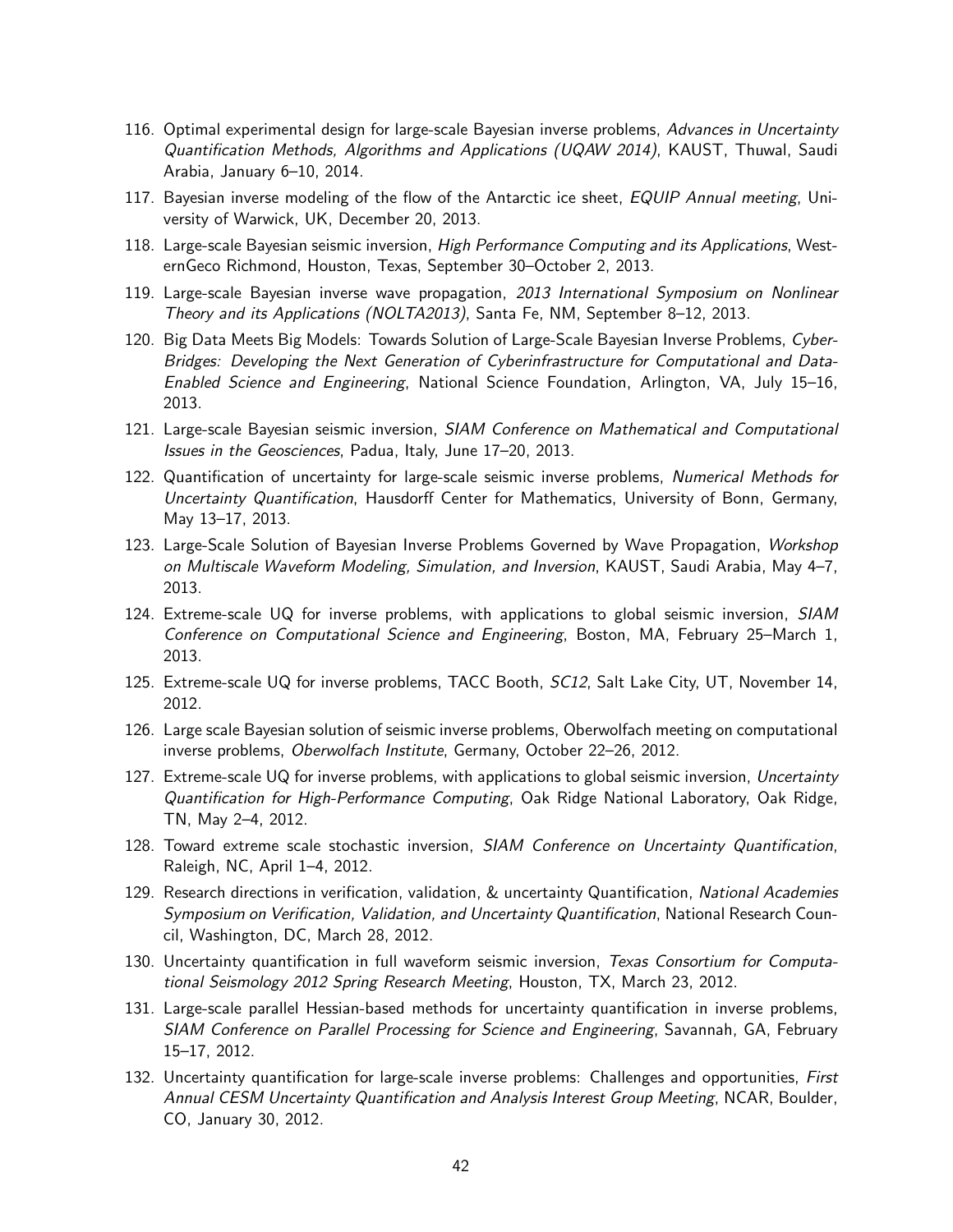- 133. Large Scale Uncertainty Quantification for Stochastic Inverse Problems with Applications to Seismic Inversion, Colloquium on Advances in Computational Science, Engineering and Mathematics, Austin, Texas, January 19-21, 2012.
- 134. Hessian-based reduction for large-scale statistical inverse wave propagation, Workshop on Fast Solvers for Simulation, Inversion, and Control of Wave Propagation Problems, Würzburg, Germany, September 26–28, 2011.
- 135. A stochastic Newton method for large-scale statistical inverse problems with application to geophysical inverse problems, SAMSI Program on Uncertainty Quantification: Geosciences, Research Triangle Park, NC, September 21–23, 2011.
- 136. Large-scale seismic inversion: elastic-acoustic coupling, DG discretization, gradient consistency, adaptivity, uncertainty quantification, and parallel algorithms, ICIAM 2011, Vancouver, Canada, July 18–22, 2011.
- 137. Uncertainty quantification for large-scale full-Stokes ice sheet modeling and simulation, ICIAM 2011, Vancouver, Canada, July 18–22, 2011.
- 138. Scalable algorithms for large-scale statistical inverse problems, with application to global seismic inversion, Aachen Conference on Computational Engineering Science, Aachen, Germany, July 13-15, 2011.
- 139. Top Five Grand Challenges in Computational Science, TACC 10th Anniversary Celebration, Austin, TX, June 24, 2011.
- 140. The role of TACC in enabling research on multiscale geophysical problems, TACC 10th Anniversary Celebration, Austin, TX, June 24, 2011.
- 141. A stochastic Newton method for large-scale statistical inverse problems, with application to seismic inversion, *Inverse Problems and Optimal Control for PDEs*, Warwick, UK, May 23–27, 2011.
- 142. Large-scale seismic inversion: elastic-acoustic coupling, DG discretization, gradient consistency, adaptivity, uncertainty quantification, and parallel algorithms, Workshop on Multiscale Modeling, Advanced Discretization Techniques, and Simulation of Wave Propagation, KAUST, Saudi Arabia, May 7-8, 2011,
- 143. DG-based, UQ-equipped, parallel, adaptive, scalable elastic-acoustic seismic inversion, SIAM Conference on Mathematical and Computational Issues in the Geosciences, Long Beach, CA, March 21-24, 2011.
- 144. O. Ghattas, Grand Challenges for Next Generation End-to-End Earthquake Simulations: Uncertainty Quantification and Exascale Computing National Research Council Workshop on Grand Challenges in Earthquake Engineering Research, The Beckman Center of the National Academies, March 14–15, 2011.
- 145. A Stochastic Newton Method for Large-scale Statistical Inverse Problems with Application to Geophysical Inverse Problems, SIAM Conference on Computational Science and Engineering, Reno, NV, February 28–March 4, 2011.
- 146. Acceleration of MCMC for high dimensional statistical inverse problems via reduction of parameterto-observable maps, Reduction Strategies for the Simulation of Complex Problems, Milan, Italy, January 19-21, 2011.
- 147. Uncertainty quantification with advanced ice sheet models, Land Ice Working Group meeting, National Center for Atmospheric Research, Boulder, CO, January 12–13, 2011.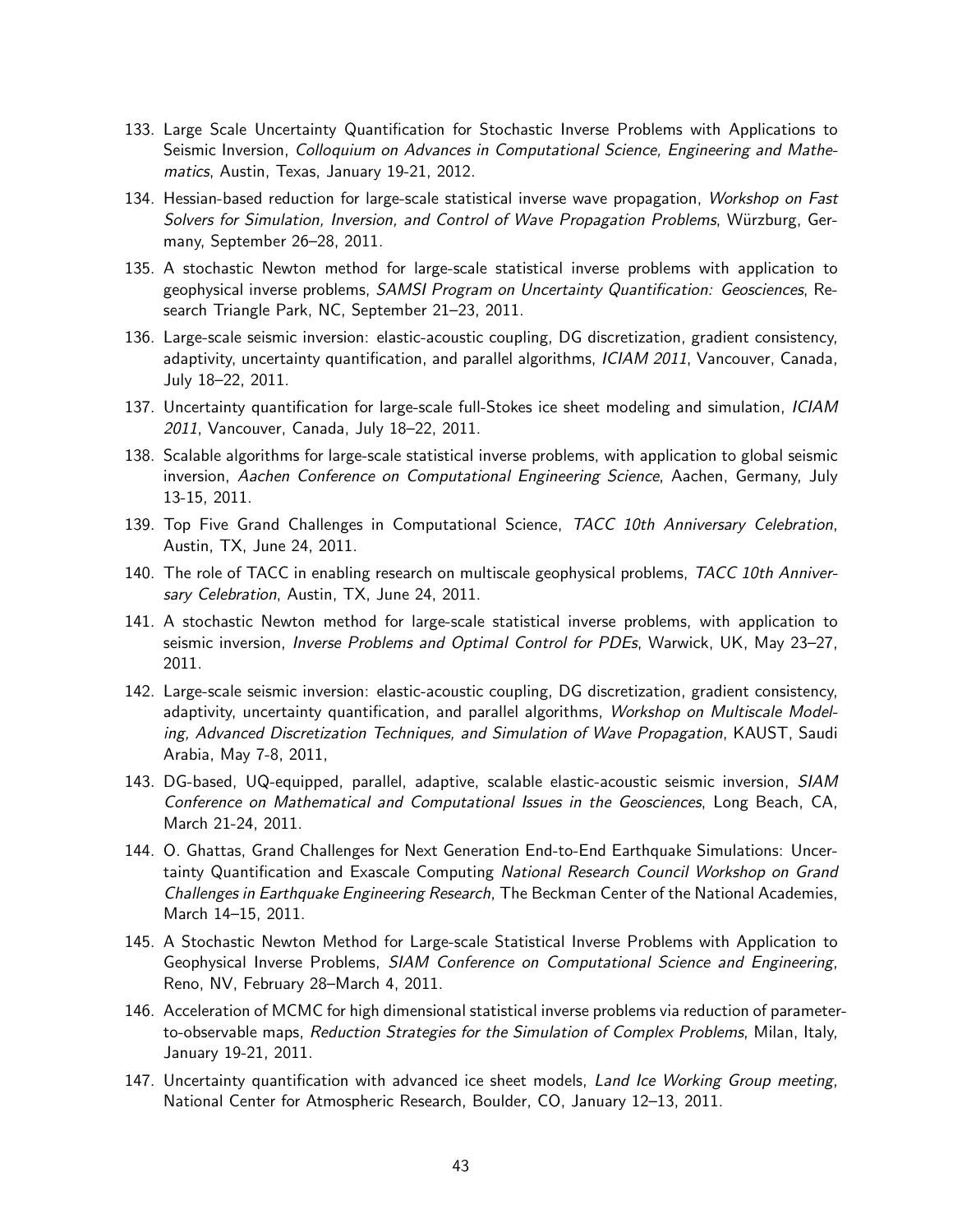- 148. A stochastic Newton method for statistical inverse problems governed by PDEs, Joint IMS-ISBA Meeting (MCMSki3), Park City, Utah, January 5-7, 2011.
- 149. A stochastic Newton method for large-scale statistical inverse problems, 1st Joint North American Meeting on Industrial and Applied Mathematics, Huatulco, Mexico, December 7-10, 2010.
- 150. Uncertainty quantification and dynamic data-driven application systems, Panel on Infosymbiotic Systems, SC10, New Orleans, November 16, 2010.
- 151. Extreme scale AMR, TACC Booth, SC10, New Orleans, November 16, 2010.
- 152. A stochastic Newton method for large-scale statistical inverse problems, INFORMS Annual Meeting, Austin, Texas, November 7-10, 2010.
- 153. Towards exascale computing for uncertainty quantification in geophysical inverse problems, NSF Workshop on Application Drivers for Exascale Computing and Data Cyberinfrastructure, Arlington, Virginia, July 29, 2010.
- 154. Uncertainty Quantification for Large-Scale Inverse Scattering, AFOSR Computational Mathematics Program Review, Arlington, VA, July 28, 2010.
- 155. Opportunities and challenges for uncertainty quantification in large-scale models, NSF Workshop on Land-Ice Contributions to Sea Level, Sterling, VA, July 11, 2010.
- 156. Large-Scale Optimization for Bayesian Inference in Complex Systems, DOE Applied Mathematics Program Meeting, Berkeley, CA, May 4, 2010.
- 157. A stochastic Newton method for statistical inverse problems, with application to inverse scattering, KAUST Source Inversion Workshop, KAUST, Thuwal, Saudi Arabia, March 22-24, 2010.
- 158. Advanced computational methods for large-scale forward and inverse ice sheet dynamics, Community Climate System Model Land Ice Working Group Winter Meeting, Boulder, CO, February 17, 2010.
- 159. Parallel large-scale adaptive mesh PDE solution and applications to multiscale problems in solid earth geophysics, American Geophysical Union Fall Meeting, San Francisco, CA, December 14– 18, 2009.
- 160. Implications for HPC from the perspective of PDE-based modeling in the evolution from simulation to simulation-based inference, prediction, and decision-making, NSF Workshop on Community Input on the Future of High-Performance Computing, Arlington, Virginia, December 4, 2010.
- 161. Parallel scalable adaptive mesh methods for solid earth geophysics problems, TACC Booth, SC09, Portland, OR, November 11-14, 2009.
- 162. A stochastic Newton method for statistical inverse problems governed by PDEs, *SIAM Annual* Meeting, Denver, CO, July 6–10, 2009.
- 163. Parallel Adaptive Mesh Methods on Petascale Computers, with Applications to Geophysical Problems, 2009 NSF CMMI Research and Innovation Conference, Honolulu, Hawaii, June 22– 25, 2009.
- 164. KAUST: The future of the research university, King Adbullah University of Science and Technology Discovery Scholarship Award Ceremony, La Jolla, CA, May 30, 2009.
- 165. Parallel AMR for petascale geophysical problems, Multi-scale Modelling of the Atmosphere and Ocean, Reading, UK, March 25–26, 2009.
- 166. An introduction to PDE-based statistical inverse problems, Uncertainty Quantification Minitutorial, SIAM Conference on Computational Science and Engineering, Miami, FL, March 2–6, 2009.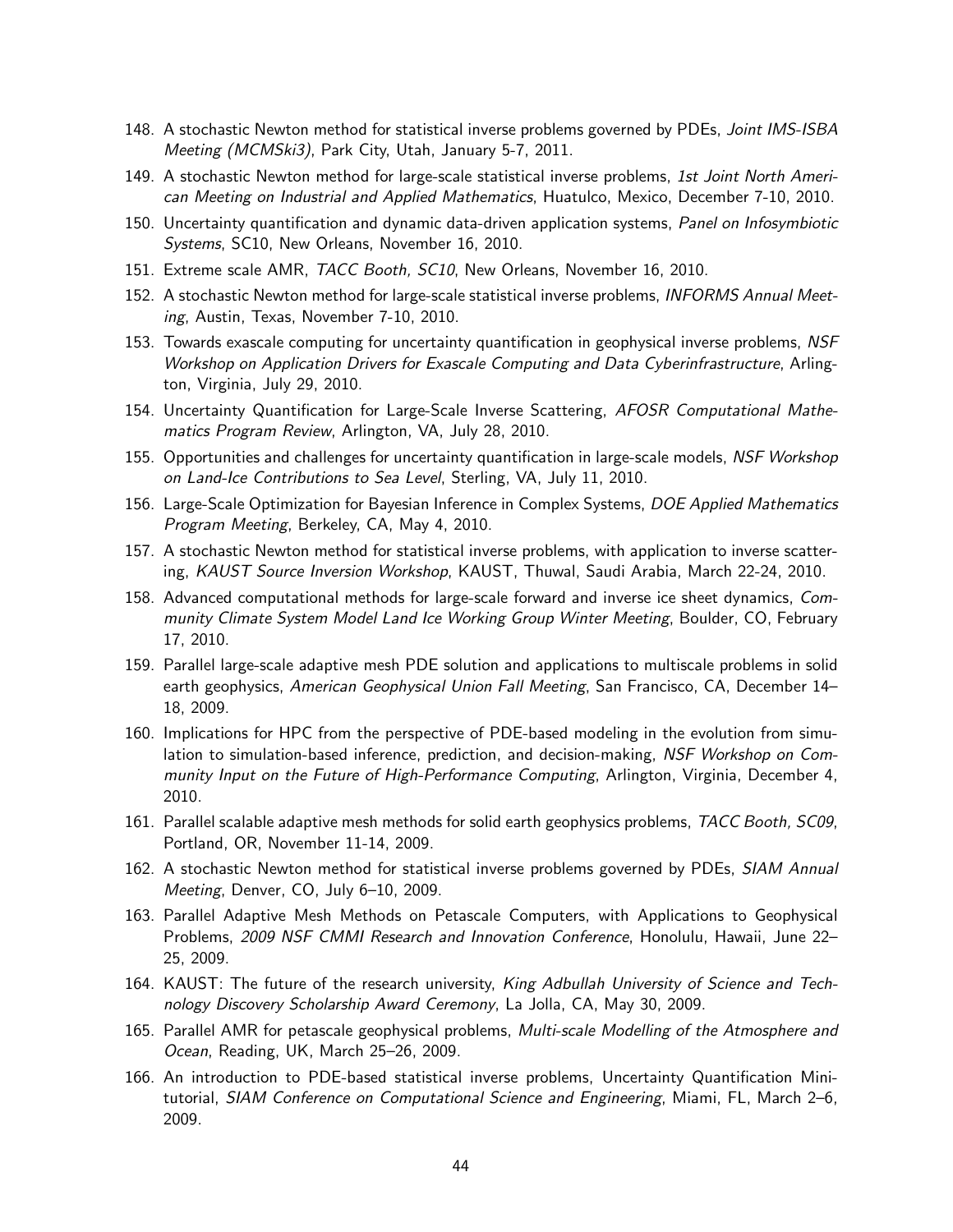- 167. Scalable adaptive mantle convection simulation on petascale, supercomputers, SIAM Conference on Computational Science and Engineering, Miami, FL, March 2–6, 2009.
- 168. Computational Science and Engineering Forward Looking Panel, SIAM Conference on Computational Science and Engineering, Miami, FL, March 2–6, 2009.
- 169. A stochastic Newton method for large-scale Bayesian inverse problems, with application to geophysical inverse problems, Workshop on Energy, Wind and Water: Algorithms for Simulation, Optimization and Control, The New Zealand Institute of Mathematics and its Applications, Auckland, New Zealand, February 9–12, 2009.
- 170. A stochastic Newton method for large-scale Bayesian inverse problems, Oberwolfach Workshop on Numerical Techniques for Optimization Problems with PDE Constraints, Oberwolfach, Germany, January 25–31, 2009.
- 171. Parallel scalable mantle convection simulation on petascale supercomputers, TACC booth talk, SC08, Austin, TX, November 18, 2008.
- 172. Parallel adaptive mesh refinement for mantle convection simulation, Summer School on Multiscale Modeling and Analysis, The University of Texas at Austin, Austin, TX, August 4–8, 2008.
- 173. Structure-exploiting Bayesian inversion, Stanford Uncertainty Quantification Workshop, Stanford, CA, July 25–26, 2008.
- 174. Towards scalable adaptive mantle convection simulation on petascale supercomputers, 8th. World Congress on Computational Mechanics (WCCM8)/ 5th European Congress on Computational Methods in Applied Sciences and Engineering (ECCOMAS 2008), Venice, Italy, June 30-–July 5, 2008.
- 175. Uncertainty quantification in PDE-based inverse problems, SIAM Conference on Optimization, Boston, MA, May 10–13, 2008.
- 176. Toward petascale simulation in earth sciences, German Research Foundation Round Table: Supercomputing and E-infrastructure in Earth Sciences, Tutzing, Germany, March 31–April 1, 2008.
- 177. Towards Inverse Earthquake Modeling on Petascale Supercomputers, Workshop on Inverse Problems and System Identification of Geo-Systems, Inverse Problems Center at Rensselaer Polytechnic Institute, Troy, NY, March 24, 2008.
- 178. Towards Petascale Forward and Inverse Adaptive Simulations in Geodynamics, SIAM Conference on Parallel Processing for Scientific Computing, Atlanta, GA, March 12-14, 2008.
- 179. Prospects for scaling of seismic inversion to petaflops systems, American Geophysical Union Fall meeting, Session S20: Seismic Tomography: Pushing the Resolution Limits, San Francisco, CA, December 10–14, 2007. (Invited session)
- 180. Parallel adaptivity at the petascale: Challenges and opportunities, TeraGrid PetaScale Workshop, Tempe, AZ, December 11–12, 2007.
- 181. Parallel octree-based adaptive finite elements for large-scale geoscience applications, Texas Advanced Computing Center Booth, SC07, Reno, NV, November 13 and 14, 2007.
- 182. Opportunities and Challenges in Simulation and Modeling for Understanding Complexity in Natural, Built, and Social Systems, NSF Workshop on Cyberenabled Discovery and Innovation, Seattle, WA, November 3, 2007.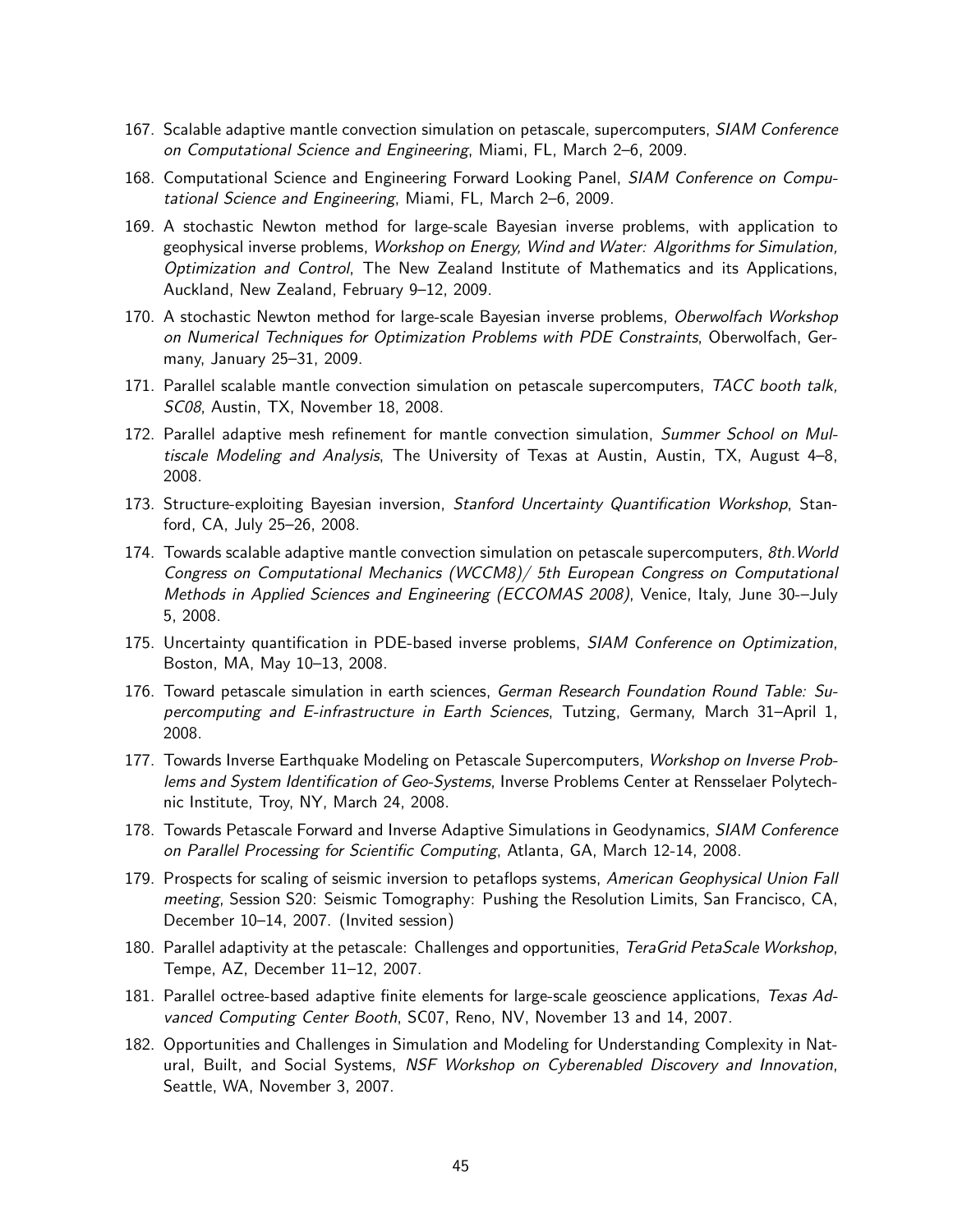- 183. The perspective from PDE-constrained optimization: Fast algorithms and their potential for quantifying uncertainty in inverse problems, Sandia/NSF/AFOSR Workshop on Uncertainty Quantification and Large-Scale Inverse Problems, Santa Fe, NM, September 10–12, 2007.
- 184. Scaling of seismic inversion to petaflops systems, minisymposium on Petaflops Applications in Computational Mechanics, in honor of Prof. J.T. Oden's 70th birthday, 9th US National Congress on Computational Mechanics, San Francisco, CA, July 23–26, 2007. (Invited symposium)
- 185. Panel on research directions in computational geosciences, SIAM Conference on Mathematical and Computational Issues in the Geosciences, Santa Fe, NM, March 19-22, 2007. (Invited panelist)
- 186. Panel on CS&E Programs and Disciplinary Degree Programs, SIAM Conference on Computational Science and Engineering, Costa Mesa, CA, February 19-23, 2007. (Invited panelist)
- 187. End-to-end sensing, inversion, prediction, and control for HPC applications, *DDDAS Birds-of*a-Feather Session, SC06, Tampa, Florida, November 14, 2006. (Invited session)
- 188. Multigrid preconditioners for ill-posed inverse problems, 2006 International Workshop on Collaboration between Numerical Methods and Large-Scale Scientific Computation, University of Tokyo, Tokyo, Japan, October 25, 2006. (Invited workshop)
- 189. Toward forward and inverse earthquake modeling on petaflop computers, 1st International Symposium for Integrated Predictive Simulation System for Earthquake and Tsunami Disaster, University of Tokyo, Tokyo, Japan, October 23–24, 2006. (Invited symposium)
- 190. Large-scale inverse transport: Multigrid methods and uncertainty quantification, SIAM Annual Meeting, Boston, MA, July 10–14, 2006. (Invited minisymposium)
- 191. Large-scale parallel octree-based forward and inverse seismic wave propagation modeling, SEAM Consortium Meeting, Houston, TX, April 18, 2006.
- 192. Opportunities and challenges for earthquake inversion at the petascale, Petascale Computing and the Geosciences Workshop, San Diego Supercomputing Center and University of California at San Diego, San Diego, CA, April 4–5, 2006.
- 193. Towards petascale earthquake inversion, Dagstuhl Workshop on Architectures and Algorithms for Petascale Computing, Saarbrucken, Germany, February 12–17, 2006.
- 194. Computational Issues in Full Waveform Inversion and Image Registration, Apache Corporation, Houston, TX, December 13, 2005.
- 195. Large scale inverse earthquake modeling on terascale supercomputers, Pittsburgh Supercomputing Center booth talk, SC2005, Seattle, WA, November 15, 2005.
- 196. Real-time identification of atmospheric contaminants, Workshop on Control of Complex Fluids, Research Institute for Computational and Applied Mathematics, Linz, Austria, October 10–14, 2005.
- 197. An optimal control approach to elastic image registration, SIAM Conference on Control and its Applications, New Orleans, LA, July 11-14, 2005. (Invited minisymposium)
- 198. Inverse problems in computational cardiac electromechanics, SIAM Conference on Optimization, Stockholm, Sweden, May 15–19, 2005. (Invited minisymposium)
- 199. Cyberinfrastructure-enabled simulation-based optimization: opportunities and challenges NSF Workshop on Cyberinfrastructure in Engineering Design, Arlington, VA, February 28 – March 1, 2005. (Invited workshop)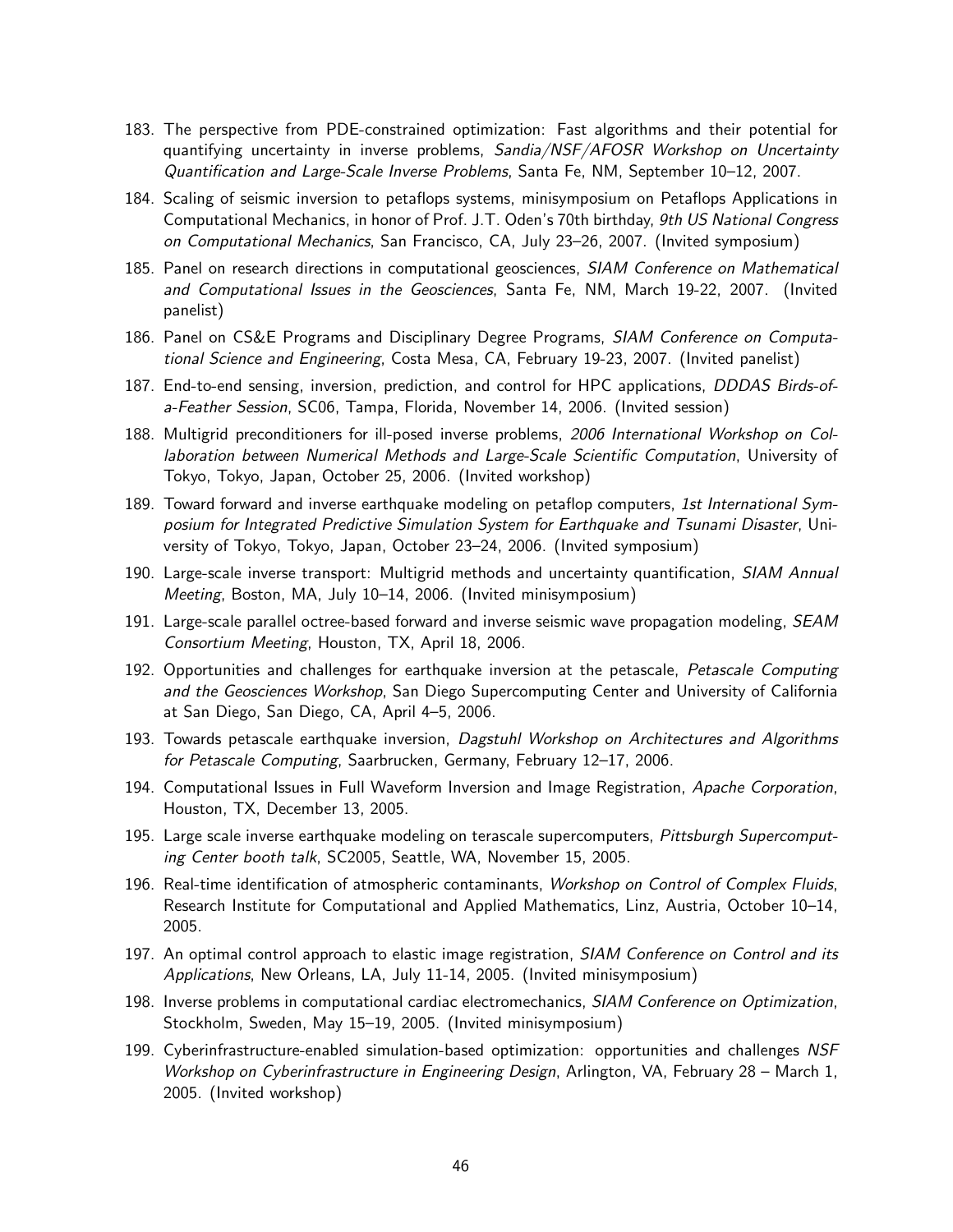- 200. Challenges in Optimization of Multiscale Systems, Sandia Computer Science Research Institute Workshop on Multiscale Mathematics, Albuquerque, New Mexico, December 13–15, 2004. (Invited workshop)
- 201. Image-based elastic registration for patient-specific finite element model generation, Special Session on PDE-Based Methods in Imaging and Vision, American Mathematical Society Fall Eastern Section Meeting, Pittsburgh, PA, November 6–7, 2004. (Invited special session)
- 202. Challenges in Multiscale Optimization, Third DOE Workshop on Multiscale Mathematics, September 21, 2004, Portland, Oregon. (Invited workshop)
- 203. Scalability Issues in Multiscale Computation, Third DOE Workshop on Multiscale Mathematics, September 21, 2004, Portland, Oregon. (Invited workshop)
- 204. A level-set fictitious domain Newton method for shape optimization, Conference on PDEs, Scientific Computing and Optimization in Applications, Trier, Germany, September 8-10, 2004. (Invited plenary)
- 205. Multiscale Optimization for Inverse Earthquake Modeling, SIAM Annual Meeting, Portland, OR, July 12-16, 2004. (Invited minisymposium)
- 206. Large-scale geophysical inversion, Summer School on Mathematical Geophysics and Uncertainty in Earth Models, Golden, CO, June 14-25, 2004. (Invited lecturer)
- 207. Simulation-based engineering science: from design to decision-making, NSF Engineering Directorate ITR meeting, Crystal City, VA, June 11, 2004.
- 208. Parallel algorithms for CFD-based optimal control and shape optimization, Parallel CFD 2004, Gran Canaria, Canary Islands, May 24-27, 2004. (Invited minisymposium)
- 209. Image-based Deformable Registration for Patient-Specific Surgical Simulation, SIAM Conference on Imaging Science, Salt Lake City, UT, May 2-4, 2004. (Invited minisymposium)
- 210. Simulation of Flows with Dynamic Interfaces on Terascale Computers, NSF Shared Cyberinfrastructure PI Meeting, Arlington, VA, February 18-20, 2004.
- 211. Optimization of time-dependent PDE systems: Challenges and opportunities, Oberwolfach Workshop on Instationary Control, Oberwolfwach, Germany, January 18-24, 2004. (Invited workshop)
- 212. Saddle point problems in PDE-constrained optimization, Sandia Computer Science Research Institute Workshop on Saddle Point Methods, Santa Fe, December 6, 2003. (Invited workshop)
- 213. Eulerian methods for shape optimization, Workshop on Nonlinear Solvers, Lawrence Livermore National Laboratory, August 8, 2003. (Invited workshop)
- 214. Eulerian methods for shape optimization, Scientific Computing and Differential Equations (Sci-CADE 2003), Trondheim, Norway, July 1, 2003. (Invited minisymposium)
- 215. NSF/SIAM Workshop on Computational Science and Engineering, Mathematics, and Computer Science, Arlington VA, March 24, 2003. (Invited panelist)
- 216. Newton-Krylov methods for seismic inversion, Oberwolfach Workshop on Numerical Techniques for Optimization with PDE Constraints, Oberwolfwach, Germany, February 17, 2003. (Invited workshop)
- 217. Parallel preconditioned Newton-Krylov methods for inverse wave propagation, SIAM Conference on Computational Science and Engineering, San Diego, CA, February 12, 2003. (Invited minisymposium)
- 218. Large-scale source and material inversion for earthquake ground motion modeling, SIAM Conference on Computational Science and Engineering, San Diego, CA, February 10, 2003. (Invited minisymposium)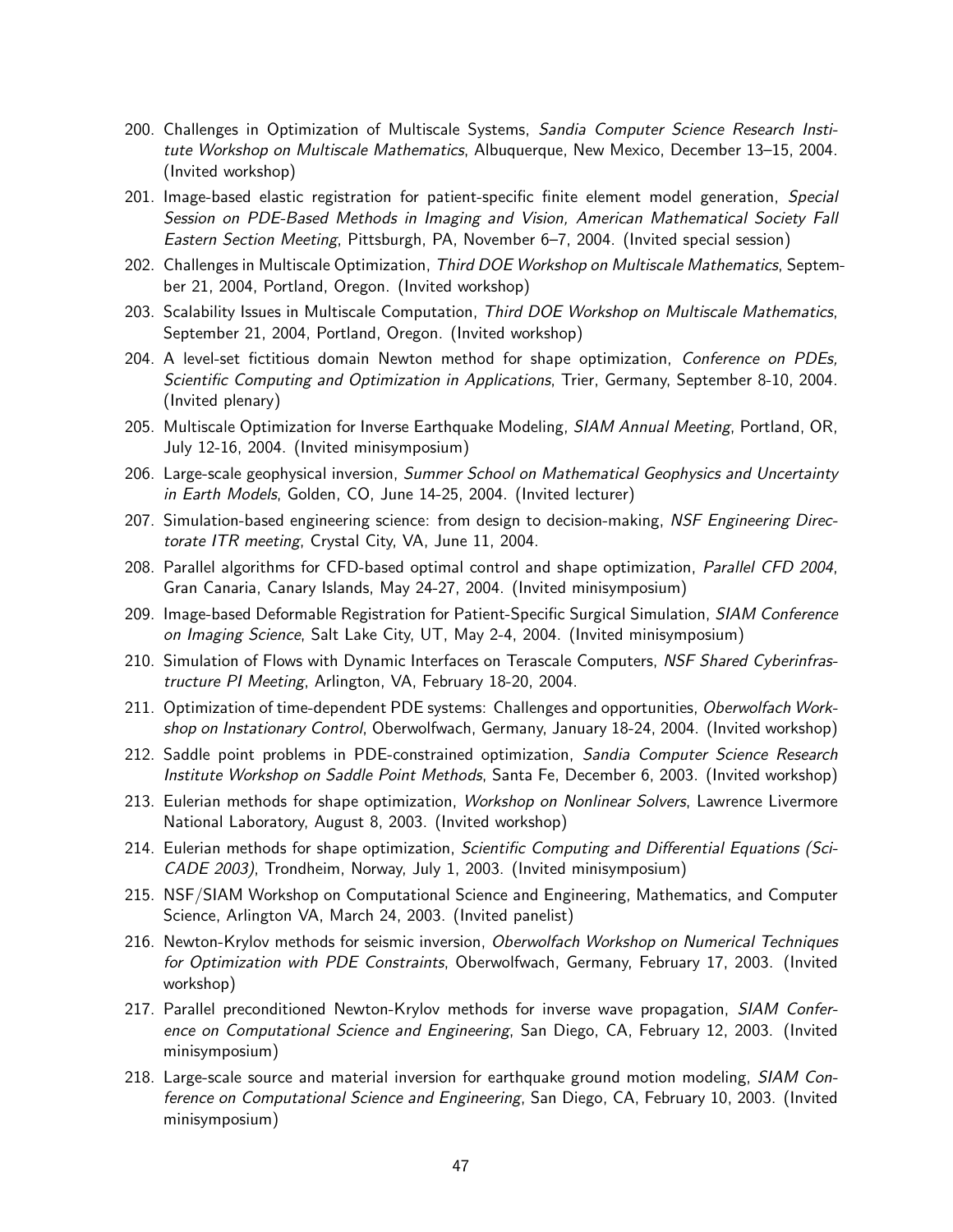- 219. Introduction to PDE constrained optimization, Workshop on Optimization in Simulation-Based Models, Institute for Mathematics and Its Applications, University of Minnesota, Minneapolis, MN, January 7, 2003.
- 220. Terascale forward and inverse earthquake modeling, Pittsburgh Supercomputing Center Booth talk, SC2002, November 19, 2002.
- 221. Towards petascale forward and inverse earthquake modeling, UK-US Workshop on Petascale Computing, London, UK, October 1, 2002. (Invited workshop)
- 222. Parallel multiscale Newton Krylov methods for inverse wave propagation, SIAM Conference on Optimization, Toronto, Canada, May 20, 2002. (Organized workshop)
- 223. Scalable Newton Krylov methods for inverse wave propagation, Workshop on Inverse Problems and Uncertainty, Institute for Mathematics and Its Applications, University of Minneapolis, Minneapolis, MN, April 26, 2002. (Invited workshop)
- 224. Multiscale Newton-Krylov methods for inverse wave propagation, Copper Mountain Conference on Iterative Methods, Copper Mountain CO, March 25, 2002. (Invited session)
- 225. Multiscale domain decomposition methods for inverse wave propagation, *Domain Decomposition* 14, Cocoyoc, Mexico, January 11, 2002.
- 226. Workshop on Sensitivity Analysis, Lawrence Livermore National Laboratory, Livermore, CA, August 16-17, 2001.
- 227. Lagrange-Newton-Krylov-Schur methods for optimal control of systems governed by PDEs, SIAM Conference on Control and its Applications, San Diego, CA, July 13, 2001. (Invited minisymposium)
- 228. Adjoint Newton-Krylov algorithms for optimization of time-dependent PDE systems, SIAM Conference on Control and its Applications, San Diego, CA, July 11, 2001. (Invited minisymposium)
- 229. PDE-constrained optimization as an enabling technology for dynamic data-driven application systems, International Conference on Supercomputing, Sorrento, Italy, June 20, 2001. (Invited panel)
- 230. Algorithmic challenges for PDE-constrained optimization, First Sandia Workshop on PDE-Constrained Optimization, Santa Fe, NM, April 4, 2001.
- 231. Parallel Newton-Krylov methods for PDE-constrained optimization, SIAM Conference on Parallel Processing for Scientific Computing, Norfolk, VA, March 12, 2001. (Invited minisymposium)
- 232. Large-scale PDE-constrained optimization: Newton-Krylov algorithms and applications to optimal flow control and seismic inversion, 7th US-Mexico Workshop in Numerical Analysis, Merida, Mexico, January 8, 2001. (Invited workshop)
- 233. Earthquake modeling on terascale computers, Pittsburgh Supercomputing Center Booth, Supercomputing 2000, Dallas, TX, November 8, 2000.
- 234. Microstructural blood flow modeling on terascale computers, Pittsburgh Supercomputing Center Booth, Supercomputing 2000, Dallas, TX, November 8, 2000.
- 235. Parallel algorithms for large-scale PDE-constrained optimization, SIAM Conference on Computational Science and Engineering, September 23, 2000, Washington, DC. (Invited minisymposium)
- 236. Multiprocessor computing: A shift in the optimization paradigm? AIAA Symposium on Multidisciplinary Analysis and Optimization, Long Beach, CA, September 6, 2000. (Invited panel)
- 237. PDE-constrained optimization: Algorithms, software, and optimal flow control applications, International Symposium on Mathematical Programming, Atlanta, GA, August 11, 2000. (Invited minisymposium)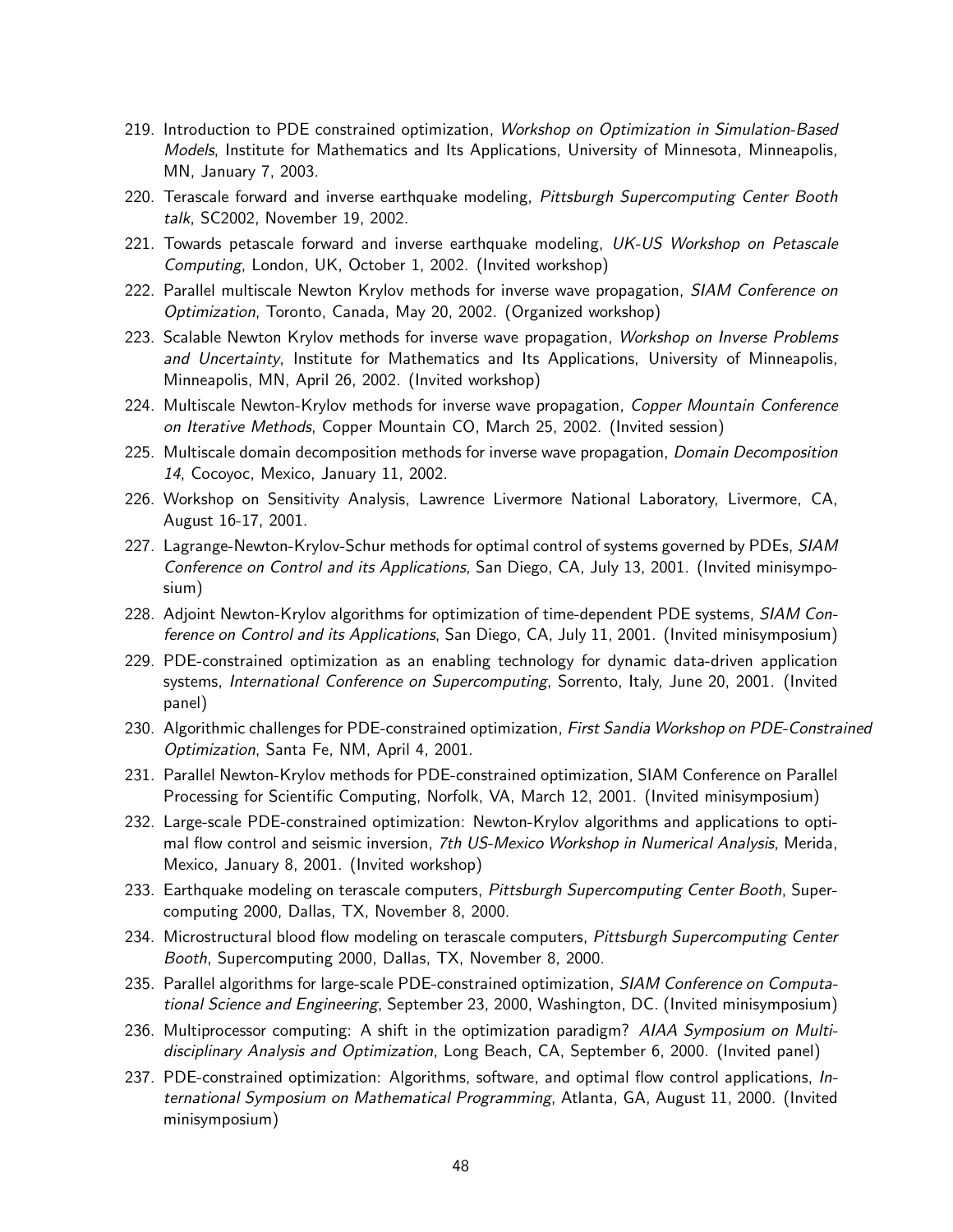- 238. PDE solvers and PDE optimizers: Similarities and differences, Lawrence Livermore National Laboratory Workshop on Nonlinear Solvers, Pleasanton, CA, July 28, 2000. (Invited workshop)
- 239. Large-scale PDE-constrained optimization, Workshop on Computational Materials Modeling, Carnegie Mellon University, Pittsburgh, PA, December 8, 1999.
- 240. Scalability of parallel SQP algorithms for optimal design and control, SIAM Conference on Optimization, Atlanta, GA, May 10, 1999.
- 241. Research directions in PDE-constrained optimization on multi-teraflops computers, NSF Workshop on Algorithms for the New Millenium, Washington, DC, July 9, 1998. (Invited workshop)
- 242. Parallel unstructured mesh ground motion modeling, SCEC Workshop on Ground Motion Modeling, San Diego, June 19, 1996. (Invited workshop)
- 243. Large-scale optimal design, Workshop on Large-Scale Optimization, Institute for Mathematics and its Applications, University of Minnesota, Minneapolis, MN, July 13, 1995. (Invited workshop)
- 244. Parallel optimal design: Algorithms and applications, ICASE/LaRC Workshop on Multidisciplinary Design Optimization, Hampton, VA, March 15, 1995.

### C. Invited University, National Lab, Government Agency, and Industry Lectures

- 240. Scientific machine learning for Bayesian inference and optimization of complex systems under uncertainty, Inauguration of SMU Center for Research Computing, Southern Methodist University, April 29, 2022.
- 241. Large-scale Bayesian inversion, with application to flow of the Antarctic ice sheet, joint seminar, Departments of Mathematics and Earth Sciences, Southern Methodist University, April 28, 2022.
- 242. Projected deep neural networks for Bayesian inference of large-scale systems, Distinguished Speaker Seminar Series, Department of Electrical and Computer Engineering, Texas A&M University, April 8, 2022.
- 243. Scientific machine learning for data assimilation and optimal control of complex systems under uncertainty, Oden Institute Board of Visitors Meeting, March 28, 2022.
- 244. Parsimonious structure-exploiting deep neural network surrogates for Bayesian inverse problems, Colloquium, Max Planck Institute for Dynamics of Complex Technical Systems, Magdeburg, Germany, July 1, 2021.
- 245. Parsimonious structure-exploiting deep neural network surrogates for Bayesian inverse problems, GFDL Seminar Series, Geophysical Fluid Dynamics Laboratory, Princeton, NJ, May 6, 2021.
- 246. Parsimonious structure-exploiting deep neural network surrogates for Bayesian inverse problems, MOX Colloquia, Modeling and Scientific Computing Lab, Department of Mathematics, Politecnico di Milano, Italy, November 12, 2020.
- 247. Large-scale PDE-constrained stochastic optimization, Operations Research & Industrial Engineering Seminar Series, The University of Texas at Austin, October 16, 2020.
- 248. Machine Learning for Inferring Scientific Models: Hope or Hype?, Shell, Houston, TX, January 29, 2020.
- 249. Learning from data through the lens of models: Large-scale Bayesian inversion and applications to the flow of the Antarctic ice sheet, University of Illinois Urbana Champaign, April 30, 2019.
- 250. Large-scale Bayesian inversion with applications to flow of the Antarctic ice sheet, Department of Computational Mathematics, Science, and Engineering Colloquium, Michigan State University, April 1, 2019.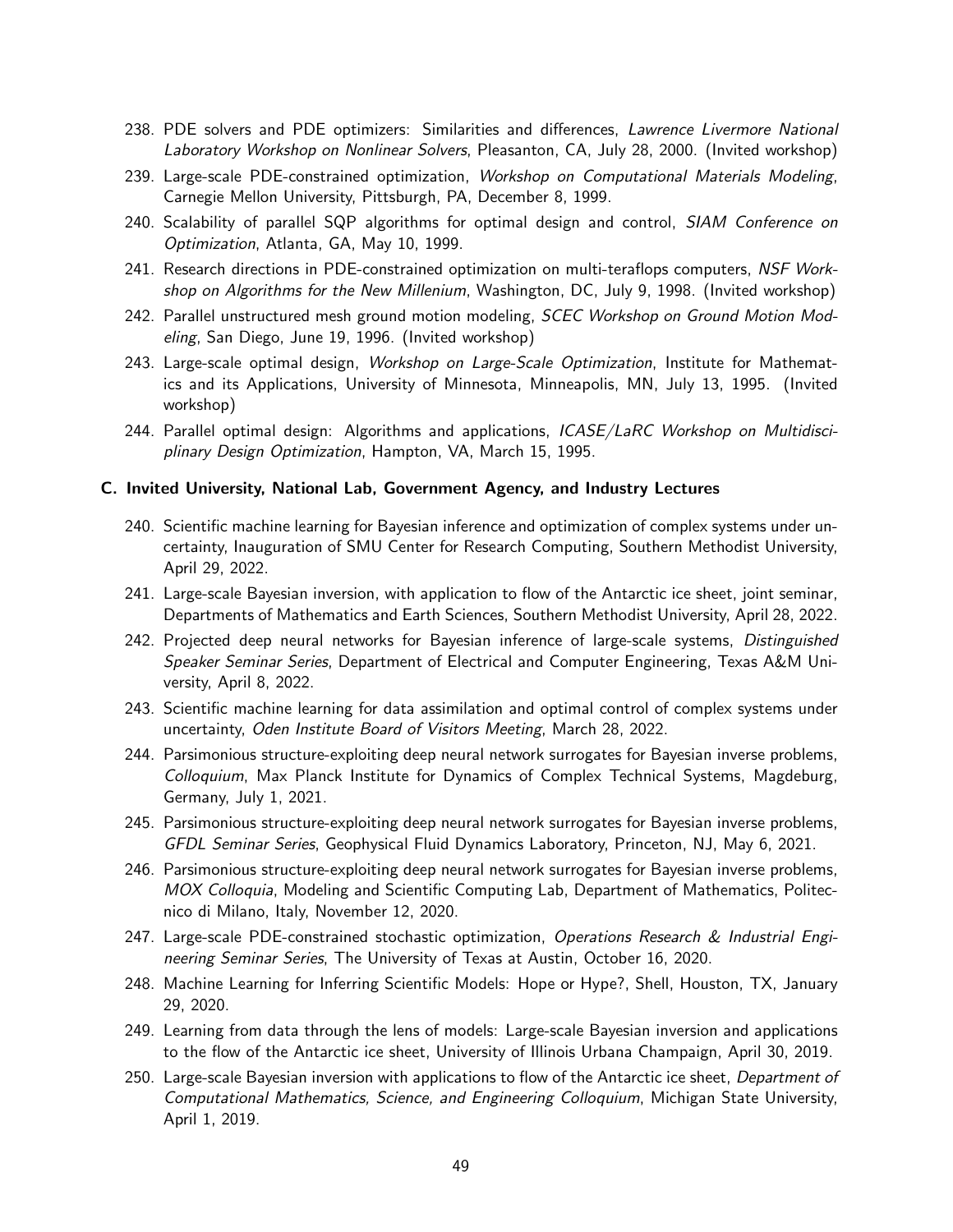- 251. Large-scale Bayesian inversion with applications to flow of the Antarctic ice sheet, *Charlemagne* Distinguished Lecture, RWTH Aachen University, Germany, October 29, 2018.
- 252. Large-scale Bayesian inversion with applications to flow of the Antarctic ice sheet, Lindbergh Lecture, Department of Mechanical Engineering, University of Wisconsin–Madison, April 26, 2018.
- 253. Large Scale Bayesian Inversion for Flow of the Antarctic Ice Sheet, Colloquium, Department of Civil & Environmental Engineering, Duke University, April 4, 2017.
- 254. Large-scale Bayesian inversion and the flow of the Antarctic ice sheet, Mathematics Colloquium, Department of Mathematics, University of Houston, November 9, 2016.
- 255. Extreme-scale Bayesian inverse problems, with application to flow of the Antarctic ice sheet, NSCI Seminar Series, National Institute for Standards and Technology (NIST), November 2, 2016.
- 256. Bayesian inversion for large scale Antarctic ice sheet flow, *Department Colloquium*, Department of Earth and Planetary Sciences, Harvard University, October 3, 2016.
- 257. Parameter space: The next frontier, TACC Advanced Computing Symposium, Texas Advanced Computing Center, Austin, TX, June 2, 2016.
- 258. Optimal control of systems governed by PDEs with random parameter fields using quadratic approximations, Computer Science Research Institute Seminar, Sandia National Laboratories, Albuquerque, NM, May 23, 2016.
- 259. Quantifying and managing uncertainties in large-scale complex models, with applications to flow of the Antarctic ice sheet, *Central Valley SIAM Regional Student Conference*, UC Merced, Merced, CA, April 29, 2016.
- 260. Bayesian Inversion for Large Scale Antarctic Ice Sheet Flow, Caltech Computing  $+$  Mathematical Sciences Colloquium Series, Caltech, Pasadena, CA, May 18, 2015.
- 261. Bayesian Inversion for Large Scale Antarctic Ice Sheet Flow, Distinguished Speaker Series in Scientific Computing, Centre for Scientific Computing and PIMS, Simon Fraser University, Burnaby, BC, Canada, April 10, 2015.
- 262. Integrating Big Data and Big Models via Bayesian Inversion, with Application to Large Scale Antarctic Ice Sheet Flow, University of Buffalo Computation and Data Enabled Science and Engineering Program kickoff symposium, March 23, 2015.
- 263. Bayesian Inversion for Large Scale Antarctic Ice Sheet Flow, ICES Babuska Forum Seminar, Austin, TX, February 13, 2015.
- 264. Large-scale Bayesian inverse wave propagation, Acoustics Program Seminars, Mechanical Engineering Department, The University of Texas at Austin, Austin, TX, April 18, 2014.
- 265. Towards Bayesian Inversion for Large Scale Antarctic Ice Sheet Flow, Computer Science Research Institute seminar, Sandia National Laboratories, Albuquerque, NM, March 11, 2014.
- 266. Towards Bayesian Inversion for Large Scale Antarctic Ice Sheet Flow, Frontiers in Earth and Environmental Sciences seminar, Los Alamos National Laboratory, Los Alamos, NM, March 10, 2014.
- 267. Towards Bayesian Inversion for Large Scale Antarctic Ice Sheet Flow, Michigan Institute for Computational Discovery and Engineering, University of Michigan, Ann Arbor, MI, February 28, 2014.
- 268. Towards Bayesian Inversion for Large Scale Antarctic Ice Sheet Flow, Seismolab seminar, Caltech, Pasadena, CA, January 24, 2014.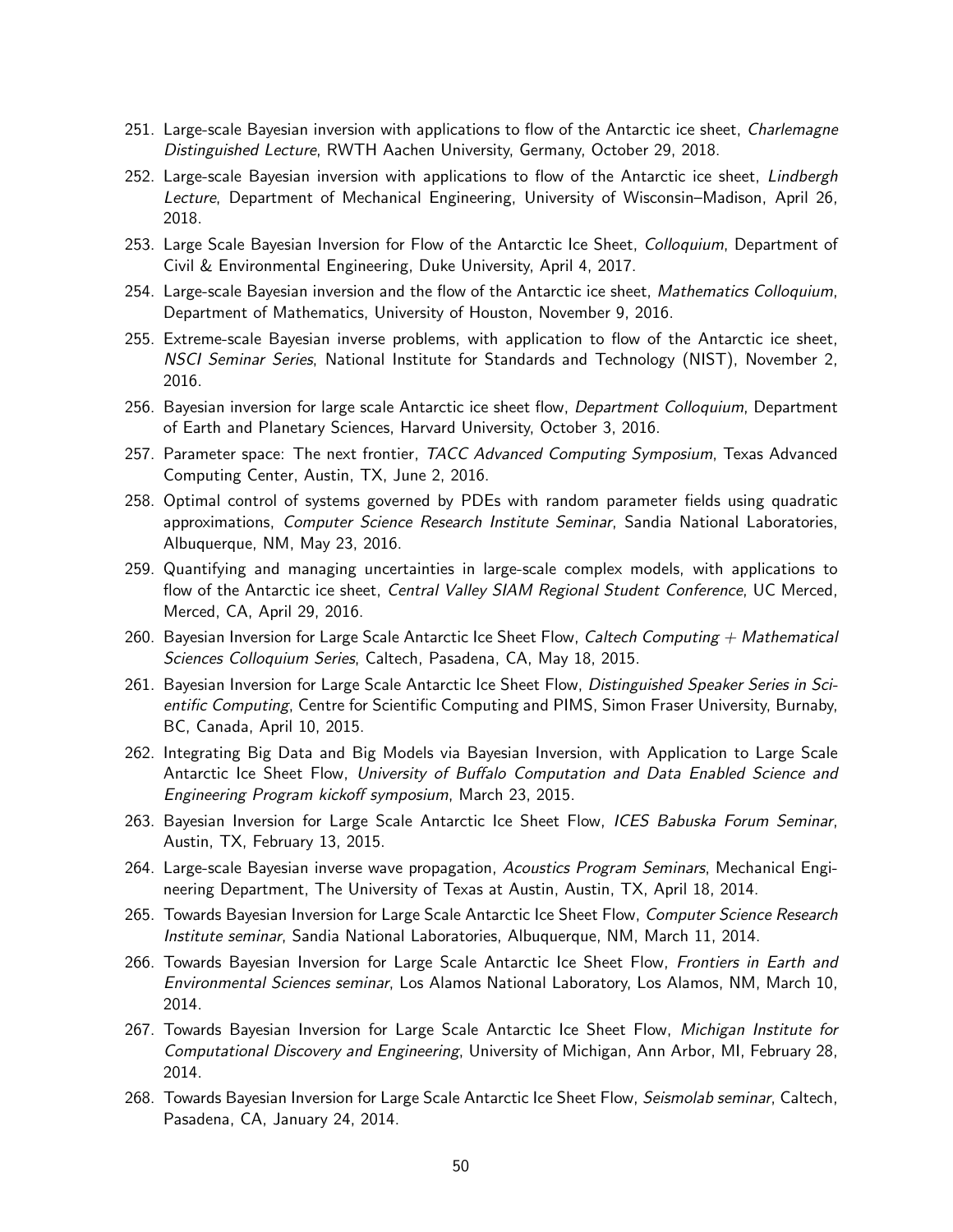- 269. Large Scale Bayesian Inverse Problems, with Applications to Seismic Inversion, Department of Applied Mathematics & Statistics Colloquia, Colorado School of Mines, Golden, CO, September 21, 2012.
- 270. Uncertainty Quantification in Large Scale Seismic Inverse Problems, CSRI Seminar, Sandia National Laboratories, Albuquerque, NM, June 4, 2012.
- 271. Uncertainty Quantification in Geophysical Inverse Problems: Opportunities and Challenges, Departamento de Matemática, Escuela Politécnica Nacional, Quito, Ecuador, March 16, 2012.
- 272. Large-scale stochastic inversion, with application to global seismic inversion, Sandia National Laboratories, Livermore, CA, December 2, 2011.
- 273. A Stochastic Newton Method For Large-Scale Statistical Inverse Problems, MIT Computational Engineering Seminar Series, Massachusetts Institute of Technology, Cambridge, MA, May 12, 2010.
- 274. Towards Uncertainty Quantification for Large-scale Inverse Problems, Robert J. Melosh Medal Competition for Best Student Paper in Finite Elements, Duke University, Durham, NC, April 30, 2010.
- 275. Petascale adaptive mesh methods with applications to solid earth geophysics problems, Scientific Computing and Imaging Institute Distinguished Lecture Series, University of Utah, Salt Lake City, UT, April 23, 2010.
- 276. Parallel large-scale adaptive mesh PDE solution and applications to multiscale problems in solid earth geophysics, KAUST, Thuwal, Saudi Arabia, January 20, 2010.
- 277. Parallel adaptive mesh methods on petascale computers, with application to geophysical problems, Frontiers in Geoscience Seminar Series, Earth and Environmental Sciences Division, Los Alamos National Laboratory, June 1, 2009.
- 278. Parallel adaptive mesh refinement with geoscience applications, TAMU KAUST Spring Symposium, Texas A&M University, College Station, TX, May 28–29, 2009
- 279. Parallel Adaptive Mesh Methods on Petascale Computers, with Applications to Geophysical Problems, National Center for Atmospheric Research, Boulder, CO, May 19, 2009.
- 280. Stochastic Newton Method for Statistical Inverse Problems Governed by PDEs, National Center for Atmospheric Research, Boulder, CO, May 19, 2009.
- 281. A stochastic Newton method for statistical inverse problems governed by PDEs, Operations Research and Industrial Engineering seminar series, The University of Texas at Austin, Austin, TX, May 1, 2009.
- 282. Bridging deterministic and stochastic approaches in the solution of large-scale PDE-based statistical inverse problems, DOE Advanced Scientific Computing Advisory Committee, Gaithersburg, MD, October 28, 2008.
- 283. Stochastic Newton MCMC for sampling expensive probability densities in high dimensions, Center for Applied Scientific Computing Seminar, Lawrence Livermore National Laboratory, Livermore, CA, October 10, 2008.
- 284. Parallel scalable adaptive mesh refinement, with applications to mantle convection modeling, Computer Science Research Institute Seminar, Sandia National Laboratories, Albuquerque, NM, July 10, 2008.
- 285. Fast optimization methods and their potential for quantifying uncertainty in inverse problems, Exploration Geophysics Seminar, Department of Geological Sciences, The University of Texas at Austin, February 7, 2008.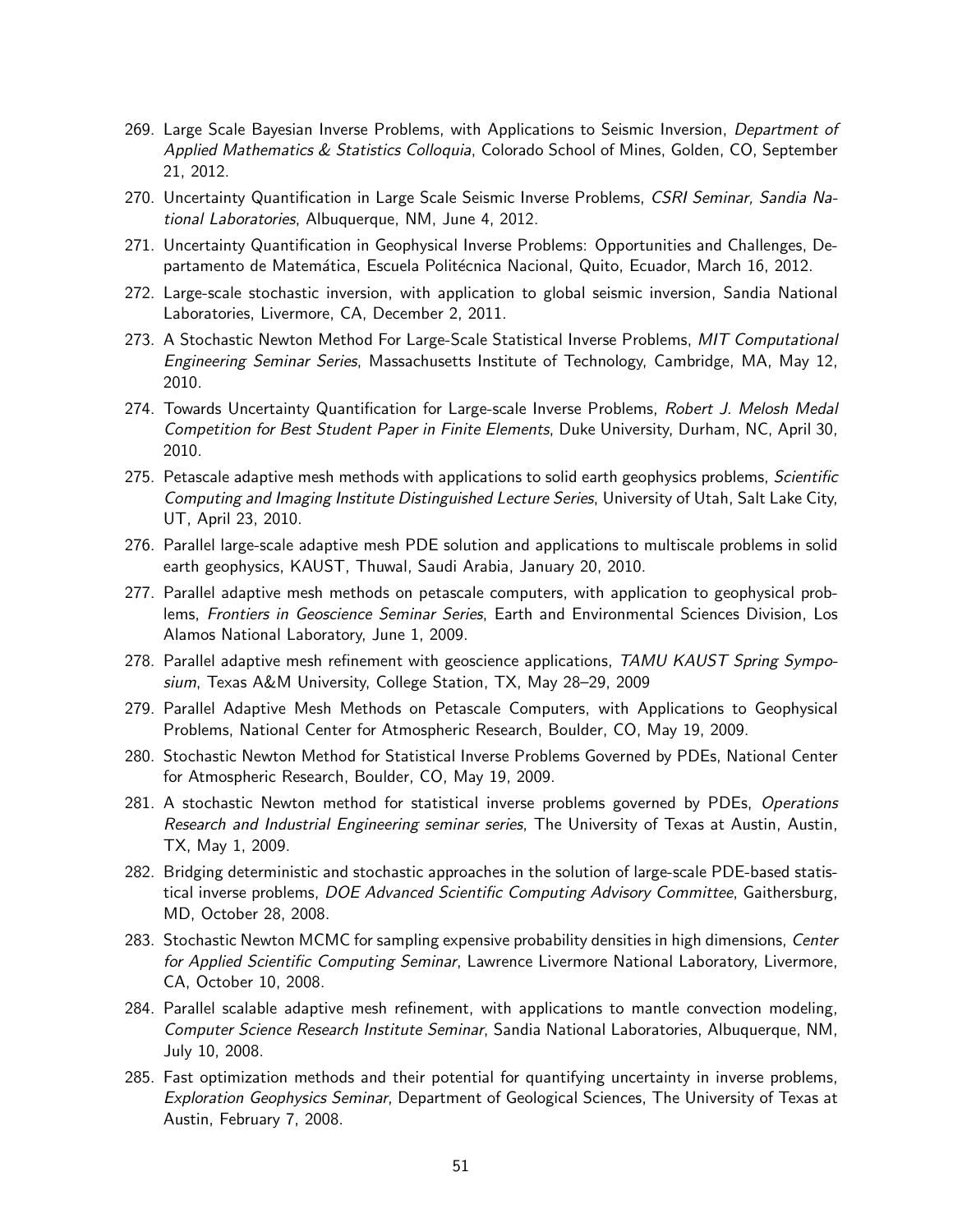- 286. Opportunities and Challenges in Computational Geodynamics (with M. Gurnis, Caltech), National Science Foundation, Arlington, VA, November 28, 2007.
- 287. The Path to Petascale Computing: Opportunities for Texas Leadership (with J. Boisseau and K. Pingali), Joint ICES/CS Seminar, The University of Texas at Austin, May 24, 2007.
- 288. Forward and Inverse Earthquake Modeling on Parallel Computers, Nonlinear Dynamics Seminar, Department of Physics, University of Texas at Austin, January 29, 2007.
- 289. Geosciences, Society, and Supercomputing, Jackson School of Geosciences Fall 2006 Commencement Address, The University of Texas at Austin, December 9, 2006.
- 290. Opportunities and challenges for petascale inverse earthquake modeling, George Tech/Oak Ridge National Laboratories Distinguished Lecture Series, Atlanta, GA, April 7, 2006.
- 291. Full waveform elastodynamic-based earthquake inversion: A challenge for petascale computing, Scientific Computing Seminar, Institute for Theoretical and Engineering Science, Department of Mathematics, University of Houston, Houston, TX, March 22, 2006.
- 292. Large-scale inverse wave propagation, ICES Forum, Institute for Computational Engineering and Sciences, University of Texas at Austin, Autin, TX, February 10, 2006.
- 293. Algorithms for large-scale inverse problems and prospects for application to control and inversion of contaminant transport in porous media, Hydrogeology Brown Bag Seminar, Department of Geological Sciences, University of Texas at Austin, Autin, TX, January 27, 2006.
- 294. Large-Scale Inverse Earthquake Modeling, *Exploration Geophysics Seminar*, Department of Geological Sciences, University of Texas at Austin, Austin, TX, October 6, 2006.
- 295. A PDE-Constrained Optimization Approach to Large-Scale Earthquake Inversion, Distinguished Speaker Series in Computation for Design and Optimization, Massachusetts Institute of Technology, September 14, 2005.
- 296. PDE-constrained Optimization: Algorithms and Applications, Stanford University, Institute for Computational and Mathematical Engineering, March 31, 2005.
- 297. Multiscale Earthquake Inversion, Mathematics Department Colloquium, University of Pittsburgh, September 24, 2004.
- 298. Multiscale Newton-Krylov Methods for Inverse Earthquake Modeling on Terascale Computers, Institute for Computational Engineering and Sciences seminar, University of Texas at Austin, April 13, 2004.
- 299. Multiscale methods for inverse earthquake modeling, Applied Mathematics Colloquium, Department of Applied Physics and Applied Mathematics, Columbia University, September 23, 2003.
- 300. Large-scale PDE-constrained optimization: Parallel algorithms and applications to inverse earthquake modeling, Computational Science and Engineering Program, University of California, Santa Barbara, May 29, 2003.
- 301. Towards forward and inverse earthquake modeling on petaflops computers, Center for Computational Sciences, University of Kentucky, Lexington, KY, April 23, 2003.
- 302. Forward and inverse earthquake modeling on terascale computers, Computational Science Seminar, College of William and Mary, Williamsburg, VA, April 7, 2003.
- 303. Multiscale methods for inverse seismic wave propagation, Center for Nonlinear Analysis Seminar, Department of Mathematical Sciences, Carnegie Mellon University, Pittsburgh, PA, February 27, 2003.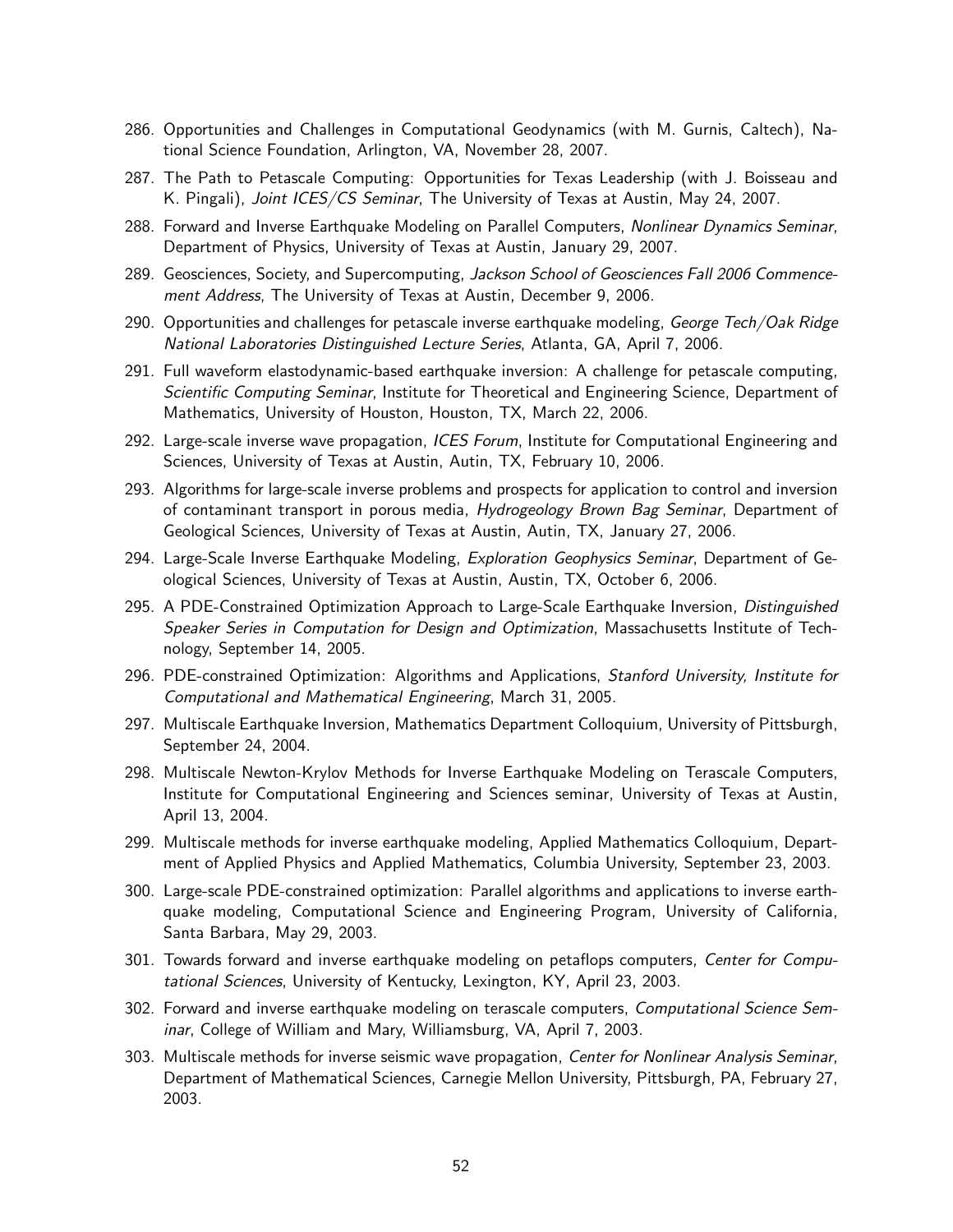- 304. Towards inverse earthquake modeling, President's Distinguished Lecture on Information Technology, Rensselaer Polytechnic Institute, Troy, NY, October 11, 2002.
- 305. Dynamic meshes, dynamic interfaces, and hemodynamics, Computational Science and Engineering Symposium, University of Illinois, Urbana-Champaign, IL, April 16, 2002.
- 306. Dynamic meshes, dynamic interfaces, and hemodynamics, *Scientific Computing Seminar Series*, Brown University, Providence, RI, April 5, 2002.
- 307. Multiscale methods for inverse wave propagation, Robert J. Melosh Medal Competition for Best Student Paper in Finite Elements, Duke University, Durham, NC, March 29, 2002.
- 308. Multiscale Newton-Krylov methods for inverse wave propagation, Applied Mathematics Seminar, University of Colorado, Boulder CO, March 22, 2002.
- 309. Parallel Newton-Krylov algorithms for large-scale PDE-constrained optimization, Scientific Computing and Computational Mathematics Seminar, Stanford University, Stanford, CA, May 14, 2001.
- 310. Dynamic Meshes, Dynamic Interfaces, and Hemodynamics Courant Institute for Mathematical Sciences Seminar, New York University, NY, March 9, 2001.
- 311. Multiscale Newton-Krylov methods for inverse wave propagation, Computer Science Research Institute Seminar, Sandia National Laboratries, Albuquerque, NM, February 27, 2002.
- 312. Dynamic meshes, dynamic interfaces, and hemodynamics, Computer Science Research Institute seminar, Sandia National Laboratories, Livermore, CA, January 21, 2002.
- 313. Dynamic meshes, dynamic interfaces, and hemodynamics, Center for Advanced Scientific Computing Seminar, Lawrence Livermore National Laboratory, Livermore, CA, July 2, 2001.
- 314. Dynamic meshes, dynamic interfaces, and hemodynamics, Computer Science Research Institute, Sandia National Laboratries, Albuquerque, NM, June 27, 2001.
- 315. Dynamic meshes, dynamic interfaces, and hemodynamics, Institute for Terascale Simulation Seminar, Lawrence Livermore National Laboratory, Livermore, CA, June 13, 2001.
- 316. Towards rational blood flow modeling, Center for Nonlinear Analysis Seminar, Department of Mathematical Sciences, Carnegie Mellon University, Pittsburgh, PA, October 27, 1998.
- 317. Earthquake ground motion modeling on parallel computers, Department of Mechanical Engineering Seminar, University of Pittsburgh, December 3, 1996.
- 318. Towards rational blood flow modeling, Center for Medical Robotics and Computer Assisted Surgery Seminar, Robotics Institute, Carnegie Mellon University, Pittsburgh, PA, November 11, 1998.
- 319. Large-scale PDE-constrained optimization, Computer Science Research Institute seminar, Sandia National Laboratories, Albuquerque, NM, August 4, 2000.
- 320. Massively parallel algorithms for large-scale simulation-based optimization, NASA Langley Research Center, April 7, 2000.
- 321. Large-scale PDE-constrained optimization: Parallel algorithms and applications to optimal design, optimal contriol, and inverse problems, Center for Applied Scientific Computing seminar, Lawrence Livermore National Laboratory, March 29, 2000.
- 322. Large-scale PDE-constrained optimization: Parallel algorithms and applications to optimal design, optimal contriol, and inverse problems, Computer Science Research Institute, Sandia National Laboratories, Livermore, CA, March 24, 2000.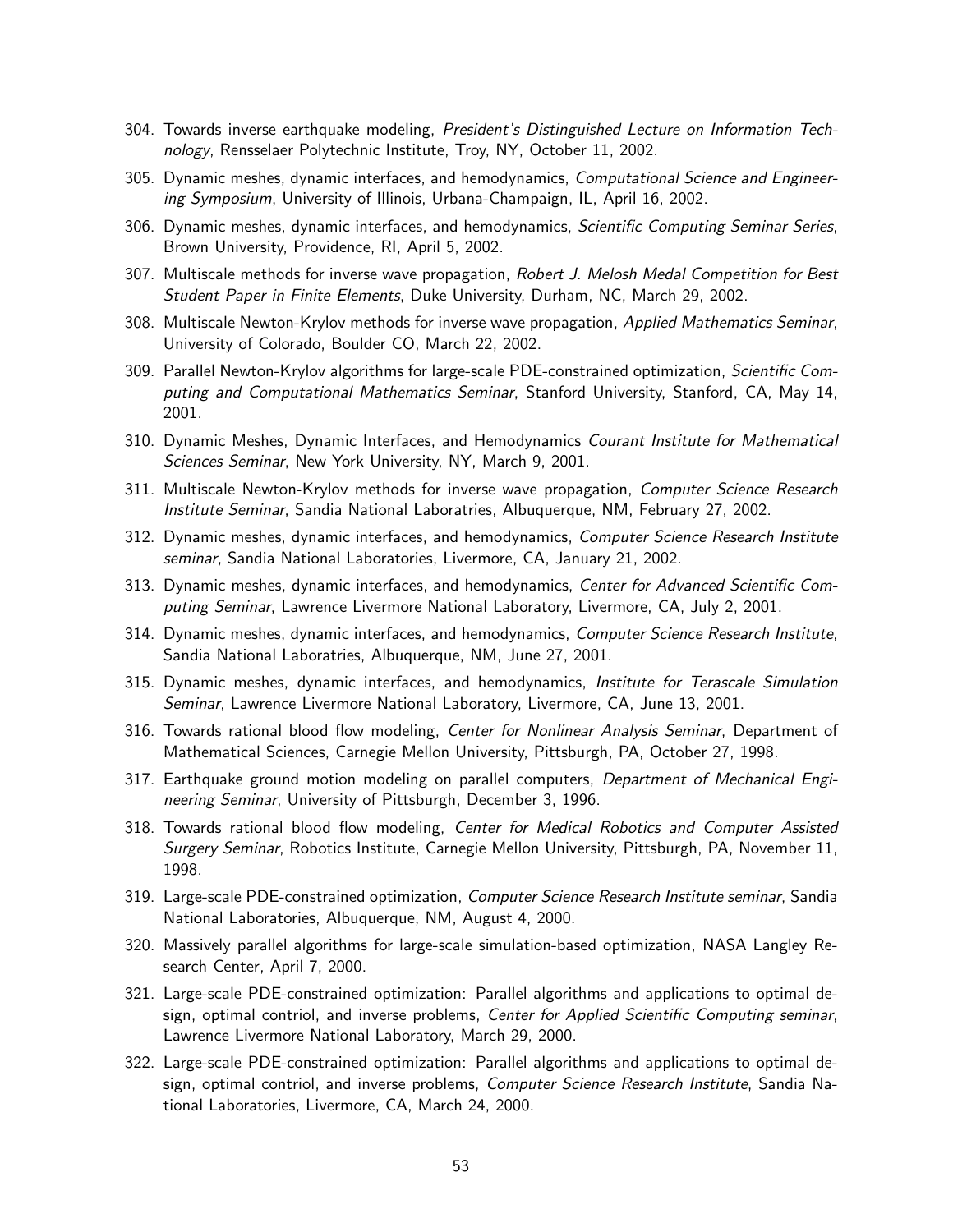- 323. Large-scale PDE-constrained optimization: Parallel algorithms and applications to optimal design, optimal control, and parameter estimation problem, *Computational and Applied Mathe*matics Proseminar, Arizona State University, Tempe, Arizona, March 6, 2000.
- 324. Towards multiscale blood flow modeling, Department of Mechanical Engineering Seminar, University of Pittsburgh, Pittsburgh, PA, November 20, 1998.
- 325. Towards scalable CFD-based optimization, NASA-Langley Research Center, Hampton, VA, November 6, 1998.
- 326. Algorithms for large-scale unstructured mesh computations on parallel computers, NASA Ames Research Center, Mountain View, CA, February 16, 1998.
- 327. Large-scale PDE-constrained optimization on parallel computers, *Institute for Computer Appli*cations in Science and Engineering Seminar, NASA Langley Research Center, Hampton, VA, July 29, 1997.
- 328. Computational issues associated with earthquake ground motion modeling, National Science Foundation, July 10, 1997.

### D. Contributed Seminars and Talks

- 325. An Extreme-Scale Implicit Solver for Complex PDEs: Highly Heterogeneous Flow in Earth's Mantle, SC15, Austin, TX, November 19, 2015.
- 326. Extreme scale UQ for Bayesian inverse problems governed by PDEs, SC12, Salt Lake City, UT, November 13, 2012.
- 327. Extreme scale AMR, SC2010, New Orleans, LA, November 16, 2010.
- 328. Parallel adaptive mantle convection simulation on petascale supercomputers, SC2008, Austin, TX, November 19, 2008.
- 329. A parallel multigrid method for large scale inverse transport, World Congress on Computational Mechanics, Los Angeles, CA, July 16–22, 2006.
- 330. A parallel multigrid method for large-scale data assimilation, SIAM Conference on Parallel Processing for Scientific Computing, San Francisco, CA, February 22–25, 2006.
- 331. Dynamic data-driven inversion for terascale simulations: Real-time identification of airborne contaminants, SC2005, Seattle, WA, November 12–18, 2005.
- 332. An optimal control approach to elastic image registration, SIAM Annual Meeting, New Orleans, LA, July 13, 2005.
- 333. Parallel elastodynamic inversion for earthquake modeling, SIAM Conference on Parallel Processing for Scientific Computing, San Francisco, CA, February 25, 2003.
- 334. Terascale forward and inverse earthquake modeling, SC2003, Phoenix, AZ, November 19, 2003.
- 335. Multilevel solvers for inverse problems, Terascale Optimal PDE Simulations Center All-Hands Meeting, New York, NY, October 19, 2003.
- 336. Multilevel solvers for inverse problems, Terascale Optimal PDE Simulations Center All-Hands Meeting, San Diego, CA, February 13, 2003.
- 337. Terascale optimal PDE simulations integrated software infrastructure center (TOPS-ISIC), DOE SciDAC Booth, SC2002, Baltimore, MD, Novemember 22, 2002.
- 338. Parallel multiscale Gauss-Newton-Krylov methods for inverse wave propagation, SC2002, Baltimore, MD, Novemember 20, 2002.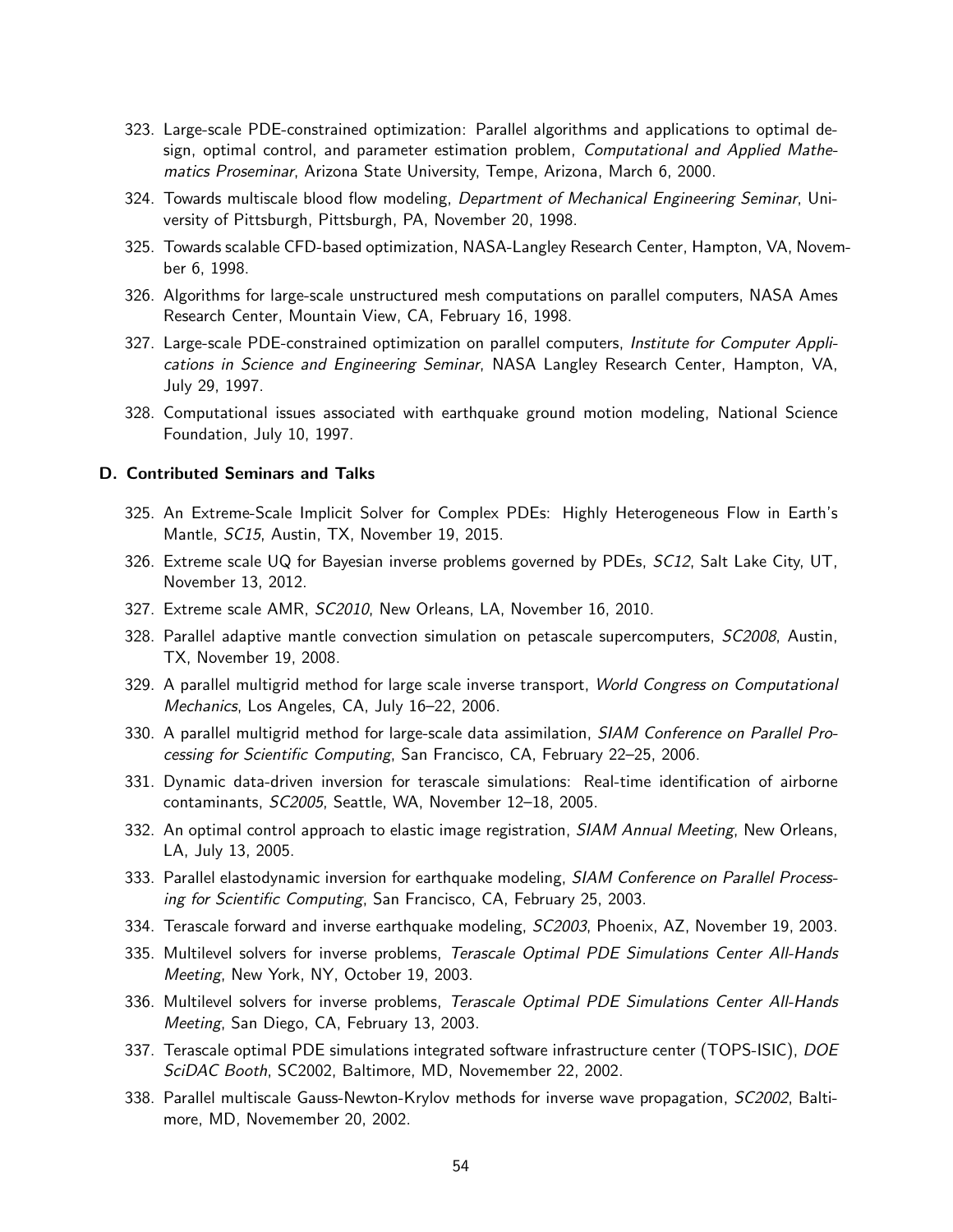- 339. Large-scale inversion and control for systems governed by PDEs, Caliente Project All Hands Meeting, Sandia National Laboratories, Albuquerque, NM, July 15, 2002.
- 340. Multilevel solvers for PDE constrained optimization, Terascale Optimal PDE Simulations Center All-Hands Meeting, Philadelphia, PA, July 10, 2002.
- 341. Computational biomechanics and medical devices, *Biomedical Engineering Advisory Board Meet*ing, Carnegie Mellon University, Pittsburgh, PA, May 31, 2002.
- 342. Towards optimal solvers for PDE constrained optimization, Terascale Optimal PDE Simulations Center All-Hands Meeting Lawrence Livermore National Laboratory, Livermore, CA, January 25, 2002.
- 343. Simulation and Optimization at SNL and LLNL, Department of Civil and Environmental Engineering Seminar, Carnegie Mellon University, September 28, 2001.
- 344. Multiscale blood flow modeling on terascale computers, Sangria Project All Hands Meeting, McGowan Center for Artificial Organs, University of Pittsburgh Medical Center, September 29, 2001.
- 345. Large-scale optimization for inversion and control of dynamic simulations, ITR Project kick-off meeting, Pittsburgh, PA, October 20, 2001.
- 346. Multiscale Newton-Krylov algorithms for inverse seismic wave propagation, Applied Inverse Problems: Theoretical and Computational Aspects, Montecatini Terme, Italy, June 18, 2001.
- 347. Lagrange-Newton-Krylov-Schur methods for optimal control of Navier-Stokes flows, Applied Inverse Problems: Theoretical and Computational Aspects, Montecatini Terme, Italy, June 18, 2001.
- 348. A multiscale approach to inverse wave propagation, Symposium on Advanced Multiscale and Multiresolution Methods, Yosemite National Park, California, October 31, 2000.
- 349. Blood flow modeling on teraflops computers, *CAE/CM seminar*, Carnegie Mellon University, September 15, 2000.
- 350. Scalable parallel SQP methods for optimization of viscous flows, AIAA Symposium on Multidisciplinary Analysis and Optimization, Long Beach, CA, September 6, 2000.
- 351. Seismic Inversion, Quake Project All Hands Meeting, Carnegie Mellon University, June 6, 2000.
- 352. Large-Scale Simulation-Constrained Optimization, NSF/Sandia LCE Program Review, Albuquerque, March 3, 2000.
- 353. Parallel domain decomposition methods for optimal control of viscous incompressible flows, Parallel CFD 1999, Williamsburg, VA, May 23, 1999.
- 354. Computational design of artificial organs, Institute for Complex Engineered Systems Seminar, Carnegie Mellon University, May 4, 1999.
- 355. Terascale algorithms for optimization of simulations, NSF/Sandia LCE Program Review, Sandia National Laboratories, Albuquerque, NM, March 18, 1999.
- 356. The graduate program in computational mechanics in Civil and Environmental Engineering at CMU, Civil and Environmental Engineering State-of-the-Art Workshop, Carnegie Mellon University, July 13, 1998.
- 357. Earthquake ground motion modeling in large heterogeneous basins on parallel computers, Fourth U.S. National Congress on Computational Mechanics, San Francisco, CA, August 8, 1997.
- 358. Large-scale optimization on parallel computers, Synthesis Lab Seminar, Engineering Design Research Center, Carnegie Mellon University, July 7, 1997.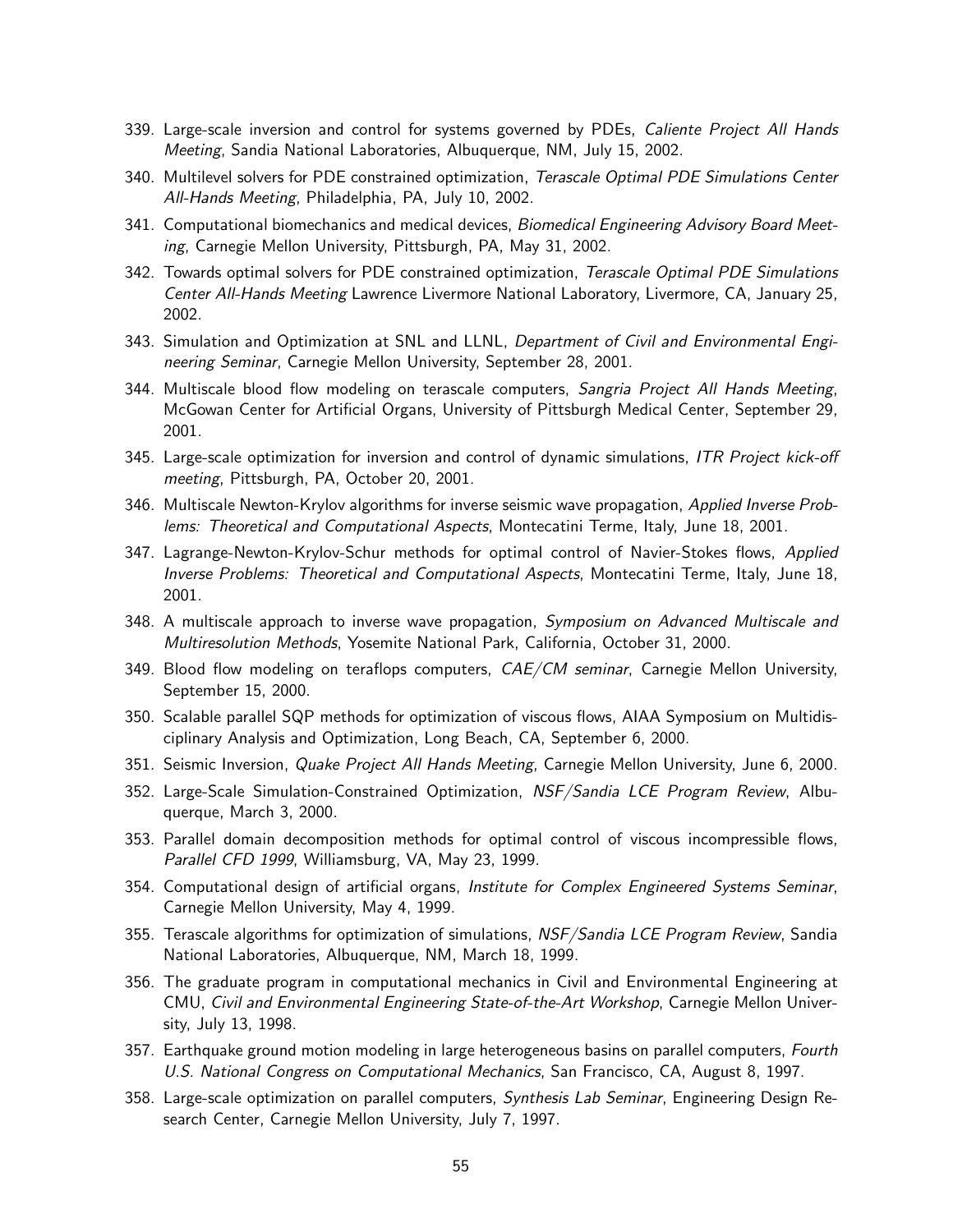- 359. Modeling seismic wave propagation in large basins on parallel computers, *Fourth SIAM Confer*ence on Mathematical and Computational Issues in the Geosciences, Albuquerque, NM, June 18, 1997.
- 360. Earthquake ground motion modeling in large heterogeneous basins on parallel computers, Eighth SIAM Conference on Parallel Processing for Scientific Computing, Minneapolis, MN, March 15, 1997.
- 361. Shape optimization of Navier-Stokes flows, SIAM Conference on Optimization, Victoria, BC, May 22, 1996.
- 362. Sensitivity analysis of nonlinear fluid-solid interaction, Third U.S. National Congress on Computational Mechanics, Dallas, TX, June 12, 1995.
- 363. Finite elements in one lecture, Medical Robotics and Computer-Assisted Surgery seminar, Carnegie Mellon University, April 14, 1995.
- 364. Fictitious domain methods for biomechanics simulation, Medical Robotics and Computer-Assisted Surgery Retreat, Hidden Valley, PA, March 17, 1995.
- 365. Variational methods for nonlinear fluid-solid interaction, Twelfth U.S. National Congress of Applied Mechanics, Seattle, WA, July 1994.
- 366. Towards optimal design of artificial hearts, Workshop on Optimal Design and Control, Blacksburg VA, April 1994.
- 367. Variational methods and domain decompostion for nonlinear fluid-structure interaction, Seventh International Conference on Domain Decomposition Methods, State College, PA, October 1993.
- 368. A variational approach to aeroelasticity and its sensitivity analysis, Second U.S. National Congress on Computational Mechanics, Washington, DC, August 1993.
- 369. Some optimization problems in biomechanics, Center for Medical Robotics and Computer-Assisted Surgery, Carnegie Mellon University, May 1993.
- 370. Adaptive methods for partial differential equations, *Scientific Computing Seminar*, Department of Computer Science, Carnegie Mellon University, March 1993.
- 371. SQP methods for shape optimization on the CM-2, Second Symposium on Parallel Computational Methods for Large-Scale Structural Analysis and Design, Norfolk, VA, February 1993.
- 372. Optimal design of aerospace vehicles, Synthesis Lab Seminar, Engineering Design Research Center, Carnegie Mellon University, October 1992.
- 373. Massively parallel algorithms for optimal design of engineering systems, SIAM Conference on Optimization, Chicago, May 1992.
- 374. Shape optimization on data-parallel computers, *Synthesis Lab Seminar*, Engineering Design Research Center, Carnegie Mellon University, October 16, 1991.
- 375. Multilevel adaptive finite element solution of problems in linear elastostatics, *First U.S. National* Congress on Computational Mechanics, Chicago, July 24, 1991.
- 376. Computational strategies for large-scale structural inverse problems, Structural and Computational Mechanics Seminar, Department of Civil Engineering, Carnegie Mellon University, September 14, 1990.
- 377. Current research in shape optimization, Synthesis Lab Seminar, Engineering Design Research Center, Carnegie Mellon University, March 8, 1990.
- 378. Optimal topologies and optimal trusses, Synthesis Lab seminar, Engineering Design Research Center, Carnegie Mellon University, September 13, 1989.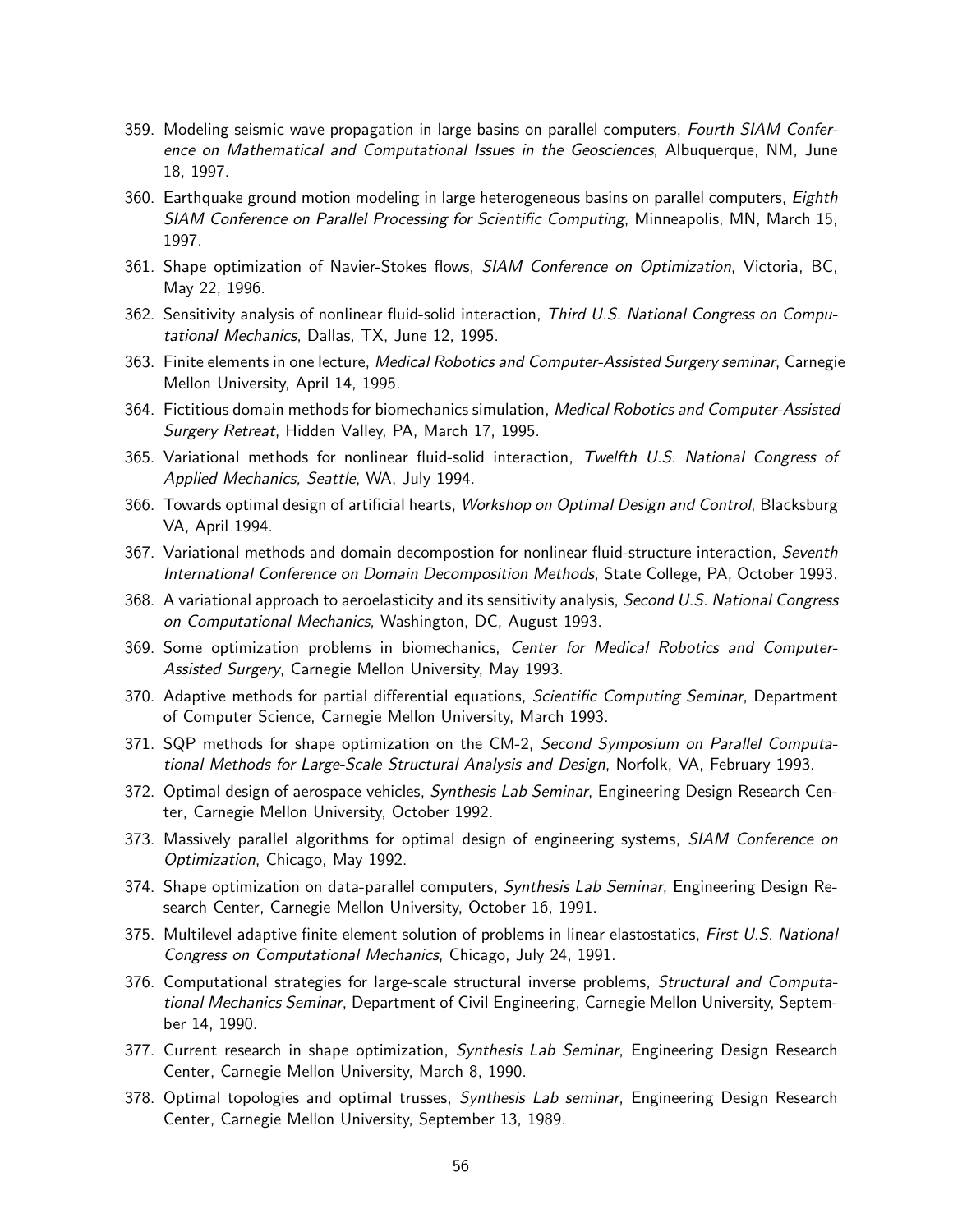#### E. Conferences and Workshops Organized

- 1. Co-organizer, Workshop on Mathematical Foundations of Data Assimilation and Inverse Problems, Foundations of Computational Mathematics (FoCM'23), Whistler, Canada, June 12-21, 2023.
- 2. Program Committee, New York Scientific Data Summit, New York, NY, October 26-28, 2021.
- 3. Program Committee, New York Scientific Data Summit, New York, NY, October 8–9, 2020.
- 4. Co-organizer, Workshop on Mathematical Foundations of Data Assimilation and Inverse Problems, Foundations of Computational Mathematics (FoCM'20), Vancouver, Canada, June 15-24, 2020.
- 5. Co-organizer, Workshop on Mathematical Modeling in Glaciology, Banff International Research Station, Banff, Canada, January 12–17, 2020.
- 6. Co-organizer, Workshop on Future Directions in Extreme Scale Computing for Scientific Grand Challenges, Texas Advanced Computing Center, Austin, TX, January 9–10, 2020.
- 7. Co-organizer, Workshop on Big Data, Data Assimilation, and Uncertainty Quantification, Trimester on Mathematics of Climate and the Environment, Institut Henri Poincaré, Paris, France, November 12–15, 2019.
- 8. Organizer and instructor, Short course on Inverse Problems and Uncertainty Quantification, Trimester on Mathematics of Climate and the Environment, Institut Henri Poincaré, Paris, France, November 4–8, 2019.
- 9. Co-organizer and instructor, Gene Golub SIAM Summer School on Inverse Problems and Uncertainty Quantification, Breckenridge, CO, June 17-30, 2018.
- 10. Co-chair, 2018 SIAM Conference on Imaging Science, Bologna, Italy, June 2018.
- 11. Co-organizer and instructor, ICERM IdeaLab: Inverse Problems and Uncertainty Quantification, Institute for Computational and Experimental Mathematics, Brown University, Providence, RI, July 6–10, 2015.
- 12. Co-organizer, Workshop on Large-scale Inverse Problems and Quantification of Uncertainty: Big Data Meets Big Models, Santa Fe, NM, May 22-24, 2013.
- 13. Co-organizer, IMA Workshop on Inverse Problems and Quantification of Uncertainty, Minneapolis, MN, June 6–10, 2011.
- 14. Co-organizer, Workshop on Optimization in Machine Learning, ICES, Austin, TX, June 6-7, 2011.
- 15. Co-organizer, NSF Workshop on Mathematical and Computational Issues in the Solid Earth Geosciences, Santa Fe, NM, September 15–17, 2008.
- 16. Co-organizer, Mathematics: Analysis, Modeling, Optimization and Simulation (MAMOS) Workshop, Austin, TX, October 15–26, 2007.
- 17. Co-organizer, Sandia/NSF/AFOSR Workshop on Uncertainty Quantification and Large-Scale Inverse Problems, Santa Fe, NM, September 10–12, 2007.
- 18. Co-organizer, Computational Infrastructure for Geodynamics Workshop on Challenges and Opportunities at the Interfaces of Scientific Computing and Computational Geodynamics, Austin, TX, October 16–18, 2006.
- 19. Co-organizer, Sandia Workshop on Large Scale Robust Optimization, Santa Fe, NM, August 31–September 2, 2005.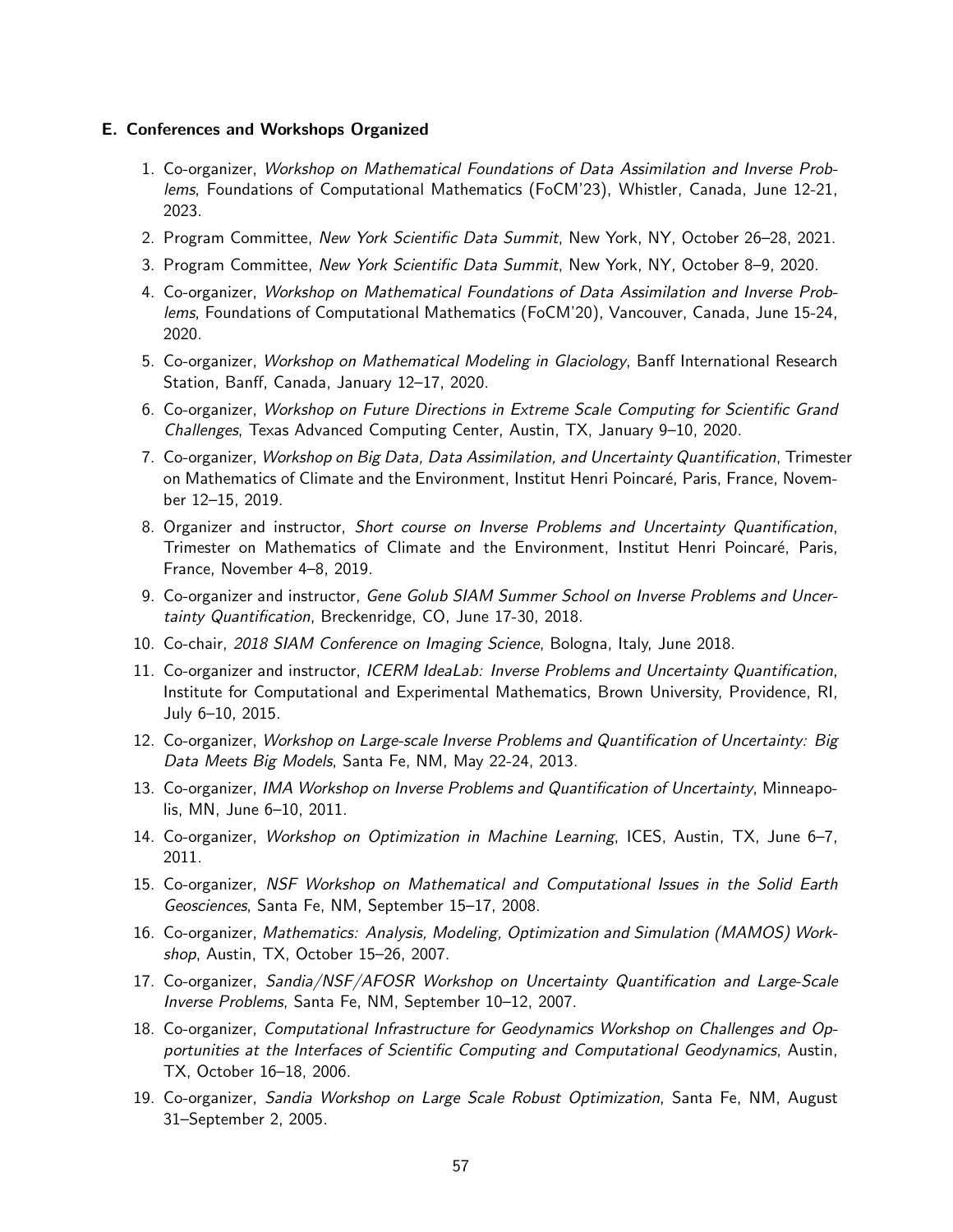- 20. Co-organizer, Second Sandia Workshop on PDE-Constrained Optimization, Santa Fe, NM, May 19-22, 2004.
- 21. Chair of Organizing Committee, SIAM Conference on Computational Science & Engineering, San Diego, CA, February 9–13, 2003.
- 22. Co-organizer, Workshop on Optimization in Simulation-Based Models, Institute for Mathematics and Its Applications, University of Minnesota, Minneapolis, MN, Jan 7–16, 2003.
- 23. Co-organizer, First Sandia Workshop on PDE-Constrained Optimization, Santa Fe, NM, April 4–6, 2001.

#### F. Scientific, Organizing, and Program Committees for Conferences

- 1. Scientific Organizing Committee, SIAM Conference on Mathematical & Computational Issues in the Geosciences (GS23), Bergen, Norway, June 19–23, 2023.
- 2. Scientific Organizing Committee, 17th U.S. National Congress on Computational Mechanics (USNCCM17), Albuquerque, New Mexico, July 23–27, 2023.
- 3. Scientific Committee, Conference on Uncertainty Quantification in Computational Sciences and Engineering (UNCECOMP 2023), Athens, Greece, June 12–14, 2023.
- 4. Scientific Committee, Conference on Uncertainty Quantification for Machine Learning Integrated Physics Modeling (UQ-MLIP), Arlington, VA, August 18–19, 2022.
- 5. Scientific Committee, Conference on Uncertainty Quantification in Computational Sciences and Engineering (UNCECOMP 2021), Athens, Greece, June 21–23, 2021.
- 6. Scientific Committee, 14th World Congress in Computational Mechanics and ECCOMAS Congress 2020, Paris, France, July 19–24, 2020.
- 7. International Organizing Committee (IOC), 5th International Symposium on Inverse Problems, Design, and Optimization (IPDO2019), Tianjin, China, September 24–26, 2019.
- 8. Scientific Organizing Committee, 15th U.S. National Congress on Computational Mechanics (USNCCM15), Austin, Texas, July 28–August 1, 2019.
- 9. Scientific Committee, 3rd International Conference on Uncertainty Quantification in Computational Sciences and Engineering (UNCECOMP 2019), Crete, Greece, June 24–26, 2019.
- 10. Panels Committee, SC18: The International Conference for High Performance Computing, Networking, Storage, and Analysis, Dallas, TX, November 11–16, 2018.
- 11. International Scientific Organizing Committee, 13th World Congress on Computational Mechanics (WCCM XIII) and 2nd Pan American Congress on Computational Mechanics (PANACM II), New York City, NY, July 22–27, 2018.
- 12. Organizing Committee, Houston Imaging Sciences Symposium, SIAM TX-LA Section and SIAM Imaging Science Activity Group, Houston, TX, October 2–3, 2017.
- 13. Scientific Organizing Committee, 14th U.S. National Congress on Computational Mechanics (USNCCM), Montreal, Canada, July 17–20, 2017.
- 14. Organizing Committee, SIAM Workshop on Parameter Space Dimension Reduction (DR17), Pittsburgh, PA, July 9–10, 2017.
- 15. Scientific Committee, 2nd International Conference on Uncertainty Quantification in Computational Sciences and Engineering (UNCECOMP 2017), Rhodes, Greece, June 15–17, 2017.
- 16. Organizing Committee, CIG '16: Interdisciplinary Directions in Computational Geophysics, Davis, CA, June 17–24, 2016.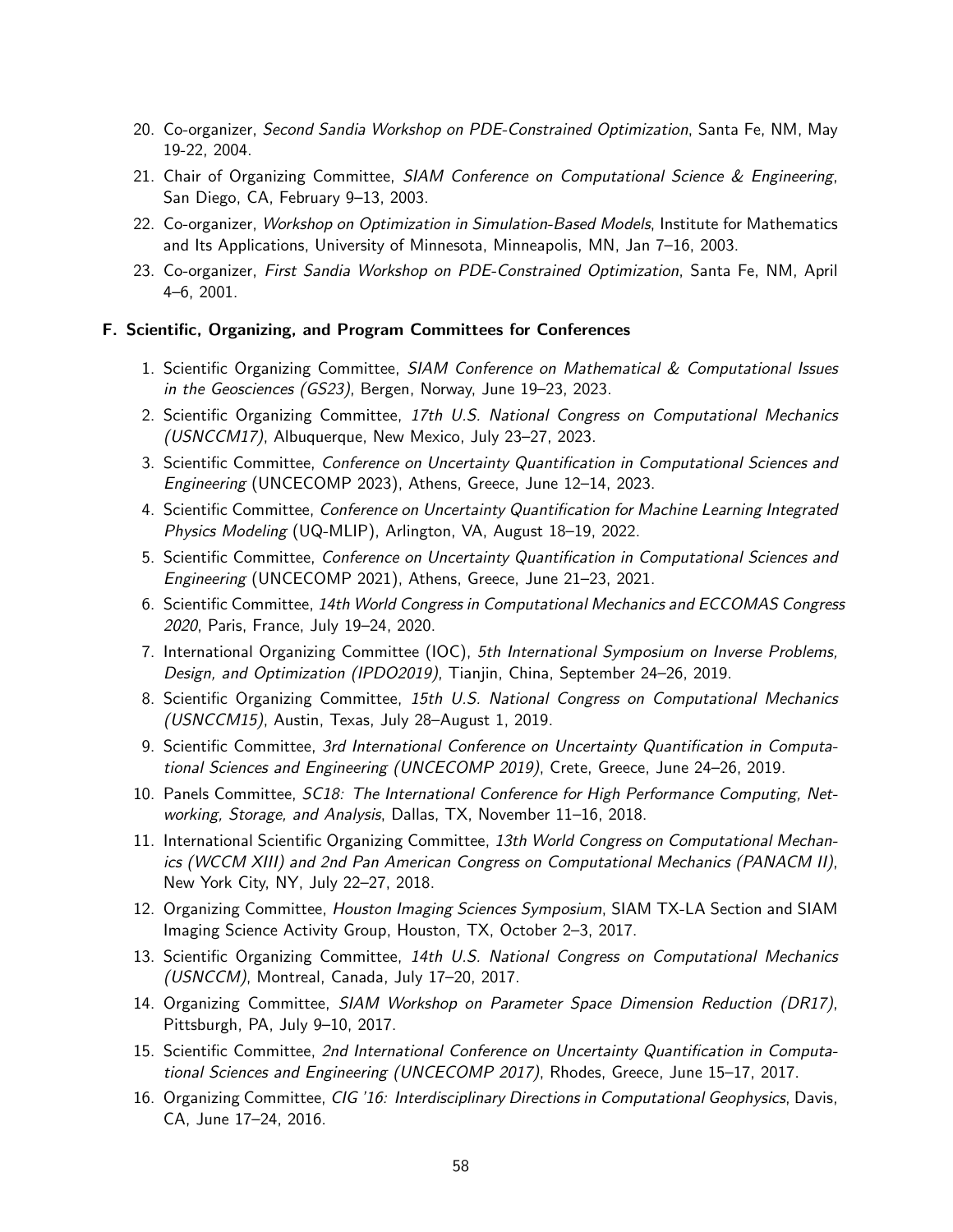- 17. Editorial Board Member, Platform for Advanced Scientific Computing (PASC16), Lausanne, Switzerland, June 8–10, 2016.
- 18. Scientific Committee for Scientific Computing, 7th European Congress on Computational Methods in Applied Sciences and Engineering (ECCOMAS 2016) Crete, Greece, June 5–10, 2016.
- 19. Technical Program Committee for Applications, SC15: The International Conference for High Performance Computing, Networking, Storage, and Analysis, Austin, TX, November 2015.
- 20. Scientific Committee, 1st International Conference on Uncertainty Quantification in Computational Sciences and Engineering (UNCECOMP 2015), Crete, Greece, May 25–27, 2015.
- 21. Technical Program Committee for Applications, *SC14: The International Conference for High* Performance Computing, Networking, Storage, and Analysis, New Orleans, LA November 2014.
- 22. Scientific Advisory Committee, 6th International Workshop on Catchment Hydrological Modeling and Data Assimilation (CAHMDA-VI), Austin, TX, September 8–12, 2014.
- 23. Scientific Computing Committee, Joint 11th World Congress on Computational Mechanics (WCCM XI), 5th European Conference on Computational Methods (ECCM V), 6th European Conference on Computational Fluid Dynamics (ECFD VI), Barcelona, Spain, July 20–25, 2014.
- 24. Program Committee, IHPCES 2014, Fourth International Workshop on Advances in High-Performance Computational Earth Sciences: Applications & Frameworks, Cairns, Australia, June 10–12, 2014.
- 25. Technical Program Committee for Applications, *SC13: The International Conference for High* Performance Computing, Networking, Storage, and Analysis, Denver, CO, November 2013.
- 26. Scientific Committee, 12th US National Congress on Computational Mechanics, Raleigh, NC, July 2013.
- 27. Organizing Committee, 2013 SIAM Annual Meeting, San Diego, CA, July 8–12, 2013.
- 28. Scientific Committee, Inverse Problems, Design, and Optimization Symposium, Albi, France, June 26-28, 2013.
- 29. Program Committee, Third International Workshop on Advances in High-Performance Computational Earth Sciences: (IHPCES), Barcelona, Spain, June 5–7, 2013.
- 30. Organizing Committee, 2013 SIAM Conference on Computational Science and Engineering, Boston, MA, February 25–March 1, 2013.
- 31. Program Committee, 2012 International Workshop on Modern Accelerator Technologies for GIScience, Columbus, Ohio, September 18, 2012.
- 32. Organizing Committee, Uncertainty Quantification Summer School, University of Southern California, August 22–24, 2012.
- 33. Program Committee, Second International Workshop on Advances in High-Performance Computational Earth Sciences: Applications and Frameworks (IHPCES), Lincoln, NE, June 4–6, 2012.
- 34. Organizing Committee, International Workshop of GPU Solutions to Multiscale Problems in Science and Engineering (GPU-SMP 2012), Shenzhen, China, June 2–5, 2012.
- 35. Technical Program Committee, 2012 IEEE International Parallel Distributed Processing Symposium (IPDPS), Shanghai, China, May 2012.
- 36. Organizing Committee, 2012 SIAM Conference on Parallel Processing for Scientific Computing, Savannah, GA, February 15–17, 2012.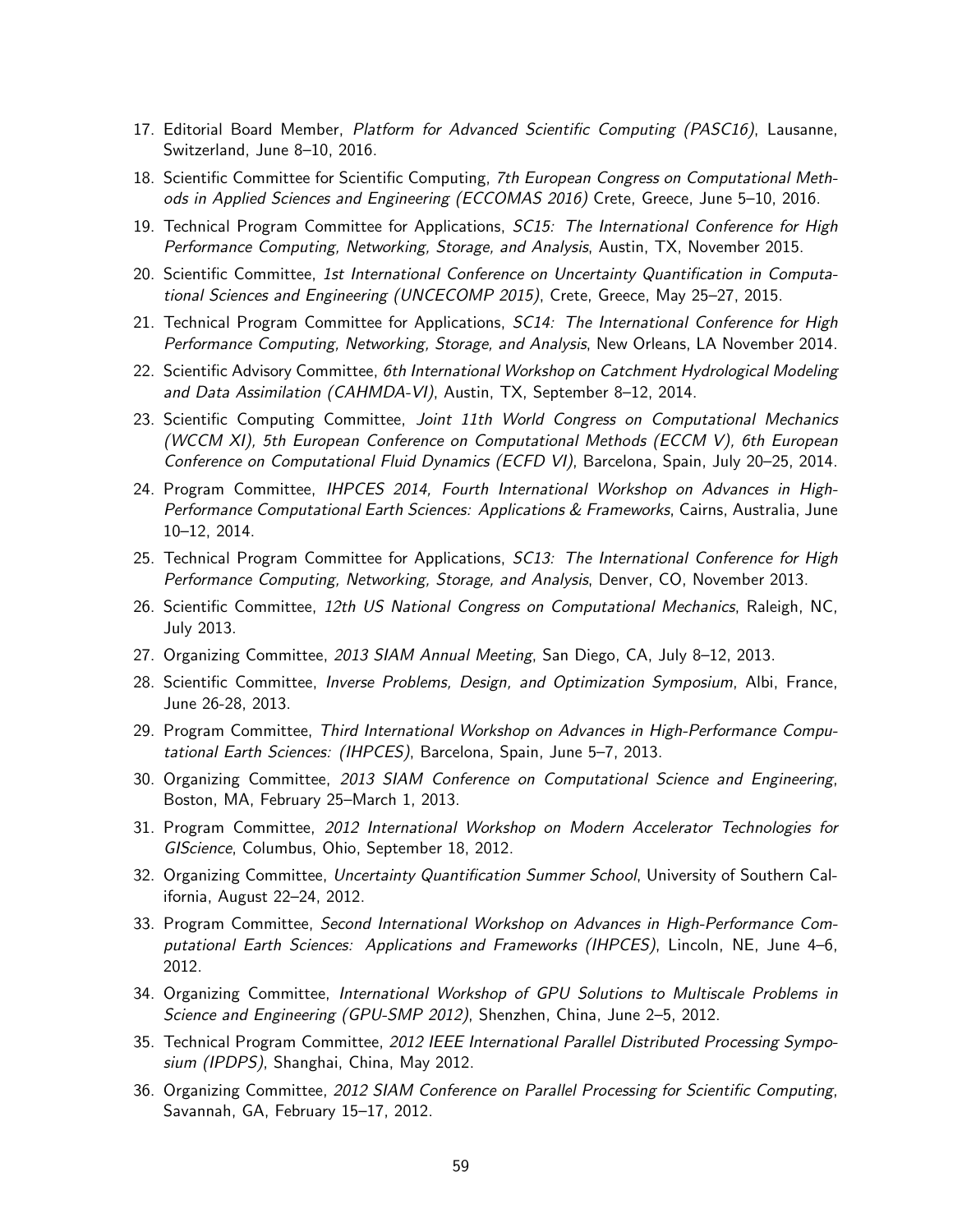- 37. Poster Committee, SC11: The International Conference for High Performance Computing, Networking, Storage, and Analysis, Seattle, WA, November 2011.
- 38. Technical Program Committee for Applications, *SC11: The International Conference for High* Performance Computing, Networking, Storage, and Analysis, Seattle, WA, November 2011.
- 39. Program Committee, Working with Uncertainty Workshop, IEEE VisWeek, Providence, RI, October 23, 2011.
- 40. Program Committee, First International Workshop on Advances in High-Performance Computational Earth Sciences: Applications and Frameworks (IHPCES), Tsukuba, Japan, June 1–3, 2011.
- 41. Organizing Committee, 2011 SIAM Conference on Mathematical and Computational Issues in the Geosciences, Long Beach, CA, March 20–24, 2011.
- 42. Technical Program Committee for Applications, *SC10: The International Conference for High* Performance Computing, Networking, Storage, and Analysis, New Orleans, LA, November 10– 16, 2010.
- 43. International Scientific Committee, 2010 International Conference on Engineering Optimization (EngOpt2010), Lisbon, Portugal, September 2010.
- 44. Scientific Committee, Summer School on Imaging Sciences and Medical Applications, July 2010, Coimbra, Portugal.
- 45. Scientific Committee, VECPAR'2010 9th International Conference on High Performance Computing and Computational Science, Berkeley, CA, June 22–25, 2010.
- 46. Program Committee, 2009 IMACS World Congress, Athens, GA, August 2009.
- 47. Organizing Committee, 2009 SIAM Conference on Mathematical and Computational Issues in the Geosciences, Leipzig, Germany, June 2009.
- 48. Scientific Committee, 10th US National Congress on Computational Mechanics, Columbus, OH, July 2009.
- 49. Poster Committee, SC08: The International Conference for High Performance Computing, Networking, Storage, and Analysis, Austin, Texas, November, 2008.
- 50. Scientific Committee, VECPAR'2008 8th International Conference on High Performance Computing and Computational Science, Toulouse, France, June 24–27, 2008.
- 51. Science Program Co-chair, TeraGrid'08, Las Vegas, NV, June 2008.
- 52. International Scientific Committee, 6th International Conference on Inverse Problems in Engineering: Theory and Practice (ICIPE 2008), Paris, France, June 15–19, 2008.
- 53. International Scientific Committee, International Conference on Engineering Optimization, Rio de Janeiro, June 2–5, 2008.
- 54. Technical Program Committee, 2008 IEEE International Parallel and Distributed Processing Symposium (IPDPS), Miami, Florida, April 2008.
- 55. Chair, Technical Program Committee for Applications, SC07: The International Conference for High Performance Computing, Networking, Storage, and Analysis, Reno, Nevada, November 10–16, 2007.
- 56. Technical Advisory Board, 9th US National Congress on Computational Mechanics, San Francisco, CA, July 22–26, 2007.
- 57. International Advisory Board, ECCOMAS Conference on Computational Methods in Structural Dynamics and Earthquake Engineering, Crete, Greece, June 13-15, 2007.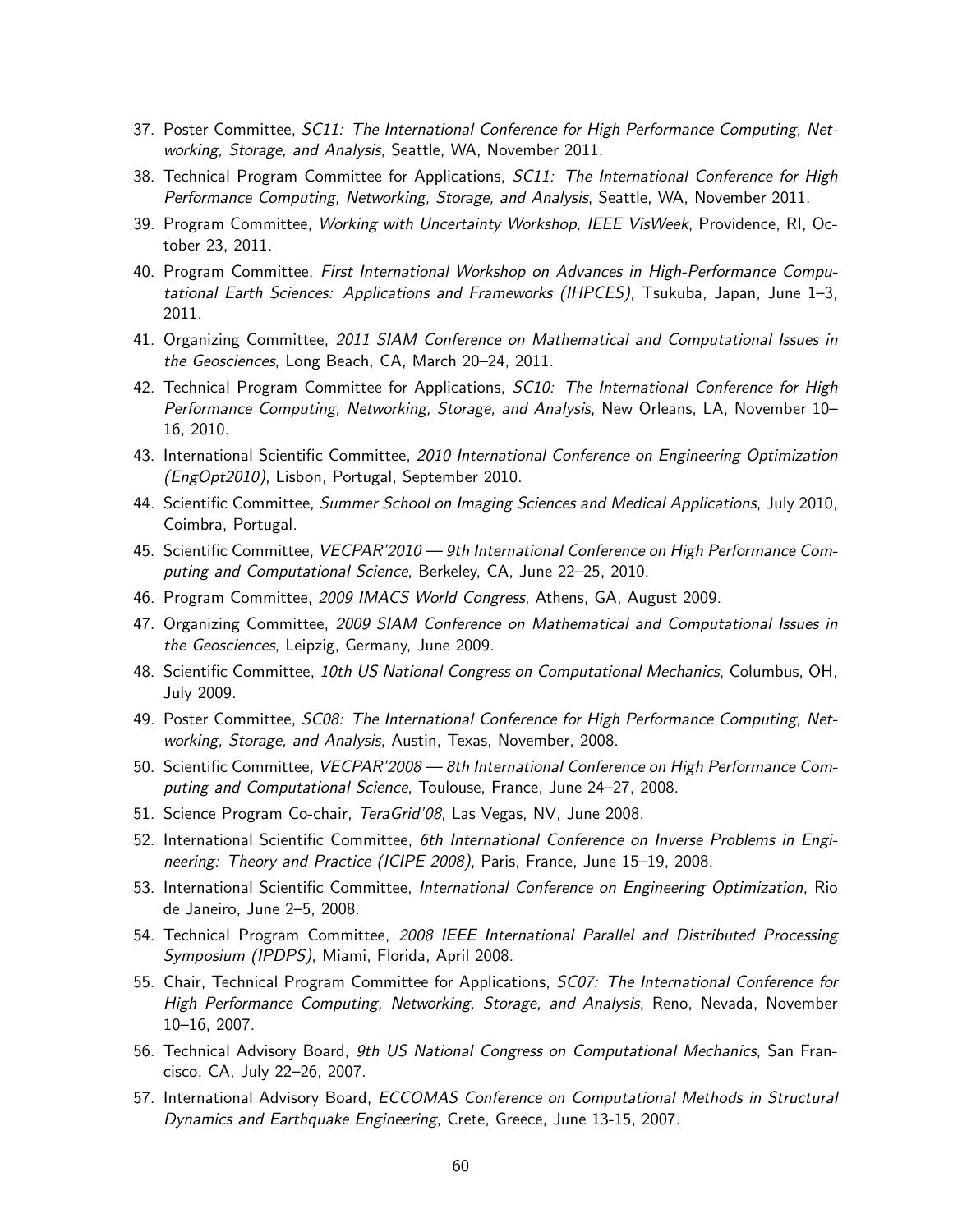- 58. Site Characterization and Model Calibration Panel Co-Leader, DOE Office of Science Workshop on Computational Subsurface Sciences, Bethesda, Maryland, January 9–12, 2007.
- 59. Scientific Advisory Board, Seventh World Congress on Computational Mechanics, Los Angeles, California, USA, July 16–22, 2006.
- 60. Program Committee, Workshop on Advances in Continuous Optimization, Reykjavik, Iceland, June 30–July 1, 2006.
- 61. Organizing Committee, SIAM Conference on Parallel Processing for Scientific Computing, February 22–25, 2006.
- 62. International Scientific Committee, 6th World Conference on Structural and Multidisciplinary Optimization (WCSMO6), Rio de Janeiro, May 30–June 3, 2005.
- 63. Organizing Committee, SIAM Conference on Computational Science and Engineering, Orlando, FL, February 11-15, 2005.
- 64. Organizing Committee, SIAM Conference on Parallel Processing for Scientific Computing, February 25–27, 2004.
- 65. Superchair, Seventh AIAA Symposium on Multidisciplinary Analysis and Optimization, St. Louis, MO, September, 1998.

### G. Editorial Boards

- 1. Advisory Board, Data Centric Engineering, 2019–
- 2. Editorial Board, Foundations of Data Science, 2019–
- 3. Guest Editorial Board, SIAM/ASA Journal on Uncertainty Quantification, special section on parameter dimension reduction, 2017–2019
- 4. Editorial Board, SIAM News, 2015–2017.
- 5. Guest Editorial Board, SIAM Journal of Scientific Computing special issue in association with the 2015 SIAM Conference on Computational Science and Engineering, 2015–2016.
- 6. Editorial Board, Research in the Mathematical Sciences (a Springer open access journal), 2014– 2018
- 7. Associate Editor, International Journal of Modeling and Simulation for the Petroleum Industry, 2013–2020.
- 8. Associate Editor, Journal of Parallel and Distributed Computing, 2011–2017
- 9. Editorial Board, International Journal of Geomathematics, 2011–2016
- 10. Editorial Board, International Journal for Uncertainty Quantification, 2010–XX, 2019–
- 11. Editorial Board, SIAM Book Series on Computational Science & Engineering, 2009–2021, 2022– 2024.
- 12. Editorial Board, Inverse Problems, 2007–2010.
- 13. Editorial Board, The Open Applied Mathematics Journal, 2007–2013
- 14. Editorial Board, Advances in Computational Science and Technology, 2007–
- 15. Guest Editor, *Inverse Problems*, Special Issue on Computational Inverse Problems and Uncertainty, 2007.
- 16. Guest Editorial Board, SIAM Journal on Scientific Computing, Special Issue on Computational Science & Engineering, 2007.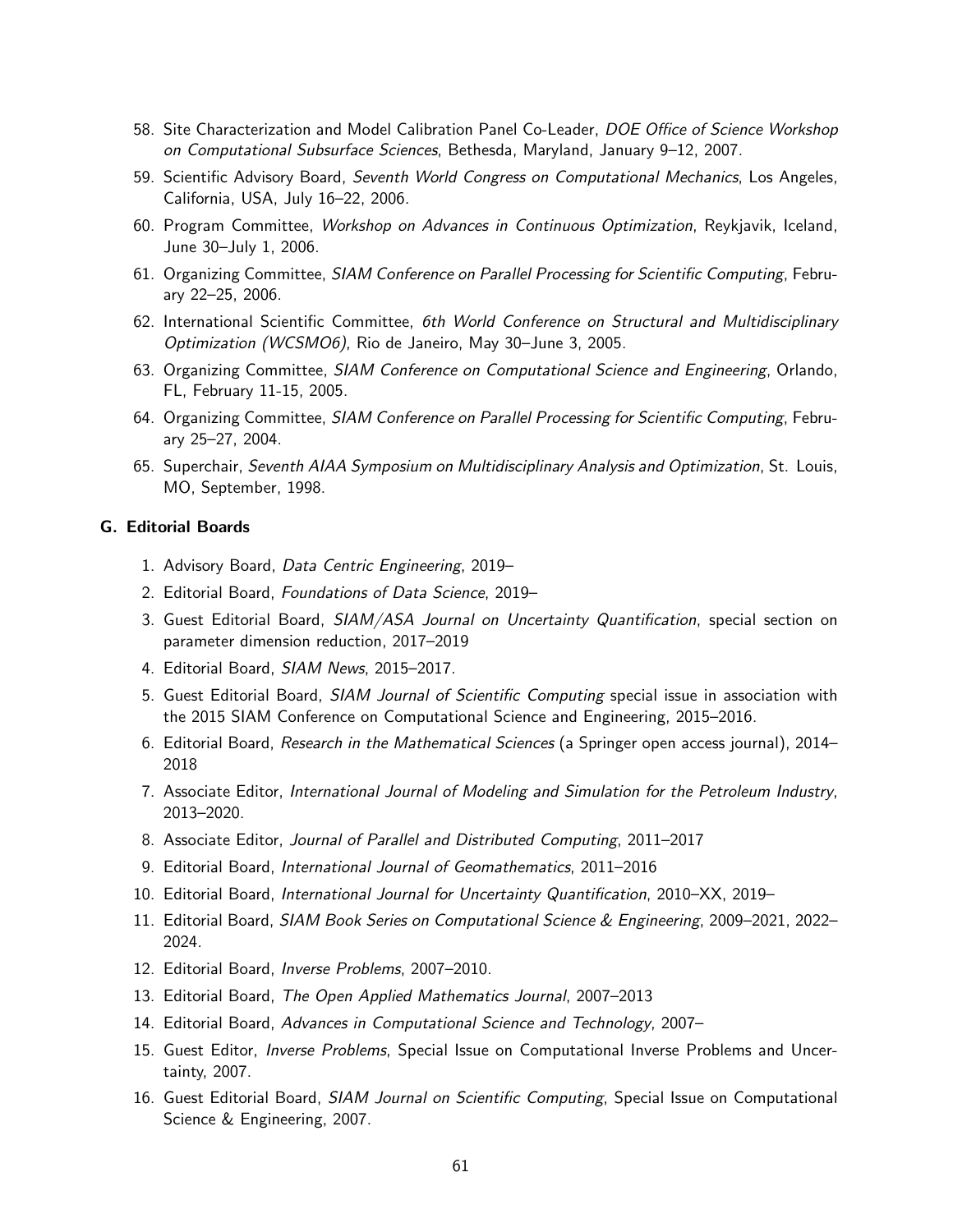- 17. Editorial Board, Far-East Journal of Mathematics, 2006–XX
- 18. Editorial Board, Mathematical Modeling and Applied Computing, 2006–
- 19. Associate Editor, SIAM Journal on Scientific Computing, 2005–2008, 2008–2011
- 20. Editorial Board, Computer Methods in Applied Mechanics and Engineering, 01/05–
- 21. Founding Editor-in-Chief, SIAM Book Series on Computational Science & Engineering, 2/03– 8/09.
- 22. Editorial Board, International Journal for Multiscale Computational Engineering, 10/02–xx

### H. National and International Scientific, Government, and Professional Committees

- 1. Member, Committee on Applied and Theoretical Statistics (CATS), Board on Mathematical Sciences and Analytics (BMSA), Division on Engineering and Physical Sciences, National Academies of Sciences, Engineering, and Medicine, 2022-2024.
- 2. Member, External Advisory Board, CLDERA: CLimate impact: Determining Etiology thRough pAthways, Grand Challenge LDRD Project, Sandia National Laboratories, 2021–2025.
- 3. Member, Sensitivity analysis and Uncertainty Quantification Working Group, Mathematical and Computational Sciences (MCS) Special Interest Group (SIG), International Society of Pharmacometrics (ISoP), 2021.
- 4. Member, Scientific Advisory Board for the Max Planck Institute for Dynamics of Complex Technical Systems, Magdeburg, Germany, 2021–2026.
- 5. Chair, Nominating Committee for Officer Election for SIAM Activity Group on Uncertainty Quantification, 2020.
- 6. Judge, Robert J. Melosh Competition for Best Student Paper in Finite Elements, Duke University, Durham, NC, April 24, 2020 (postponed to October 22–23, 2020)
- 7. Member, SIAM Imaging Science Best Paper Prize and Early Career Prize Committee, 2019.
- 8. Chair, SIAM Activity Group on Uncertainty Quantification, 2019–2020.
- 9. Member, Gene Golub SIAM Summer School Committee, 2019–2022.
- 10. Member, German Excellence Initiative external review panel for Karlsruhe Institute of Technology, 2019.
- 11. Member, NNSA Defense Programs Advisory Committee on High Performance Computing, 2018– 2019.
- 12. Judge, student poster competition, IGA 2018 Conference, Austin, Texas, October 2018.
- 13. Member, Nominating Committee for Officer Election for SIAM Activity Group on Geosciences, 2018.
- 14. Member, Nominating Committee for Officer Election for SIAM Activity Group on Computational Science and Engineering, 2018.
- 15. External Evaluation Committee, INRIA Earth, Environmental and Energy Sciences Theme, Rungis, France, 2018.
- 16. External Visiting Review Committee, Computational Science and Engineering PhD and MS programs, Georgia Tech, 2017-2018.
- 17. External Scientific Committee, *Energy and Environment Solutions (E2S) Initiative*, French Excellence Initiative project for a consortium led by the University of Pau, National Institute for Agronomy (INRA), and Institute for Research in Computer Science and Automation (INRIA), 2017–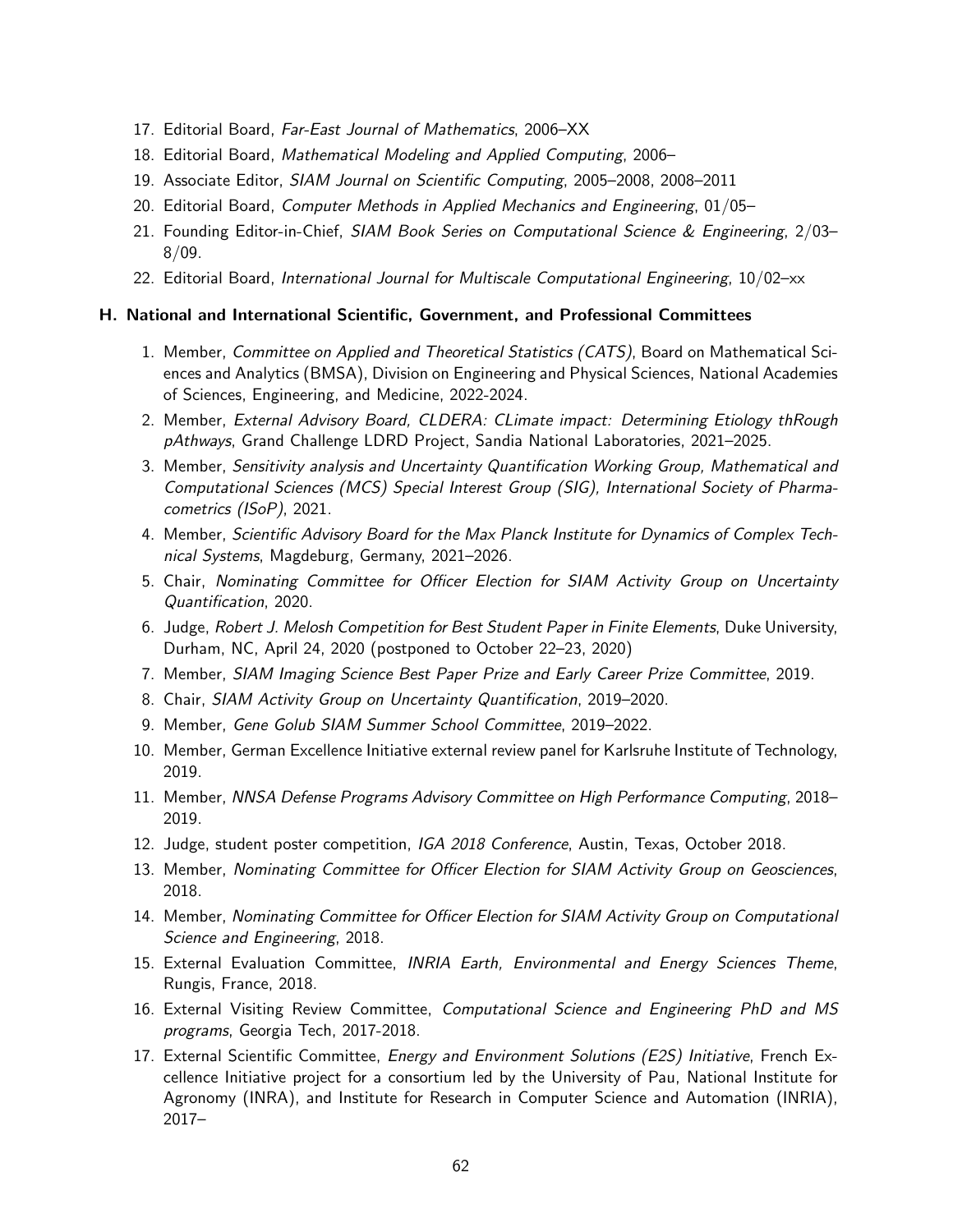- 18. External review committee, *Heidelberg Institute for Theoretical Studies*, Heidelberg, Germany, July 2017.
- 19. Judge, 6th Bavarian Graduate School of Computational Engineering Student Paper Prize, 2017 SIAM Computational Science and Engineering Conference, Atlanta, GA, February 2017.
- 20. Chair, Executive Committee, Computational Infrastructure for Geodynamics (CIG), 2016–2017.
- 21. Chair, Nominating Committee for Officer Election for SIAM Activity Group on Uncertainty Quantification, 2016.
- 22. Member, Scientific Advisory Board (SAB) of PalMod (German Paleo Climate Modeling Initiative), Germany, 2016–2019, 2019–2022
- 23. Member, IRIS High Performance Computing and Seismic Data Working Group, 2016–2017.
- 24. Program Director, SIAM Activity Group on Imaging Science, 2016-2017.
- 25. Member, Joint Policy Board for Mathematics Committee for 2016 Math Awareness Month, 2015-2016.
- 26. Judge, 5th Bavarian Graduate School of Computational Engineering Student Paper Prize, 2015 SIAM Computational Science and Engineering Conference, Salt Lake City, UT, March 2015.
- 27. Member, National Academies Committee on Models of the World, 2015–2016.
- 28. Member, Executive Committee, Computational Infrastructure for Geodynamics (CIG), 2015– 2016.
- 29. Advisory Board, Strategic Research Center for Uncertainty Quantification, King Abdullah University of Science and Technology (KAUST), Saudi Arabia, 2014–2016
- 30. Chair, External Advisory Board, Enabling Quantification of Uncertainty for Large-Scale Inverse Problems (EQUIP), United Kingdom, 2013–2018
- 31. International Scientific Advisory Committee, Center for Mathematical Modeling, Escuela Politécnica Nacional de Quito, Ecuador, 2013–
- 32. Steering Committee, Managing Uncertainty in Complex Models Community Organization, 2012– 2013
- 33. Member, Nominating Committee for SIAM Geociences Activity Group Officer Election, 2012
- 34. Member, External Visiting Committee, College of Engineering and Computational Sciences, Colorado School of Mines, 2012
- 35. Member, Nominating Committee for SIAM Imaging Sciences Activity Group Officer Election, 2011
- 36. Judge, 3rd Bavarian Graduate School of Computational Engineering Student Paper Prize, 2011 SIAM Computational Science and Engineering Conference, Reno, Nevada, March 2011
- 37. Member, National Research Council of the National Academies Committee on Mathematical Foundations of Validation, Verification, and Uncertainty Quantification, 2010-2012
- 38. Member, Oversight Committee for Gene Golub SIAM Summer School Program, 2010–2011.
- 39. Member, Committee on Breakthroughs in Applied Mathematics, Department of Energy, Office of Advanced Scientific Computing Research, 2009-2010
- 40. Co-Chair, NSF Advisory Committee for Cyberinfrastructure Task Force on Grand Challenges, National Science Foundation, 2009–2011.
- 41. Member, Petascale Applications Advisory Committee, NCSA Blue Waters Project, 2009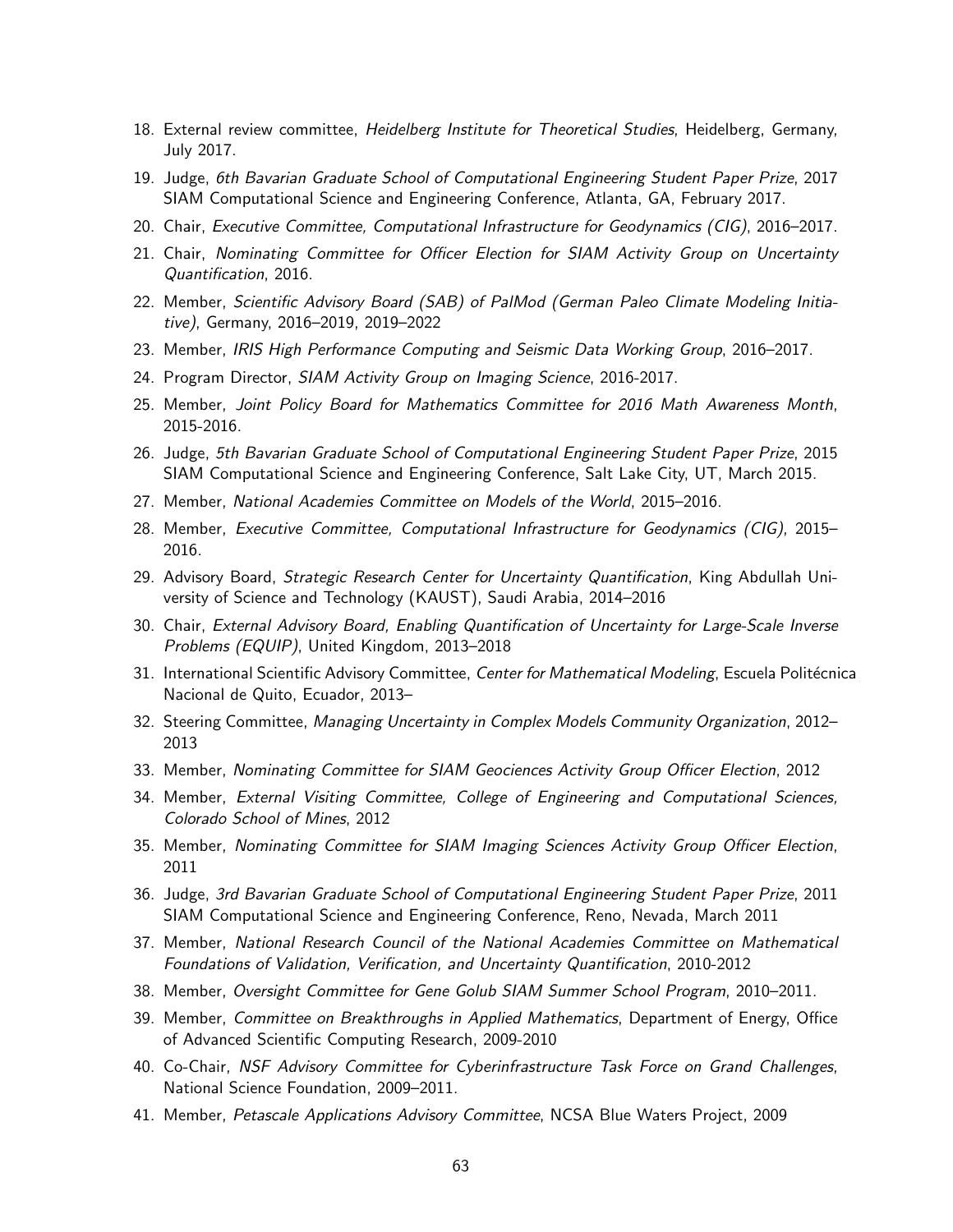- 42. Chair, SIAM Geosciences Prize Committee, 2008-2009
- 43. Member, Sandia National Laboratories Computer and Information Sciences Research Foundation External Panel Review, 2007–2011.
- 44. Member, IEEE Sidney Fernbach Award Committee, 2007.
- 45. Member, SIAM Ad Hoc Committee on Proceedings, 2006-2007
- 46. Member, Science Steering Committee, Computational Infrastructure for Geodynamics (CIG), 2005–2010 (reelected in 2007).
- 47. Member, SIAM Program Committee, 2004–2009.
- 48. Founding Program Director, Computational Science & Engineering Activity Group, Society for Industrial and Applied Mathematics (SIAM), 7/01–12/06 (two terms).
- 49. External Review Panel, NSF-Partnerships for Advanced Computational Infrastructure Program (NCSA and NPACI), 8/98–8/01.
- 50. External Review panel, Center for the Simulation of Advanced Rockets, University of Illinois, Department of Energy Accelerated Strategic Computing Initiative–Academic Strategic Alliances Program, 2000, 2001, 2003, 2005.
- 51. Chair, AIAA Multidisciplinary Design Optimization Awards Committee (awards AIAA MDO Award and AIAA MDO Best Paper Award), 4/97–4/99
- 52. Member, AIAA Technical Committee for Multidisciplinary Design Optimization, 5/95–4/99

### I. Co-organized Minisymposia or Sessions

- 1. PDE-constrained optimization under uncertainty, SIAM Conference on Uncertainty Quantification, Atlanta, Georgia, April 12–15, 2022.
- 2. Deep learning for high-dimensional parametric PDEs, SIAM Conference on Uncertainty Quantification, Atlanta, Georgia, April 12–15, 2022.
- 3. Model-Based Optimal Experimental Design, SIAM Conference on Uncertainty Quantification, Atlanta, Georgia, April 12–15, 2022.
- 4. Optimal design in inverse problems and data assimilation, IFIP TC7 Conference on System Modelling and Optimization, Quito, Ecuador, August 30–Sept 3, 2021.
- 5. Optimal Experimental Design in Computational Science and Engineering, 16th U.S. National Congress on Computational Mechanics, Chicago, Illinois, July 25–29, 2021.
- 6. Forward and Inverse Viscous Flow Problems, SIAM Conference on Mathematical and Computational Issues in the Geosciences, Milan, Italy, June 21–24, 2021.
- 7. Advances in Bayesian Inversion in the Geosciences, SIAM Conference on Mathematical and Computational Issues in the Geosciences, Milan, Italy, June 21–24, 2021.
- 8. Advances in Bayesian optimal experimental design, SIAM Conference on Computational Science & Engineering, Forth Worth, Texas, March 1–5, 2021.
- 9. Optimal experimental design in computational science and engineering, 14th World Congress in Computational Mechanics and ECCOMAS Congress 2020, Paris, France, July 19–24, 2020. (Rescheduled to a virtual conference in January 2021)
- 10. Advances in Bayesian optimal experimental design, SIAM Conference on Uncertainty Quantification, Munich, Germany, March 24–27, 2020. (Cancelled)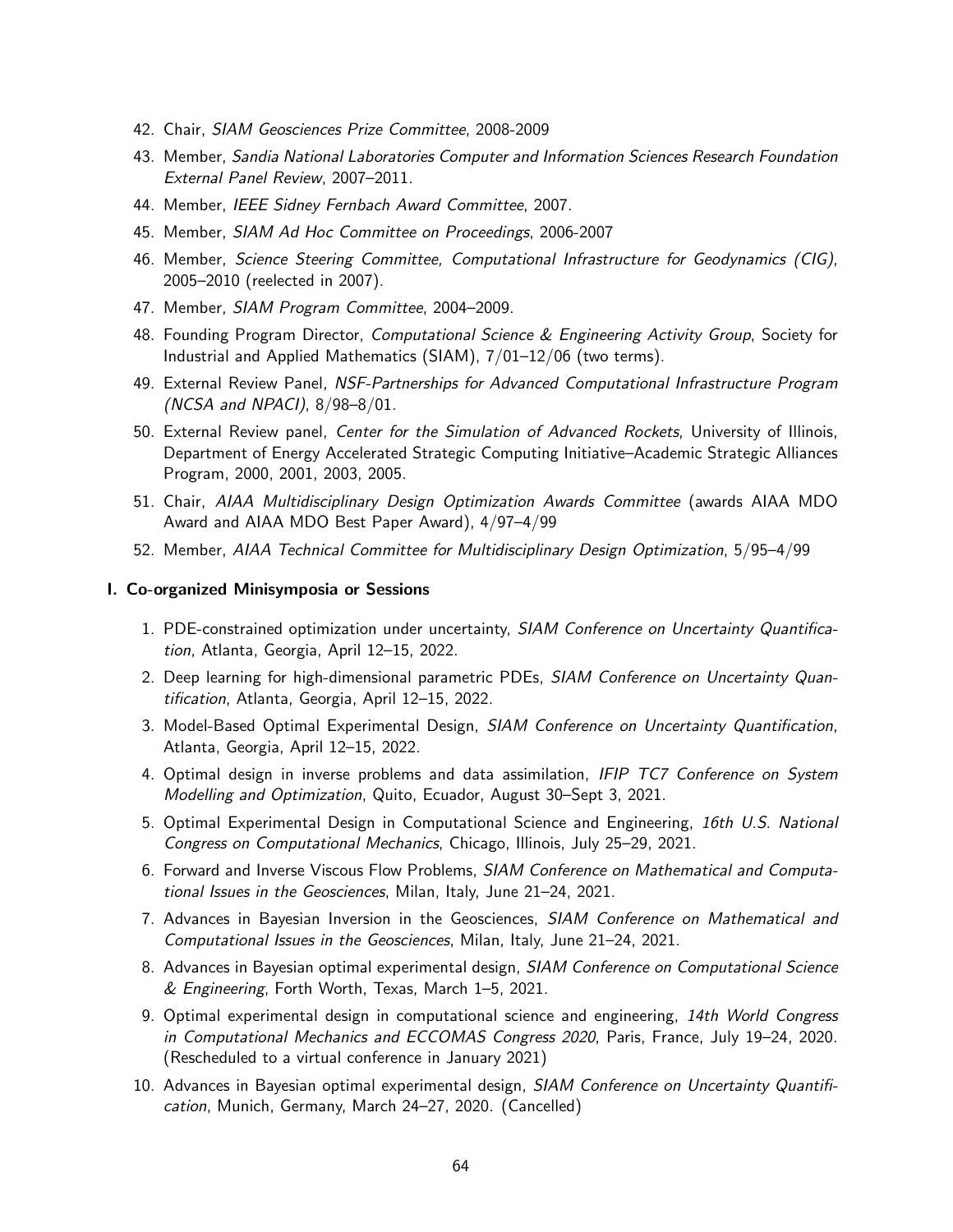- 11. PDE-constrained optimization under uncertainty I–II, 9th International Congress on Industrial and Applied Mathematics (ICIAM 2019), Valencia, Spain, July 15–19, 2019.
- 12. Recent Advances in Optimal Experimental Design I-III, Applied Inverse Problems, Grenoble, France, July 8–12, 2019.
- 13. Large-Scale Optimal Experimental Design, SIAM Conference on Computational Science and Engineering, Spokane, WA, February 25-March 1, 2019.
- 14. Exa/Post-Peta Scale Computational Mechanics, World Congress on Computational Mechanics (WCCM XIII), New York City, NY, July 22-27, 2018.
- 15. Characterizing Model Inadequacy in Bayesian Inference I–III, SIAM Conference on Uncertainty Quantification, Garden Grove, CA, April 16–19, 2018.
- 16. Advances in Reduced Order Modeling for Uncertainty Quantification I–II, SIAM Conference on Uncertainty Quantification, Garden Grove, CA, April 16–19, 2018.
- 17. Large-scale Simulation in Geodynamics I-II, SIAM Conference on Parallel Processing for Scientific Computing, Tokyo, Japan, March 7–10, 2018.
- 18. Efficient Algorithms for Bayesian Inverse Problems Governed by PDE Forward Problems I–II, SIAM Conference on Computational Science and Engineering, Atlanta, GA, February 27–March 3, 2017.
- 19. PDE-Constrained Optimal Control Under Uncertainty I-II, SIAM Conference on Computational Science and Engineering, Atlanta, GA, February 27–March 3, 2017.
- 20. Bayesian Optimal Experimental Design for ODE/PDE Models I–II, SIAM Conference on Computational Science and Engineering, Atlanta, GA, February 27–March 3, 2017.
- 21. Advances in Computational Solid Earth I–II (Study of Earth's Deep Interior section), American Geophysical Union Fall Meeting, San Francisco, CA, December 12–16, 2016.
- 22. Extreme scale implicit PDE solvers: Parallel algorithms and applications, SIAM Conference on Parallel Processing for Scientific Computing, Paris, France, April 2016.
- 23. Large-scale forward and inverse ice sheet modeling I-II, SIAM Conference on Computational Science and Engineering, Salt Lake City, UT, March 2015.
- 24. Large-scale inverse problems and quantification of uncertainty I-III, SIAM Conference on Computational Science and Engineering, Salt Lake City, UT, March 2015.
- 25. Integrating Big Data and Big Compute for Mechanics Applications, 11th. World Congress on Computational Mechanics (WCCM2014), Barcelona, Spain, July 20–25, 2014.
- 26. Towards Exascale Geophysical Flow Computations, SIAM Annual Meeting, Chicago, IL, July 7–11, 2014.
- 27. Uncertainty Quantification for Ice Sheet Models, SIAM Conference on Uncertainty Quantification, Savannah, GA, March 31–April 3, 2014.
- 28. Stochastic Models, Uncertainty Quantification, and Stochastic Inversion of Large-scale Highdimensional Complex Systems I, II, SIAM Conference on Uncertainty Quantification, Savannah, GA, March 31–April 3, 2014.
- 29. Computational Mechanics in the Big Data and Big Compute World, 12th U.S. National Congress on Computational Mechanics, Raleigh, NC, July 22–25, 2013.
- 30. Large-scale full waveform inversion I-III, SIAM Conference on Computational Science and Engineering, Boston, MA, February 25–March 1, 2013.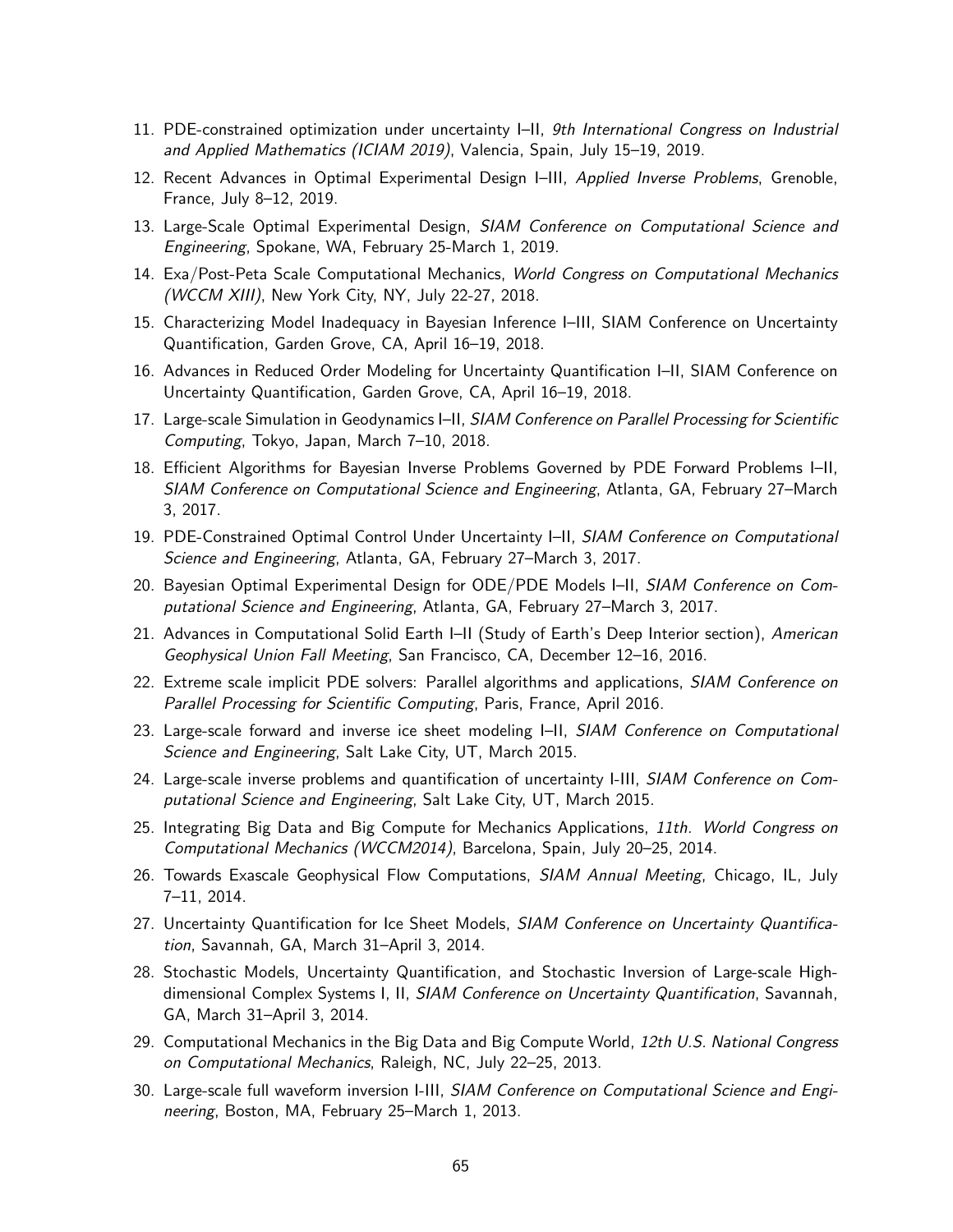- 31. Advanced methods for forward and inverse ice sheet modeling, SIAM Conference on Computational Science and Engineering, Boston, MA, February 25–March 1, 2013.
- 32. Uncertainty quantification in ice sheet models, SIAM Conference on Uncertainty Quantification, Raleigh, NC, April 2–5, 2012.
- 33. Large-scale parallel uncertainty quantification: Algorithms and applications, SIAM Conference on Parallel Processing and Scientific Computing, Savannah, GA, February 15–17, 2012.
- 34. Computational Methodologies for Uncertainty Quantification and Stochastic PDE-based Models for Predictive Simulations, 11th U.S. National Congress on Computational Mechanics, Minneapolis, MN, July 25–29, 2011.
- 35. Stochastic PDE-based Predictive Simulations using High Performance Computing I–III, SIAM Conference on Computational Science and Engineering, Reno, NV, February 28–March 4, 2011.
- 36. Large-scale optimization in inverse wave propagation I–III, SIAM Conference on Computational Science and Engineering, Reno, NV, February 28–March 4, 2011.
- 37. Challenges in Parallel AMR I-III, SIAM Conference on Parallel Processing and Scientific Computing, Seattle, WA, February 24–26, 2010.
- 38. Data Assimilation and Statistical Inverse Problems I-IV, SIAM Conference on Computational Science and Engineering, Miami, FL, March 2–6, 2009.
- 39. High Performance Computing in Computational Mechanics, World Congress on Computational Mechanics, Venice, Italy, June 30–July 4, 2008.
- 40. Parallel PDE Solvers on Locally Refined Grids, SIAM Conference on Parallel Processing for Scientific Computing, Atlanta, GA, March 12–14, 2008.
- 41. PDE-Constrained Optimization I–VI, SIAM Conference on Computational Science and Engineering, Costa Mesa, CA, February 19–23, 2007.
- 42. Frontiers of Parallel PDE-Constrained Optimization I, II, and III, 12th SIAM Conference on Parallel Processing for Scientific Computing, San Francisco, CA, February 22–24, 2006.
- 43. Parallel Mesh Generation I, II, and III, 12th SIAM Conference on Parallel Processing for Scientific Computing, San Francisco, CA, February 22–24, 2006.
- 44. Optimization of Systems Governed by PDEs, Joint Congress of the Austrian and German Mathematical Societies, Klagenfurt, Austria, September 18–23, 2005.
- 45. Computational Cardiology I and II, SIAM Annual Meeting, New Orleans, LA, July 11–15, 2005.
- 46. Recent Advances in Seismic Inversion I and II, Seismological Society of America 2005 Annual Meeting, Lake Tahoe, NV, April 27–29, 2005.
- 47. Large-scale PDE-constrained Optimization I, II, and III, 3rd SIAM Conference on Computational Science and Engineering, Orlando, FL, February 11–15, 2005.
- 48. Domain Decomposition Methods for PDE-constrained Optimization, 16th International Conference on Domain Decomposition Methods, Courant Institute, New York University, New York, NY, January 12–15, 2005.
- 49. Frontiers of Parallel PDE-Constrained Optimization I, II, and III, 11th SIAM Conference on Parallel Processing for Scientific Computing, February 25–27, 2004.
- 50. ...and many others prior to 2004.

#### J. Awards, Prizes, Honors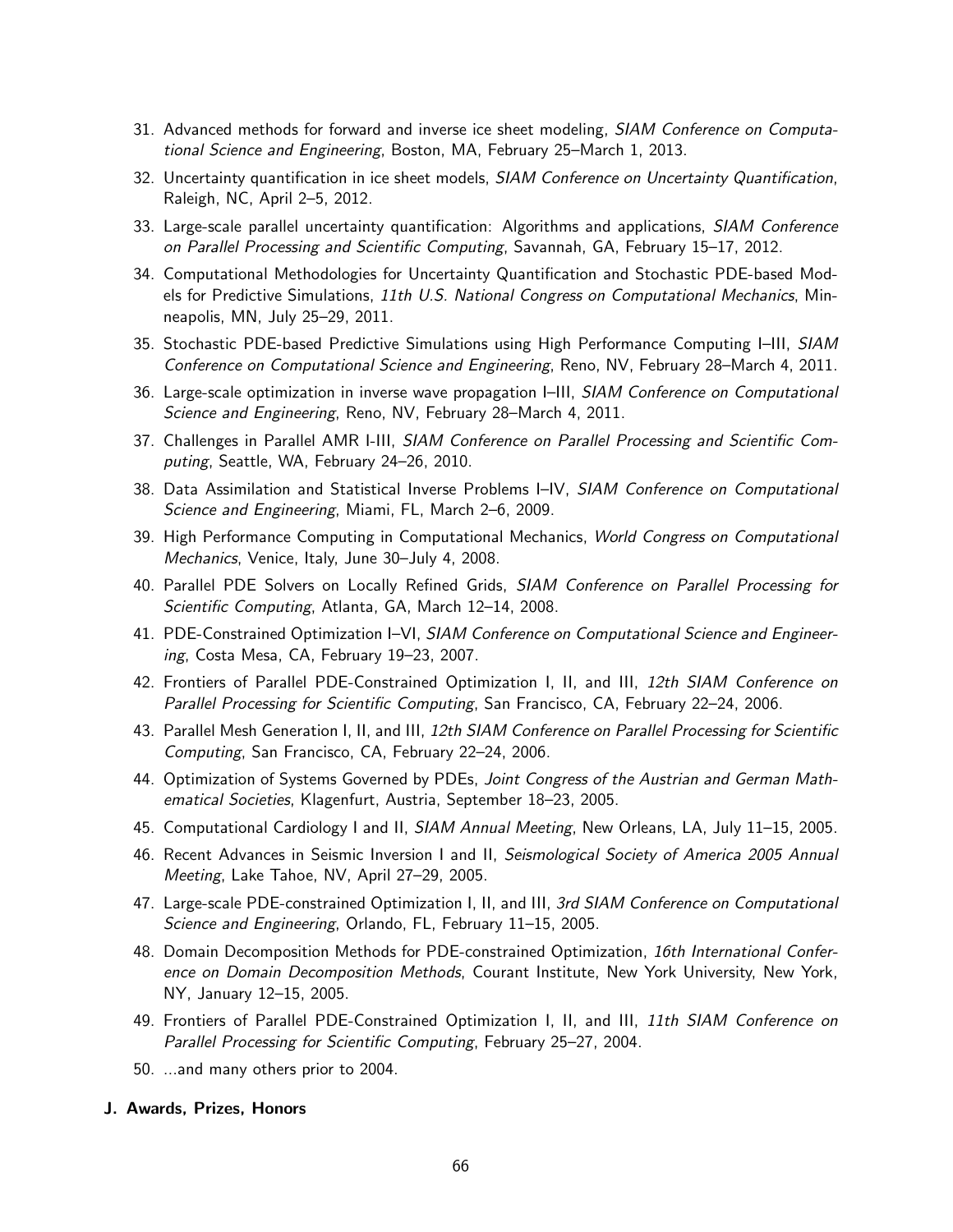- 1. Member, Committee on Applied and Theoretical Statistics (CATS), Board on Mathematical Sciences and Analytics (BMSA), Division on Engineering and Physical Sciences, National Academies of Sciences, Engineering, and Medicine, 2022-2024.
- 2. Invited to co-author (with K. Willcox) an article for the 2021 edition of Acta Numerica on learning large-scale models from data. (<https://doi.org/10.1017/S0962492921000064>)
- 3. Judge, Robert J. Melosh Competition for Best Student Paper in Finite Elements, Duke University, Durham, NC, April 24, 2020.
- 4. 2019 SIAM Geosciences Career Prize, for "groundbreaking contributions in analysis, methods, algorithms, and software for grand challenge computational problems in geosciences, and for exceptional influence as mentor, educator, and collaborator."
- 5. 2019 SIAM SIAG on Computational Science & Engineering Best Paper Prize (for the period 2015–2018) for the paper Scalable and Efficient Algorithms for the Propagation of Uncertainty from Data through Inference to Prediction for Large-scale Problems, with Application to Flow of the Antarctic Ice Sheet," Journal of Computational Physics, 296(1), 2015. The citation reads: "A cornerstone paper in CS&E that demonstrates a scalable algorithmic framework for geophysical model inversion and uncertainty quantification on extreme-scale ice-sheet modeling exploiting supercomputing architectures."
- 6. 2018 Lindbergh Lecture, Department of Mechanical Engineering, University of Wisconsin–Madison.
- 7. Awarded 2015 ACM Gordon Bell Prize for the paper: J. Rudi, A.C.I. Malossi, T. Isaac, G. Stadler, M. Gurnis, P.W.J. Staar, Y. Ineichen, C. Bekas, A. Curioni, O. Ghattas, An Extreme-Scale Implicit Solver for Complex PDEs: Highly Heterogeneous Flow in Earth's Mantle, Proceedings of IEEE/ACM SC15, 2015.
- 8. Invited to serve on National Academies Committee on Models of the World, 2015–2016.
- 9. 2014 IEEE/ACM SC14 Best Poster Award for the poster Parallel High-Order Geometric Multigrid Methods on Adaptive Meshes for Highly Heterogeneous Nonlinear Stokes Flow Simulations of Earth's Mantle, Johann Rudi, Hari Sundar, Tobin Isaac, Georg Stadler, Michael Gurnis, and Omar Ghattas.
- 10. SIAM Fellow, 2014. "For contributions to optimization of systems governed by partial differential equations and leadership to promote computational science and engineering."
- 11. Selection of the paper "Analysis of the Hessian for inverse scattering problems: I. Inverse shape scattering of acoustic waves" for the 2012 Highlights of the journal Inverse Problems.
- 12. 2012 Joseph C. Walter Excellence Award, Jackson School of Geosciences.
- 13. Finalist, 2012 ACM Gordon Bell Prize, for the paper T. Bui-Thanh, C. Burstedde, O. Ghattas, J. Martin, G. Stadler, and L.C. Wilcox, "Extreme-scale UQ for Bayesian inverse problems governed by PDEs," Proceedings of ACM/IEEE SC12, November 2012.
- 14. Best Visualization Award at XSEDE'12 Conference, Chicago, July 16–19, 2012, for animation of global seismic wave propagation (with Greg Abram, Carsten Burstedde, Georg Stadler, and Lucas Wilcox).
- 15. Invited to serve on the National Research Council of the National Academies Committee on Mathematical Foundations of Verification, Validation, and Uncertainty Quantification, 2010– 2012.
- 16. Finalist, 2010 ACM Gordon Bell Prize, for the paper C. Burstedde, O. Ghattas, M. Gurnis, T. Isaac, G. Stadler, T. Warburton, L.C. Wilcox, "Extreme-Scale AMR," Proceedings of ACM/IEEE SC10, November 2010.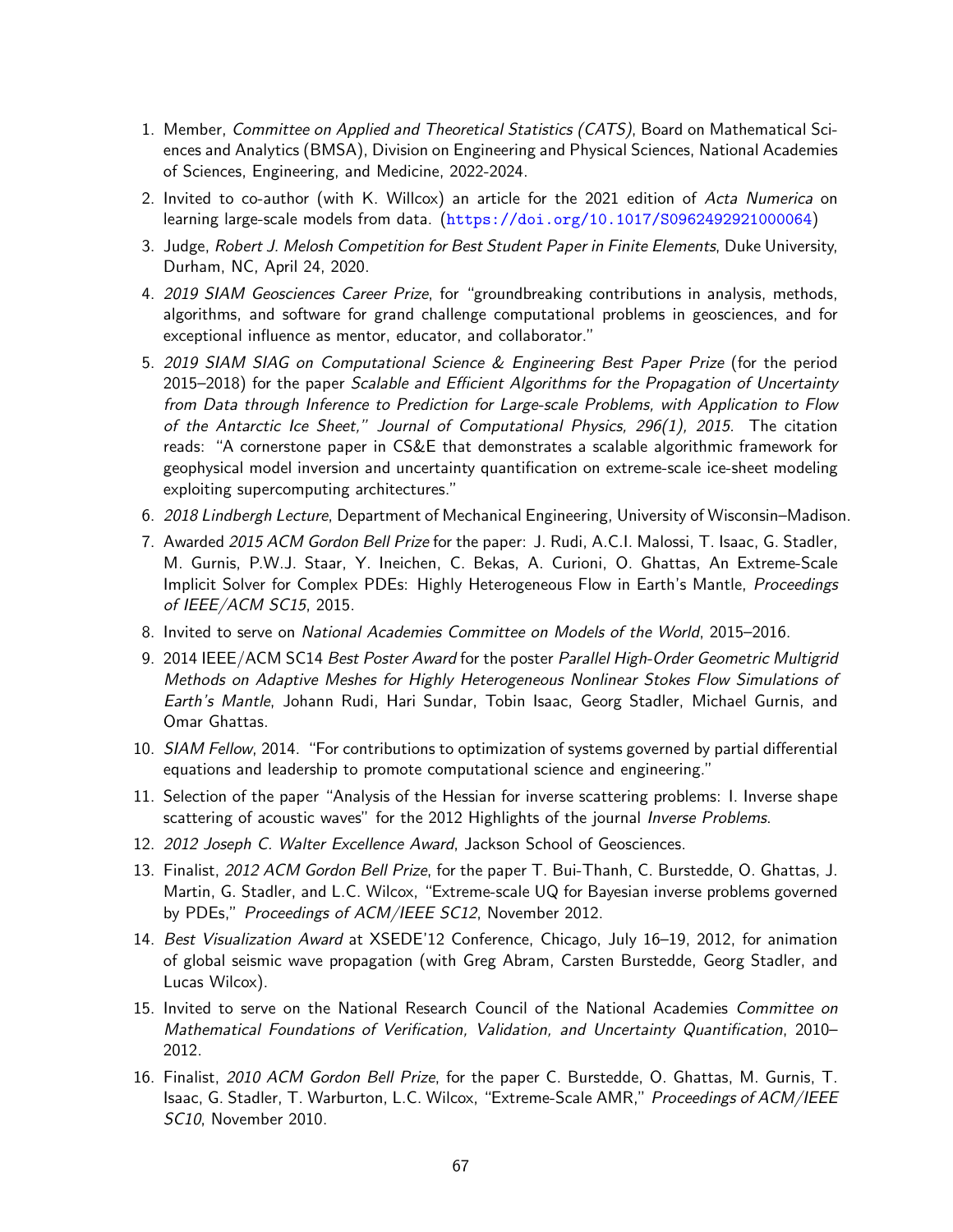- 17. Research on multiresolution supercomputing models of mantle flow and plate tectonics was featured on the cover of August 27, 2010 issue of Science.
- 18. Judge, Robert J. Melosh Competition for Best Student Paper in Finite Elements, Duke University, Durham, NC, April 30, 2010.
- 19. SC09 Best Poster Award, for the poster ALPS: A Framework for Parallel Adaptive PDE Solution, SC09, Portland, OR, November 2009.
- 20. Selection of the paper "A Newton-CG method for large-scale three-dimensional elastic fullwaveform seismic inversion" in the 2008 Highlights of the journal *Inverse Problems*.
- 21. Finalist, 2008 ACM Gordon Bell Prize for the paper "Scalable parallel mantle convection simulation on petascale computers," C. Burstedde, O. Ghattas, M. Gurnis, G. Stadler, E. Tan, T. Tu, L. Wilcox, S. Zhong, SC2008, Austin, TX, Nov. 2008.
- 22. TeraGrid Capability Computing Challenge Award for the paper "Towards Adaptive Mesh PDE Simulations on Petascale Computers," C. Burstedde, O. Ghattas, G. Stadler, T. Tu, L. Wilcox, TeraGrid'08, Las Vegas, NV, Jun. 2008.
- 23. SC06 HPC Analytics Award, for the entry: "Remote Runtime Steering of Integrated Terascale Simulation and Visualization," H. Yu, T. Tu, J. Bielak, O. Ghattas, K.-L. Ma, D.R. O'Hallaron, N. Stone, R. Taborda, and J. Urbanic, IEEE/ACM SC06 Conference, Tampa, FL, Nov. 2006. SC06
- 24. Finalist, SC06 Best Student Paper Award, for the paper: T. Tu, H. Yu, and L. Ramirez-Guzman, J. Bielak, O. Ghattas, K.-L. Ma, D.R. O'Hallaron, "From physical models to scientific visualization: An end-to-end approach to parallel supercomputing," Proceedings of SC06, Tampa, FL, Nov. 2006.
- 25. 2004-2005 Carnegie Institute of Technology (CMU's Engineering College) Outstanding Research Award (with V. Akçelik, J. Bielak, and D. O'Hallaron).
- 26. Quake Project selected for Computerworld Honors Permanent Collection, 2004.
- 27. Finalist, 2004 Computerworld Honors 21st Century Achievement Awards (with J. Bielak and D. O'Hallaron; one of five in Science category).
- 28. Winner, 2003 Gordon Bell Prize for Special Accomplishment (with CMU Quake group: V. Akcelik, J. Bielak, G. Biros, E. Epanomeritakis, A. Fernandez, E. Kim, D. O'Hallaron, T. Tu, J. Urbanic)
- 29. Quake Project named a TeraGrid Flagship Application, 2003.
- 30. Supercomputing 2002 Best Technical Paper Award, "Parallel Multiscale Gauss-Newton-Krylov Methods for Inverse Wave Propagation," with former students V. Akcelik and G. Biros.
- 31. Judge, Robert J. Melosh Competition for Best Student Paper in Finite Elements, Duke University, Durham, NC, March 29, 2002.
- 32. Studies in Computational Tools and Mathematical Modeling for Dynamic Fluid Flows, AIAA Award for PhD advisee Ivan Malcevic's dissertation, presented at AIAA Aerospace Sciences Conference, Reno, NV, January 2002.
- 33. Sequenial version of Quake code selected as one of 14 floating point benchmarks in industrystandard SPEC CPU2000 benchmarks.
- 34. Parallel versions of Quake code selected for inclusion in the SPEC OMPM2001 and OMPL2001 benchmark suites for evaluating shared-memory multiprocessor system performance.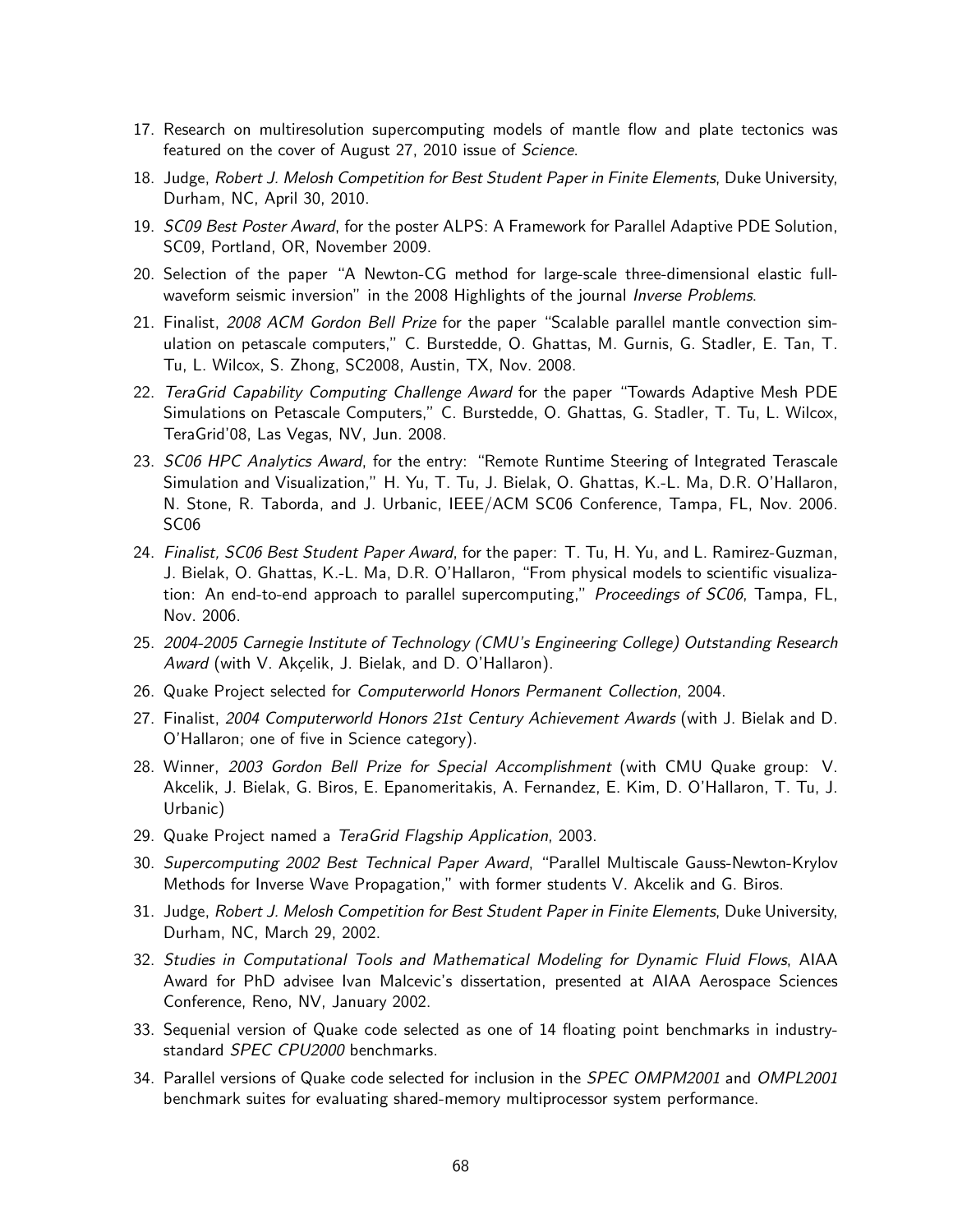- 35. 1998 Allen Newell Award for Research Excellence (with CMU Quake group: H. Bao, J. Bielak, L. Kallivokas, D. O'Hallaron, J. Shewchuk, J. Xu)
- 36. Finalist, 1997 Gordon Bell Prize (with CMU Quake group: H. Bao, J. Bielak, L. Kallivokas, D. O'Hallaron, J. Shewchuk, J. Xu)
- 37. Simulation of 1994 Northridge Earthquake Aftershock selected for SIGGRAPH 97 Electronic Theater (with CMU Quake Group)
- 38. National Science Foundation Research Initiation Grant, 1990.
- 39. E. Bayard Halsted Scholar, Duke University, 1984–1988.

### K. Service on UT Austin Committees

- 1. Machine Learning Faculty Search Committee, Department of Aerospace Engineering & Engineering Mechanics (Spring 2022)
- 2. Computational Science, Engineering, and Mathematics Graduate Admissions Committee (Spring 2022)
- 3. Chair, Committee to Assess CSEM Graduate Student Stipends (5/21–8/21)
- 4. CSEM Graduate Studies Subcommittee (4/21–5/24)
- 5. Search Committee for Moncrief Endowed Chair in Data Science for CSE (Summer 2020–)
- 6. Faculty Search Committee in Emerging Areas, Department of Mechanical Engineering (09/19– 05/20)
- 7. Geological Sciences Ad Hoc Promotion and Tenure Review Committee (Spring 2019)
- 8. TACC Faculty Advisory Board (Fall 2018–)
- 9. Computational Science, Engineering, and Mathematics Graduate Admissions Committee (Spring 2019)
- 10. ICES Junior Faculty Search Committee on Foundations of Data Science (Fall 2018–Spring 2019)
- 11. Computational Materials Modeling Search Committee, Department of Civil, Architectural, and & Environmental Engineering (Fall 2018–Spring 2019)
- 12. Geological Sciences Ad Hoc Promotion and Tenure Review Committee (Spring 2018)
- 13. Computational Materials Modeling Search Committee, Department of Civil, Architectural, and & Environmental Engineering (Fall 2017–Spring 2018)
- 14. Co-Chair, ICES Moncrief Endowed Faculty Search Committee on Mathematical Foundations of Data Science (Spring 2017–Spring 2019)
- 15. Computational Science, Engineering, and Mathematics Graduate Admissions Committee (2017)
- 16. Search Committee for Director of ICES (10/16–11/17)
- 17. Comprehensive Review Committee, Mechanical Engineering Department (2016–2017)
- 18. Faculty Search Committee in Emerging Areas, Department of Mechanical Engineering (09/16– 5/17)
- 19. Computational Science, Engineering, and Mathematics Graduate Admissions Committee (2016)
- 20. Geological Sciences Ad Hoc Promotion and Tenure Review Committee (2015)
- 21. ICES Policy Board (2014–present)
- 22. Member, Solid Earth Geophysics Search Committee (2014)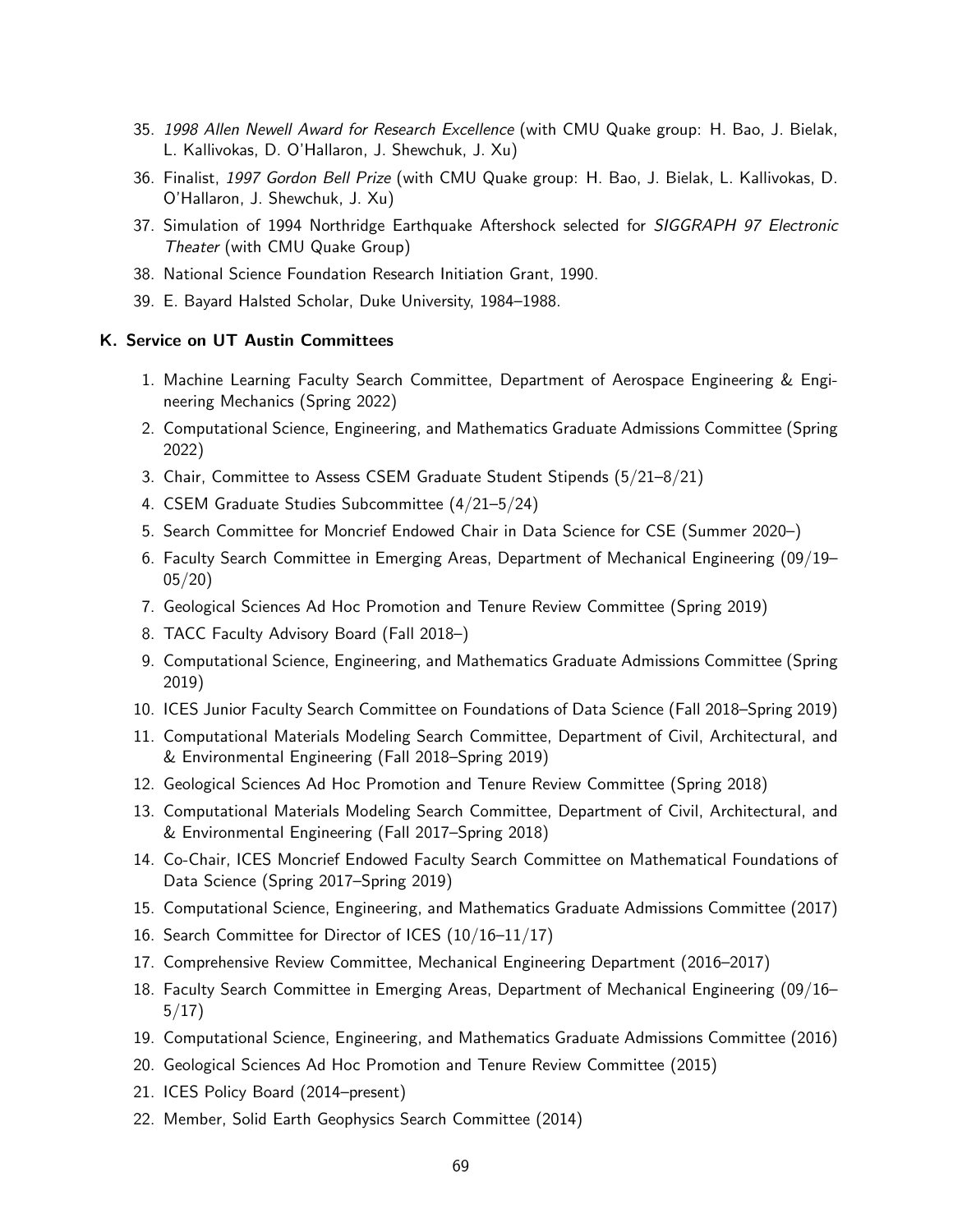- 23. Search Committee for Executive Director of Texas Advanced Computing Center (3/14–6/14)
- 24. Chair, ICES Moncrief Endowed Faculty Search Committee in Strategic Opportunity Areas (2014– xx)
- 25. Faculty Search Committee in Emerging Areas, Department of Mechanical Engineering (11/13– 5/14)
- 26. Committee for Faculty Advancement (CFA), Mechanical Engineering Department (1/12–present)
- 27. Chair, ICES Moncrief Endowed Faculty Search Committee in Computational Geophysical Fluid Dynamics (9/11–3/14)
- 28. ICES Moncrief Endowed Faculty Search Committee in Uncertainty Quantification (9/11–present)
- 29. Chair, Jackson School of Geosciences Computational Geosciences Disciplinary Group (2011– 2016)
- 30. ICES Distinguished Research Excellence Awards Committee (4/11–present)
- 31. ICES Computational Cardiovascular Engineering Faculty Search Committee (4/09–5/11)
- 32. ICES Computational Statistics Faculty Search Committee (4/09–5/11)
- 33. Program Faculty Committee, Undergraduate Certificate Program in Computational Science and Engineering (4/09–present)
- 34. Space and Earth Engineering Strategic Planning Core Team, Cockrell School of Engineering  $(4/09-12/09)$
- 35. Chair, CAM Software Engineering and High Performance Computing Curriculum Committee  $(3/09 - 12/09)$
- 36. ICES Moncrief Chairs Oversight Committee (2/09–present)
- 37. ICES Moncrief Endowment Oversight Committee (2/09–)
- 38. Chair, KAUST Computational Earth Sciences Faculty Search Committee (2/08–8/10)
- 39. Chair, ICES Strategic Planning Committee (2/08–5/09)
- 40. CAM Graduate Admissions Committee (9/07–4/08)
- 41. Geological Sciences Exploration Geophysics Faculty Search Committee (9/07–2/08)
- 42. Computational and Applied Mathematics PhD Program Curriculum Revision Committee (9/07– 5/08)
- 43. College of Science Committee to Review Physics Organized Research Units (7/07–9/07)
- 44. ICES Succession Plan Committee (5/07–9/07)
- 45. Geological Sciences Undergraduate Curriculum Review Committee, New Options area (2007)
- 46. Jackson School of Geosciences, Faculty Search Committee for Crust, Mantle, and Core Dynamics  $(3/07–8/08)$
- 47. Mechanical Engineering Committee on Intelligent Systems Research Thrust (2/07–8/08)
- 48. Distinguished Lecture Series on Petascale Simulation, co-chair (9/06–9/09)
- 49. CAM Graduate Studies Subcommittee (3/06–8/10)
- 50. CAM Graduate Admissions Committee (9/05–4/06)
- 51. ICES Advisory Board (9/05–)
- 52. Jackson School of Geosciences Strategic Planning Committee (9/05–8/09)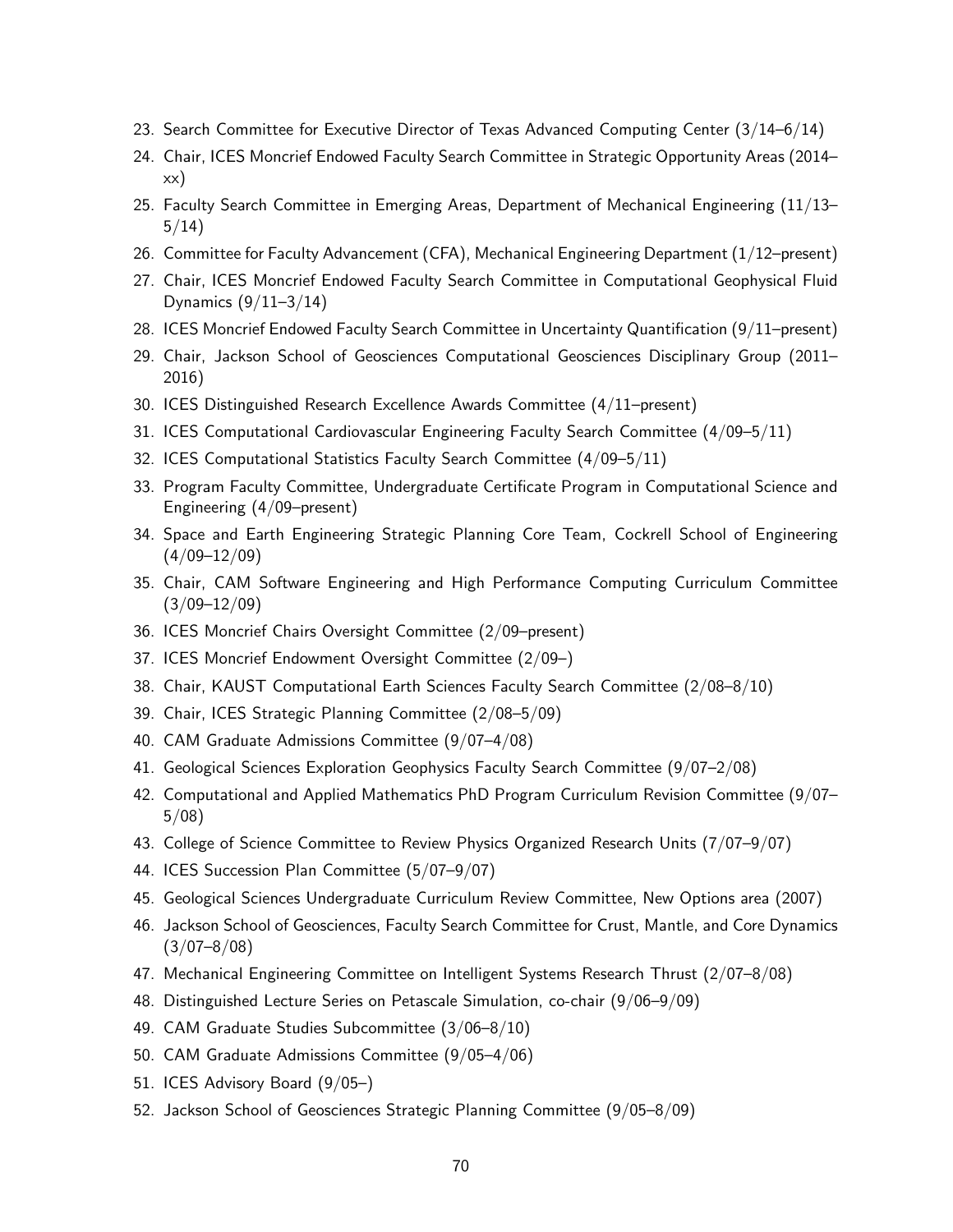- 53. Geological Sciences Budget Council (9/05–)
- 54. Geological Sciences Graduate Studies Committee (9/05–)
- 55. Mechanical Engineering Budget Council (9/05–)
- 56. Mechanical Engineering Graduate Studies Committee (9/05–)
- 57. Computational Science, Engineering, and Mathematics (CSEM) Graduate Studies Committee  $(9/05-)$

## L. Service on CMU Committees

- 1. Computer Committee, Department of Civil Engineering (9/89–8/95)
- 2. Freshman Course Committee, Department of Civil Engineering (8/90–12/90)
- 3. Faculty Search Committee, Robotics/Civil Engineering (1/90–1/91)
- 4. CAE Faculty Search Committee, Department of Civil Engineering (12/90–5/91)
- 5. EPM Faculty Search Committee, Department of Civil Engineering (12/90–5/92)
- 6. ASCE Student Chapter Faculty Advisor (1/92–5/95)
- 7. Geoenvironmental Faculty Search Committee, Department of Civil Engineering (9/92–5/93)
- 8. University Committee on Special Faculty Appointments (9/94–8/97)
- 9. University Committee on Lecturer Track Appointments (1/95–8/98)
- 10. Department Head Search Committee, Department of Civil and Environmental Engineering, Fall 1995
- 11. Computing Strategic Planning Committee, Department of Civil and Environmental Engineering, 9/96–present
- 12. CAE Faculty Search Committee, Department of Civil and Environmental Engineering (5/98– 5/99)
- 13. Computational Mechanics Faulty Search Committee, Department of Civil and Environmental Engineering (9/98–5/00)
- 14. Undergraduate Curriculum Committee, Department of Civil and Environmental Engineering  $(11/99$ –present)
- 15. Committee for Promotions and Tenure, College of Engineering (Fall 2001)
- 16. Faculty Senator (9/01–present)
- 17. 2002 Faculty Search Committee, Department of Biomedical Engineering
- 18. 2003 Faculty Search Committee, Department of Biomedical Engineering
- 19. Committee for Promotions and Tenure, College of Engineering (Fall 2003)
- 20. Mechanics, Materials, and Computing Faculty Search Committee, Department of Civil and Environmental Engineering (1/04–5/05)
- 21. Undergraduate Curriculum Committee, Department of Biomedical Engineering, chair (1/04– 5/05)
- 22. Curriculum Review Committee, College of Engineering (1/04–5/05)
- 23. Curriculum Assessment Committee, College of Engineering (1/04–5/05)

### M. Recent Popular Media Stories